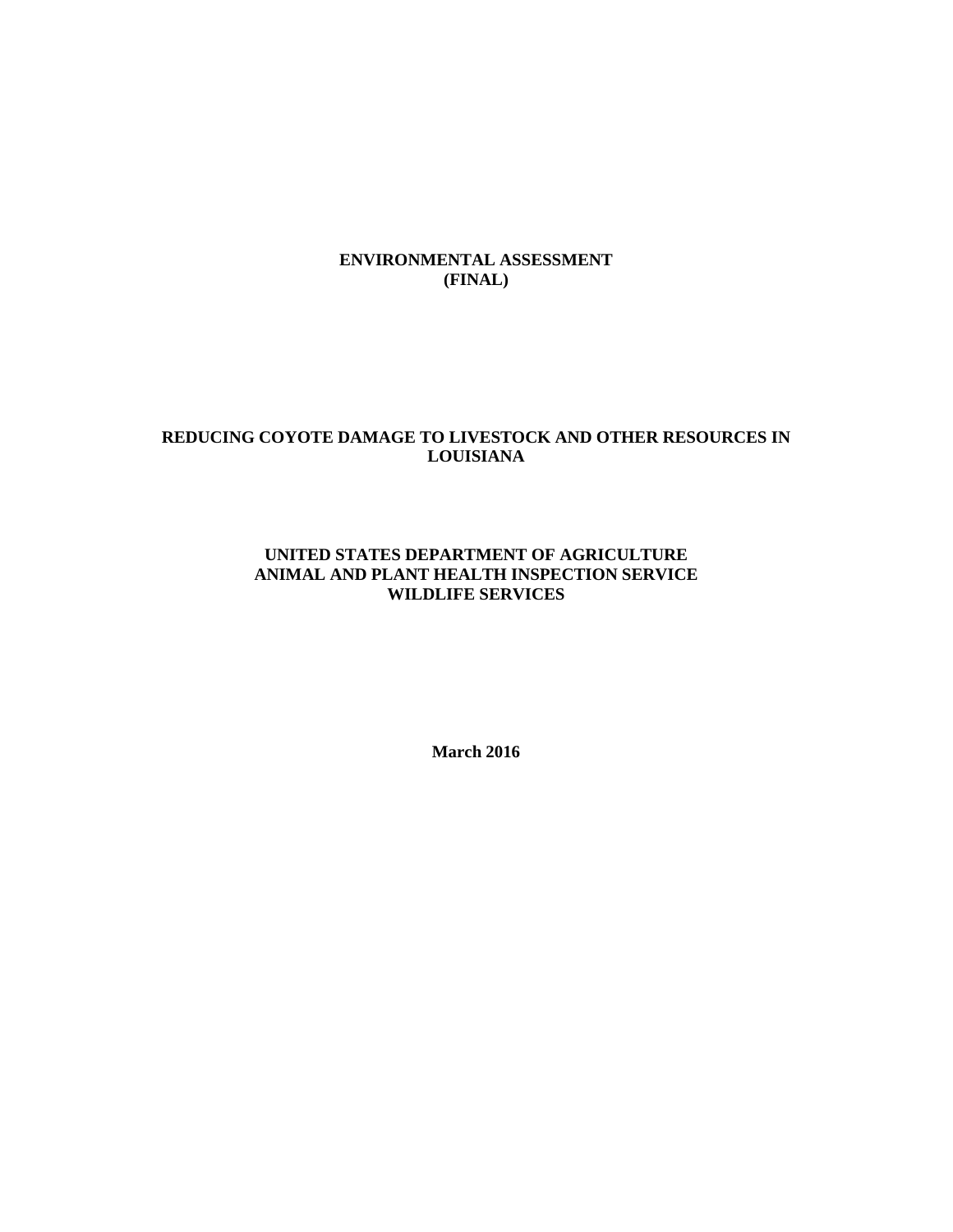|     | <b>CHAPTER 1: PURPOSE AND NEED FOR ACTION</b>                         |
|-----|-----------------------------------------------------------------------|
| 1.1 |                                                                       |
| 1.2 |                                                                       |
| 1.3 |                                                                       |
| 1.4 | RELATIONSHIP OF THIS EA TO OTHER ENVIRONMENTAL DOCUMENTS 11           |
| 1.5 |                                                                       |
| 1.6 |                                                                       |
| 1.7 |                                                                       |
|     | <b>CHAPTER 2: AFFECTED ENVIRONMENT AND ISSUES</b>                     |
| 2.1 |                                                                       |
| 2.2 | ISSUES ASSOCIATED WITH COYOTE DAMAGE MANAGEMENT ACTIVITIES  19        |
| 2.3 |                                                                       |
|     | <b>CHAPTER 3: ALTERNATIVES</b>                                        |
| 3.1 |                                                                       |
| 3.2 |                                                                       |
| 3.3 | STANDARD OPERATING PROCEDURES FOR COYOTE DAMAGE MANAGEMENT 41         |
| 3.4 | ADDITIONAL STANDARD OPERATING PROCEDURES SPECIFIC TO THE ISSUES  42   |
|     | <b>CHAPTER 4: ENVIRONMENTAL CONSEQUENCES</b>                          |
| 4.1 | ENVIRONMENTAL CONSEQUENCES FOR ISSUES ANALYZED IN DETAIL  45          |
| 4.2 |                                                                       |
|     | <b>CHAPTER 5: LIST OF PREPARERS AND PERSONS CONSULTED</b>             |
| 5.1 |                                                                       |
| 5.2 |                                                                       |
|     | <b>LIST OF APPENDICES:</b>                                            |
|     |                                                                       |
|     | APPENDIX B - METHODS AVAILABLE FOR RESOLVING OR PREVENTING DAMAGE B-1 |
|     | APPENDIX C - FEDERAL LIST OF THREATENED AND ENDANGERED SPECIESC-1     |
|     | APPENDIX D - STATE LIST OF THREATENED AND ENDANGERED SPECIES D-1      |

# **TABLE OF CONTENTS**

APPENDIX E – SNARING ZONE RESTRICTIONS............................................................................. E-1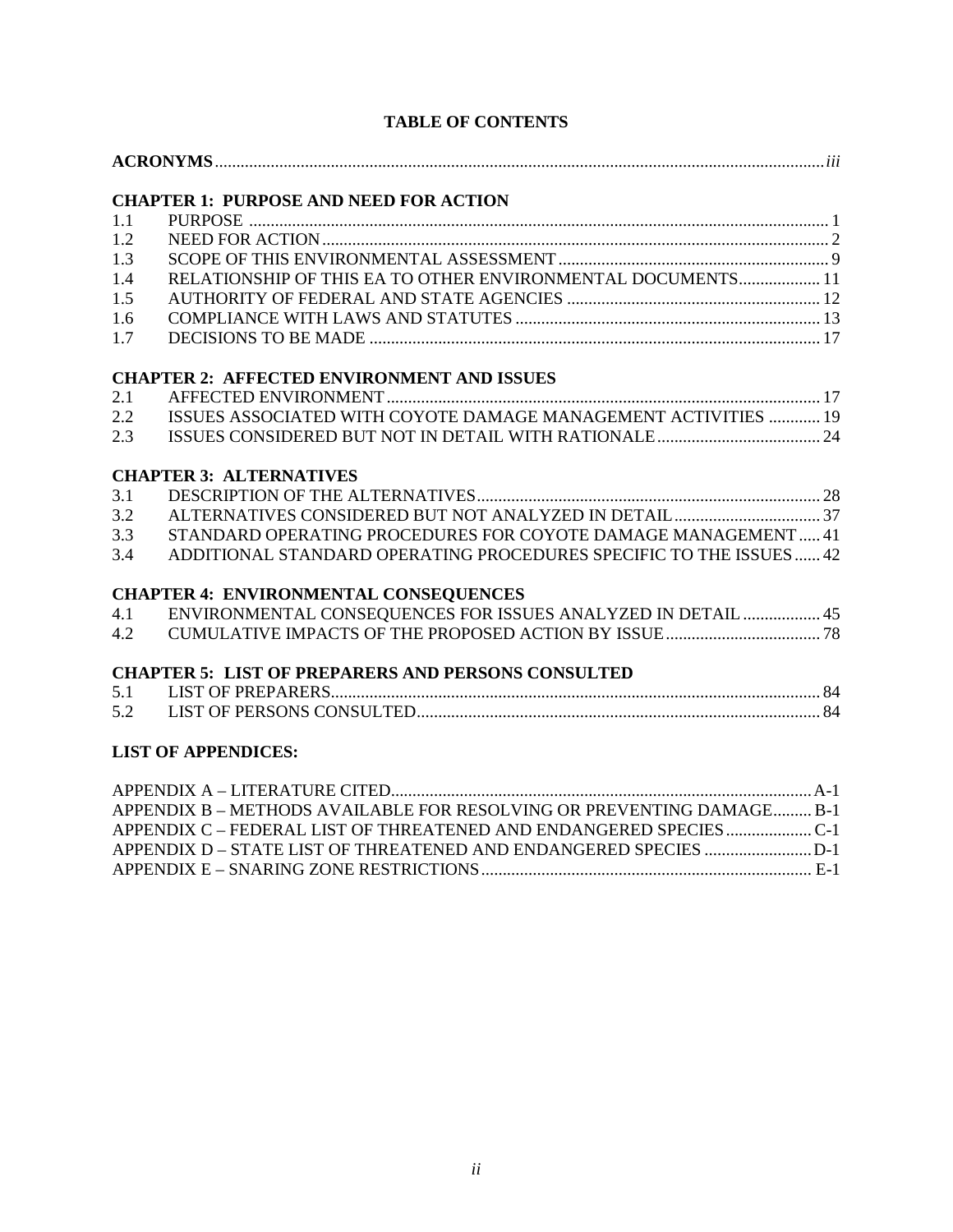# **ACRONYMS**

| <b>AMDUCA</b>   | Animal Medicinal Drug Use Clarification Act         |
|-----------------|-----------------------------------------------------|
| <b>APHIS</b>    | Animal and Plant Health Inspection Service          |
| <b>AVMA</b>     | American Veterinary Medical Association             |
| <b>CEQ</b>      | <b>Council on Environmental Quality</b>             |
| <b>CFR</b>      | Code of Federal Regulations                         |
| CO <sub>2</sub> | Carbon Dioxide                                      |
| EA              | <b>Environmental Assessment</b>                     |
| <b>EIS</b>      | <b>Environmental Impact Statement</b>               |
| <b>EPA</b>      | <b>Environmental Protection Agency</b>              |
| <b>ESA</b>      | <b>Endangered Species Act</b>                       |
| <b>FIFRA</b>    | Federal Insecticide, Fungicide, and Rodenticide Act |
| <b>FLIR</b>     | Forward Looking Infrared                            |
| <b>FR</b>       | <b>Federal Register</b>                             |
| <b>FY</b>       | <b>Fiscal Year</b>                                  |
| IV              | Intravenous                                         |
| IC              | Intracardiac                                        |
| LDWF            | Louisiana Department of Wildlife and Fisheries      |
| <b>MOU</b>      | Memorandum of Understanding                         |
| <b>NASS</b>     | National Agricultural Statistics Service            |
| <b>NEPA</b>     | National Environmental Policy Act                   |
| <b>NHPA</b>     | <b>National Historic Preservation Act</b>           |
| <b>NWRC</b>     | <b>National Wildlife Research Center</b>            |
| PL              | <b>Public Law</b>                                   |
| <b>RS</b>       | <b>Revised Statute</b>                              |
| <b>SOP</b>      | <b>Standard Operating Procedure</b>                 |
| T&E             | Threatened and Endangered                           |
| <b>USC</b>      | <b>United States Code</b>                           |
| <b>USDA</b>     | United States Department of Agriculture             |
| <b>USFWS</b>    | United States Fish and Wildlife Services            |
| WS              | Wildlife Service                                    |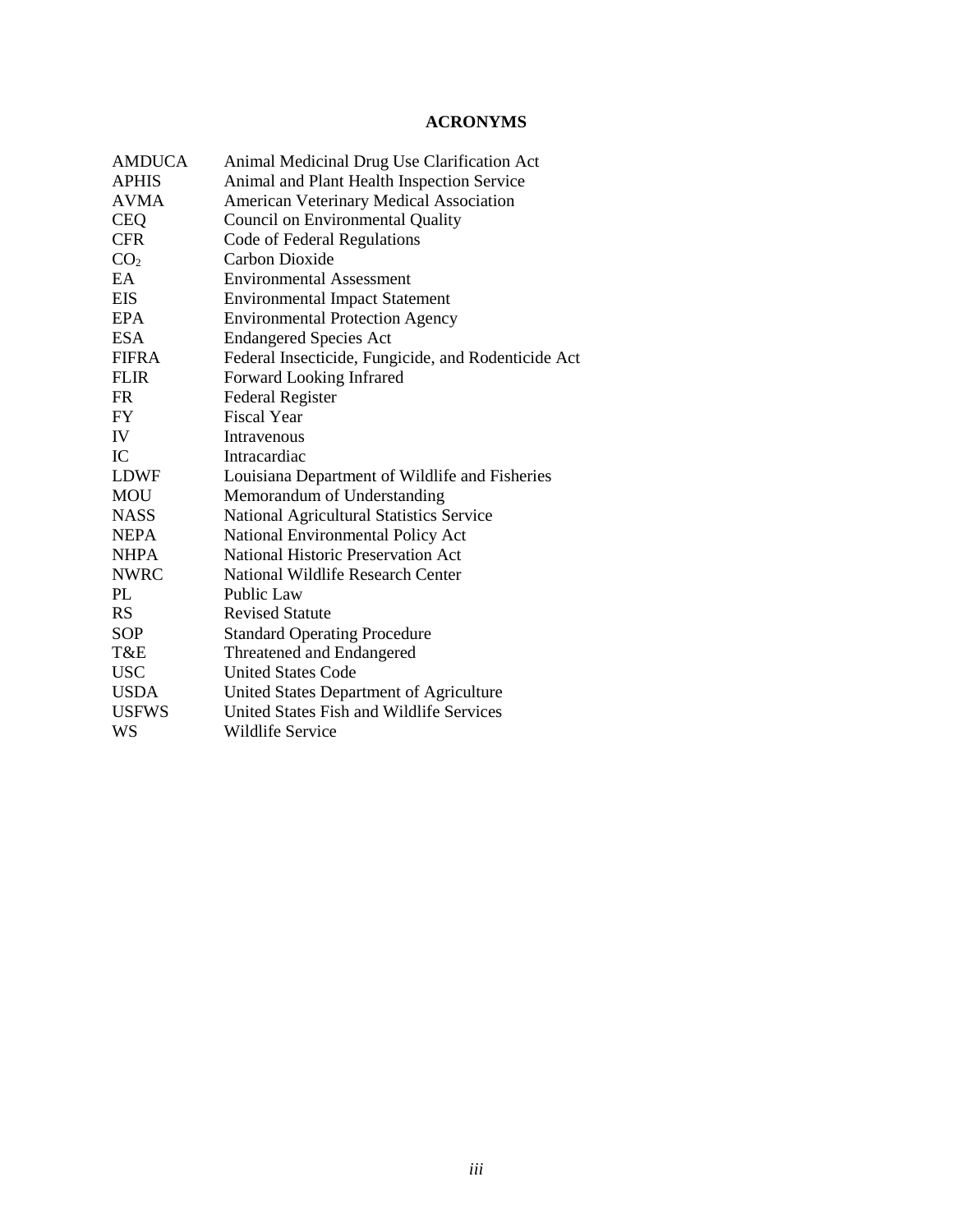## **CHAPTER 1: PURPOSE AND NEED FOR ACTION**

## **1.1 PURPOSE**

The United States Department of Agriculture (USDA), Animal and Plant Health Inspection Service (APHIS), Wildlife Services  $(WS)^1$  $(WS)^1$  program in Louisiana continues to receive requests for assistance to reduce threats to human safety and to resolve or prevent damage occurring to agricultural resources, natural resources, and property associated with coyotes (*Canis latrans*). Individual damage management projects conducted by the WS program could be categorically excluded from further analysis under the National Environmental Policy Act (NEPA), in accordance with APHIS implementing regulations for the NEPA (7 CFR 372.5(c), 60 FR 6000-6003).

The purpose of this Environmental Assessment (EA) is to evaluate cumulatively the individual projects that WS could conduct to manage damage and threats to agricultural resources, property, natural resources, and threats to people caused by coyotes. This EA will assist in determining if the proposed cumulative management of coyote damage could have a significant impact on the environment based on previous activities conducted by WS and based on the anticipation of conducting additional efforts to manage damage caused by coyotes. Because the goal of WS would be to conduct a coordinated program to alleviate coyote damage in accordance with plans, goals, and objectives developed to reduce damage, and because the program's goals and directives<sup>[2](#page-3-1)</sup> would be to provide assistance when requested, within the constraints of available funding and workforce, it is conceivable that additional damage management efforts could occur. Thus, this EA anticipates those additional efforts and the analyses would apply to actions that may occur in any locale and at any time within Louisiana as part of a coordinated program. This EA analyzes the potential effects of coyote damage management when requested, as coordinated between WS and the Louisiana Department of Wildlife and Fisheries (LDWF).

WS is preparing this EA to: 1) facilitate planning, 2) promote interagency coordination, 3) streamline program management, 4) clearly communicate to the public the analysis of individual and cumulative impacts of proposed activities, and 5) evaluate and determine if there would be any potentially significant or cumulative effects from the alternative approaches developed to meet the need for action. The analyses contained in this EA are based on information derived from WS' Management Information System, published documents (see Appendix A), interagency consultations, and public involvement.

This EA evaluates the need for action to manage damage associated with coyotes in the State, the potential issues associated with managing damage, and the environmental consequences of conducting different alternatives to meet the need for action while addressing the identified issues. WS initially developed the issues and alternatives associated with managing damage caused by coyotes in consultation with the LDWF. The LDWF has regulatory authority to manage populations of coyotes in the State. To assist with identifying additional issues and alternatives to managing damage associated with coyotes in Louisiana, WS will make this EA available to the public for review and comment prior to the issuance of a Decision<sup>[3](#page-3-2)</sup>.

<span id="page-3-0"></span> $\frac{1}{1}$ <sup>1</sup>The WS program is authorized to protect agriculture and other resources from damage caused by wildlife through the Act of March 2, 1931 (46 Stat. 1468; 7 USC 426-426b) as amended, and the Act of December 22, 1987 (101 Stat. 1329-331, 7 USC 426c). 2

<span id="page-3-1"></span><sup>&</sup>lt;sup>2</sup>At the time of preparation, WS' Directives occurred at the following web address:

http://www.aphis.usda.gov/wildlife\_damage/ws\_directives.shtml.

<span id="page-3-2"></span> $3$ After the development of the EA by WS and after public involvement with identifying new issues and alternatives, WS will issue a Decision. Based on the analyses in the EA after public involvement, WS will make a decision to publish a Notice of Intent to prepare an Environmental Impact Statement or WS will issue a Finding of No Significant Impact notice to the public in accordance to the NEPA and the Council of Environmental Quality regulations.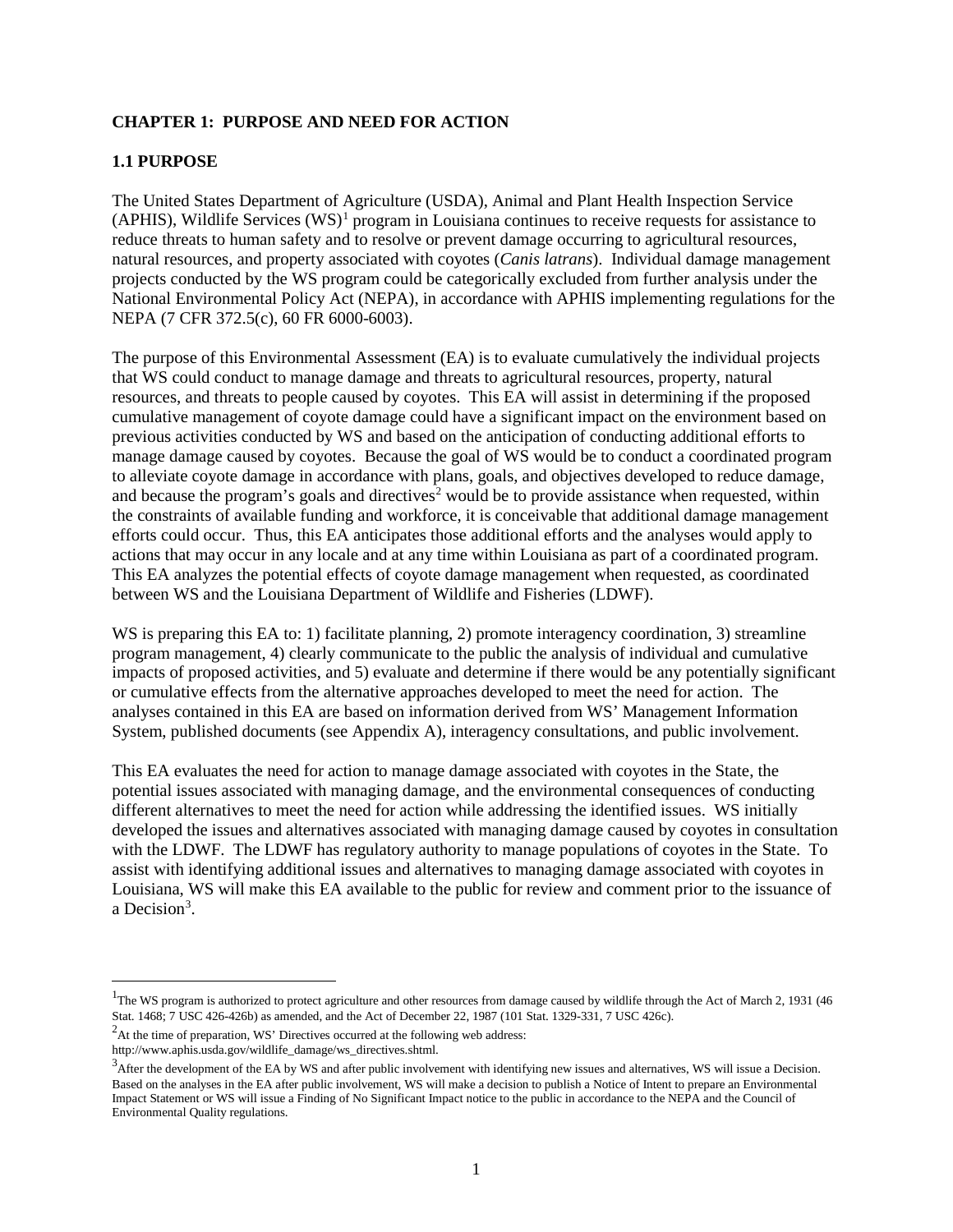WS previously developed an EA that addressed WS' activities to manage damage associated with coyotes in the State. The previous EA identified the issues associated with managing damage associated with coyotes and analyzed alternative approaches to meet the specific need identified in the EA while addressing the identified issues. Since this EA will re-evaluate those activities conducted under the previous EA to address new information, the analyses and the outcome of the Decision issued based on the analyses in this EA will supersede the previous EA that addressed the need to manage coyote damage.

# **1.2 NEED FOR ACTION**

Some species of wildlife, including coyotes, have adapted to and have thrived in human altered habitats. Those species, in particular, are often responsible for the majority of conflicts between people and wildlife. Those conflicts often lead people to request assistance with reducing damage to resources and to reduce threats to human safety.

Wildlife can have either positive or negative values depending on the perspectives and circumstances of individual people. In general, people regard wildlife as providing economic, recreational, and aesthetic benefits. Knowing that wildlife exists in the natural environment provides a positive benefit to some people. However, activities associated with wildlife may result in economic losses to agricultural resources, natural resources, property, and threaten human safety. Therefore, an awareness of the varying perspectives and values are required to balance the needs of people and the needs of wildlife. When addressing damage or threats of damage caused by wildlife, wildlife damage management professionals must consider not only the needs of those people directly affected by wildlife damage but a range of environmental, sociocultural, and economic considerations as well.

Resolving wildlife damage problems requires consideration of both sociological and biological carrying capacities. The wildlife acceptance capacity, or sociological carrying capacity, is the limit of human tolerance for wildlife or the maximum number of a given species that can coexist compatibly with local human populations. Biological carrying capacity is the land or habitat's ability to support healthy populations of wildlife without degradation to the species' health or their environment during an extended period of time (Decker and Purdy 1988). Those phenomena are especially important because they define the sensitivity of a person or community to a wildlife species. For any given damage situation, there are varying thresholds of tolerance exhibited by those people directly and indirectly affected by the species and any associated damage. This damage threshold determines the wildlife acceptance capacity. While the biological carrying capacity of the habitat may support higher populations of wildlife, in many cases the wildlife acceptance capacity is lower. Once the wildlife acceptance capacity is met or exceeded, people begin to implement population or damage management to alleviate damage or address threats to human health and safety.

Wildlife damage management is the alleviation of damage or other problems caused by or related to the behavior of wildlife and can be an integral component of wildlife management (Berryman 1991, The Wildlife Society 2015). The threat of damage or loss of resources is often sufficient for people to initiate individual actions and the need for damage management can occur from specific threats to resources. Those animals have no intent to do harm. They utilize habitats (*e.g.*, feed, shelter) where they can find a niche. If their activities result in lost economic value of resources or threaten human safety, people often characterize this as damage. When damage exceeds or threatens to exceed an economic threshold and/or pose a threat to human safety, people often seek assistance with resolving damage or reducing threats to human safety. The threshold triggering a request for assistance is often unique to the individual person requesting assistance and many factors can influence when people request assistance (*e.g.*, economic, social, aesthetics). Therefore, what constitutes damage is often unique to the individual person. What one individual person considers damage, another person may not consider as damage. However, the use of the term "*damage*" is consistently used to describe situations where the individual person has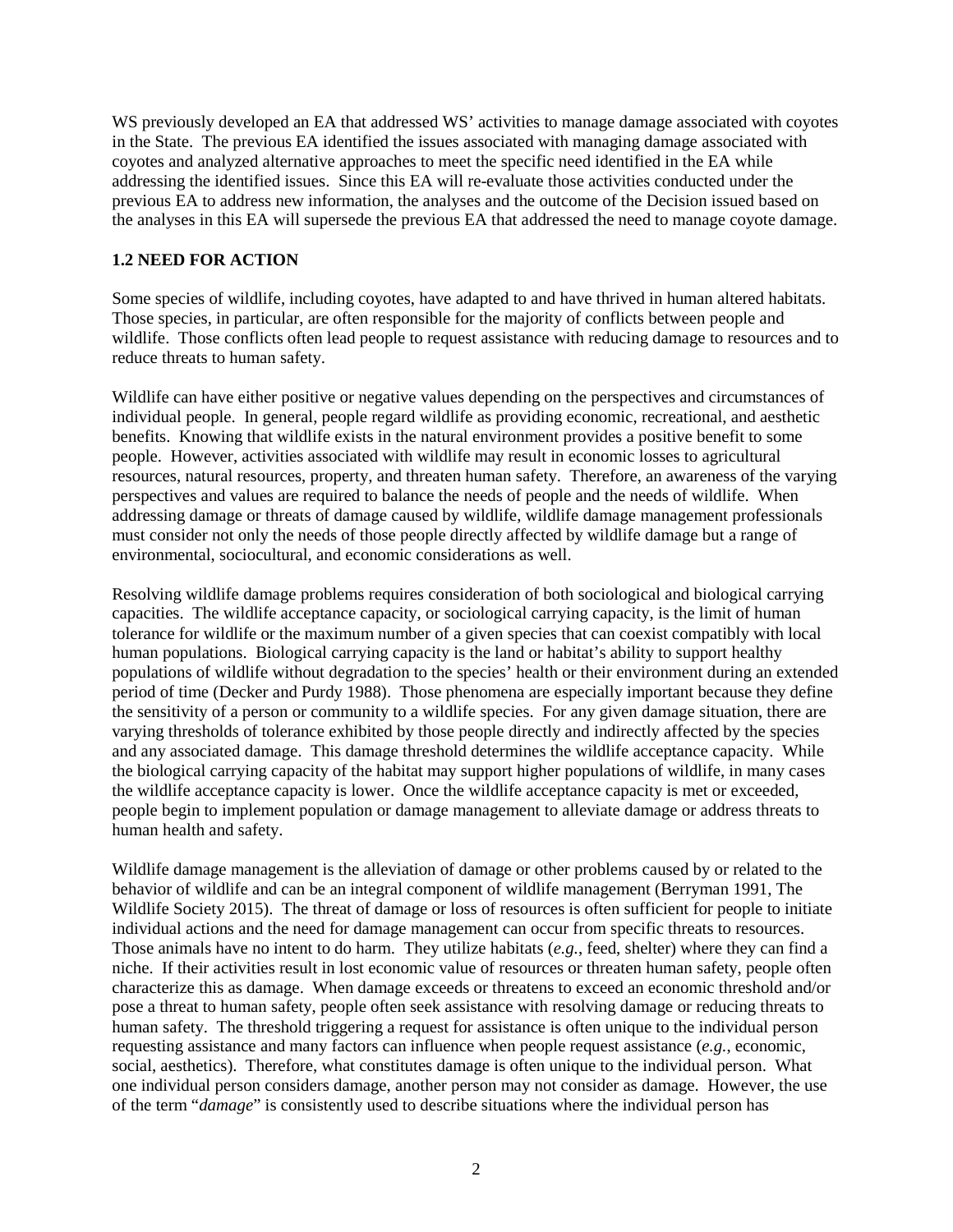determined the losses associated with wildlife is actual damage requiring assistance (*i*.*e*., has reached an individual threshold). Many people define the term "*damage*" as economic losses to resources or threats to human safety; however, "*damage*" could also occur from a loss in the aesthetic value of property and other situations where the behavior of wildlife was no longer tolerable to an individual person.

At about the same time that the red wolf (*Canis rufus*) was extirpated from Louisiana, coyotes began to expand their range into the State (Paradiso and Nowak 1972, Riley and McBride 1972, Lowery 1974). Lowery (1974) reported coyotes first appeared in Louisiana sometime after 1942, and the first coyote was captured in Vernon Parish in 1949 (Goertz et al. 1975). Habitat changes are likely the biggest influence on the coyote's eastward range extension.

Linscombe et al. (1983) conducted surveys in Louisiana from 1978 through 1982 to determine relative abundance indices for several furbearer species, including coyotes. Linscombe et al. (1983) suggested that coyotes were spreading across the State from the northwest to the southeast and that the coyote population was increasing rapidly throughout the State. Today, coyotes occur in all Louisiana parishes and have a high relative abundance in most parishes (Lowery 1974, Hall 1979, Linscombe et al. 1983).

The need for action to manage damage and threats associated with coyotes in Louisiana arises from requests for assistance[4](#page-5-0) received by WS. Coyotes can cause damage to or pose threats to a variety of resources. WS receives requests to reduce or prevent damage from occurring to four major categories: agricultural resources, natural resources, property, and threats to human safety.

WS has provided technical assistance to those persons requesting assistance with resolving damage or the threat of damage. Technical assistance provides information and recommendations on activities to alleviate coyote damage that the requester could conduct without WS' direct involvement in managing or preventing the damage. This EA discusses technical assistance activities further in Chapter 3. WS has conducted 452 technical assistance projects in Louisiana that addressed damage and threats associated with coyotes from federal fiscal year (FY) 2010 through FY 2015<sup>5</sup> involving 961 participants. Technical assistance projects conducted by WS do not include direct operational assistance projects conducted by WS where an entity requested WS' assistance through the direct application of methods.

As shown in Table 1.1, WS' personnel have responded to 446 incidents involving coyotes in the State from FY 2010 through FY 2015 to date and recorded \$116,635 in losses to resource associated with coyotes. From FY 2010 through FY 2015 to date, the WS program has recorded 124 incidents involving cattle and calves with \$78,379 in losses occurring from coyotes. In addition, there were 123 incidents involving coyotes and domestic pets from FY 2010 through FY 2015 to date, resulting in \$14,805 in damages. There were also incidents involving sheep, lambs, horses, domestic fowl, and goats from FY 2010 through FY 2015 to date. Coyotes were associated with \$4,044 in damage to sheep and lambs, \$15,500 in damages to horses, \$1,507 in damages to domestic fowl, and \$2,400 in damages to goats. WS also recorded 116 incidences involving threats to human safety associated with coyotes from FY 2010 through FY 2015 to date. Table 1.1 only reflects coyote damage associated with requests for assistance received by WS and is not representative of all damage that occurs in the State during a given year. Therefore, the need for action is associated with people seeking WS' assistance to alleviate or prevent economic losses caused by coyotes and resolving the threats that coyotes can pose to human safety.

<span id="page-5-0"></span> $\frac{1}{4}$ <sup>4</sup>WS would only conduct damage management activities after receiving a request for assistance. Before initiating damage management activities, WS and the cooperating entity would sign a Memorandum of Understanding, work initiation document, or other comparable document that would list all the methods the property owner or manager would allow WS to use on property they owned and/or managed.

<span id="page-5-1"></span> $5$ Information for FY 2015 is preliminary and subject to change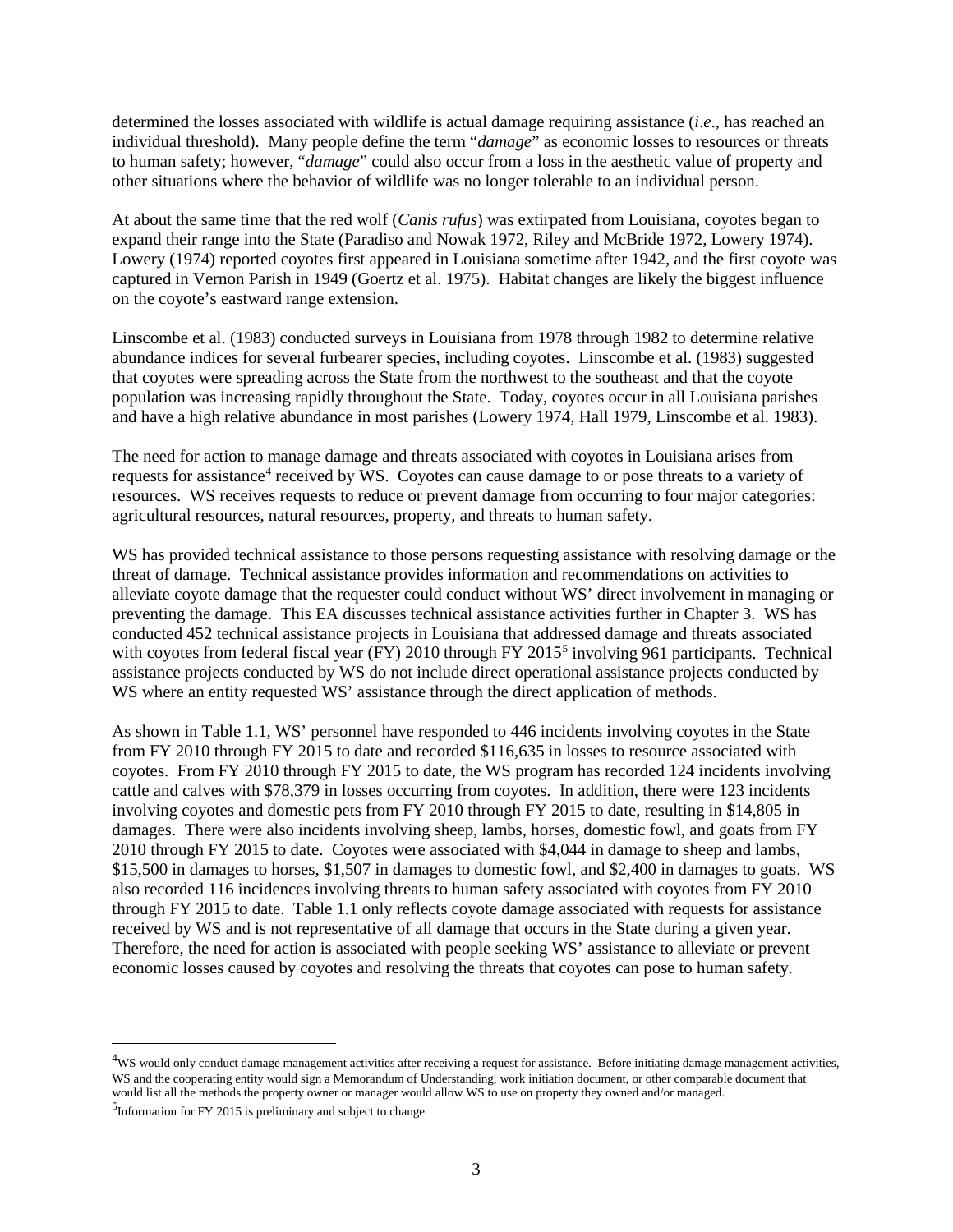|                            | Year   |                          |                   |          |                |          |      |          |                          |          |                  |          |               |          |
|----------------------------|--------|--------------------------|-------------------|----------|----------------|----------|------|----------|--------------------------|----------|------------------|----------|---------------|----------|
|                            |        | 2010                     | 2011              |          | 2012           |          | 2013 |          | 2014                     |          | $2015^{\dagger}$ |          | <b>TOTALS</b> |          |
| <b>Resource</b>            | #      |                          | #                 |          | #              |          | #    |          | #                        |          | #                |          | #             |          |
| <b>Cattle/Calves</b>       | 16     | \$20,000                 | 27                | \$13,400 | 23             | \$3,171  | 22   | \$13,007 | 23                       | \$14,137 | 13               | \$14,664 | 124           | \$78,379 |
| Sheep/Lambs                | ◠<br>∠ | \$990                    | Q                 | \$1,000  | 8              | \$650    |      |          | 5                        | \$590    |                  | \$814    | 30            | \$4,044  |
| <b>Horses</b>              | ⌒      |                          | ◠                 | \$500    | 3              | \$15,000 |      |          | $\overline{2}$           |          |                  |          | 16            | \$15,500 |
| Domestic Fowl <sup>1</sup> | 4      | \$125                    | 8                 | \$145    | 5              | \$252    |      |          |                          | \$650    | Q                | \$335    | 32            | \$1,507  |
| <b>Domestic Pets</b>       | 35     | \$2,670                  | 29                | \$3,075  | 21             | \$1,600  | 19   | \$810    | 10                       | \$3,850  | Q                | \$2,800  | 123           | \$14,805 |
| Goats                      | -      |                          | $\mathbf{\Omega}$ | \$600    | $\overline{2}$ | \$1,800  | -    |          | $\overline{\phantom{0}}$ |          |                  |          | 6             | \$2,400  |
| Human Safety <sup>2</sup>  | 40     | $\overline{\phantom{0}}$ | 31                |          | ۱7             |          | 14   |          | 12                       |          | ◠                |          | 116           |          |

**Table 1.1 – Reported number of coyote incidents and monetary losses to resources in the State, FY 2010 - FY 2015**

<sup>†</sup>Data for FY 2015 is preliminary; therefore, the data is subject to change

<sup>1</sup>Domestic fowl includes ducks, turkeys, geese, chickens, and guinea fowl

 $2WS'$  personnel only documented the number of incidents

The following subsections of the EA provide specific information regarding coyote damage to those main categories.

### **Need for Coyote Damage Management to Alleviate Damage to Agricultural Resources**

Most requests for assistance associated with coyotes that WS receives involve damage to agriculture resources, primarily predation on livestock. Coyotes can be responsible for the depredation of a wide variety of livestock, including cattle, sheep, goats, swine, exotic pen-raised game, other hoofed-stock, and poultry. Depredation is the killing, injury, or harassment of livestock, which can result in the monetary loss to the owner. Cattle and calves are vulnerable to predation, especially during the calving season. Sheep, goats, and poultry are highly susceptible to predation throughout the year (Henne 1975, Nass 1977, Tigner and Larson 1977, Nass 1980, O'Gara et al. 1983). Livestock losses can cause economic hardships to their owners, and without effective damage management to reduce predation risks, those economic hardships can escalate (Nass 1977, Howard and Shaw 1978, Nass 1980, Howard and Booth 1981, O'Gara et al. 1983).

In January of 2013, the National Agricultural Statistics Service (NASS) estimated the livestock inventory in Louisiana to be 780,000 cattle, 24,400 goats, and 7,000 swine (NASS 2014). People in Louisiana also raise poultry, sheep, horses, and other livestock (NASS 2014). In 2007, the total estimated market value of livestock and poultry products sold in the State exceeded \$1 billion (NASS 2014).

In 2010, the NASS (2011) reported cattle and calf losses from animal predation totaled 219,900 head in the United States according to livestock producers. Animal predation represented 5.5% of the total cattle and calf losses reported by livestock producers in 2010 totaling \$98.5 million in economic losses. Agricultural producers identified coyotes as the primary predator of livestock with 53.1% of cattle and calf losses attributed to coyotes. Producers spent nearly \$188.5 million dollars on non-lethal methods to reduce cattle and calf losses from predation by animals in 2010 (NASS 2011). The primary non-lethal method employed by livestock producers was the use of guard animals with a reported 36.9% of producers that use at least one non-lethal methods using guard animals. Producers also reported using exclusion fencing, frequent checking, and culling as additional employed methods for reducing predation (NASS 2011).

Hall (1979) reported the results of an intensive food habit study of coyotes in Louisiana and found that cattle/calf remains represented the seventh most widely occurring food item in coyote stomachs. Michaelson and Goertz (1977) found the remains of cattle and calves in 13% of the coyote stomachs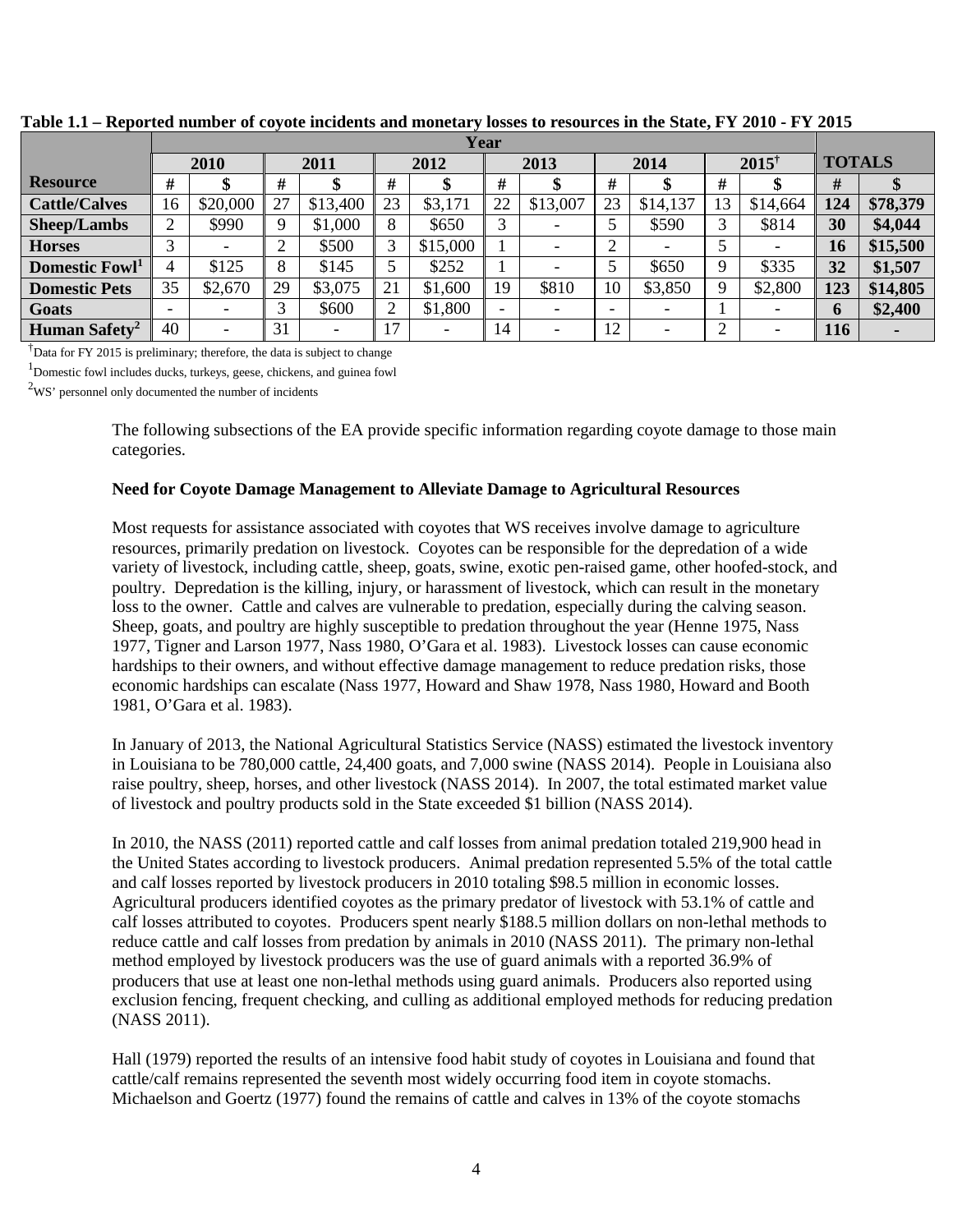analyzed for a food habit study of coyotes in northwest Louisiana. In Louisiana, the NASS (2011) reported that animal predators killed 1,800 cattle and 4,600 calves during 2010. During 2010, animal predators caused an estimated \$3 million in economic losses to cattle and calves in Louisiana (NASS 2011). Coyotes were attributed to 68.8% of the cattle losses and 81.7% of the calves lost in Louisiana during 2010 (NASS 2011), which compares to coyotes being attributed to no cattle lost and 64.9% of the calves lost in 2005 (NASS 2006). Cattle producers in Louisiana reported using a number of non-lethal methods to reduce losses due to predators. The use of exclusion fencing was reported as being employed by 38.5% of cattle producers in Louisiana that used at least one non-lethal method along with 31.0% reporting the use of guard animals in 2010 (NASS 2011). In addition, 7.9% of cattle producers that used at least one non-lethal method reported herding as a non-lethal method to prevent predation in Louisiana during 2010 and 2.0% reported using frightening tactics (NASS 2011).

Coyotes accounted for 93% of all lambs and ewes killed by predators on nine sheep bands in shed lambing operations in southern Idaho and coyotes did not feed upon 25% of those lambs and ewes killed (Nass 1977). Coyotes were the predominant predator on sheep during a study in New Mexico and no signs of feeding occurred on more than 43% of the lambs killed by coyotes (DeLorenzo and Howard 1977). Coyotes were also the primary predator on sheep throughout a Wyoming study and essentially the only predator during the winter (Tigner and Larson 1977). Connolly (1992) determined that WS receives reports of or confirms only a fraction of the total predation attributable to coyotes.

In 1994, sheep producers in Louisiana reported losing 225 sheep and 700 lambs to predators (NASS 1995). Predation by coyotes accounted for 175, or 78% of sheep, and 700 or 100% of the lambs killed by predators. Sheep and lamb losses from predators in 1994 were valued at \$27,300 and \$19,125, respectively (NASS 1995). In 2004, sheep producers reported that coyotes killed 135,600 sheep in the United States with the value of those sheep killed estimated at \$10.7 million (NASS 2005). Of all the sheep killed by predators in United States during 2004, coyotes accounted for 60.5% of the sheep losses reported by livestock producers (NASS 2005). Sheep and lambs remain vulnerable to predation throughout the year, particularly from coyotes and dogs (Henne 1975, Nass 1977, Tigner and Larson 1977, Nass 1980, O'Gara et al. 1983). Without actions to manage predation losses, studies reveal that losses of adult sheep and lambs to predators can be as high as 8.4% and 29.3%, respectively (Henne 1975, Munoz 1977, O'Gara et al. 1983). Conversely, other studies indicate that sheep and lamb losses are much lower where wildlife damage management is applied (Nass 1977, Tigner and Larson 1977, Howard and Shaw 1978, Howard and Booth 1981).

### **Need for Coyote Damage Management to Protect Human Health and Safety**

Zoonoses (*i*.*e*., diseases that are transmissible from animals to people) are often a major concern of people when requesting assistance with managing threats from coyotes. Disease transmission could occur from direct interactions between people and coyotes or from interactions with pets and livestock that have direct contact with coyotes. Pets and livestock may encounter and interact with coyotes, which can increase the opportunity of transmission of disease to people.

People that request assistance with coyotes frequently are concerned about potential disease risks but are unaware of the types of diseases that animals can transmit. In those types of situations, people request assistance because of a perceived risk to human health or safety associated with wild animals that live in close association with people, from animals acting out of character by roving in human-inhabited areas during daylight, or from animals showing no fear when people are present. Although coyotes active during the day are not necessarily acting abnormally, especially in suburban environments, WS could receive requests for assistance associated with resolving those types of risks to human safety.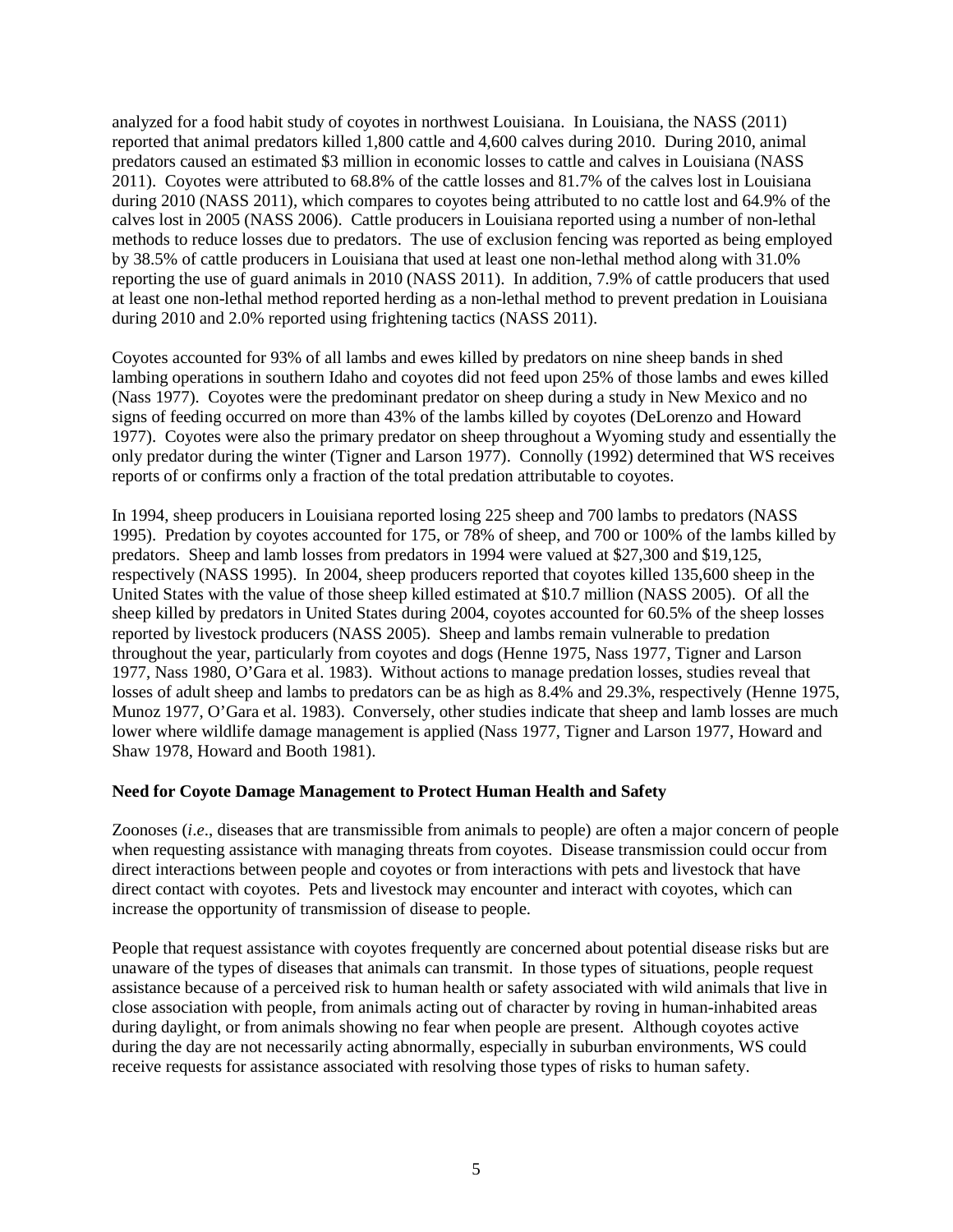In many circumstances when human health concerns are the primary reason for requesting WS' assistance there may have been no actual cases of transmission of disease to people by coyotes. Thus, the risk of disease transmission would be the primary reason for requesting assistance from WS.

The most common disease concern expressed by individuals requesting assistance is the threat of rabies transmission to people, pets, and livestock. Rabies is an acute fatal viral disease of mammals, most often transmitted through the bite of a rabid animal that poses an indirect and direct threat to people. Indirect threats to people occur from exposure to pets or livestock that a rabid animal has infected. Direct threats can occur from handling infected animals or from aggressive animal behavior caused by rabies. The disease is preventable when people identify and treat exposure early. In addition, people can vaccinate domestic animals and pets for rabies.

Public awareness of zoonoses risks has increased in recent years. However, direct transmission of diseases from wildlife to people occurs infrequently. The infrequency of such transmission does not diminish the concerns of those people fearful of exposure that request assistance since disease transmission could occur. WS attempts to educate the public about the risks associated with disease transmission from wildlife to people through technical assistance and by providing technical leaflets on the risks of exposure. This EA addresses several zoonotic diseases associated with coyotes. Those zoonotic diseases remain a concern and continue to pose threats to human safety where people encounter coyotes. WS has received requests to assist with reducing damage and threats associated with coyotes in Louisiana and could conduct or assist with disease monitoring or surveillance activities. Most disease sampling would occur ancillary to other damage management activities (*i*.*e*., disease sampling would occur after WS' personnel or other entities captured or lethally removed coyotes for other purposes).

In addition to disease transmission threats, WS also receives requests for assistance from perceived threats of physical harm from wildlife, especially from predatory wildlife. Human encroachment into wildlife habitat increases the likelihood of human-wildlife interactions. Those species that people are likely to encounter are those most likely to adapt to and thrive in human altered habitat. Several predatory wildlife species, including coyotes, thrive in urban habitat due to the availability of food, water, and shelter. Many people enjoy wildlife to the point of purchasing food specifically for feeding wildlife despite laws prohibiting the act in many areas. The constant presence of human created refuse, readily available water supplies, and abundant rodent populations found in some areas often increase the survival rates and carrying capacity of wildlife species that are adaptable to those habitats. Often the only limiting factor of wildlife species in and around areas inhabited by people is the prevalence of disease. Overabundant wildlife that congregate into small areas because of the unlimited amount of food, water, and shelter can confound the prevalence of diseases.

As people are increasingly living with wildlife, the lack of harassing and threatening behavior by people toward many species of wildlife has led to a decline in the fear wildlife have toward people. When wildlife species begin to habituate to the presence of people and human activity, a loss of apprehension occurs that can lead to threatening behavior toward people. This threatening behavior continues to increase as human populations expand and the populations of those species that adapt to human activity increase. Threatening behavior can be in the form of aggressive posturing, a general lack of apprehension toward people, or abnormal behavior. Although wildlife attacking people occurs rarely, the number of attacks appears to be on the increase. Coyotes can threaten and attack people in urbanized situations (Loven 1995, Baker and Timm 1998). Timm et al. (2004) reported that coyotes attacking people have increased in California and the recent, highly publicized coyote attacks, including a fatal attack on a 19 year old woman in Nova Scotia (Canadian Broadcast Company 2009), have only heightened people's awareness of the threat of such encounters.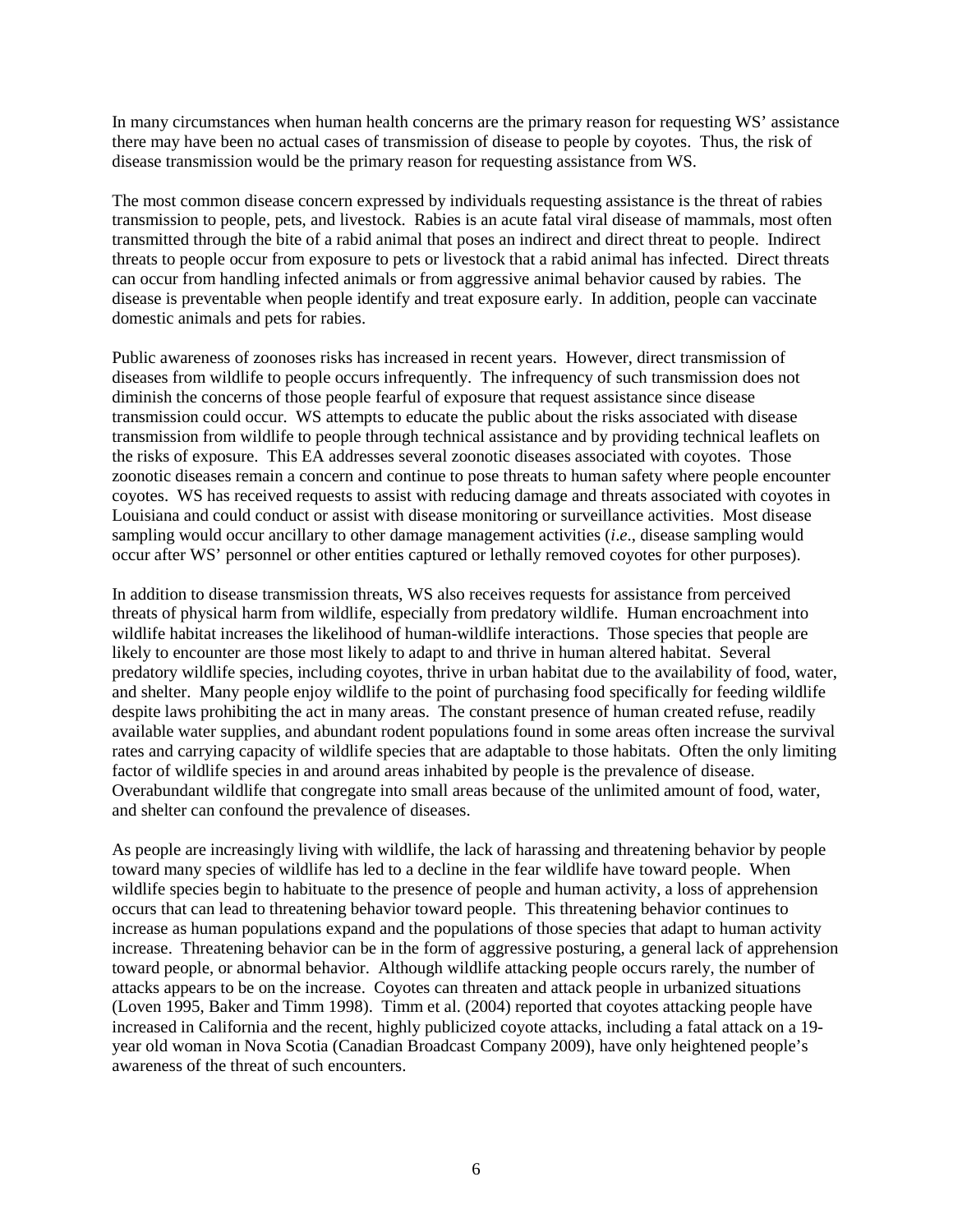Although attacks on people associated with coyotes occurs rarely, requests for assistance to lessen the threat of possible attacks could occur from people in Louisiana. Often, wildlife exhibiting threatening behavior or a loss of apprehension to the presence of people is a direct result and indication of an animal inflicted with a disease. Requests for assistance, therefore, could occur from a desire to reduce the threat of disease transmission and/or from fear of aggressive behavior from an animal that is less apprehensive of people or induced as a symptom of disease.

### **Need for Coyote Damage Management to Resolve Damage Occurring to Natural Resources**

Natural resources can be those assets belonging to the public that government agencies, as representatives of the people, often manage and hold in trust. Such resources may be plants or animals, including threatened and endangered (T&E) species, historic properties, or habitats in general. Examples of natural resources in Louisiana could include parks and recreational areas, natural areas, including unique habitats or topographic features, threatened or endangered plants and animals, and any plant or animal populations that the public has identified as a natural resource.

Predation is one of many mortality factors that influence wildlife populations. Predators often play critical roles in the composition and function of wildlife populations in ecosystems (Witmer et al. 1996). Normally, predation by native predators would be part of the function of a healthy ecosystem. Many changes have occurred that have disrupted natural predator-prey relationships. Many of the changes that have occurred can be attributed to human influence, including habitat fragmentation, landscape alteration, and environmental contamination. In addition, human habitation alone can often alter the biological carrying capacity of a local environment. Those human-induced changes can negatively affect the viability of some native wildlife populations.

Predation can compound declines in bird populations when those declines are associated with habitat loss and fragmentation (Cote and Sutherland 1997). The effects of predation on birds can be detrimental to local populations; especially, when predator densities are high or when predators gain access to areas not historically occupied (Stoudt 1982, Bailey 1993). In general, ground-nesting birds suffer the highest predation rates (DeVos and Smith 1995). For example, Massey (1971) and Massey and Atwood (1981) found that predators can prevent federally endangered least terns (*Sterna antillarum*) from nesting or cause them to abandon previously occupied sites. In another study, predators adversely affected the nesting success of least terns on sandbars and sandpits (Kirsch 1996).

Guthery and Beasom (1977) demonstrated that after coyote damage management, deer fawn production was more than 70% greater after the first year and 43% greater after the second year in their southern Texas study area. Another Texas study (Beasom 1974*a*, Beasom 1974*b*) found that predators were responsible for 74% and 61% of the fawn mortality for two consecutive years. Stout (1982) increased deer production on three areas in Oklahoma by 262%, 92%, and 167% the first summer following coyote damage management, an average increase of 154% for the three areas. Garner (1976), Garner et al. (1976), and Bartush and Lewis (1981) found annual losses of deer fawns in Oklahoma to be about 88% with coyotes responsible for 88% to 97% of the mortality. Knowlton and Stoddart (1992) reviewed deer productivity data from the Welder Wildlife Refuge in Texas following coyote reduction. Deer densities tripled compared with those outside the enclosure, but without harvest management, ultimately returned to original densities due primarily to malnutrition and parasitism.

The above cases show that coyote predation can influence white-tailed deer (*Odocoileus virginianus*), mule deer, pronghorn antelope, and bighorn sheep populations. Ballard et al. (2001) reviewed published predator-deer relationship studies, including many of those above, since the mid-1970s and found that predators (coyote, mountain lion, and wolf) could cause high mortality, but managing predation may or may not result in higher populations and increased harvest levels for hunters. Ballard et al. (2001) found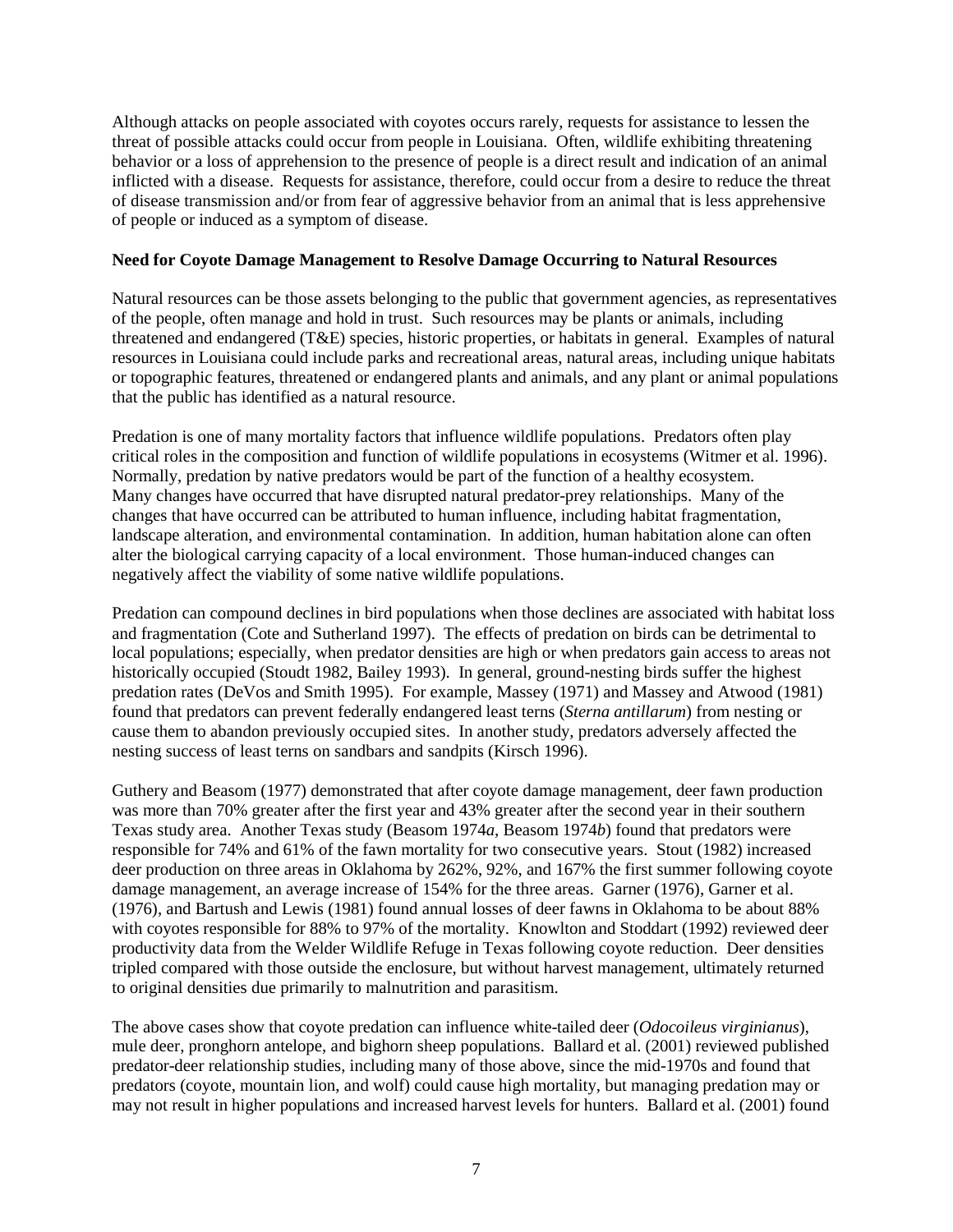that managing predation benefitted big game mostly when herds were well below forage carrying capacity, when predation was identified to be a limiting factor, when efforts sufficiently reduced the predator population, when efforts were timed correctly (prior to fawning and denning), and when management focused on a small scale  $(<259 \text{ mi}^2$ ). Conversely, managing predation was not effective when management activities did not meet those conditions. In addition, Ballard et al. (2001) suggested researcher should improve their experimental design when conducting research on predator management to benefit deer because it was unclear in several studies if predator management effectively protected the deer herd. The most convincing evidence of deer population increases as a result of predator management were from studies conducted in small enclosures  $(< 15 \text{ mi}^2)$  because predator populations were much easier to regulate in smaller areas.

### **Need for Coyote Damage Management to Alleviate Property Damage**

Airports provide ideal conditions for many wildlife species due to the large open grassy areas around runways and taxiways adjacent to brushy, forested habitat used as noise barriers. Access to most airport properties is restricted, so coyotes living within airport boundaries are not harvestable during hunting and trapping seasons; therefore, those restrictions insulate coyotes from many other human disturbances.

The civil and military aviation communities have acknowledged that the threat to human health and safety from aircraft collisions with wildlife is increasing (MacKinnon et al. 2001, Dolbeer et al. 2013). Collisions between aircraft and wildlife are a concern throughout the world because wildlife strikes threaten passenger safety (Thorpe 1996), result in lost revenue, and repairs to aircraft can be costly (Linnell et al. 1996, Robinson 1996, Thorpe 1997, Keirn et al. 2010). Aircraft collisions with wildlife can also erode public confidence in the air transport industry as a whole (Conover et al. 1995).

Between 1990 and 2012, there were 406 reported aircraft strikes involving coyotes in the United States (Dolbeer et al. 2013). Of those reported strikes involving coyotes, 86 strikes had a negative effect on the flight of the aircraft with 37 strikes causing damage to the aircraft. Reported aircraft strikes involving coyotes in the United States between 1990 and 2012 have resulted in 12,249 hours of aircraft down time and nearly \$3.6 million in damages to aircraft (Dolbeer et al. 2013). Between 1998 and 2015, there have been 10 aircraft strikes involving coyotes at airports in Louisiana (FAA 2014). The number of strikes actually occurring is likely to be much greater, since Dolbeer (2009) estimated that entities only reported 39% of actual civil wildlife strikes.

In addition to direct damage, an aircraft striking a coyote can pose serious threats to human safety if the damage from the strike causes a catastrophic failure of the aircraft leading to a crash. For example, damage to the landing gear during the landing roll and/or takeoff run can cause a loss of control of the aircraft causing additional damage to the aircraft, which can increase the threat to human safety. Nearly 63% of the reported mammal strikes from 1990 through 2012 occurred at night, with 64% occurring during the landing roll or the takeoff run (Dolbeer et al. 2013).

Airports in Louisiana have requested assistance with managing threats to human safety and damage to property caused by coyotes present inside the area of operations of an airport. The infrequency of coyote strikes does not lessen the need to prevent threats to human safety and the prevention of damage to property. Preventing damage and reducing threats to human safety would be the goal of cooperators requesting assistance at airports in Louisiana given that a potential strike could lead to the loss of human life and considerable damage to property.

Coyote populations near or found confined within perimeter fences at airports can be a threat to human safety and cause damage to property when struck by aircraft. Coyotes confined inside an airport perimeter fence would not be considered distinct populations nor separate from those populations found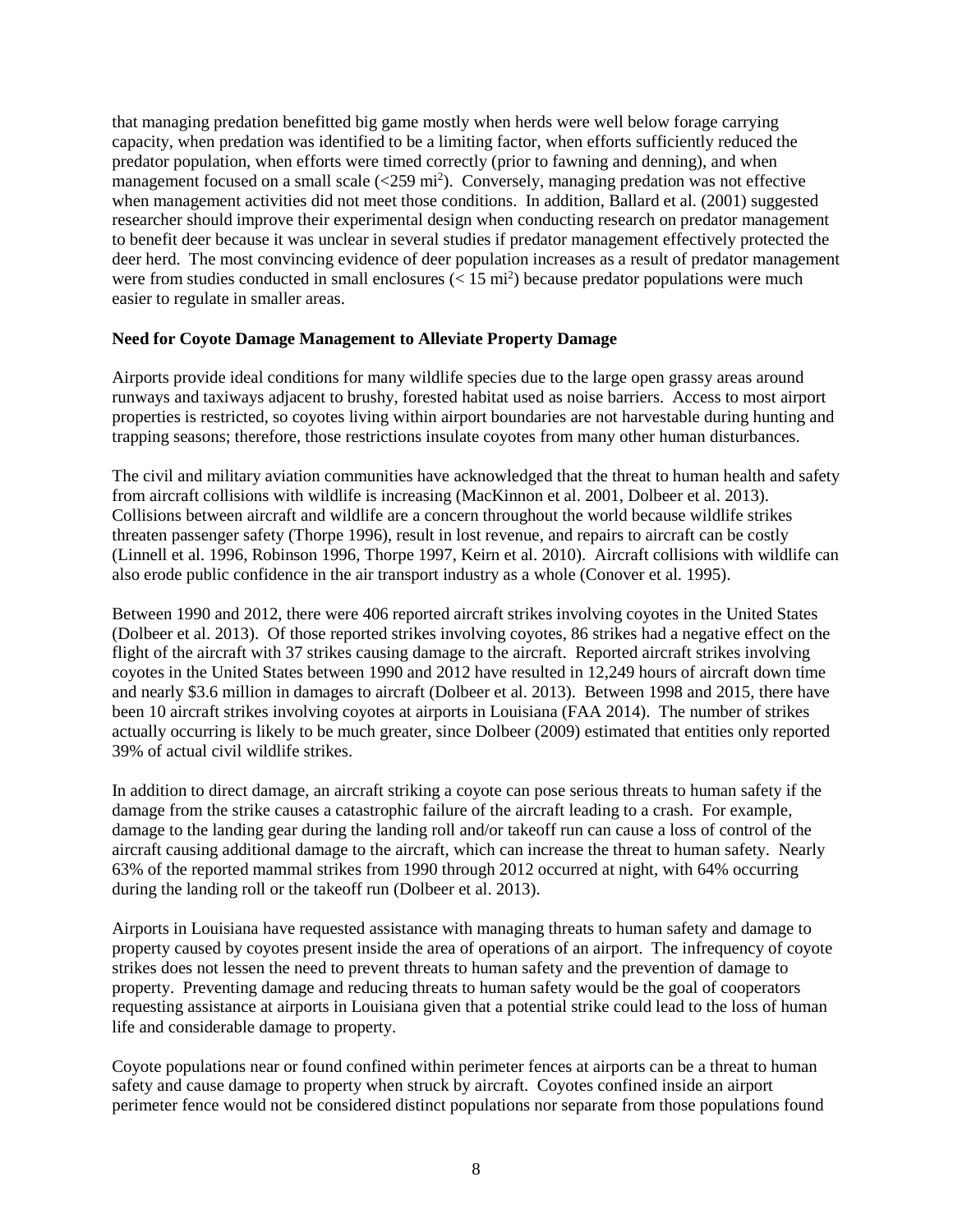outside the perimeter fence. Coyotes found within the boundaries of perimeter fences originate from populations outside the fence. Those individuals inside the fence neither exhibit nor have unique characteristics from those individuals that occur outside the fence; therefore, those individuals confined inside an airport perimeter fence do not warrant consideration as a unique population under this analysis.

Coyotes can kill or injure pets, especially in urban and suburban areas. Coyotes in suburban and urban areas often have adapted to human altered habitats and have acclimated to the presence of people. Coyotes can be territorial and aggressive, especially during the breeding season and especially toward other canids, such as dogs. When coyotes adapt to and acclimate to the presence of people, they can act aggressive and attack pet dogs, even when people walk those dogs on a leash.

# **1.3 SCOPE OF THIS ENVIRONMENTAL ASSESSMENT**

#### **Actions Analyzed**

This EA documents the need for managing damage caused by coyotes, the issues associated with meeting that need, and alternative approaches to address those issues and to meet the need for action. WS' mission is to provide federal leadership with managing damage and threats of damage associated with animals (see WS Directive 1.201). The WS program has developed a Policy Manual to provide guidance to WS' personnel conducting official activities (see WS Directive 1.101). The Policy Manual addresses national policy and provides general direction to WS' personnel. WS' personnel would only provide assistance when the appropriate property owner or manager requested WS' assistance. WS could receive a request for assistance from a property owner or manager to conduct activities on property they own or manage, which could include federal, state, tribal, municipal, and private land within the State of Louisiana.

Appendix B of this EA discusses the methods available for use or recommendation under each of the alternative approaches evaluated<sup>[6](#page-11-0)</sup>. The alternatives and Appendix B also discuss how WS and other entities could recommend or employ methods to manage damage and threats associated with coyotes in the State. Therefore, the actions evaluated in this EA are the use or recommendation of those methods available under the alternatives and the employment or recommendation of those methods by WS to manage or prevent damage and threats associated with coyotes from occurring when requested by the appropriate resource owner or manager. WS' activities that could involve the lethal removal of coyotes under the alternatives would only occur when agreed upon by the requester and when authorized by the LDWF, when required, and only at levels authorized.

### **Federal, State, County, City, and Private Lands**

WS could continue to provide damage management activities on federal, state, county, municipal, and private land in Louisiana when WS receives a request for such services by the appropriate resource owner or manager. In those cases where a federal agency requests WS' assistance with managing damage caused by coyotes on property they own or manage, the requesting agency would be responsible for analyzing those activities in accordance with the NEPA. However, this EA could cover such actions if the requesting federal agency determined the analyses and scope of this EA were appropriate for those actions and the requesting federal agency adopted this EA through their own Decision based on the analyses in this EA. Therefore, the scope of this EA analyzes actions that could occur on federal lands, state, county, municipal, and private when requested.

<span id="page-11-0"></span> <sup>6</sup>  $<sup>6</sup>$ Appendix B contains a complete list of chemical and non-chemical methods available for use under the identified alternatives. However, listing</sup> methods neither implies that all methods would be used by WS to resolve requests for assistance nor does the listing of methods imply that all methods would be used to resolve every request for assistance.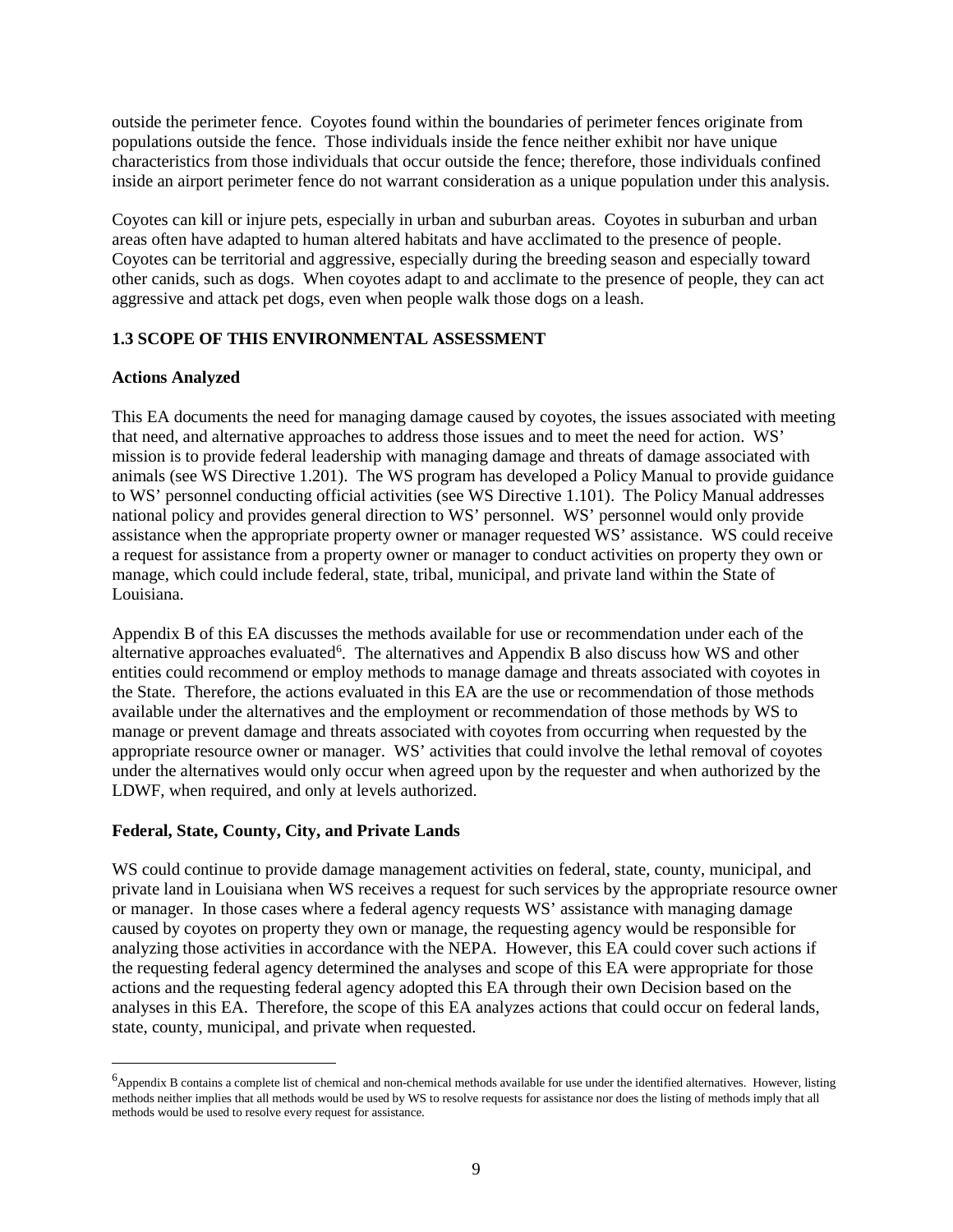### **Native American Lands and Tribes**

The WS program in Louisiana would only conduct damage management activities on Native American lands when requested by a Native American Tribe. WS would only conduct activities after WS and the Tribe requesting assistance signed a Memorandum of Understanding (MOU), a work initiation document, or another comparable document. Therefore, the Tribe would determine what activities would be allowed and when WS' assistance was required. Because Tribal officials would be responsible for requesting assistance from WS and determining what methods would be available to alleviate damage, no conflict with traditional cultural properties or beliefs would likely occur. Those methods available to alleviate damage associated with coyotes on federal, state, county, municipal, and private properties under the alternatives analyzed in this EA would be available for use to alleviate damage on Tribal properties when the Tribe requesting WS' assistance approved the use of those methods. Therefore, the activities and methods addressed under the alternatives would include those activities that WS could employ on Native American lands, when requested and when agreed upon by the Tribe and WS.

## **Period for which this EA is Valid**

If the preparation of an Environmental Impact Statement (EIS) is not warranted, based on the analyses associated with this EA, WS would conduct reviews of activities conducted under the selected alternative to ensure those activities occurred within the parameters evaluated in this EA. This EA would remain valid until WS, in consultation with the LDWF, determined that new needs for action, changed conditions, new issues, or new alternatives having different environmental impacts must be analyzed. At that time, WS would supplement this analysis or conduct a separate evaluation pursuant to the NEPA. Under the alternative analyzing no involvement by WS, no review or additional analyses would occur based on the lack of involvement by WS. The monitoring of activities by WS would ensure the EA remained appropriate to the scope of damage management activities conducted by WS in Louisiana under the selected alternative.

# **Site Specificity**

As mentioned previously, WS would only conduct damage management activities when requested by the appropriate resource owner or manager. In addition, WS' activities that could involve the lethal removal of coyotes under the alternatives would only occur when authorized by the LDWF, when required, and only at levels authorized.

This EA analyzes the potential impacts of managing damage caused by coyotes based on previous activities conducted on private and public lands in Louisiana where WS and the appropriate entities entered into a MOU, work initiation document, or another comparable document. This EA also addresses the potential impacts of managing damage in areas where WS and a cooperating entity could sign additional agreements in the future. Because the need for action would be to reduce damage and because the program's goals and directives would be to provide assistance when requested, within the constraints of available funding and workforce, it is conceivable that additional damage management efforts could occur. Thus, this EA anticipates those additional efforts and analyzes the potential effects of those efforts as part of the alternatives.

Coyotes occur statewide and throughout the year in the State; therefore, damage or threats of damage could occur wherever coyotes occur. Planning for the management of damage caused by coyotes must be viewed as being conceptually similar to the actions of other entities whose missions are to stop or prevent adverse consequences from anticipated future events for which the actual sites and locations where they would occur are unknown but could be anywhere in a defined geographic area. Examples of such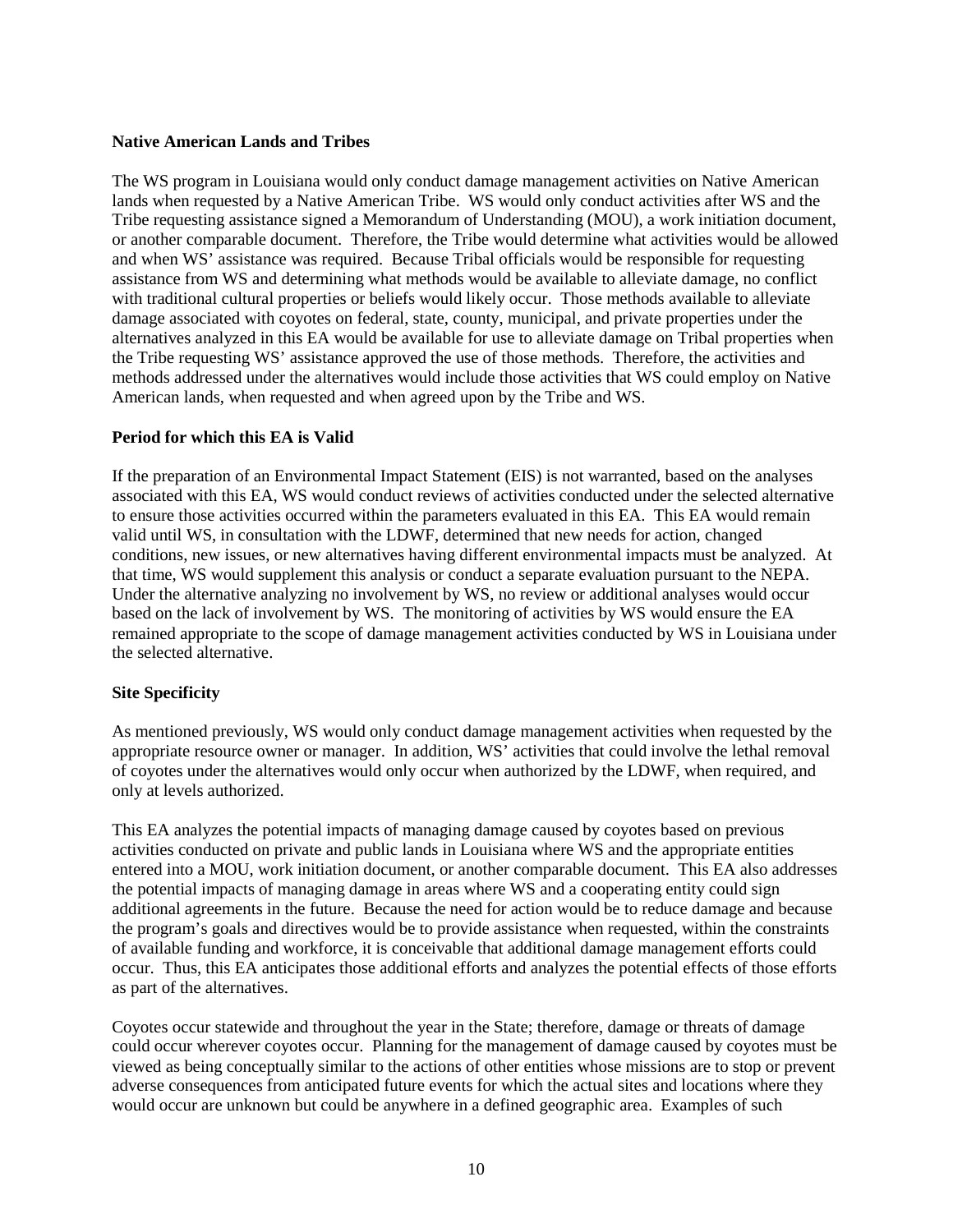agencies and programs include fire departments, police departments, emergency clean-up organizations, and insurance companies. Although WS could predict some locations where coyote damage would occur, WS could not predict every specific location or the specific time where such damage would occur in any given year. In addition, the threshold triggering an entity to request assistance from WS to manage damage associated with coyotes is often unique to the individual; therefore, predicting where and when WS would receive such a request for assistance would be difficult. This EA emphasizes major issues as those issues relate to specific areas whenever possible; however, many issues apply wherever coyote damage and the resulting management actions occur and this EA treats those issues as such.

Chapter 2 of this EA identifies and discusses issues relating to managing damage caused by coyotes in Louisiana. The standard WS Decision Model (Slate et al. 1992; see WS Directive 2.201) would be the site-specific procedure for individual actions that WS could conduct in the State (see Chapter 3 for a description of the Decision Model and its application). Decisions made using the model would be in accordance with WS' directives (see WS Directive 1.101) and Standard Operating Procedures (SOPs) described in this EA, as well as relevant laws and regulations in accordance with WS Directive 2.210.

The analyses in this EA would apply to any action that may occur by WS in any locale and at any time within Louisiana. In this way, WS believes the agency meets the intent of the NEPA with regard to sitespecific analysis and that this is the only practical way for WS to comply with the NEPA and still be able to accomplish the mission of the agency.

## **Summary of Public Involvement**

WS initially developed the issues associated with conducting activities to manage damage in consultation with the LDWF. WS defined the issues and identified the preliminary alternatives through the scoping process. As part of this process, and as required by the Council on Environmental Quality (CEQ) and APHIS implementing regulations for the NEPA, WS will make this document available to the public for review and comment. WS will make the document available to the public through legal notices published in local print media, through direct notification of parties that have requested notification, or that WS has identified as having a potential interest in the reduction of threats and damage associated with coyotes in the State. In addition, WS will post this EA on the APHIS website for review and comment.

WS will provide for a minimum of a 30-day comment period for the public and interested parties to provide new issues, concerns, and/or alternatives. Through the public involvement process, WS will clearly communicate to the public and interested parties the analyses of potential environmental impacts on the quality of the human environment. WS would fully consider new issues, concerns, or alternatives the public identifies during the public involvement period to determine whether WS should revisit the EA and, if appropriate, revise the EA prior to issuance of a Decision.

# **1.4 RELATIONSHIP OF THIS EA TO OTHER ENVIRONMENTAL DOCUMENTS**

## **WS' Environmental Assessment - Coyote Damage Management in the Louisiana Wildlife Services Program**

As was stated previously, WS previously developed an EA that addressed WS' activities to manage damage associated with coyotes in the State (USDA 2002). This new EA will address more recently identified changes in activities and will assess the potential environmental impacts of program alternatives based on those changes, primarily a need to evaluate new information. Since this new EA will re-evaluate activities conducted under the previous EA to address the new need for action and the associated affected environment, the analysis and the outcome of the Decision issued based on the analyses in this EA will supersede the previous EA that addressed managing damage caused by coyotes.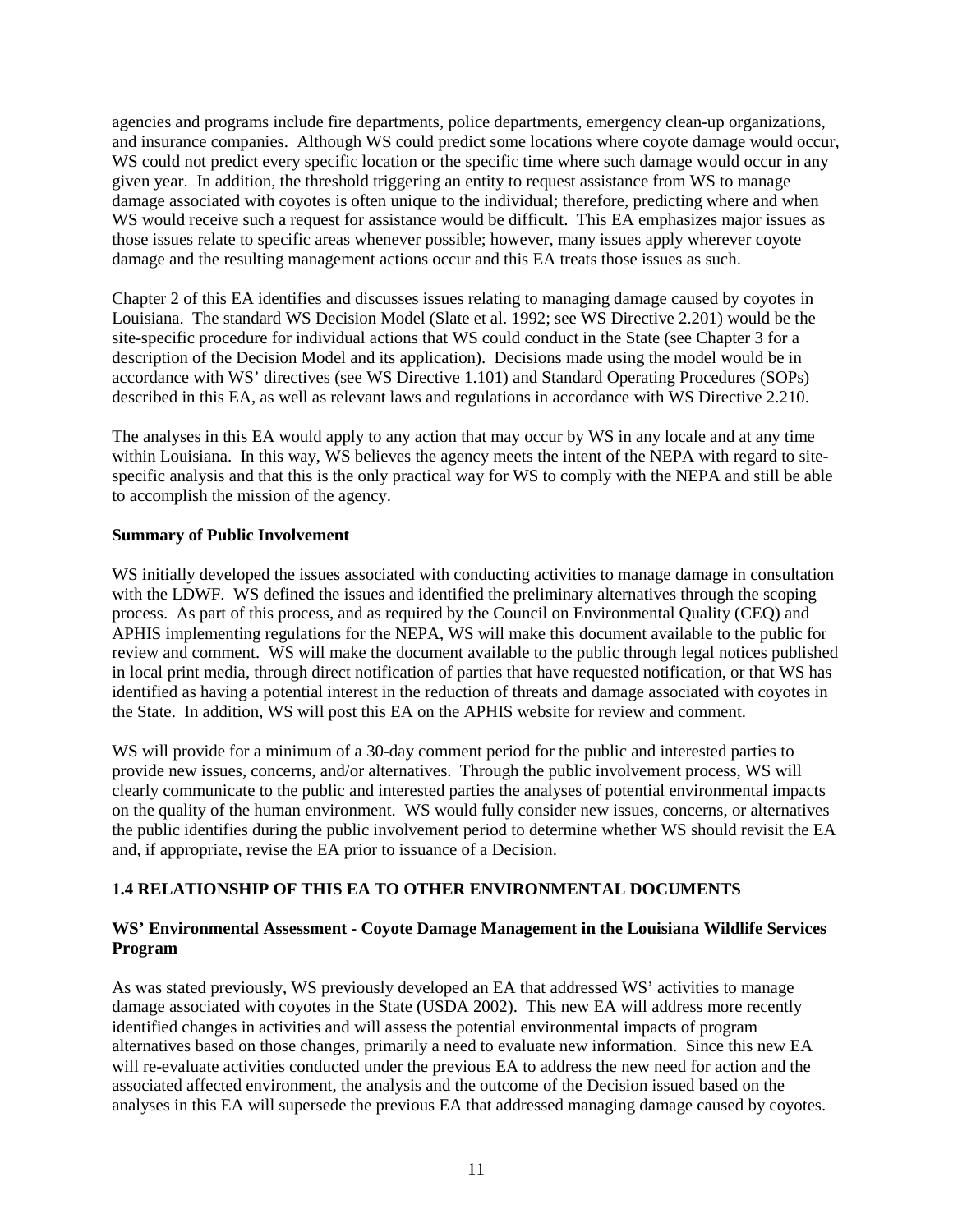## **Louisiana Comprehensive Wildlife Conservation Strategy**

The LDWF has developed an extensive wildlife conservation plan that evaluates species of plants and animals within the State (LDWF 2005) and has prepared a draft state wildlife action plan (Holcomb et al. 2015). The purpose of the conservation plan developed in 2005 "…*is to develop a blueprint for guiding LDWF in the development of management actions for Louisiana's fish and wildlife species with emphasis on species of conservation concern and associated habitats they depend upon*" (LDWF 2005). The draft state wildlife action plan further states, "*The purpose of this* [Wildlife Action Plan] *is to develop a blueprint for guiding LDWF and conservation partners in the development and implementation of management actions for Louisiana's fish and wildlife species with emphasis on Species of Greatest Conservation Need…and associated habitats they depend upon*" (Holcomb et al. 2015). WS consulted the Comprehensive Wildlife Conservation Strategy (LDWF 2005) and the draft state Wildlife Action Plan (Holcomb et al. 2015) as part of this analysis and the alternatives would be consistent with both plans.

# **1.5 AUTHORITY OF FEDERAL AND STATE AGENCIES**

Below are brief discussions of the authorities of WS and other agencies, as those authorities relate to conducting wildlife damage management.

## **WS' Legislative Authority**

The primary statutory authorities for the WS program is the Act of March 2, 1931 (46 Stat. 1468; 7 USC 426-426b) as amended, and the Act of December 22, 1987 (101 Stat. 1329-331, 7 USC 426c). The WS program is the lead federal authority in managing damage to agricultural resources, natural resources, property, and threats to human safety associated with wildlife. WS' directives define program objectives and guide WS' activities when managing wildlife damage (see WS Directive 1.201, WS Directive 1.205, WS Directive 1.210).

### **United States Environmental Protection Agency (EPA)**

The EPA is responsible for implementing and enforcing the Federal Insecticide, Fungicide, and Rodenticide Act (FIFRA), which regulates the registration and use of pesticides.

### **Louisiana Department of Wildlife and Fisheries**

The LDWF, under the direction of the Governor-appointed Louisiana Wildlife and Fisheries Commission, is specifically charged in Title 56 of the Louisiana Revised Statutes, Chapter 1, part 1, § 1A, to protect, conserve, and replenish the natural resources of the state and the wildlife of the state, including all aquatic life. The mission of the LDWF is to "…*manage, conserve, and promote wise utilization of Louisiana's renewable fish and wildlife resources and their supporting habitats through replenishment, protection, enhancement, research, development, and education for the benefit of current and future generations; to provide opportunities for knowledge of and use and enjoyment of these resources; and to provide a safe environment for the users of these resources."*

LDWF currently has a MOU with WS. The MOU establishes a cooperative relationship among WS and LDWF. Responsibilities include planning, coordinating, and implementing policies to address wildlife damage management and facilitating exchange of information.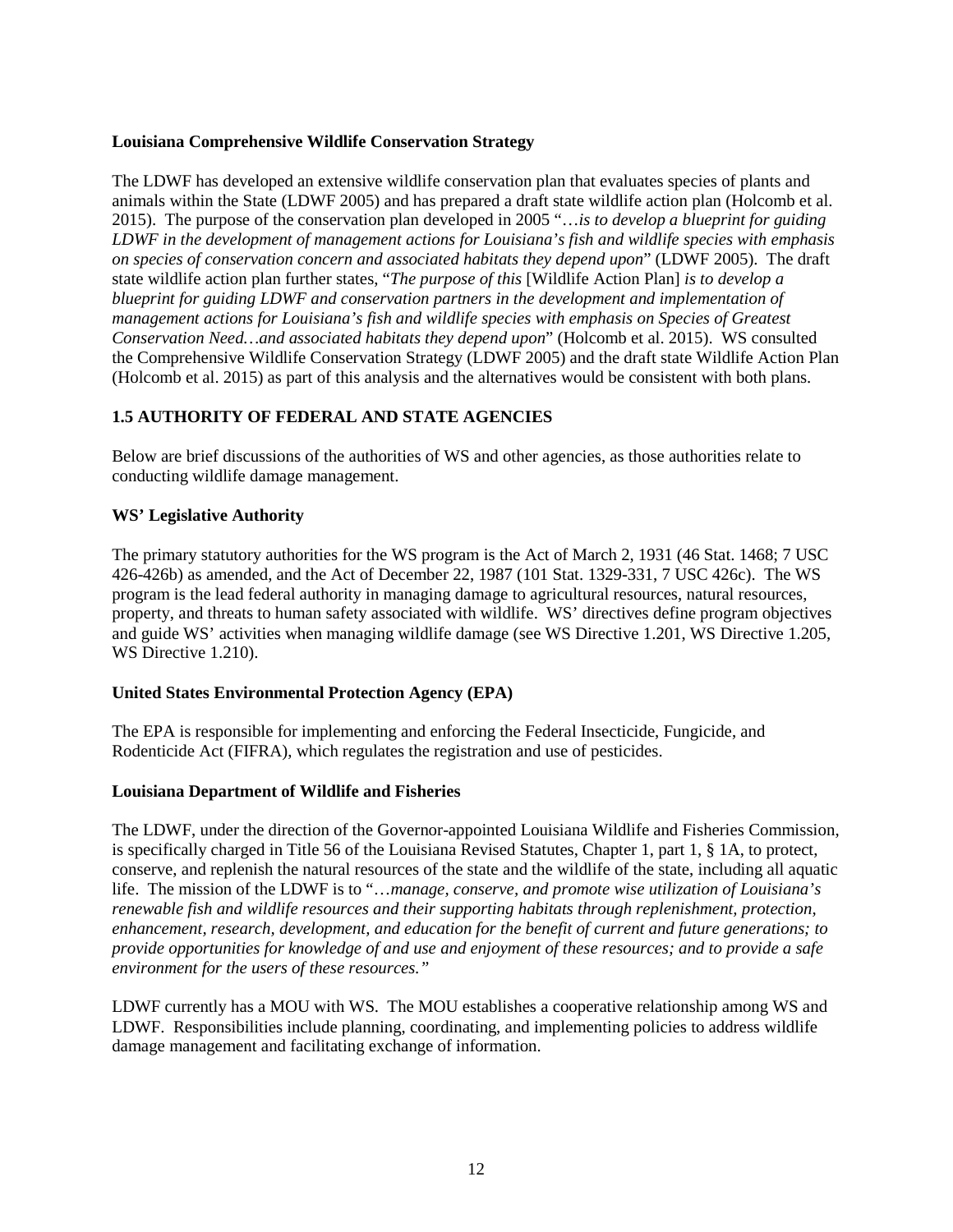## **Louisiana Department of Agriculture and Forestry**

The LDAF enforces state laws pertaining to the use and application of pesticides. Under the Louisiana Pesticide Law the LDAF monitors the use of pesticides in a variety of pest management situations. It also licenses private and commercial pesticide applicators, pesticide contractors, restricted use pesticide dealers and registers all pesticide for sale and distribution in the state of Louisiana.

## **Louisiana State University Agricultural Center**

The LSU AgCenter includes the Louisiana Agricultural Experiment Station, which conducts agriculturalbased research, and the Louisiana Cooperative Extension Service, which extends the knowledge derived from research to the people of the State. The LSU AgCenter plays an integral role in supporting agricultural industries, enhancing the environment, and improving the quality of life through its 4-H youth, family and consumer sciences, and community development programs.

# **1.6 COMPLIANCE WITH LAWS AND STATUTES**

Several laws or statutes would authorize, regulate, or otherwise affect WS' activities under the alternatives. WS would comply with applicable federal, state, and local laws and regulations in accordance with WS Directive 2.210. Below are brief discussions of those laws and regulations that would relate to damage management activities that WS could conduct in the State.

## **National Environmental Policy Act**

All federal actions are subject to the NEPA (Public Law 9-190, 42 USC 4321 et seq.). WS follows the CEQ regulations implementing the NEPA (40 CFR 1500 et seq.) along with the USDA (7 CFR 1b) and the APHIS implementing guidelines (7 CFR 372) as part of the decision-making process. Those laws, regulations, and guidelines generally outline five broad types of activities that federal agencies must accomplish as part of any project: public involvement, analysis, documentation, implementation, and monitoring. The NEPA also sets forth the requirement that all major federal actions be evaluated in terms of their potential to significantly affect the quality of the human environment for the purpose of avoiding or, where possible, mitigating and minimizing adverse impacts. In part, the CEQ, through regulations in 40 CFR, Parts 1500-1508, regulate federal activities that could affect the physical and biological environment. In accordance with regulations of the CEQ and the USDA, the APHIS has published guidelines concerning the implementation of the NEPA (see 44 CFR 50381-50384).

Pursuant to the NEPA and the CEQ regulations, this EA documents the analyses resulting from proposed federal actions, informs decision-makers and the public of reasonable alternatives capable of avoiding or minimizing adverse impacts, and serves as a decision-aiding mechanism to ensure that WS infuses the policies and goals of the NEPA into agency actions. WS prepared this EA by integrating as many of the natural and social sciences as warranted, based on the potential effects of the alternatives, including the potential direct, indirect, and cumulative effects of the alternatives.

# **Endangered Species Act**

Under the Endangered Species Act (ESA), all federal agencies will seek to conserve T&E species and will utilize their authorities in furtherance of the purposes of the Act (Sec.2(c)). WS conducts consultations with the United States Fish and Wildlife Service (USFWS) pursuant to Section 7 of the ESA to ensure that "*any action authorized…funded or carried out by such an agency…is not likely to jeopardize the continued existence of any endangered or threatened species…Each agency will use the*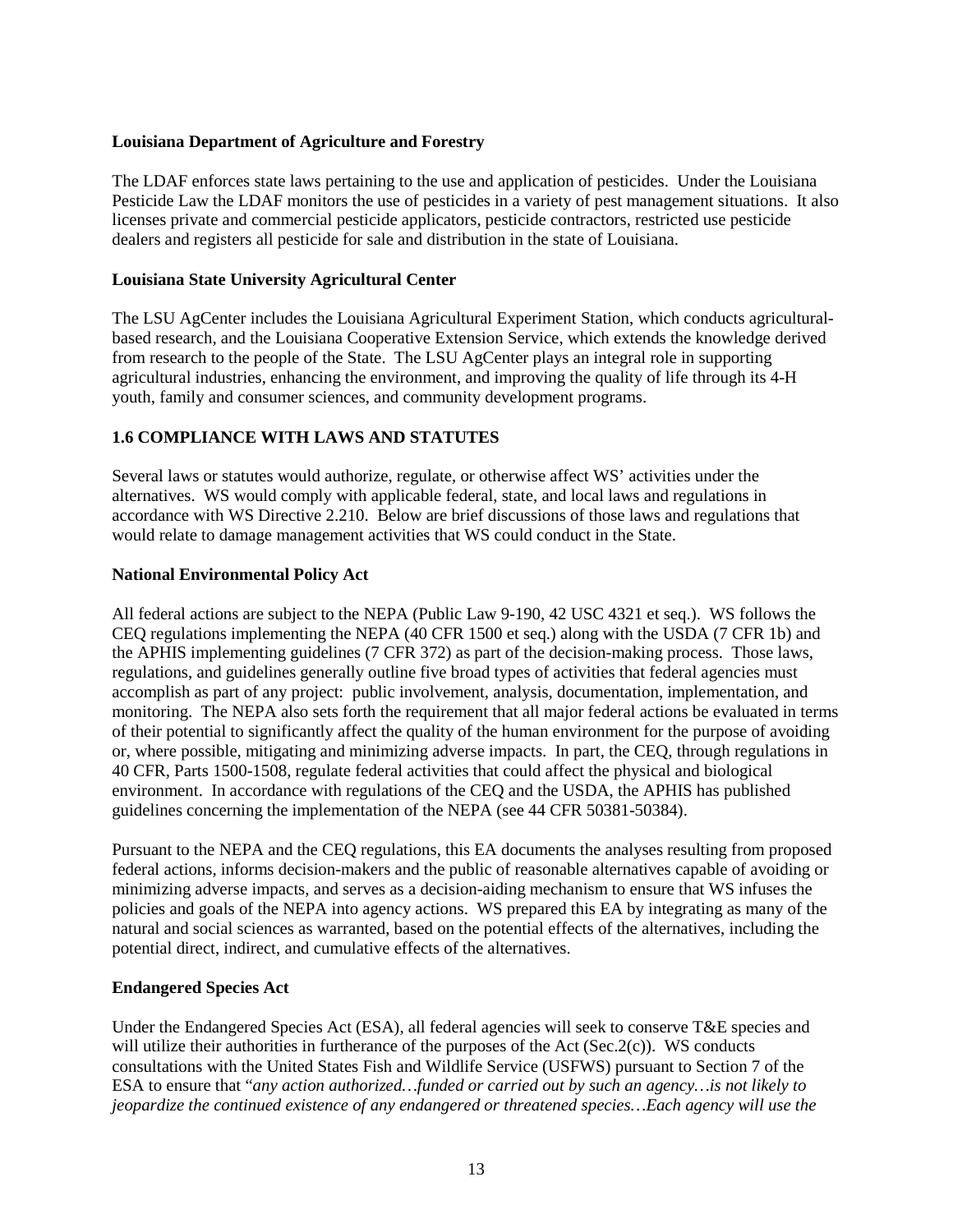*best scientific and commercial data available*" (Sec.7 (a)(2)). Evaluation of the alternatives in regards to the ESA will occur in Chapter 4 of this EA.

## **Federal Insecticide, Fungicide, and Rodenticide Act**

The FIFRA and its implementing regulations (Public Law 110-426, 7 USC 136 et. seq.) require the registration, classification, and regulation of all pesticides used in the United States. The EPA is responsible for implementing and enforcing the FIFRA. The EPA and the LDAF regulate pesticides that could be available to manage damage associated with coyotes in the State.

## **National Historic Preservation Act of 1966, as amended**

The National Historic Preservation Act (NHPA) and its implementing regulations (see 36 CFR 800) require federal agencies to initiate the Section 106 process if an agency determines that the agency's actions are undertakings as defined in Section 800.16(y) and, if so, whether it is a type of activity that has the potential to cause effects on historic properties. If the undertaking is a type of activity that does not have the potential to cause effects on historic properties, assuming such historic properties were present, the agency official has no further obligations under Section 106. None of the methods described in this EA that would be available cause major ground disturbance, any physical destruction or damage to property, any alterations of property, wildlife habitat, or landscapes, nor would involve the sale, lease, or transfer of ownership of any property. In general, the use of such methods also do not have the potential to introduce visual, atmospheric, or audible elements to areas that could result in effects on the character or use of historic properties. Therefore, the methods that would be available under the alternatives would not generally be the types of methods that would have the potential to affect historic properties. If WS planned an individual activity with the potential to affect historic resources under an alternative selected because of a decision on this EA, WS would conduct the site-specific consultation, as required by Section 106 of the NHPA, as necessary.

The use of noise-making methods, such as firearms, at or in close proximity to historic or cultural sites for the purposes of removing wildlife have the potential for audible effects on the use and enjoyment of historic property. However, WS would only use such methods at a historic site at the request of the owner or manager of the site to resolve a damage problem, which means such use, would be to the benefit of the historic property. A built-in minimization factor for this issue is that virtually all the methods involved would only have temporary effects on the audible nature of a site and could be ended at any time to restore the audible qualities of such sites to their original condition with no further adverse effects. WS would conduct site-specific consultation as required by the Section 106 of the NHPA, as necessary, in those types of situations.

## **Coastal Zone Management Act of 1972, as amended (16 USC 1451-1464, Chapter 33; PL 92-583, October 27, 1972; 86 Stat. 1280).**

This law established a voluntary national program within the Department of Commerce to encourage coastal states to develop and implement coastal zone management plans. The Act authorized funds for cost-sharing grants to states to develop their programs and for implementation purposes. In order to be eligible for federal approval, each state's plan was required to define boundaries of the coastal zone, identify uses of the area to be regulated by the state, determine the mechanism (criteria, standards or regulations) for controlling such uses, and develop broad guidelines for priorities of uses within the coastal zone. In addition, this law established a system of criteria and standards requiring federal agencies to conduct activities in a manner consistent with the federally approved plan. The standard for determining consistency varied depending on whether the federal action involved a permit, license, financial assistance, or a federally authorized activity. As appropriate, WS would conduct a consistency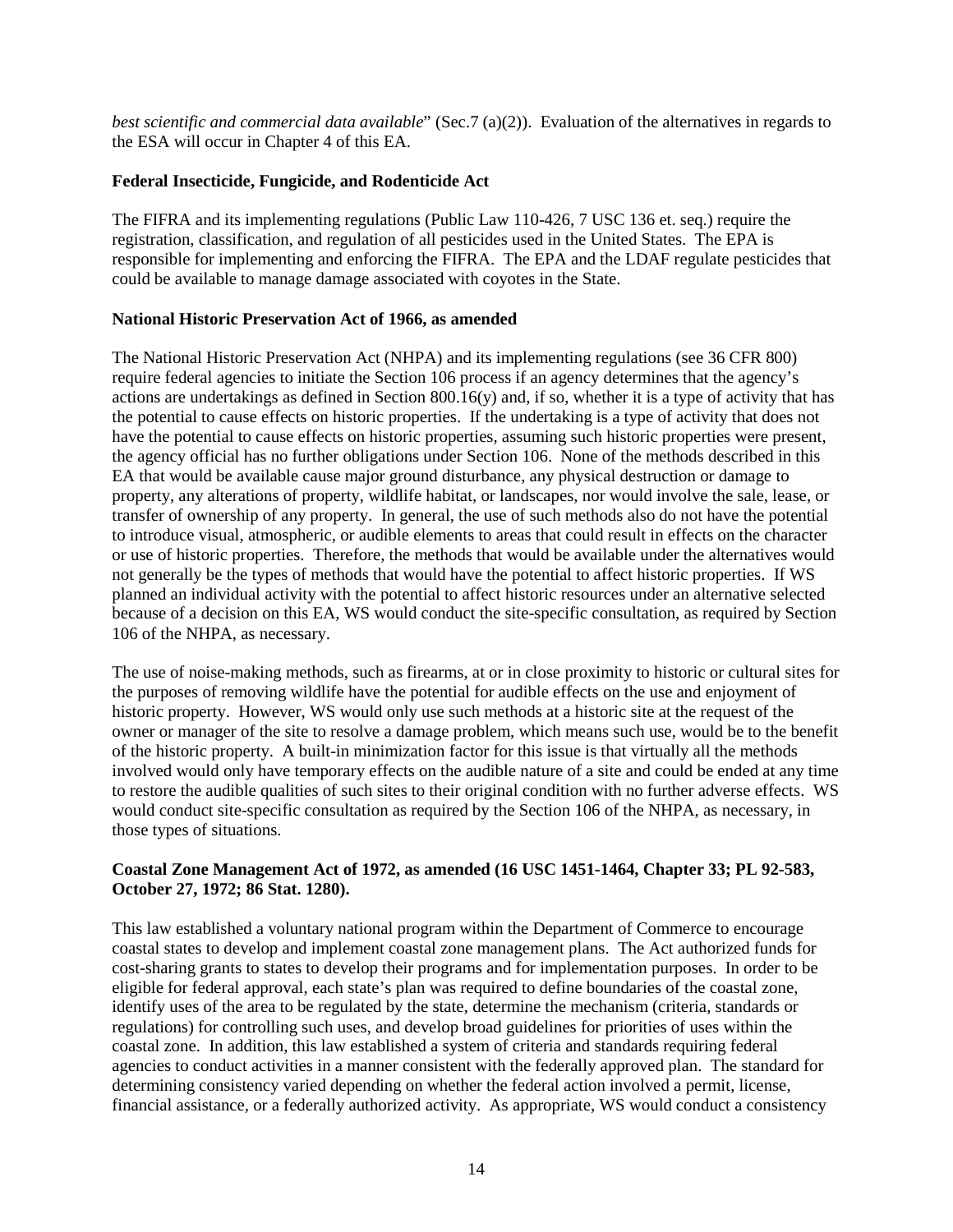determination to assure management actions would be consistent with the State's Coastal Zone Management Program.

## **Native American Graves Protection and Repatriation Act of 1990**

The Native American Graves Protection and Repatriation Act (Public Law 101-106, 25 USC 3001) requires federal agencies to notify the Secretary of the Department that manages the federal lands upon the discovery of Native American cultural items on federal or tribal lands. Federal agencies are to discontinue work until the agency has made a reasonable effort to protect the items and notify the proper authority.

# **Occupational Safety and Health Act of 1970**

The Occupational Safety and Health Act of 1970 and its implementing regulations (29 CFR 1910) on sanitation standards states that, "*Every enclosed workplace shall be so constructed, equipped, and maintained, so far as reasonably practical, as to prevent the entrance or harborage of rodents, insects, and other vermin. A continuing and effective extermination program shall be instituted where their presence is detected*."

# **Federal Food, Drug, and Cosmetic Act (21 USC 360)**

This law places administration of pharmaceutical drugs, including those immobilizing drugs used for wildlife capture and handling, under the United States Food and Drug Administration.

## **Controlled Substances Act of 1970 (21 USC 821 et seq.)**

This law requires an individual or agency to have a special registration number from the United States Drug Enforcement Administration to possess controlled substances, including controlled substances used for wildlife capture and handling.

### **Animal Medicinal Drug Use Clarification Act of 1994**

The Animal Medicinal Drug Use Clarification Act (AMDUCA) and its implementing regulations (21 CFR 530) establish several requirements for the use of animal drugs, including those animal drugs used to capture and handle wildlife in damage management programs. Those requirements are: (1) a valid "*veterinarian-client-patient*" relationship, (2) well defined record keeping, (3) a withdrawal period for animals that have been administered drugs, and (4) identification of animals. A veterinarian, either on staff or on an advisory basis, would be involved in the oversight of the use of animal capture and handling drugs under any alternative where WS could use those immobilizing drugs and euthanasia chemicals. Veterinary authorities in each state have the discretion under this law to establish withdrawal times (*i*.*e*., a period after a drug was administered that must lapse before an animal may be used for food) for specific drugs. Animals that people might consume within the withdrawal period must be identifiable (*e*.*g*., use of ear tags) and labeled with appropriate warnings.

### **Airborne Hunting Act**

The Airborne Hunting Act, passed in 1971 (Public Law 92-159), and amended in 1972 (Public Law 92- 502) added to the Fish and Wildlife Act of 1956 as a new section (16 USC 742j-l) that prohibits shooting or attempting to shoot, harassing, capturing or killing any bird, fish, or other animal from aircraft except for certain specified reasons. Under exception [see 16 USC 742j-l, (b)(1)], state and federal agencies are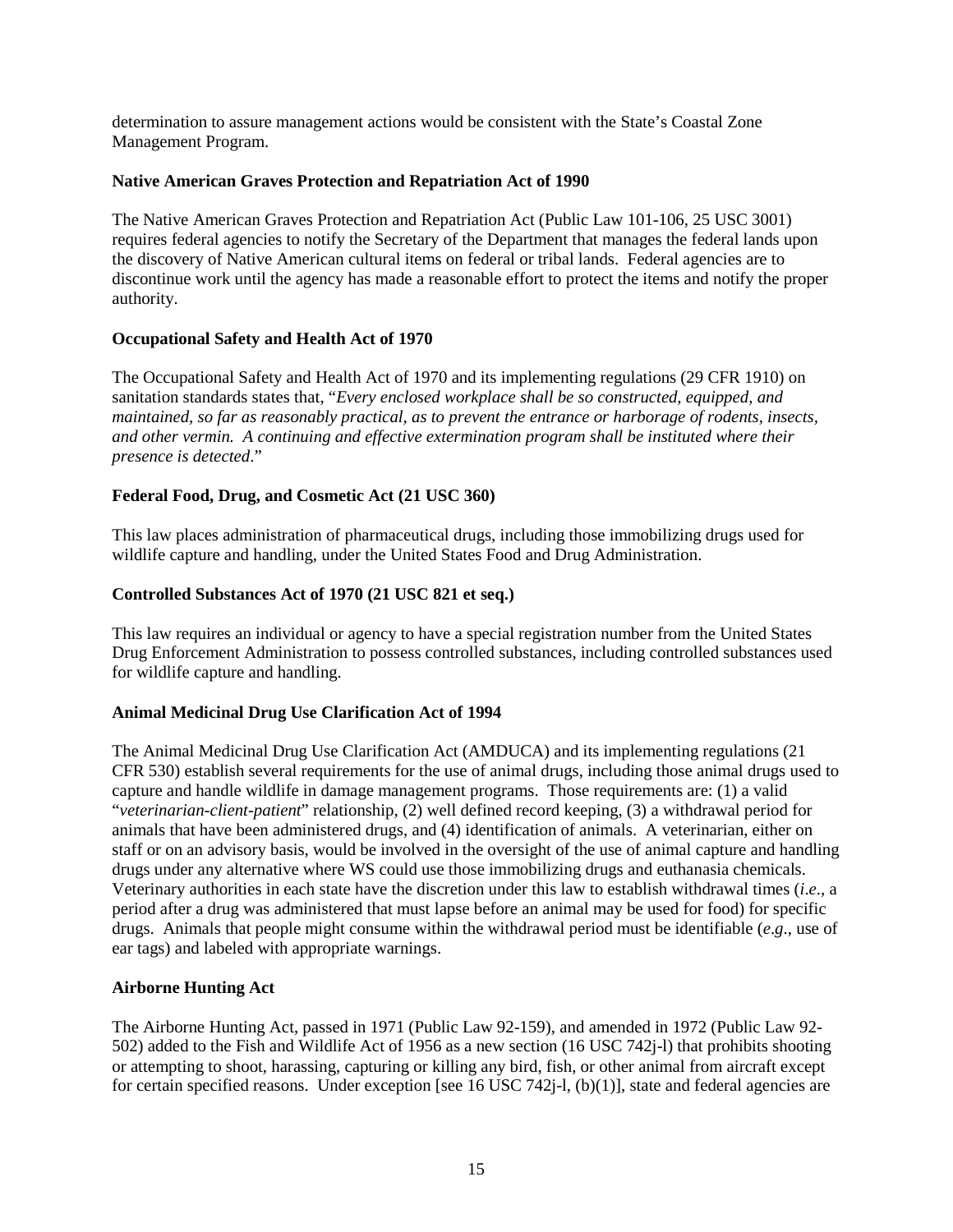allowed to protect or aid in the protection of land, water, wildlife, livestock, domesticated animals, human life, or crops using aircraft.

## **Environmental Justice in Minority and Low Income Populations - Executive Order 12898**

Executive Order 12898 promotes the fair treatment of people of all races, income levels, and cultures with respect to the development, implementation, and enforcement of environmental laws, regulations, and policies. Environmental justice is the pursuit of equal justice and protection under the law for all environmental statutes and regulations without discrimination based on race, ethnicity, or socioeconomic status. Executive Order 12898 requires federal agencies to make environmental justice part of their mission, and to identify and address disproportionately high and adverse human health and environmental effects of federal programs, policies, and activities on minority and low-income persons or populations.

## **Protection of Children from Environmental Health and Safety Risks - Executive Order 13045**

Children may suffer disproportionately for many reasons from environmental health and safety risks, including the development of their physical and mental status. Federal agencies must make it a high priority to identify and assess environmental health risks and safety risks that may disproportionately affect children. In addition, federal agencies must ensure agency policies, programs, activities, and standards address disproportionate risks to children that result from environmental health risks or safety risks.

## **Outlaw Quadrupeds: Coyotes, Armadillos, and Feral Hogs (RS 56:8(144)(a)(ii))**

Louisiana Revised Statute 58:8(144)(a)(ii) classifies coyotes, armadillos (*Dasypus novemcinctus*), and feral swine (*Sus scrofa*) as outlaw quadrupeds. Under Revised Statute 56:116.1(D), "*Outlaw quadrupeds may be taken at any time of year from one-half hour before official sunrise to one-half hour after official sunset, without limit as to number, except by trapping during the closed season for nongame quadrupeds, except that trapping shall be used only under special permit issued by the department*."

On private property, the landowner, or their lessee or agent, with written permission and the landowner's contact information in their possession, may take outlaw quadrupeds, nutria, or beaver during the nighttime hours from one-half hour after official sunset on the last day of February to one-half hour after official sunset the last day of August of that same year. The method of such taking may include any legal firearm and may be with or without the aid of artificial light, infrared or laser sighting devices, or night vision devices. Anyone taking part in those activities at night is required to notify the parish sheriff's office 24 hours in advance of any such activities.

# **Beaver, coyote, and Coydog Control Program (RS 3:371)**

Under Louisiana Revised Statute 3:371(A), a control program was enacted for beaver, nuisance feral swine, coyotes, and coydogs in the State that must be developed by the LDAF and administered by the Livestock Brand Commission. The program shall provide population control of beaver, nuisance feral swine, coyotes, and coydogs on private or public lands, excluding federally owned land.

### **Releasing Game, Fowl, or Fish (RS 56:20)**

Louisiana Revised Statue 56:20(A) states, "*No pen-raised or wild animal, fowl, or fish of any species from without the state shall be liberated within the state except upon written permission of the secretary*". Under 56:20(B), "*No wild animal or fowl of any species shall be transported for restocking purposes*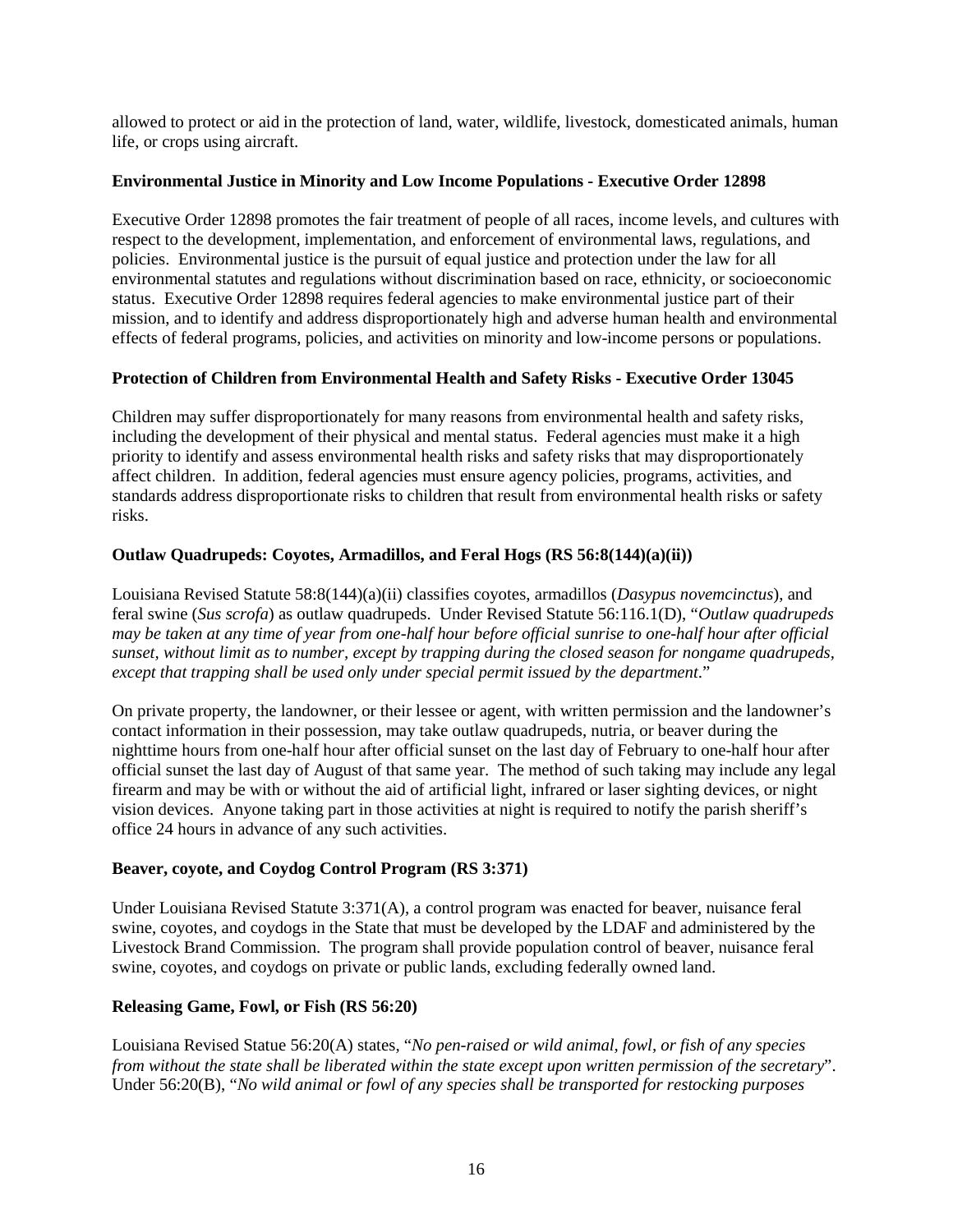*from a site within the state to any other site within the state except in accordance with rules and regulations adopted by the commission*".

# **1.7 DECISIONS TO BE MADE**

Based on agency relationships, MOUs, and legislative authorities, WS is the lead agency for this EA, and therefore, responsible for the scope, content, and decisions made. The LDWF is responsible for managing wildlife in the State of Louisiana, including coyotes. WS has consulted with and would continue to consult with the LDWF to ensure an interdisciplinary approach according to the NEPA and agency mandates, policies, and regulations. WS would coordinate activities to reduce and/or prevent coyote damage in the State that could occur under the alternatives with the LDWF, which would ensure the LDWF had the opportunity to incorporate any activities WS' conducts into population objectives established for coyote populations in the State. In addition, the LDWF establishes and enforces regulated hunting and trapping seasons in the State.

Based on the scope of this EA, the decisions to be made are: 1) should WS conduct activities to manage coyote damage, 2) should WS conduct disease surveillance and monitoring when requested, 3) should WS implement an integrated methods approach to meet the need for action, 4) if not, should WS attempt to implement one of the alternatives to an integrated methods strategy, and 5) would the proposed action or the other alternatives result in effects to the environment requiring the preparation of an EIS.

# **CHAPTER 2: AFFECTED ENVIRONMENT AND ISSUES**

Chapter 2 contains a discussion of the issues, including issues that will receive detailed environmental impact analysis in Chapter 4 (Environmental Consequences), issues that have driven the development of SOPs, and issues that will not be considered in detail, with rationale. Pertinent portions of the affected environment will be included in this chapter in the discussion of issues. Additional descriptions of the affected environment occur during the discussion of the environmental effects in Chapter 4.

# **2.1 AFFECTED ENVIRONMENT**

Coyotes are capable of utilizing a variety of habitats in the State. Coyotes occur throughout the year across the State where suitable habitat exists for foraging and shelter. Damage or threats of damage caused by coyotes could occur statewide in Louisiana wherever coyotes occur. However, activities to manage damage would only be conducted by WS when requested by a landowner or manager and only on properties where a MOU, work initiation document, or another comparable document were signed between WS and a cooperating entity.

Upon receiving a request for assistance, WS could conduct activities to reduce coyote damage or threats of damage on federal, state, tribal, municipal, and private properties in Louisiana. Areas where damage or threats of damage could occur include, but would not be limited to agricultural fields, vineyards, orchards, farmyards, dairies, ranches, livestock operations, aquaculture facilities, fish hatcheries, grain mills, grain handling areas, railroad yards, waste handling facilities, industrial sites, natural resource areas, park lands, and historic sites; state and interstate highways and roads; railroads and their right-of-ways; property in or adjacent to subdivisions, businesses, and industrial parks; timberlands, croplands, and pastures; private and public property where digging by coyotes cause damage to structures, dams, dikes, ditches, ponds, and levees; public and private properties in rural/urban/suburban areas where coyotes cause damage to landscaping and natural resources, property, and were a threat to human safety through the spread of disease. The area would also include airports and military airbases where coyotes were a threat to human safety and to property; areas where coyotes negatively affect wildlife, including T&E species; and public property where coyotes were negatively affecting historic structures, cultural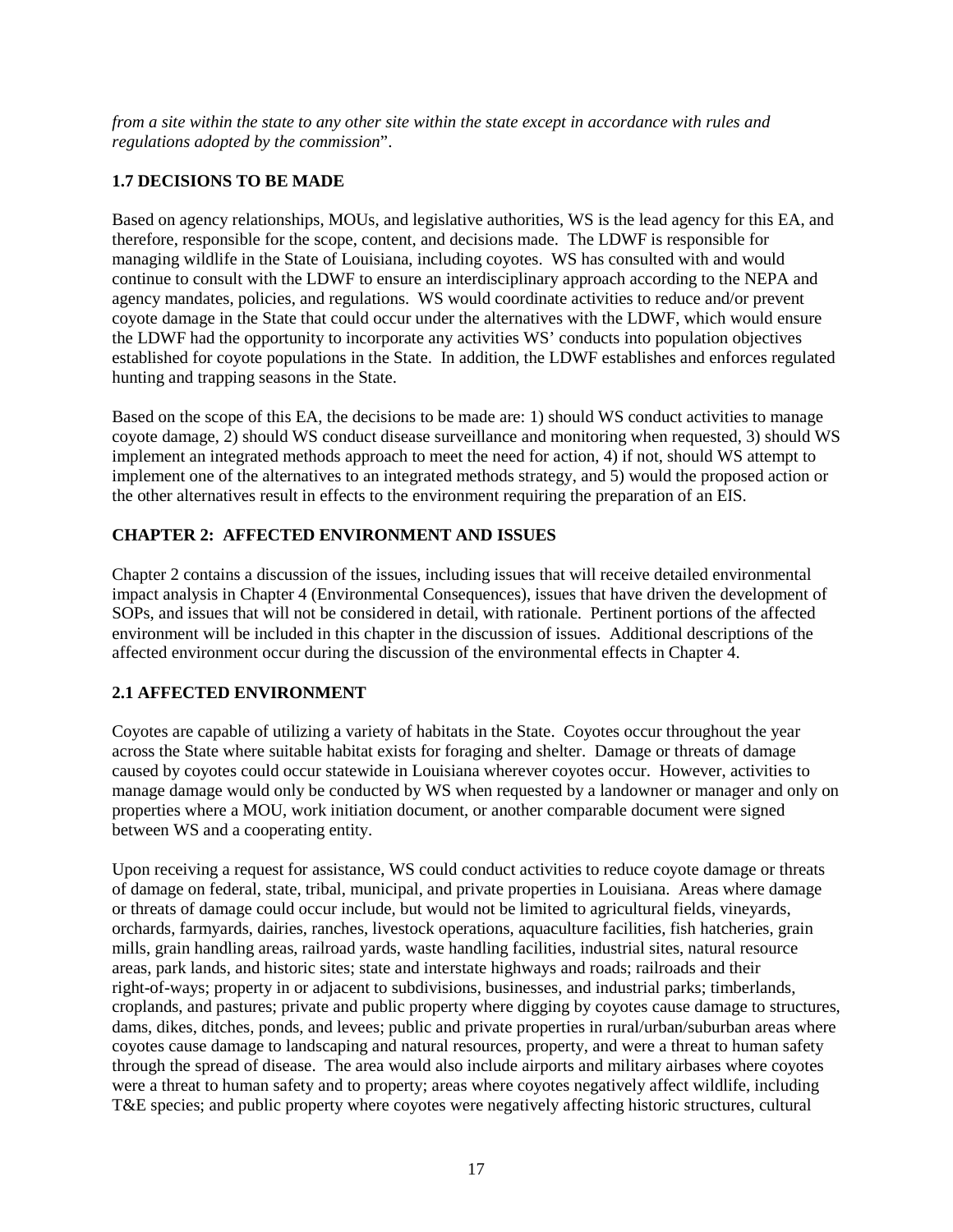landscapes, and natural resources. Chapter 4 also contains additional information on the affected environment.

As stated previously, WS' personnel would only conduct activities after the property owner or manager requests such assistance and only on those properties allowed by the property owner or manager. On average, property owners or managers allowed the WS program in Louisiana to conduct damage management activities on approximately 41,372 acres per year, which represents 0.1% of the land area of the State. However, in any given year, the WS program only conducts activities on a small portion of those areas. For example, a cooperator may own 100 acres where the owner allows livestock to graze and the WS program in Louisiana could conduct activities within that 100-acre property; however, WS' personnel may actually only conduct activities on less than five acres of the property when attempting to manage damage caused by coyotes. Therefore, the area where WS' personnel actually conducted activities was likely less than 0.1% of the land area in the State.

| THOICEL THEREOF BUG BLVB BUGGI BELVERIOUS BOOVERIVG THEI COTOU GRIDBEVIT I HOICE I I SOLU |                            |                         |                        |  |  |  |  |  |
|-------------------------------------------------------------------------------------------|----------------------------|-------------------------|------------------------|--|--|--|--|--|
|                                                                                           | <b>Number of</b>           | <b>Acres under</b>      | % of Total State       |  |  |  |  |  |
| Year <sup>1</sup>                                                                         | $A$ greements <sup>2</sup> | Agreenents <sup>3</sup> | Land Area <sup>4</sup> |  |  |  |  |  |
| 2010                                                                                      | 66                         | 25,915                  | 0.08%                  |  |  |  |  |  |
| 2011                                                                                      | 57                         | 20,598                  | 0.06%                  |  |  |  |  |  |
| 2012                                                                                      | 56                         | 14,555                  | 0.04%                  |  |  |  |  |  |
| 2013                                                                                      | 46                         | 19,390                  | 0.06%                  |  |  |  |  |  |
| 2014                                                                                      | 48                         | 58,134                  | 0.2%                   |  |  |  |  |  |
| $2015^{\dagger}$                                                                          | 37                         | 109,639                 | 0.3%                   |  |  |  |  |  |
| <b>Annual Avg.</b>                                                                        | 52                         | 41,372                  | 0.1%                   |  |  |  |  |  |

|  | Table 2.1 – Number and area under agreements associated with coyote damage, FY 2010 – FY 2015 |  |  |
|--|-----------------------------------------------------------------------------------------------|--|--|
|  |                                                                                               |  |  |

<sup>1</sup>Based on federal fiscal year

<sup>2</sup>Number of agreements signed between WS and the property owner/manager allowing WS to conduct activities

 $3$ Number of acres those entities requesting assistance have agreed to allow WS to conduct activities associated with coyotes.

 $^{4}$ Based on the total area of the State estimated at 52,378 square miles (United States Census Bureau 2011), which equates to 33,521,620 acres

<sup>†</sup>Data for FY 2015 is preliminary; therefore, data is subject to change

Preliminary data for FY 2015 indicates the WS program in Louisiana had 37 agreements to manage coyote damage that could occur on 109,639 acres in the State, which would represent 0.3% of the area in the State (see Table 2.1). Based on the number of agreements between FY 2010 and FY 2015 and the land area associated with those agreements, WS anticipates activities would continue to occur on a very small percentage of the total area in the State.

### **Environmental Status Quo**

As defined by the NEPA implementing regulations, the "*human environment shall be interpreted comprehensively to include the natural and physical environment and the relationship of people with that environment*" (40 CFR 1508.14). Therefore, when a federal action agency analyzes their potential impacts on the "*human environment*", it is reasonable for that agency to compare not only the effects of the proposed federal action, but also the potential impacts that occur or could occur in the absence of the federal action by a non-federal entity. This concept is applicable to situations involving federal assistance to reduce damage associated with wildlife species.

State authority or law manages most wildlife species without any federal oversight or protection. In some situations, with the possible exception of restrictions on methods (*e*.*g*., firearms restrictions), unprotected wildlife species and certain resident wildlife species are managed with little or no restrictions, which allows anyone to lethally remove or capture those species at any time when they are committing damage.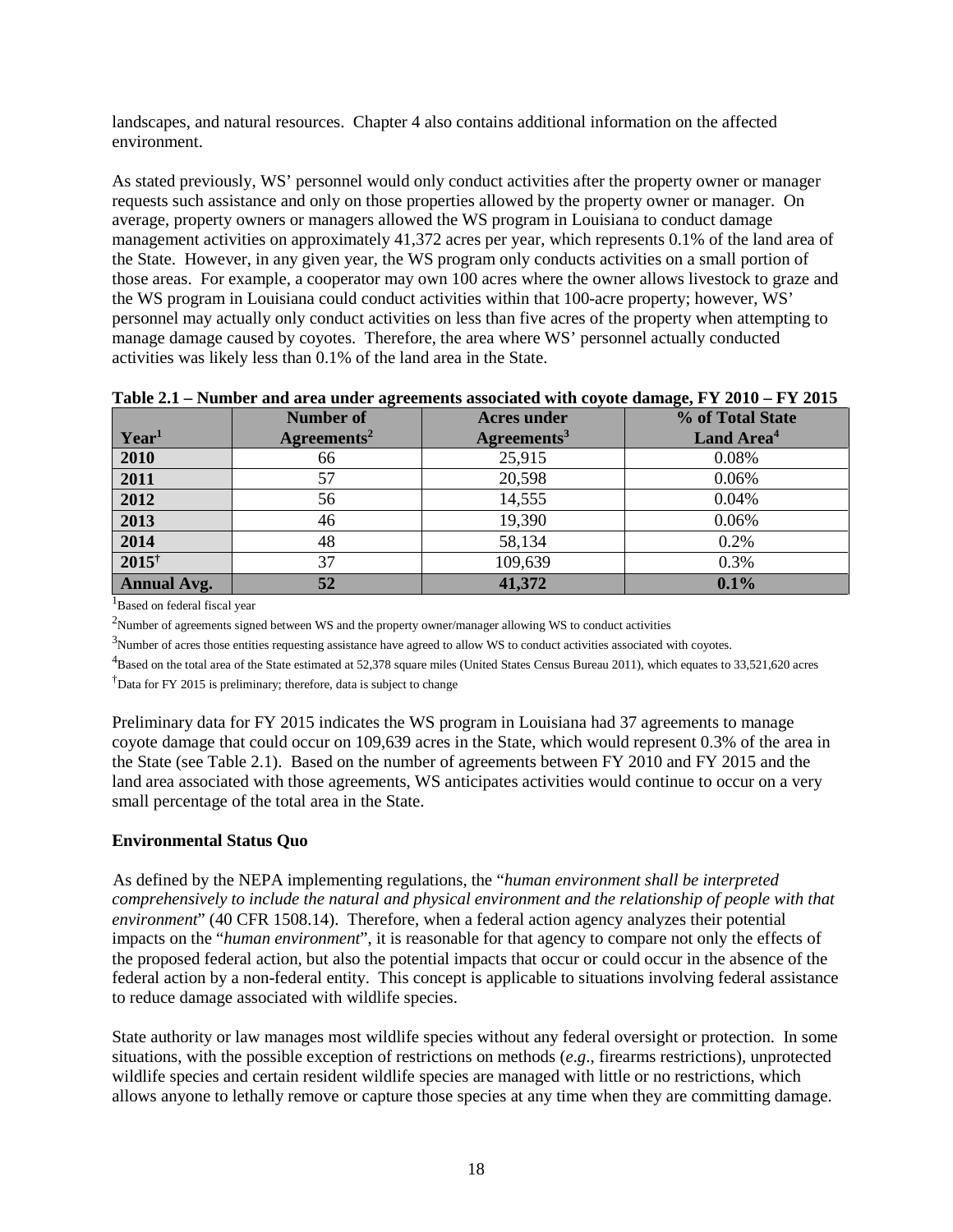The LDWF has the authority to manage wildlife populations in the State and the authority to allow the lethal removal or capture of wildlife for damage management purposes.

When a non-federal entity (*e.g.*, agricultural producers, municipalities, counties, private companies, individuals, or any other non-federal entity) takes an action to alleviate coyote damage or threat of damage, the action is not subject to compliance with the NEPA due to the lack of federal involvement in the action. Under such circumstances, the environmental baseline or status quo would be an environment that includes those resources as other non-federal entities manage or affect those resources in the absence of the federal action. Therefore, in those situations in which a non-federal entity has decided that a management action directed towards coyotes should occur and even the particular methods that should be used, WS' involvement in the action would not affect the environmental status quo since the entity could take the action in the absence of WS' involvement. WS' involvement would not change the environmental status quo if the requester had conducted the action in the absence of WS' involvement in the action.

People could lethally remove coyotes at any time to alleviate damage without the need for a permit from the LDWF (see Section 1.6). In addition, entities could remove coyotes to alleviate damage during the trapping season. Most methods available for resolving damage associated with coyotes would also be available for use by other entities. Therefore, WS' decision-making ability would be restricted to one of three alternatives. WS could take the action using the specific methods as decided upon by the nonfederal entity, provide technical assistance only, or take no action. If WS' takes no action or provides just technical assistance, another entity could take the action at any time using the same methods without the need for a permit or removal could occur during the annual trapping season for coyotes. Under those circumstances, WS would have virtually no ability to affect the environmental status quo since the action would likely occur in the absence of WS' direct involvement.

Therefore, based on the discussion above, it is clear that in those situations where a non-federal entity has already made the decision to remove or otherwise manage coyotes to stop damage with or without WS' assistance, WS' participation in carrying out the action would not affect the environmental status quo.

# **2.2 ISSUES ASSOCIATED WITH COYOTE DAMAGE MANAGEMENT ACTIVITIES**

Issues are concerns regarding potential effects that might occur from a proposed action. Federal agencies must consider such issues during the NEPA decision-making process. Initially, WS developed the issues related to managing damage associated with coyotes in Louisiana in consultation with the LDWF. In addition, WS will invite the public to review and comment on the EA to identify additional issues.

Chapter 4 discusses the issues, as those issues relate to the possible implementation of the alternatives, including the proposed action. WS evaluated, in detail, the following issues.

### **Issue 1 - Effects of Coyote Damage Management Activities on Target Coyote Populations**

Under certain alternatives, WS could employ methods available to resolve damage and reduce threats to human safety that target an individual coyote or a group of coyotes after applying the WS Decision Model (Slate et al. 1992) to identify possible techniques (see WS Directive 2.101, WS Directive 2.105, WS Directive 2.201, WS Directive 2.210). A common issue when addressing damage caused by wildlife are the potential impacts of management actions on the populations of target species and the potential effects on the ability of people to harvest target species during regulated seasons. Lethal and non-lethal methods would be available to resolve coyote damage or threats to human safety. Non-lethal methods could disperse, translocate, or otherwise make an area unattractive to coyotes causing damage, which could reduce the presence of coyotes at the site and potentially the immediate area around the site where an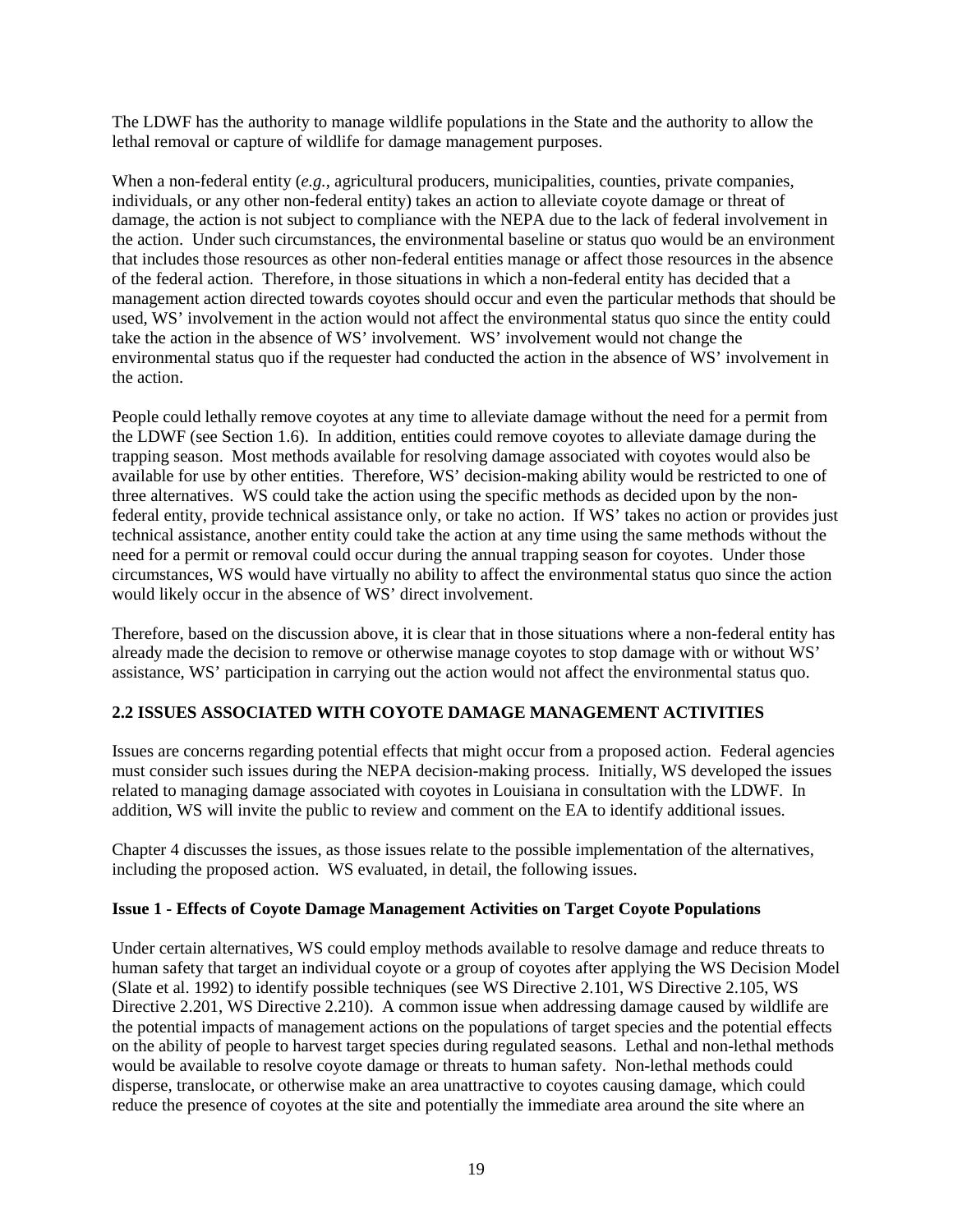entity employed those methods. Employing lethal methods could remove a coyote or those coyotes responsible for causing damage or posing threats to human safety. Therefore, the use of lethal methods could result in local population reductions in the area where damage or threats were occurring. The number of individual coyotes that WS' personnel could remove from the population using lethal methods would be dependent on the number of requests for assistance received, the number of individual coyotes involved with the associated damage or threat, the efficacy of methods employed, and the number of individuals the LDWF authorizes WS to remove.

Another concern is that activities conducted by WS would affect the ability of persons to harvest coyotes either by reducing local populations through the lethal removal of coyotes or by reducing the number of coyotes present in an area through dispersal techniques. Coyotes are an "*outlaw quadruped*" in the State under Louisiana Revised Statutes. Under Louisiana Revised Statute 56:116.1(D), "*Outlaw quadrupeds may be taken at any time of year from one-half hour before official sunrise to one-half hour after official sunset, without limit as to number, except by trapping during the closed season for nongame quadrupeds, except that trapping shall be used only under special permit issued by the department*." People can also harvest coyotes during an annual trapping season in the State.

Therefore, any damage management activities conducted by WS under the alternatives addressed would be occurring along with other natural process and human-induced events, such as natural mortality, human-induced mortality from private damage management activities, mortality from regulated harvest, and human-induced alterations of wildlife habitat. Chapter 4 of this EA analyzes the effects on the populations of target coyote populations in the State from implementation of the alternatives addressed in detail, including the proposed action alternative. The analysis that occurs in Chapter 4 of this EA will measure the number of individual coyotes lethally removed in relation to the abundance of coyotes to determine the magnitude of impact to the populations from the use of lethal methods. Magnitude may be determined either quantitatively or qualitatively. Determinations based on population estimates, allowable harvest levels, and actual harvest data would be quantitative. Determinations based on population trends and harvest trend data, when available, would be qualitative.

### **Issue 2 - Effects of Coyote Damage Management Activities on Non-target Wildlife Species Populations, Including T&E Species**

The issue of non-target species effects, including effects on T&E species, arises from the use of non-lethal and lethal methods available for use under each of the alternatives. Appendix B of this EA describes the methods available for use under the alternatives. The use of non-lethal and lethal methods has the potential to inadvertently disperse, capture, or kill non-target animals. There are also concerns about the potential for adverse effects to occur to non-target animals from the use of chemical methods. Chemical methods that would be available for use to manage damage or threats associated with coyotes could include immobilizing drugs and euthanasia chemicals. Chapter 4 and Appendix B further discuss those chemical methods available for use to manage damage and threats associated with coyotes in Louisiana.

The ESA states that all federal agencies *"...shall seek to conserve endangered and threatened species and shall utilize their authorities in furtherance of the purposes of the Act"* [Sec. 7(a)(1)]. WS conducts consultations with the USFWS pursuant to Section 7 of the ESA to ensure compliance. The WS program also conducts consultations to ensure that *"any action authorized, funded or carried out by such an agency...is not likely to jeopardize the continued existence of any endangered or threatened species…Each agency shall use the best scientific and commercial data available"* [Sec. 7(a)(2)].

As part of the scoping process for this EA, WS consulted with the USFWS pursuant to Section 7 of the ESA to facilitate interagency cooperation between WS and the USFWS. Chapter 4 of this EA discusses the potential effects of the alternatives on this issue.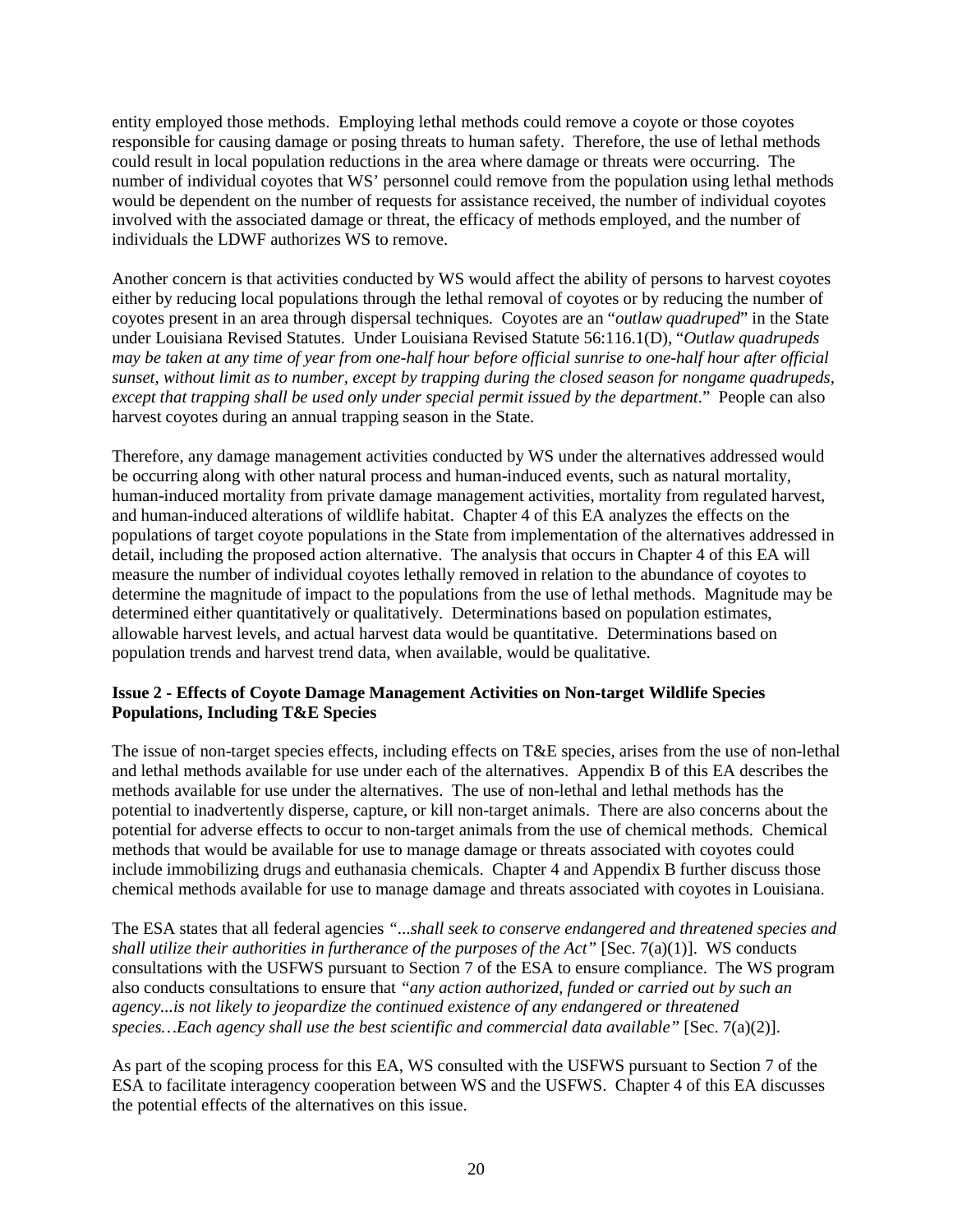#### **Issue 3 - Effects of Coyote Damage Management Activities on Human Health and Safety**

An additional issue often raised is the potential risks to the safety of people associated with employing methods to manage damage caused by target species. Both chemical and non-chemical methods have the potential to have adverse effects on human safety. WS' employees could use and would recommend only those methods that were legally available under each of the alternatives. Still, some concerns exist regarding the safety of methods available despite their legality and selectivity. As a result, this EA will analyze the potential for proposed methods to pose a risk to members of the public. In addition to the potential risks to the public associated with the methods available under each of the alternatives, risks to WS' employees would also be an issue. Injuries to WS' employees could occur during the use of methods, as well as subject to workplace accidents. Selection of methods, under the alternatives, would include consideration for public and employee safety.

The issue of using chemical methods as part of managing damage associated with wildlife relates to the potential for human exposure either through direct contact with the chemical or from exposure to the chemical from wildlife that have been exposed. Under the alternatives identified, the use or recommendation of chemical methods could include immobilizing drugs and euthanasia chemicals. The EPA through the FIFRA and the LDAF through State laws would regulate pesticide use<sup>[7](#page-23-0)</sup>. The United States Drug Enforcement Administration and the United States Food and Drug Administration would regulate immobilizing drugs and euthanasia chemicals. In addition, the use of all chemical methods by WS would be subject to Louisiana laws and WS' directives (see WS Directive 2.401, WS Directive 2.405, WS Directive 2.430, WS Directive 2.465).

Immobilizing drugs that could be available include ketamine and Telazol, which are anesthetics (*i*.*e*., general loss of pain and sensation) used during the capture of wildlife to eliminate pain, calm fear, and reduce anxiety in wildlife when handling and transporting wildlife. Xylazine is a sedative that wildlife professionals often use in combination with ketamine to calm nervousness, irritability, and excitement in wildlife during the handling and transporting of wildlife. Euthanasia chemicals could include sodium pentobarbital, and potassium chloride, all of which WS would administer after anesthetizing an animal.

Most methods available to alleviate damage and threats associated with coyotes would be non-chemical methods. Non-chemical methods may include cultural methods, limited habitat modification, animal behavior modification, and other mechanical methods. Changes in cultural methods could include improved animal husbandry practices, altering feeding schedules, changes in crop rotations, or conducting structural repairs. Limited habitat modification would be practices that alter specific characteristics of a localized area, such as removing bushes to eliminate shelter locations. Animal behavior modification methods would include those methods designed to disperse coyotes from an area through harassment or exclusion. Behavior modification methods could include pyrotechnics, propane cannons, barriers, electronic guards (Linhart et al. 1992), guard animals (Andelt 2004), effigies, and fladry (Mettler and Shivik 2007). Other mechanical methods could include cage traps, foothold traps, cable restraints, shooting, or the recommendation that trappers reduce a local population of coyotes during the annual trapping season.

The primary safety risk of most non-chemical methods occurs directly to the applicator or those persons assisting the applicator. However, risks to others do exist when employing non-chemical methods, such as when using firearms and pyrotechnics. Most of the non-chemical methods available to address coyote

<span id="page-23-0"></span> <sup>7</sup>  $\sigma^7$ Currently, the WS program in Louisiana is not considering the use of any chemical methods to manage damage associated with coyotes that require registration with the EPA under FIFRA. The only chemical methods that the WS program in Louisiana is considering for use under the appropriate alternatives are immobilizing drugs and euthanasia chemicals, which the United States Food and Drug Administration and the United States Drug Enforcement Administration are responsible for regulating.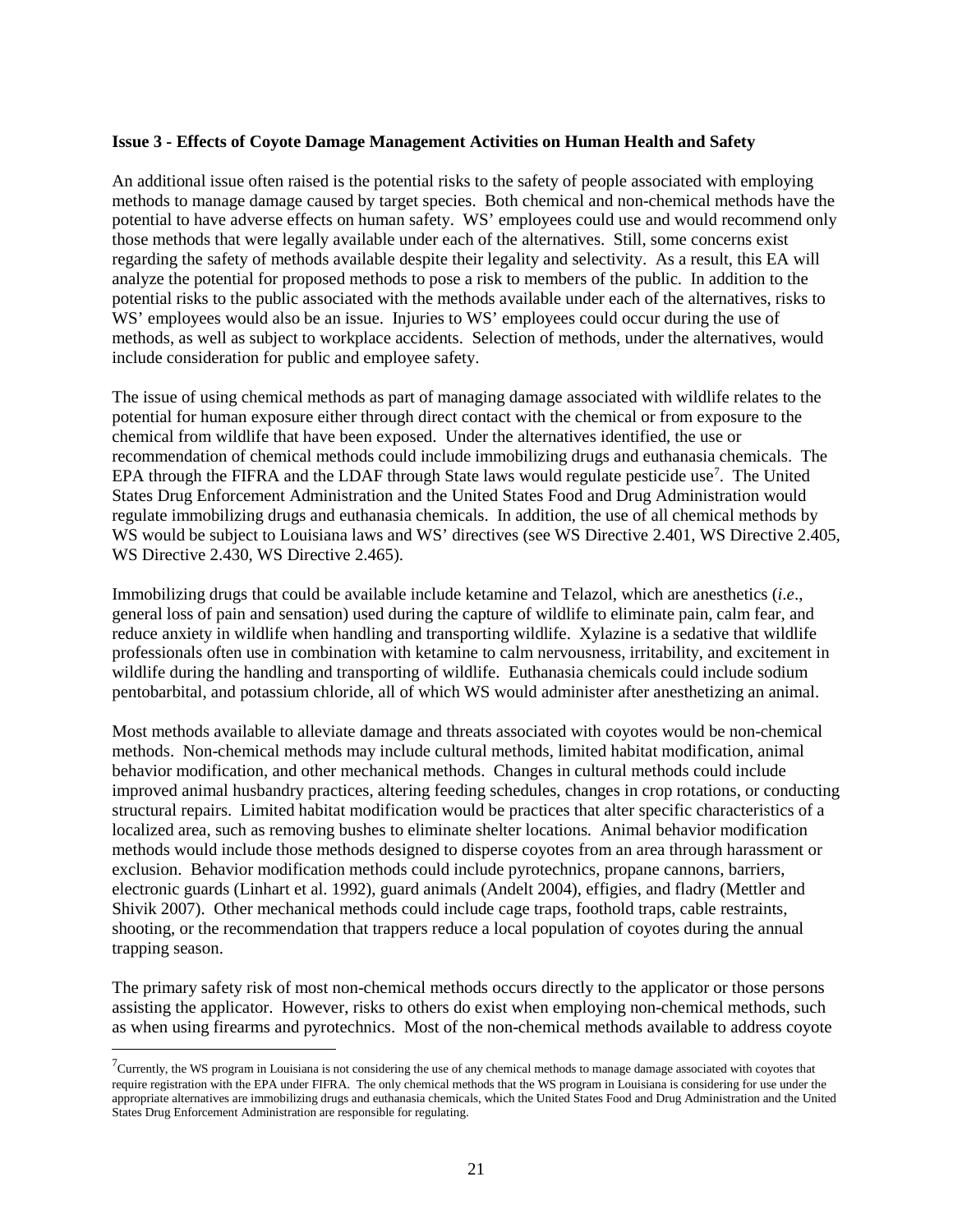damage in Louisiana would be available for use under any of the alternatives and by any entity, when authorized. Chapter 4 further discusses the risks to human safety from the use of non-chemical methods as this issue relates to the alternatives. Appendix B provides a complete list of non-chemical methods available to alleviate damage associated with coyotes.

Another concern is the threat to human safety from not employing methods or not employing the most effective methods to reduce the threats that coyotes could pose. The need for action in Chapter 1 addresses the risks to human safety from diseases associated with coyotes. The low risk of disease transmission from coyotes does not lessen the concerns of cooperators requesting assistance to reduce threats from zoonotic diseases. Increased public awareness of zoonotic events has only heightened the concern of direct or indirect exposure to zoonoses. Not adequately addressing the threats associated with potential zoonoses could lead to an increase in incidences of injury, illness, or loss of human life.

Additional concerns occur when inadequately addressing threats to human safety associated with aircraft striking coyotes at airports in the State. Coyotes have the potential to cause severe damage to aircraft, which can threaten the safety of passengers. Limiting or preventing the use of certain methods to address the potential for aircraft striking coyotes could lead to higher risks to passenger safety. Chapter 4 further evaluates those concerns in relationship to the alternatives.

## **Issue 4 - Effects of Coyote Damage Management Activities on the Aesthetic Value of Coyotes**

One issue is the concern that the proposed action or the other alternatives would result in the loss of aesthetic benefits of target coyotes to the public, resource owners, or neighboring residents. People generally regard wildlife as providing economic, recreational, and aesthetic benefits (Decker and Goff 1987), and the mere knowledge that wildlife exists is a positive benefit to many people. Aesthetics is the philosophy dealing with the nature of beauty, or the appreciation of beauty. Therefore, aesthetics is truly subjective in nature, dependent on what an observer regards as beautiful.

The human attraction to animals likely started when people began domesticating animals. The public today share a similar bond with animals and/or wildlife in general and in modern societies, a large percentage of households have indoor or outdoor pets. However, some people may consider individual wild animals and coyotes as "*pets*" or exhibit affection toward those animals, especially people who enjoy viewing wildlife. Therefore, the public reaction can be variable and mixed to wildlife damage management because there are numerous philosophical, aesthetic, and personal attitudes, values, and opinions about the best ways to manage conflicts/problems between people and wildlife.

Wildlife populations provide a wide range of social and economic benefits (Decker and Goff 1987). Those include direct benefits related to consumptive and non-consumptive uses, indirect benefits derived from vicarious wildlife related experiences, and the personal enjoyment of knowing wildlife exists and contributes to the stability of natural ecosystems (Bishop 1987). Direct benefits are derived from a personal relationship with animals and may take the form of direct consumptive use (*e*.*g*., using parts of or the entire animal) or non-consumptive use (*e*.*g*., viewing the animal in nature or in a zoo, photographing) (Decker and Goff 1987).

Indirect benefits or indirect exercised values arise without the user being in direct contact with the animal and originate from experiences, such as looking at photographs and films of wildlife, reading about wildlife, or benefiting from activities or contributions of animals (*e*.*g*., their use in research) (Decker and Goff 1987). Indirect benefits come in two forms: bequest and pure existence (Decker and Goff 1987). Bequest is providing for future generations and pure existence is merely knowledge that the animals exist (Decker and Goff 1987).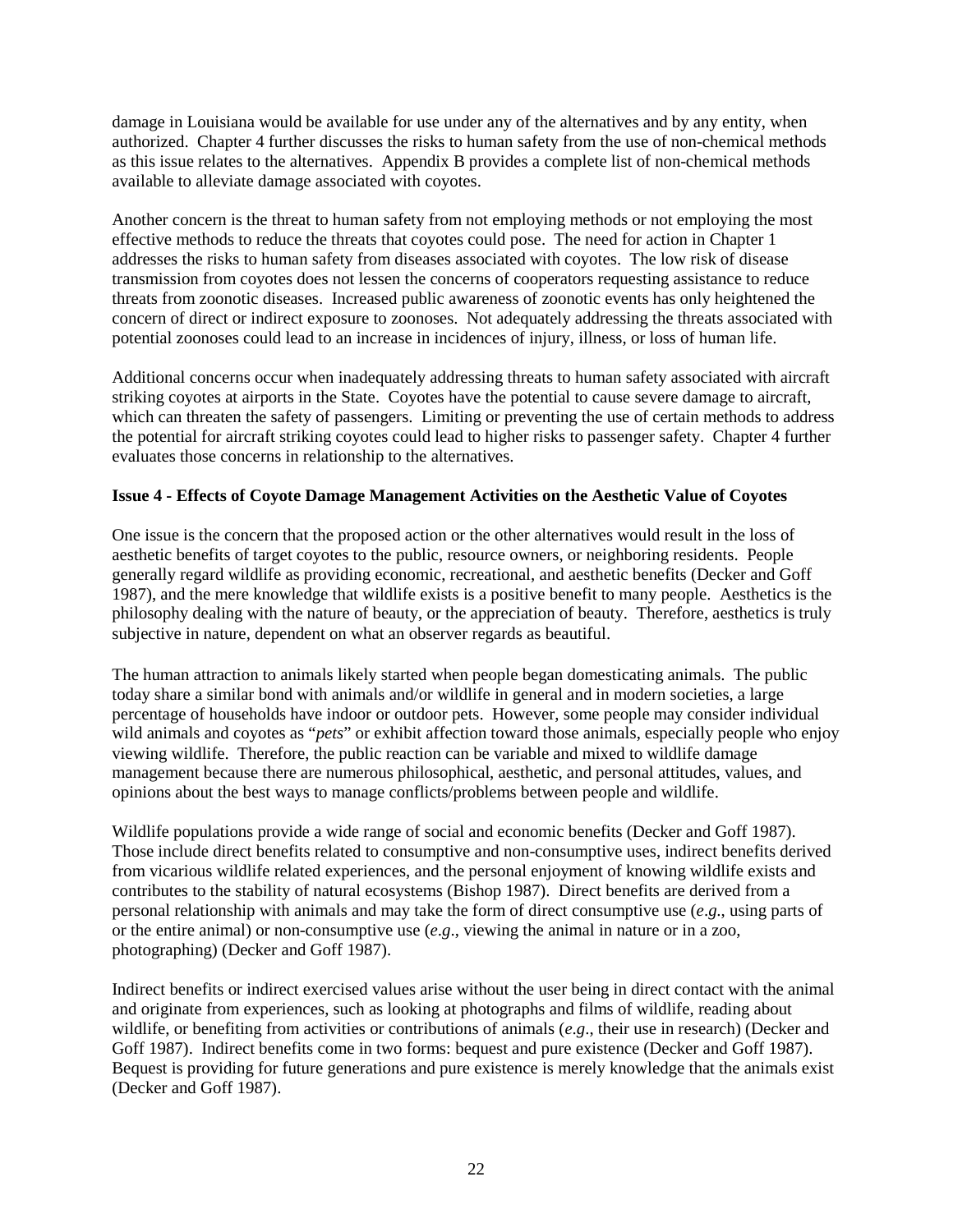Public attitudes toward wildlife vary considerably. Some people believe that WS should capture and translocate all animals to another area to alleviate damage or threats those animals pose. In some cases, people directly affected by wildlife strongly support removal. Individuals not directly affected by the harm or damage may be supportive, neutral, or totally opposed to any removal of wildlife from specific locations or sites. Some people totally opposed to wildlife damage management want WS to teach tolerance for damage and threats caused by wildlife, and that people should never kill wildlife. Some of the people who oppose removal of wildlife do so because of human-affectionate bonds with individual wildlife. Those human-affectionate bonds are similar to attitudes of a pet owner and result in aesthetic enjoyment.

In some cases, the presence of overabundant mammal species offends people, such as coyotes. To such people, those species represent pests that are nuisances, which upset the natural order in ecosystems, and are carriers of diseases transmissible to people or other wildlife. In those situations, the presence of overabundant species can diminish their overall enjoyment of other animals by what they view as a destructive presence of such species. They are offended because they feel that those wildlife species proliferate in such numbers and appear to remain unbalanced.

### **Issue 5 - Humaneness and Animal Welfare Concerns of Methods**

The issue of humaneness and animal welfare, as it relates to the killing or capturing of wildlife is an important but very complex concept that people can interpret in a variety of ways. Schmidt (1989) indicated that vertebrate damage management for societal benefits could be compatible with animal welfare concerns, if *"…the reduction of pain, suffering, and unnecessary death is incorporated in the decision making process."*

The American Veterinary Medical Association (AVMA) has previously described suffering as a "…*highly unpleasant emotional response usually associated with pain and distress*" (AVMA 1987). However, suffering "…*can occur without pain*…," and "…*pain can occur without suffering*…". Because suffering carries with it the implication of a time frame, a case could be made for "…*little or no suffering where death comes immediately*…" (California Department of Fish and Game 1991). Pain and physical restraint can cause stress in animals and the inability of animals to effectively deal with those stressors can lead to distress. Suffering can occur when a person does not take action to alleviate conditions that cause pain or distress in animals.

Defining pain as a component in humaneness appears to be a greater challenge than that of suffering. Pain obviously occurs in animals. Altered physiology and behavior in animals can be indicators of pain. However, pain experienced by individual animals probably ranges from little or no pain to considerable pain (California Department of Fish and Game 1991).

The AVMA has previously stated "...*euthanasia is the act of inducing humane death in an animal" and "... the technique should minimize any stress and anxiety experienced by the animal prior to unconsciousness*" (Beaver et al. 2001). Some people would prefer using AVMA accepted methods of euthanasia when killing all animals, including wild and invasive animals. The AVMA has stated, "[f]*or wild and feral animals, many of the recommended means of euthanasia for captive animals are not feasible. In field circumstances, wildlife biologists generally do not use the term euthanasia, but terms such as killing, collecting, or harvesting, recognizing that a distress- free death may not be possible*" (Beaver et al. 2001).

Pain and suffering, as it relates to methods available for use to manage coyotes has both a professional and lay point of arbitration. Wildlife managers and the public must recognize the complexity of defining suffering, since *"…neither medical nor veterinary curricula explicitly address suffering or its relief"*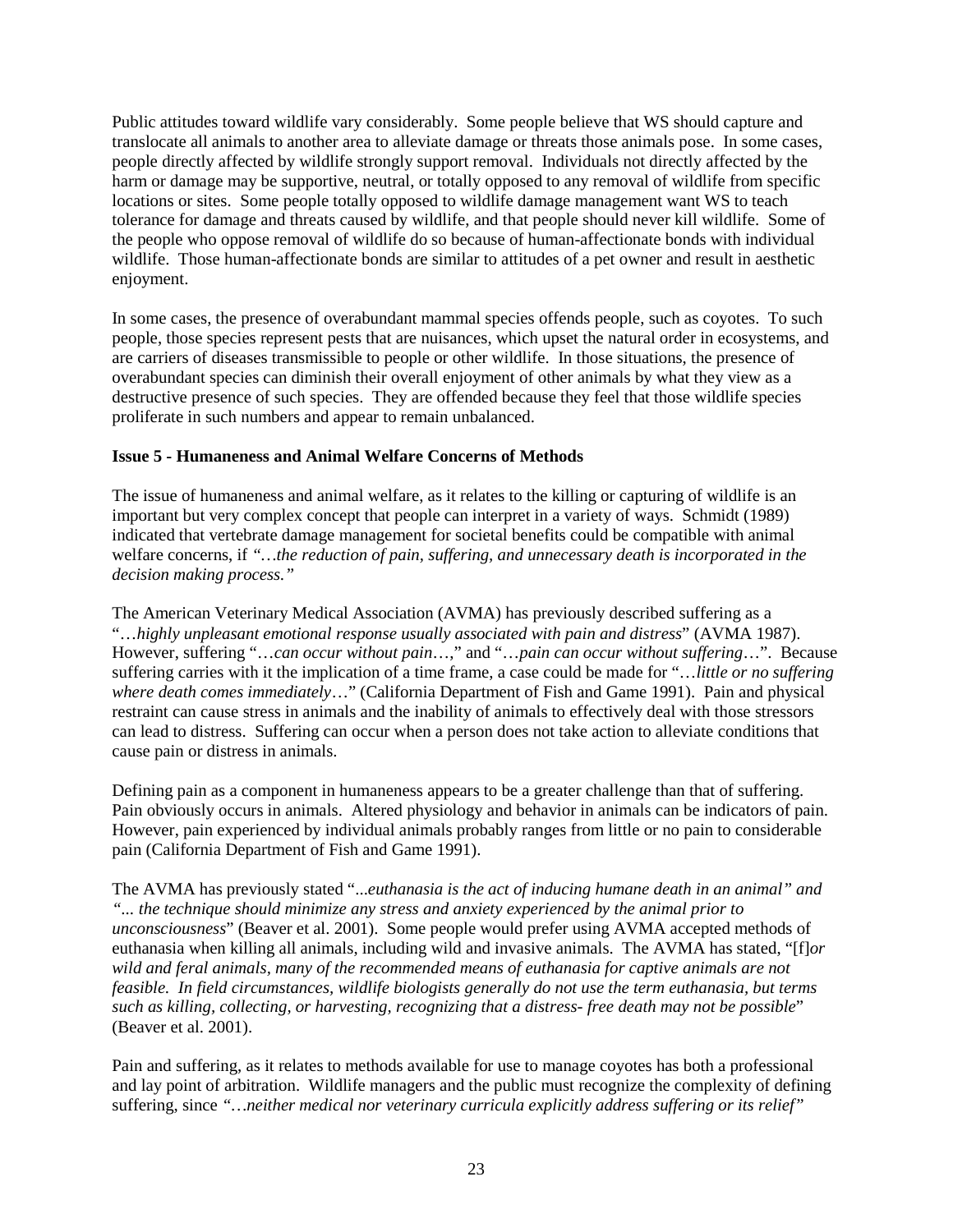(California Department of Fish and Game 1991). Research suggests that with some methods (*e*.*g*., foothold trap) changes in the blood chemistry of trapped animals indicate the existence of some level of "*stress*" (Kreeger et al. 1990). However, such research has not yet progressed to the development of objective, quantitative measurements of pain or stress for use in evaluating humaneness (Bateson 1991, Sharp and Saunders 2008, Sharp and Saunders 2011).

The decision-making process involves tradeoffs between the above aspects of pain and humaneness. Therefore, humaneness, in part, appears to be a person's perception of harm or pain inflicted on an animal, and people may perceive the humaneness of an action differently. The challenge in coping with this issue is how to achieve the least amount of animal suffering. Chapter 4 further discusses the issue of humaneness and animal welfare. Chapter 3 discusses SOPs intended to alleviate pain and suffering.

# **2.3 ISSUES CONSIDERED BUT NOT IN DETAIL WITH RATIONALE**

WS and the LDWF identified additional issues during the scoping process of this EA. WS considered those additional issues but a detailed analysis did not occur. Discussion of those additional issues and the reasons for not analyzing those issues in detail occur below.

# **Appropriateness of Preparing an EA (Instead of an EIS) for Such a Large Area**

The appropriateness of preparing an EA instead of an EIS was a concern WS identified during the scoping process. Wildlife damage management falls within the category of actions in which the exact timing or location of individual activities can be difficult to predict well enough ahead of time to describe accurately such locations or times in an EA or even an EIS. Although WS could predict some of the possible locations or types of situations and sites where some kinds of wildlife damage would occur, the program cannot predict the specific locations or times at which affected resource owners would determine a damage problem had become intolerable to the point that they request assistance from WS. In addition, the WS program would not be able to prevent such damage in all areas where it might occur without resorting to destruction of wild animal populations over broad areas at a much more intensive level than would be desired by most people, including WS and other agencies. Such broad scale population management would also be impractical or impossible to achieve within WS' policies and professional philosophies.

Lead agencies have the discretion to determine the geographic scope of their analyses under the NEPA (Kleppe v Sierra Club, 427 U.S. 390, 414 (1976), CEQ 1508.25). Ordinarily, according to the APHIS procedures implementing the NEPA, WS' individual wildlife damage management actions could be categorically excluded (7 CFR 372.5(c)). The intent in developing this EA has been to determine if the proposed action or the other alternatives could potentially have significant individual and/or cumulative impacts on the quality of the human environment that would warrant the preparation of an EIS. This EA addresses impacts for managing damage and threats to human safety associated with coyotes in the State to analyze individual and cumulative impacts and to provide a thorough analysis.

In terms of considering cumulative effects, one EA analyzing impacts for the entire State would provide a more comprehensive and less redundant analysis than multiple EAs covering smaller areas. If WS made a determination through this EA that the proposed action or the other alternatives could have a significant impact on the quality of the human environment, then WS would publish a notice of intent to prepare an EIS and this EA would be the foundation for developing the EIS. Based on previous requests for assistance, the WS program in Louisiana would continue to conduct coyote damage management on a small percentage of the land area in the State where damage was occurring or likely to occur.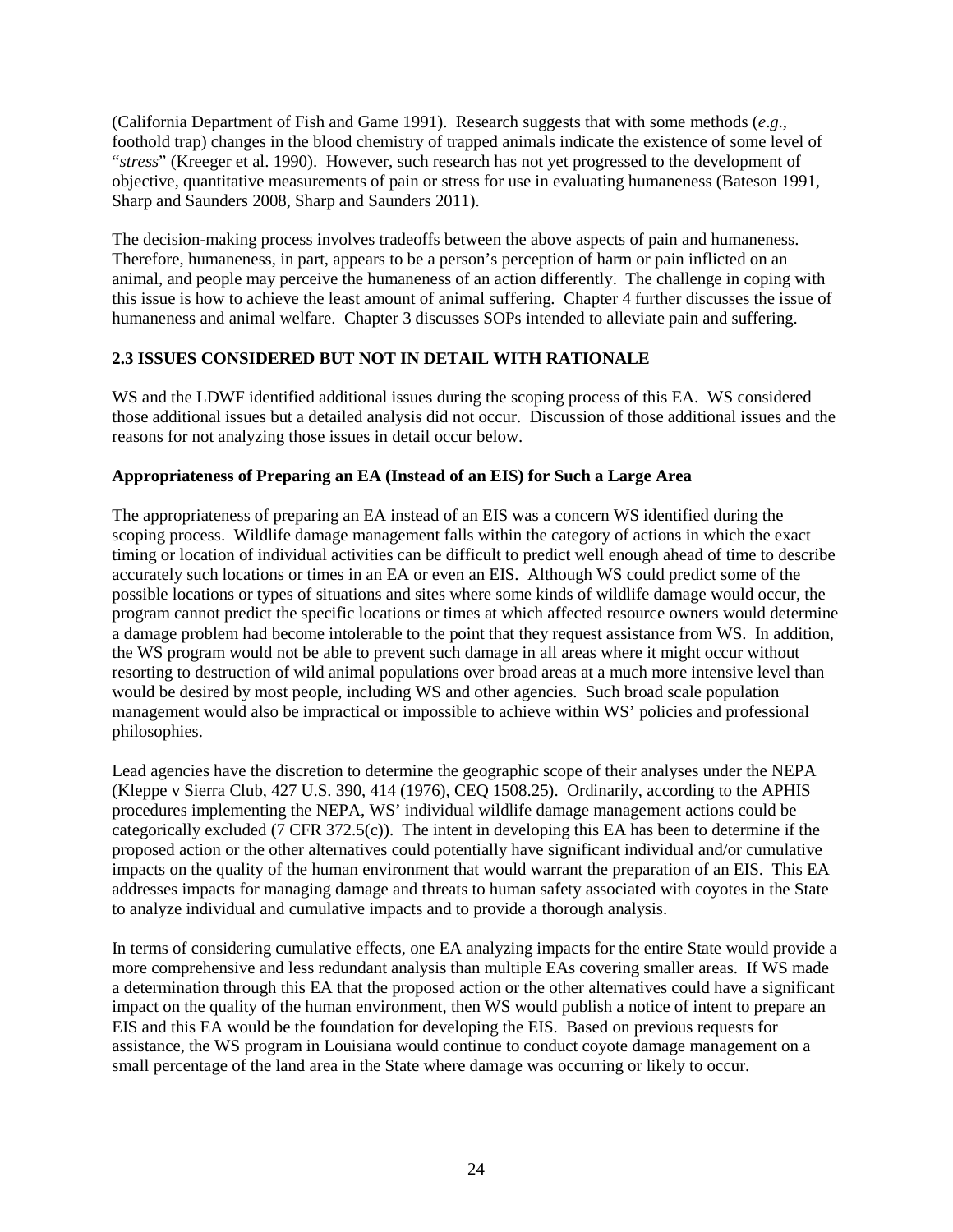#### **WS' Impact on Biodiversity**

The WS program does not attempt to eradicate any species of native wildlife in the State. WS operates in accordance with federal and state laws and regulations enacted to ensure species viability. WS would use available methods to target individual coyotes or groups of coyotes identified as causing damage or posing a threat of damage. Any reduction of a local population or group would frequently be temporary because immigration from adjacent areas or reproduction replaces the animals removed.

As stated previously, WS would only provide assistance under the appropriate alternatives after receiving a request to manage damage or threats. Therefore, if WS provided direct operational assistance under the alternatives, WS would provide assistance on a small percentage of the land area of Louisiana. As shown previously in Table 2.1, the WS program had agreements signed to conduct activities associated with coyote damage on an average of 0.1% of the land area in the State between FY 2010 and FY 2015. In addition, WS would only target those coyotes identified as causing damage or posing a threat. WS would not attempt to suppress wildlife populations across broad geographical areas at such intensity levels for prolonged durations that significant ecological effects would occur. The goal of WS would not be to manage wildlife populations but to manage damage caused by specific coyotes. The management of wildlife populations in the State is the responsibility of the LDWF. Therefore, those factors would constrain the scope, duration, and intensity of WS' actions under the alternatives.

Often of concern with the use of certain methods is that coyotes that WS lethally removes would only be replaced by other coyotes after WS completes activities (*e*.*g*., coyotes that relocate into the area) or by coyotes the following year (*e*.*g*., increase in reproduction and survivability that could result from less competition). The ability of an animal population to sustain a certain level of removal and to return to pre-management levels demonstrates that limited, localized damage management methods have minimal impacts on species' populations.

For example, studies suggest coyote territories would not remain vacant for very long after removing coyotes from an area. Gese (1998) noted that adjacent coyote packs adjusted territorial boundaries following social disruption in a neighboring pack, thus allowing for complete occupancy of the area despite removal of breeding coyotes. Blejwas et al. (2002) noted that a replacement pair of coyotes occupied a territory in approximately 43 days following the removal of the territorial pair. Williams et al. (2003) noted that temporal genetic variation in coyote populations experiencing high turnover (due to removals) indicated that "...*localized removal effort does not negatively impact effective population size*...".

Chapter 4 evaluates the environmental consequences of the alternatives on the population of coyotes and the populations of non-target species based on available quantitative and qualitative parameters. With management authority over wildlife, including coyotes, the permitting of lethal removal by the LDWF would ensure cumulative removal levels would occur within allowable levels to maintain species' populations and meet population objectives for each species. Therefore, activities conducted pursuant to any of the alternatives would not adversely affect biodiversity in the State.

### **A Loss Threshold Should Be Established Before Allowing Lethal Methods**

One issue identified through WS' implementation of the NEPA processes is a concern that WS or other entities should establish a threshold of loss before employing lethal methods to resolve damage and that wildlife damage should be a cost of doing business. In some cases, cooperators likely tolerate some damage and economic loss until the damage reaches a threshold where the damage becomes an economic burden. The appropriate level of allowed tolerance or threshold before employing lethal methods would differ among cooperators and damage situations. In some cases, any loss in value of a resource caused by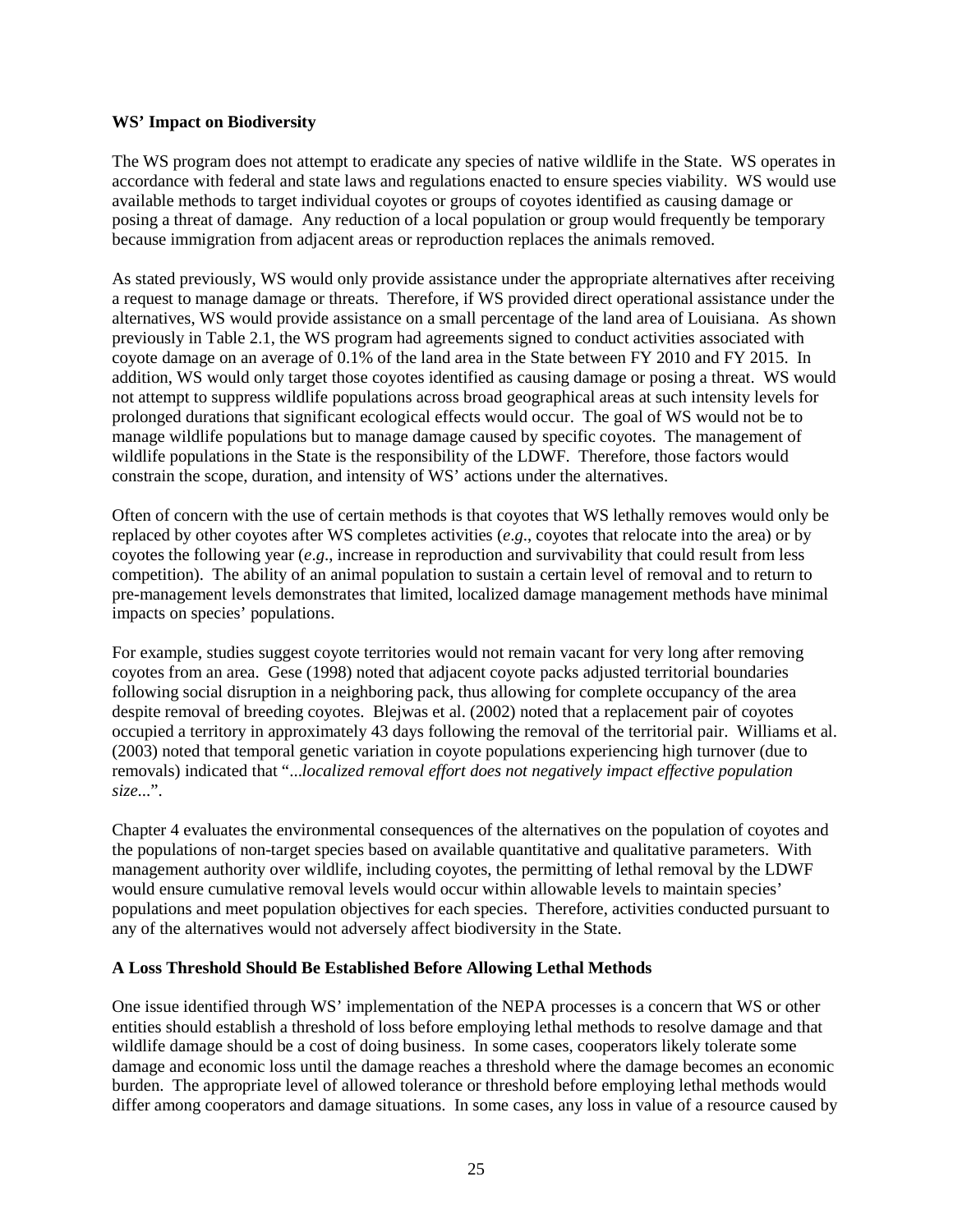coyotes could be financially burdensome to some people. In addition, establishing a threshold would be difficult or inappropriate to apply to human health and safety situations. For example, aircraft striking coyotes could lead to property damage and could threaten passenger safety if a catastrophic failure of the aircraft occurred because of the strike. Therefore, addressing the threats of wildlife strikes prior to an actual strike occurring would be appropriate.

In a ruling for Southern Utah Wilderness Alliance, et al. vs. Hugh Thompson, Forest Supervisor for the Dixie National Forest, et al., the United States District Court of Utah determined that a forest supervisor could establish a need for wildlife damage management if the supervisor could show that damage from wildlife was threatened (Civil No. 92-C-0052A January 20, 1993). Thus, there is judicial precedence indicating that it is not necessary to establish a criterion such as a percentage of loss of a particular resource to justify the need for damage management actions.

# **Coyote Damage Management Should Not Occur at Taxpayer Expense**

An issue identified is the concern that WS should not provide assistance at the expense of the taxpayer or that activities should be fee-based. Funding for WS' activities could occur from federal appropriations, through state funding, and through cooperative funding. Funding for WS' activities would occur through cooperative service agreements with individual property owners or managers. WS receives a minimal federal appropriation for the maintenance of a WS program in Louisiana. The remainder of the WS program would mostly be fee-based. WS would provide technical assistance to requesters as part of the federally funded activities; however, the majority of funding to conduct direct operational assistance in which WS' employees perform damage management activities would occur through cooperative service agreements between the requester and WS.

Additionally, damage management activities are an appropriate sphere of activity for government programs, since managing wildlife is a government responsibility. Treves and Naughton-Treves (2005) and the International Association of Fish and Wildlife Agencies (2005) discuss the need for wildlife damage management and that an accountable government agency is best suited to take the lead in such activities because it increases the tolerance for wildlife by those people being impacted by their damage and has the least impacts on wildlife overall.

# **Cost Effectiveness of Management Methods**

The CEQ does not require a formal, monetized cost benefit analysis to comply with the NEPA. Consideration of this issue is not essential to making a reasoned choice among the alternatives WS is considering. However, the methods determined to be most effective to reduce damage and threats to human safety caused by coyotes and that prove to be the most cost effective would likely receive the greatest application. As part of an integrated approach and as part of the WS Decision Model, evaluation of methods would continually occur to allow for those methods that were most effective at resolving damage or threats to be employed under similar circumstance where coyotes were causing damage or posing a threat. Additionally, management operations may be constrained by cooperator funding and/or objectives and needs. Therefore, the cost of methods can often influence the availability of methods to resolve damage, which can influence the effectiveness of methods.

# **Coyote Damage Should be managed by Private Nuisance Wildlife Control Agents or Trappers**

People experiencing damage caused by coyotes could contact wildlife control agents and private entities to reduce coyote damage when deemed appropriate by the resource owner. In addition, WS could refer persons requesting assistance to agents and/or private individuals under all of the alternatives fully evaluated in the EA.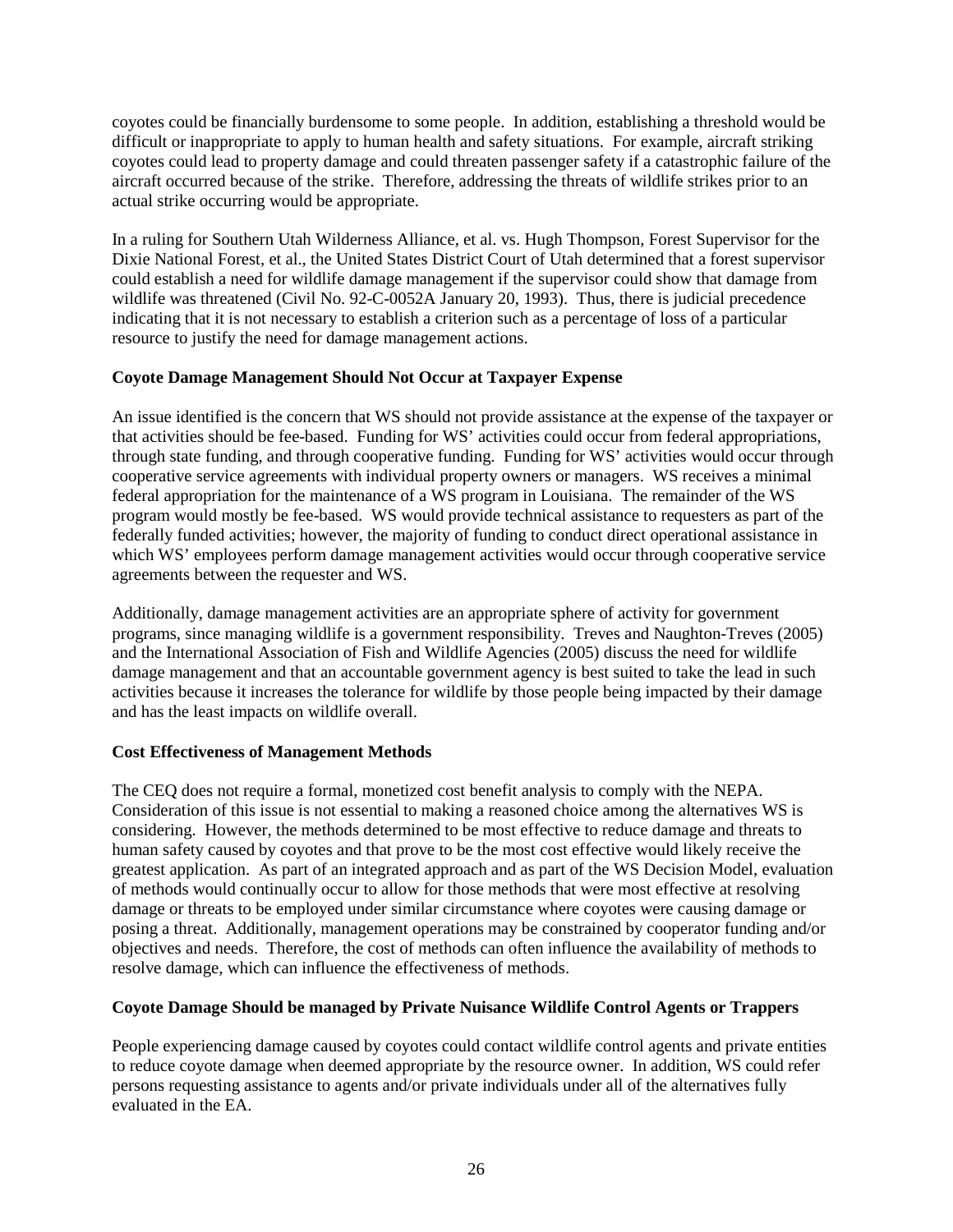WS Directive 3.101 provides guidance on establishing cooperative projects and interfacing with private businesses. WS would only respond to requests for assistance received directly and would not respond to public bid notices. When responding to requests for assistance, WS would inform requesters that other service providers, including private entities, might be available to provide assistance.

#### **Effects from the Use of Lead Ammunition in Firearms**

Questions have arisen about the deposition of lead into the environment from ammunition used in firearms to remove coyotes. As described in Appendix B, the lethal removal of coyotes with firearms by WS to alleviate damage or threats could occur using a handgun, rifle, or shotgun. In an ecological risk assessment of lead shot exposure in non-waterfowl birds, ingestion of lead shot was identified as the concern rather than just contact with lead shot or lead leaching from shot in the environment (Kendall et al. 1996).

The removal of coyotes by WS using firearms in the State would occur primarily from the use of shotguns and rifles. However, WS' personnel could employ the use of handguns to euthanize coyotes. To reduce risks to human safety and property damage from bullets passing through coyotes, the use of firearms would be applied in such a way (*e.g*., caliber, bullet weight, distance) to ensure the bullet does not pass through coyotes. Coyotes that were removed using firearms would occur within areas where retrieval of coyote carcasses for proper disposal is highly likely (*e*.*g*., at an airport). With risks of lead exposure occurring primarily from ingestion of bullet fragments, the retrieval and proper disposal of coyote carcasses would greatly reduce the risk of scavengers ingesting lead that carcasses may contain.

However, deposition of lead into soil could occur if, during the use of a firearm, the projectile passed through a coyote, if misses occurred, or if the retrieval of the carcass did not occur. Laidlaw et al. (2005) reported that, because of the low mobility of lead in soil, all of the lead that accumulates on the surface layer of the soil generally stays within the top 20 cm (about 8 inches). In addition, concerns occur that lead from bullets deposited in soil from shooting activities could contaminate ground water or surface water from runoff. Stansley et al. (1992) studied lead levels in water subject to high concentrations of lead shot accumulation because of intensive target shooting at several shooting ranges. Lead did not appear to "*transport*" readily in surface water when soils were neutral or slightly alkaline in pH (*i.e*., not acidic), but lead did transport more readily under slightly acidic conditions. Although Stansley et al. (1992) detected elevated lead levels in water in a stream and a marsh that were in the shot "*fall zones*" at a shooting range, the study did not find higher lead levels in a lake into which the stream drained, except for one sample collected near a parking lot. Stansley et al. (1992) believed the lead contamination near the parking lot was due to runoff from the lot, and not from the shooting range areas. The study also indicated that even when lead shot was highly accumulated in areas with permanent water bodies present, the lead did not necessarily cause elevated lead levels in water further downstream. Muscle samples from two species of fish collected in water bodies with high lead shot accumulations had lead levels that were well below the accepted threshold standard of safety for human consumption (Stansley et al. 1992).

Craig et al. (1999) reported that lead levels in water draining away from a shooting range with high accumulations of lead bullets in the soil around the impact areas were far below the "*action level*" of 15 parts per billion as defined by the EPA (*i.e.*, requiring action to treat the water to remove lead). The study found that the dissolution (*i.e*., capability of dissolving in water) of lead declines when lead oxides form on the surface areas of the spent bullets and fragments (Craig et al. 1999). Therefore, the lead oxide deposits that form on the surface of bullets and shot serves to reduce the potential for ground or surface water contamination (Craig et al. 1999). Those studies suggest that, given the very low amount of lead that WS could deposit and the concentrations that would occur from WS' activities to reduce coyote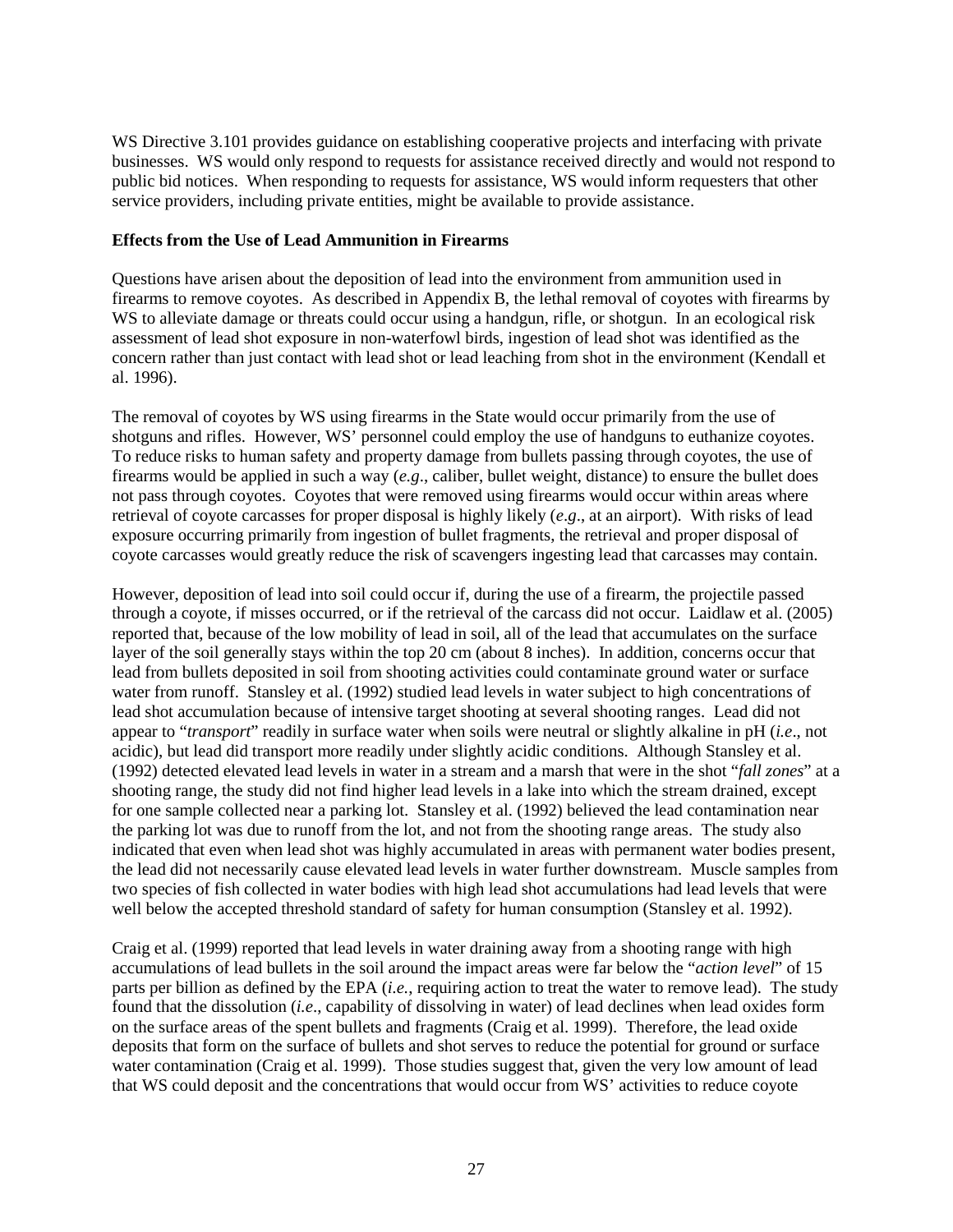damage using firearms, as well as most other forms of dry land small game hunting in general, lead contamination of water from such sources would be minimal to nonexistent.

Since those coyotes removed by WS using firearms could be lethally removed by the entities experiencing damage using the same method in the absence of WS' involvement, WS' assistance with removing those coyotes would not be additive to the environmental status quo. The proficiency training received by WS' employees in firearm use and accuracy would increase the likelihood that coyotes were lethally removed humanely in situations that ensure accuracy and that misses occur infrequently, which further reduces the potential for lead to be deposited in the soil from misses or from projectiles passing through carcasses. Based on current information, the risks associated with lead projectiles that WS could contribute to the environment due to misses, the projectile passing through the carcass, or from coyote carcasses that may be irretrievable would be below any level that would pose any risk from exposure or significant contamination.

## **A Site Specific Analysis Should be made for Every Location Where Coyote Damage Management Would Occur**

The underlying intent for preparing an EA is to determine if a proposed action might have a significant impact on the human environment. WS' EA development process is issue driven, meaning issues that were raised during the interdisciplinary process and through public involvement that were substantive, would be used to drive the analysis and determine the significance of the environmental impacts of the proposed action and the alternatives. Therefore, the level of site specificity must be appropriate to the issues listed.

The issues raised during the scoping process of this EA drove the analysis. In addition to the analysis contained in this EA, WS' personnel use the WS Decision Model (Slate et al. 1992; see WS Directive 2.201) described in Chapter 3 as a site-specific tool to develop the most appropriate strategy at each location. The WS Decision Model is an analytical thought process that WS' personnel would use to evaluate and respond to requests for assistance.

As discussed previously, one EA analyzing impacts for the entire State would provide a more comprehensive and less redundant analysis that allows for a better cumulative impact analysis. If a determination were made through this EA that the alternatives developed to meet the need for action could result in a significant impact on the quality of the human environment, then an EIS would be prepared.

# **CHAPTER 3: ALTERNATIVES**

Section 3.1 contains a discussion of the alternatives that WS developed to meet the need for action discussed in Chapter 1 and to address the identified issues discussed in Chapter 2. WS developed the alternatives based on the need for action and issues using the WS Decision Model (Slate et al. 1992; see WS Directive 2.201). The alternatives will receive detailed environmental impacts analysis in Chapter 4 (Environmental Consequences). Section 3.2 also discusses alternatives considered but not analyzed in detail, with rationale. In addition, Section 3.3 also discusses the SOPs that WS would incorporate into the relevant alternatives.

# **3.1 DESCRIPTION OF THE ALTERNATIVES**

WS developed the following alternatives to meet the need for action and address the identified issues associated with managing damage caused by coyotes in the State.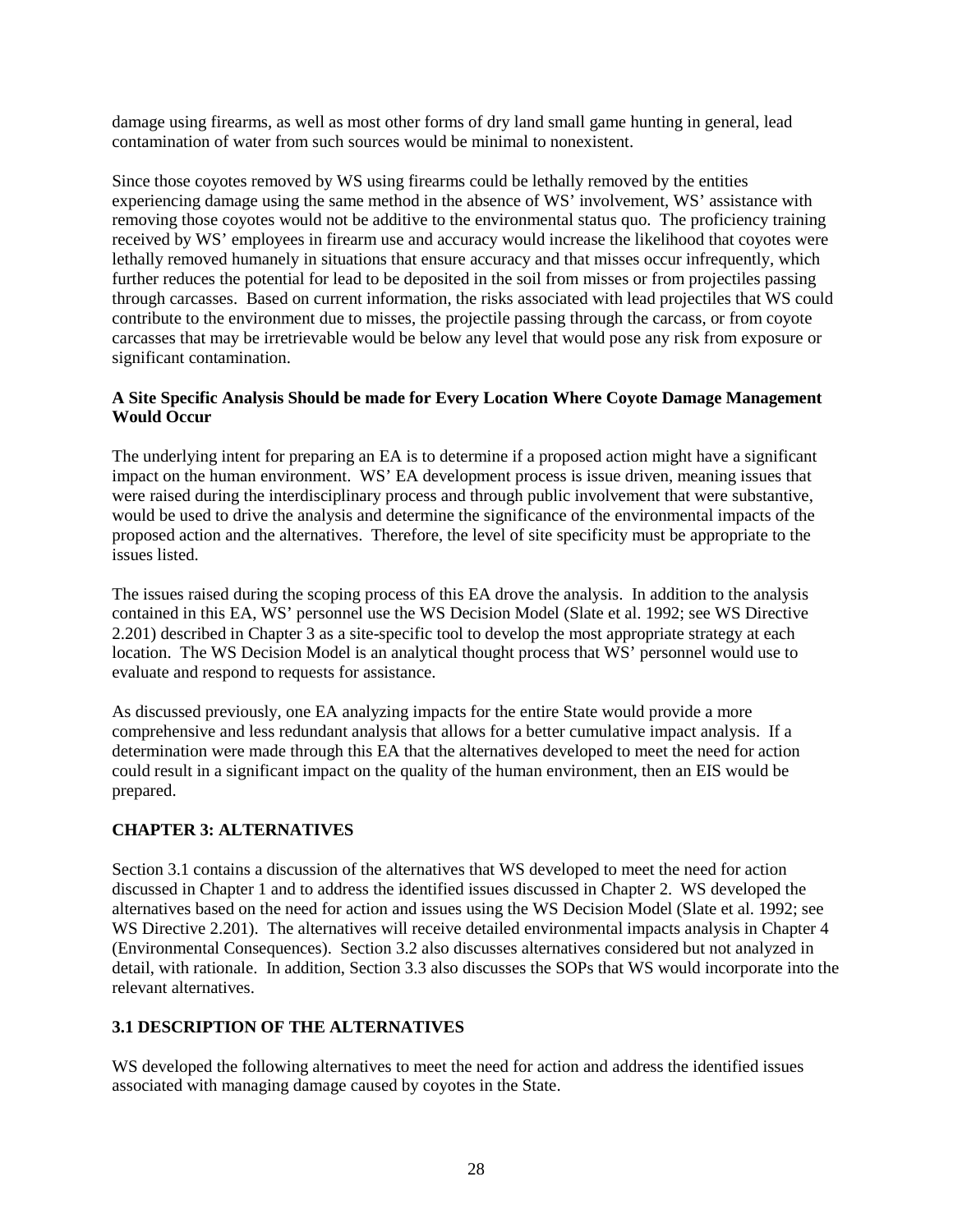### **Alternative 1 - Continue the Current Adaptive Integrated Methods Approach to Managing Coyote Damage (No Action/Proposed Action)**

The proposed action/no action alternative would continue the current implementation of an adaptive integrated methods approach utilizing non-lethal and lethal techniques when WS receives a request for assistance in the State. This approach to managing damage associated with coyotes would integrate the use of the most practical and effective methods to resolve a request for damage management as determined by a site-specific evaluation for each request. WS' personnel would determine the appropriate methods to reduce damage and threats of damage by using the WS Decision Model (see discussion below on the WS Decision Model).

A major goal of the program would be to resolve and prevent damage caused by coyotes and to reduce threats to human safety. To meet this goal, WS would continue to respond to requests for assistance with, at a minimum, technical assistance, or when funding<sup>[8](#page-31-0)</sup> was available, direct operational assistance. WS would provide those entities requesting assistance with information regarding the use of appropriate nonlethal and lethal techniques.

Under this alternative, WS could respond to requests for assistance by: 1) taking no action, if warranted, 2) providing only technical assistance to property owners or managers on actions they could take to reduce damages caused by coyotes, or 3) providing technical assistance and direct operational assistance to a property owner or manager experiencing damage. To meet the need for action, the objectives of this alternative would be to assist all of the people requesting WS' assistance, within the constraints of available funding and workforce.

WS could provide property owners or managers requesting assistance with information regarding the use of effective and practical non-lethal and lethal techniques. WS would give preference to non-lethal methods when practical and effective under this alternative (see WS Directive 2.101). Property owners or managers may choose to implement WS' recommendations on their own (*i*.*e*., technical assistance), use contractual services of private businesses, use volunteer services of private organizations, use the services of WS (*i*.*e*., direct operational assistance), take the management action themselves, or take no further action.

WS would work with those persons experiencing coyote damage to address those coyotes responsible for causing damage as expeditiously as possible. To be most effective, damage management activities should occur as soon as coyotes begin to cause damage. Once coyotes become familiar with a particular location (*i*.*e*., conditioned to an area), dispersing those coyotes or making the area unattractive can be difficult. WS would work closely with those entities requesting assistance to identify situations where damage could occur and begin to implement damage management activities under this alternative as early as possible to increase the likelihood of those methods achieving the level of damage reduction requested by the cooperating entity.

The WS Decision Model would be the implementing mechanism for a damage management program under the proposed action alternative that could be adapted to an individual damage situation. This alternative would allow WS to use the broadest range of methods to address damage or the threat of damage. When WS received a request for direct operational assistance, WS would conduct site visits to assess the damage or threats, would identify the cause of the damage, and would apply the Decision Model described by Slate et al. (1992) and WS Directive 2.201 to determine the appropriate methods to resolve or prevent damage. Discussion of the Decision Model and WS' use of the Model under the

<span id="page-31-0"></span> <sup>8</sup> <sup>8</sup>Funding for WS to conduct damage management activities could occur through federal appropriations, state appropriations, or from cooperative funding.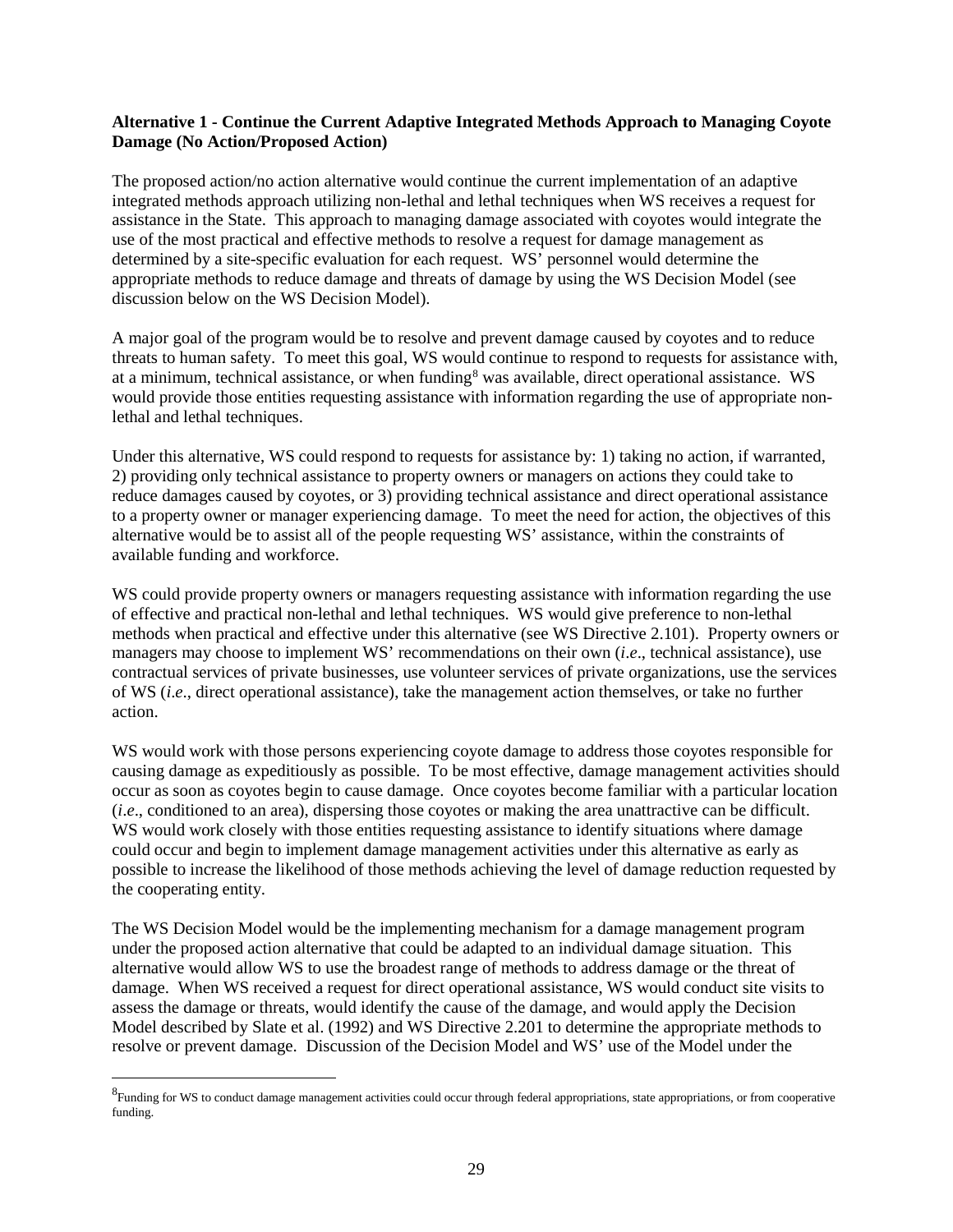proposed action occurs below. In addition, WS would give preference to non-lethal methods when practical and effective (see WS Directive 2.101).

Non-lethal methods that would be available for use by WS under this alternative include, but are not limited to minor habitat modification, behavior modification, visual deterrents, live traps, translocation, exclusionary devices, frightening devices, and immobilizing drugs (see Appendix B for a complete list and description of potential methods). Lethal methods that would be available to WS under this alternative include cable restraints, the recommendation of harvest during the trapping season, euthanasia chemicals, and shooting, including the use of firearms from aircraft. In addition, target coyotes livecaptured using non-lethal methods (*e*.*g*., live-traps, immobilizing drugs) could be euthanized. The lethal control of target coyotes would comply with WS Directive 2.505.

Discussing methods does not imply that all methods would be used or recommended by WS to resolve requests for assistance and does not imply that all methods would be used to resolve every request for assistance. The most appropriate response would often be a combination of non-lethal and lethal methods, or there could be instances where application of lethal methods alone would be the most appropriate strategy. For example, if an entity requesting assistance had already attempted to alleviate damage using non-lethal methods, WS would not necessarily employ those same non-lethal methods, since the previous use of those methods were ineffective at reducing damage or threats to an acceptable level to the requester.

Many lethal and non-lethal methods are intended to be short-term attempts at reducing damage occurring at the time those methods were employed. Long-term solutions to managing coyote damage could include limited habitat manipulations and changes in cultural practices, which are techniques addressed further below and in Appendix B.

Non-lethal methods can disperse or otherwise make an area unattractive to coyotes causing damage; thereby, reducing the presence of coyotes at the site and potentially the immediate area around the site where non-lethal methods were employed. WS' personnel would give preference to non-lethal methods when addressing requests for assistance (see WS Directive 2.101). However, WS' personnel would not necessarily employ non-lethal methods to resolve every request for assistance if deemed inappropriate by WS' personnel using the WS Decision Model, especially when the requesting entity had used non-lethal methods previously and found those methods to be inadequate to resolving the damage or threats of damage. WS' employees could use non-lethal methods to exclude, harass, and disperse target coyotes from areas where damage or threats were occurring. When effective, non-lethal methods would disperse coyotes from an area resulting in a reduction in the presence of those coyotes at the site where a person employed those methods. For any management methods employed, the proper timing would be essential in effectively dispersing those coyotes causing damage. Employing methods soon after damage begins or soon after a property owner or manager identifies threats, increases the likelihood that those damage management activities would achieve success in addressing damage. Therefore, coordination and timing of methods would be necessary to be effective in achieving expedient resolution of coyote damage.

Under the proposed action alternative, WS could employ only non-lethal methods when determined to be appropriate for each request for assistance to alleviate damage or reduce threats of damage using the WS Decision Model. In some situations, a cooperating entity has tried to employ non-lethal methods to resolve damage prior to contacting WS for assistance. In those cases, the methods employed by the requester were either unsuccessful or the reduction in damage or threats had not reached a level that was tolerable to the requesting entity. In those situations, WS could employ other non-lethal methods, attempt to apply the same non-lethal methods, or employ lethal methods. In many situations, the implementation of non-lethal methods, such as exclusion-type barriers, would be the responsibility of the requester, which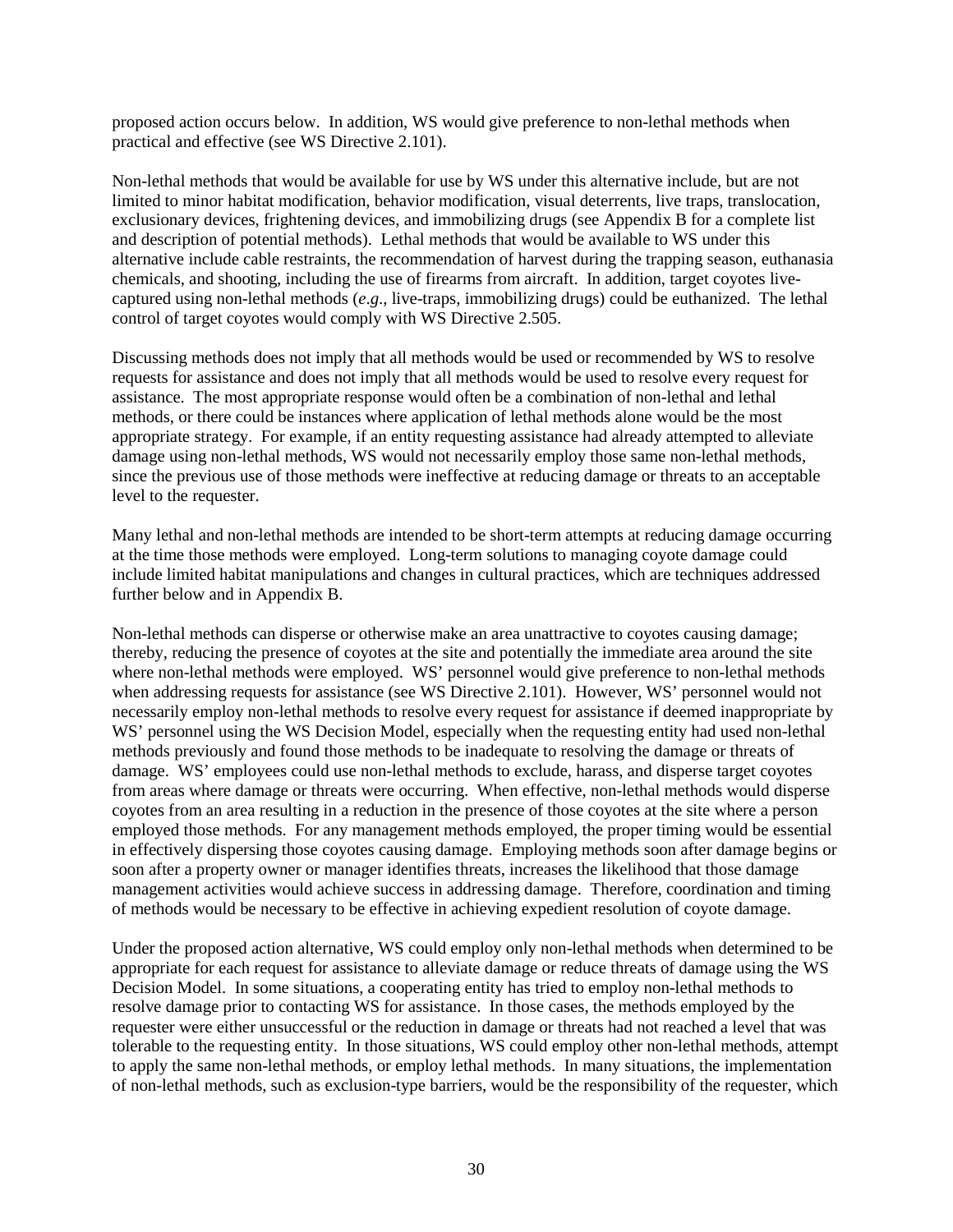means that, in those situations, the only function of WS would be to implement lethal methods, if determined to be appropriate using the WS Decision Model.

WS could employ lethal methods to resolve damage associated with those coyotes identified by WS as responsible for causing damage or threats to human safety under this alternative; however, WS would only employ lethal methods after receiving a request for the use of those methods. The use of lethal methods could result in local population reductions in the area where damage or threats were occurring since people could remove individual coyotes from the population. WS and other entities often employ lethal methods to reinforce non-lethal methods and to remove coyotes that WS or other entities identify as causing damage or posing a threat to human safety. The number of coyotes removed from the population using lethal methods under the proposed action would be dependent on the number of requests for assistance received, the number of coyotes involved with the associated damage or threat, and the efficacy of methods employed.

Often of concern with the use of lethal methods is that coyotes that were lethally removed would only be replaced by other coyotes either after the application of those methods (*e*.*g*., coyotes that relocate into the area) or by coyotes the following year (*e*.*g*., increase in reproduction and survivability that could result from less competition). As stated previously, WS' personnel would not use lethal methods as population management tools over broad areas. The intent of using lethal methods would be to reduce the number of coyotes present at a specific location where damage was occurring by targeting those coyotes causing damage or posing threats. The intent of lethal methods would be to manage damage caused by individual coyotes and not to manage entire coyote populations.

Most lethal and non-lethal methods currently available provide only short-term benefits when addressing coyote damage. The intended use of those methods would be to reduce damage occurring at the time those methods were employed but do not necessarily ensure coyotes would not return once those methods were discontinued. Long-term solutions to resolving coyote damage would often be difficult to implement and can be costly. In some cases, long-term solutions involve exclusionary devices, such as fencing, or other practices that would not be costly or difficult to implement such as closing garbage cans. When addressing coyote damage, long-term solutions generally involve modifying existing habitat or making conditions to be less attractive to coyotes. To ensure complete success, alternative sites in areas where damage was not likely to occur would often be required to achieve complete success in reducing damage and to avoid moving the problem from one area to another. Modifying a site to be less attractive to coyotes would likely result in the dispersal of those coyotes to other areas where damage could occur or could result in multiple occurrences of damage situations.

WS may recommend coyotes be harvested during the regulated trapping season in an attempt to reduce the number of coyotes causing damage. Managing coyote populations over broad areas could lead to a decrease in the number of coyotes causing damage. Establishing trapping seasons and the allowed harvest levels during those seasons is the responsibility of the LDWF. WS does not have the authority to establish hunting or trapping seasons or to set allowed harvest numbers during those seasons.

Appendix B contains a complete list of methods available for use under this alternative. However, listing methods neither implies that all methods would be used by WS to resolve requests for assistance nor does the listing of methods imply that all methods would be used to resolve every request for assistance. As part of an integrated approach, WS may provide technical assistance and direct operational assistance to those people experiencing damage associated with coyotes when those persons request assistance from WS.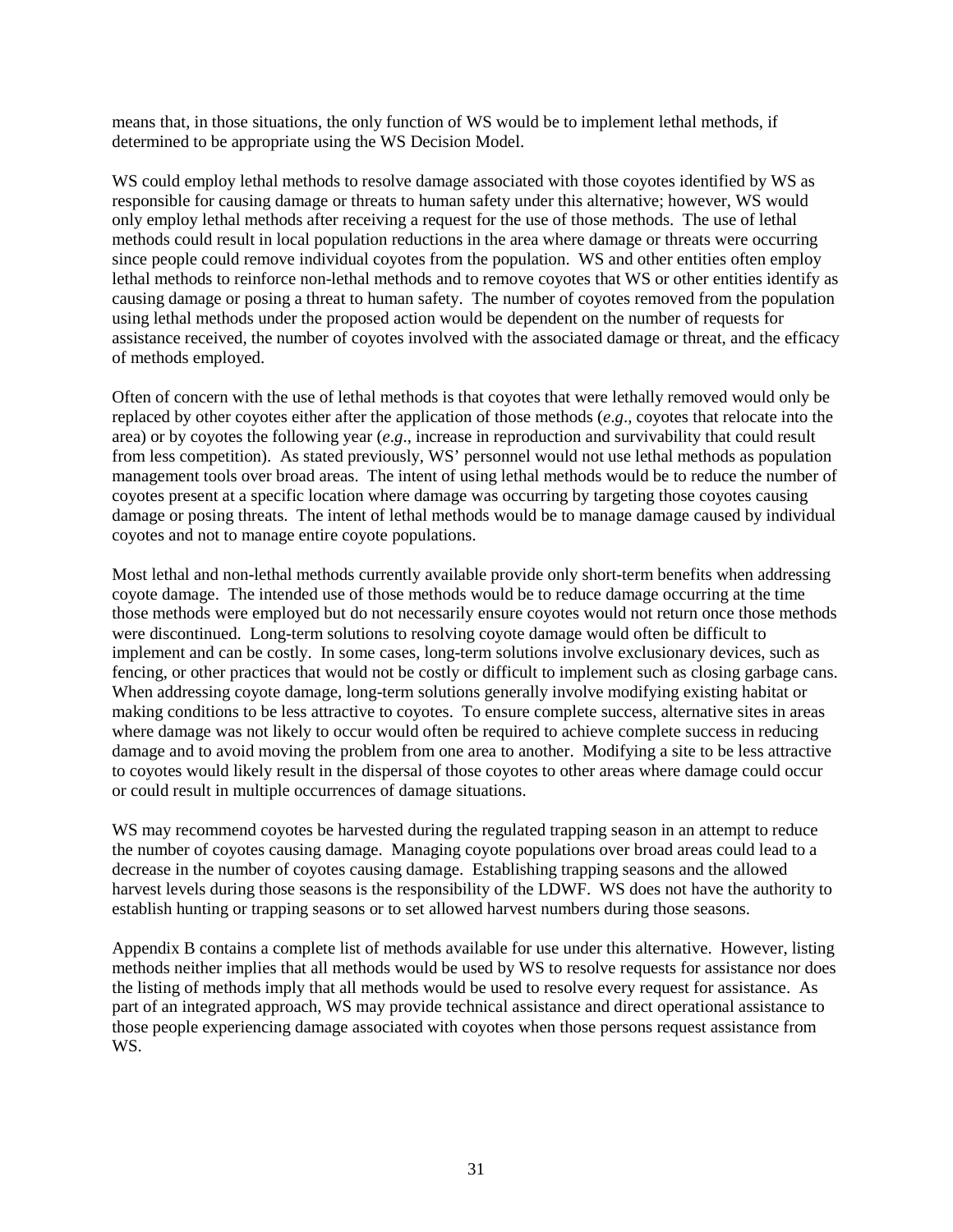### *Direct Operational Assistance*

Direct operational assistance would involve the direct implementation of management activities by WS' personnel. Direct operational assistance would only occur after WS provided technical assistance (see WS Directive 2.101, WS Directive 2.201) and WS has informed those persons requesting assistance of their options (see WS Directive 3.101). Initiation of operational damage management assistance could occur when the problem could not be effectively resolved through technical assistance alone and there was a written MOU, work initiation document, or other comparable document signed between WS and the entity requesting assistance. The initial investigation by WS' personnel would define the nature, history, and extent of the problem; species responsible for the damage; and methods available to resolve the problem. The professional skills of WS' personnel could be required to resolve problems effectively, especially if chemical methods were necessary or if the problems were complex.

# *Educational Efforts*

Education is an important element of activities because wildlife damage management is about finding balance and coexistence between the needs of people and needs of wildlife. This is extremely challenging as nature has no balance, but rather is in continual flux. In addition to the routine dissemination of recommendations and information to individuals or organizations, WS provides lectures, courses, and demonstrations to producers, homeowners, state and county agents, colleges and universities, and other interested groups. WS frequently cooperates with other entities in education and public information efforts. Additionally, WS' employees would continue to write technical papers and provide presentations at professional meetings and conferences so that other wildlife professionals and the public are aware of recent developments in damage management technology, programs, laws and regulations, and agency policies.

# *Research and Development*

The National Wildlife Research Center (NWRC) functions as the research unit of WS by providing scientific information and the development of methods for wildlife damage management, which are effective and environmentally responsible (see WS Directive 2.115, WS Directive 2.120). Research biologists with the NWRC work closely with wildlife managers, researchers, and others to develop and evaluate methods and techniques for managing wildlife damage. Research biologists with the NWRC have authored hundreds of scientific publications and reports based on research conducted involving wildlife and methods.

# *Technical Assistance Recommendations*

Under the proposed action, WS could provide technical assistance to those persons requesting assistance with managing damage as part of an integrated methods approach. Technical assistance could occur as described in Alternative 3 of this EA. From FY 2010 through FY 2015, WS conducted 452 technical assistance projects involving 961 participants that involved coyote damage to agricultural resources, property, natural resources, and threats to human safety.

# *WS' Decision Making Procedures*

The WS Decision Model (see WS Directive 2.201) described by Slate et al. (1992) depicts how WS' personnel would use a thought process for evaluating and responding to damage complaints. WS' personnel would assess the problem and then evaluate the appropriateness and availability (legal and administrative) of strategies and methods based on biological, economic, and social considerations. Following this evaluation, WS' employees would incorporate methods deemed practical for the situation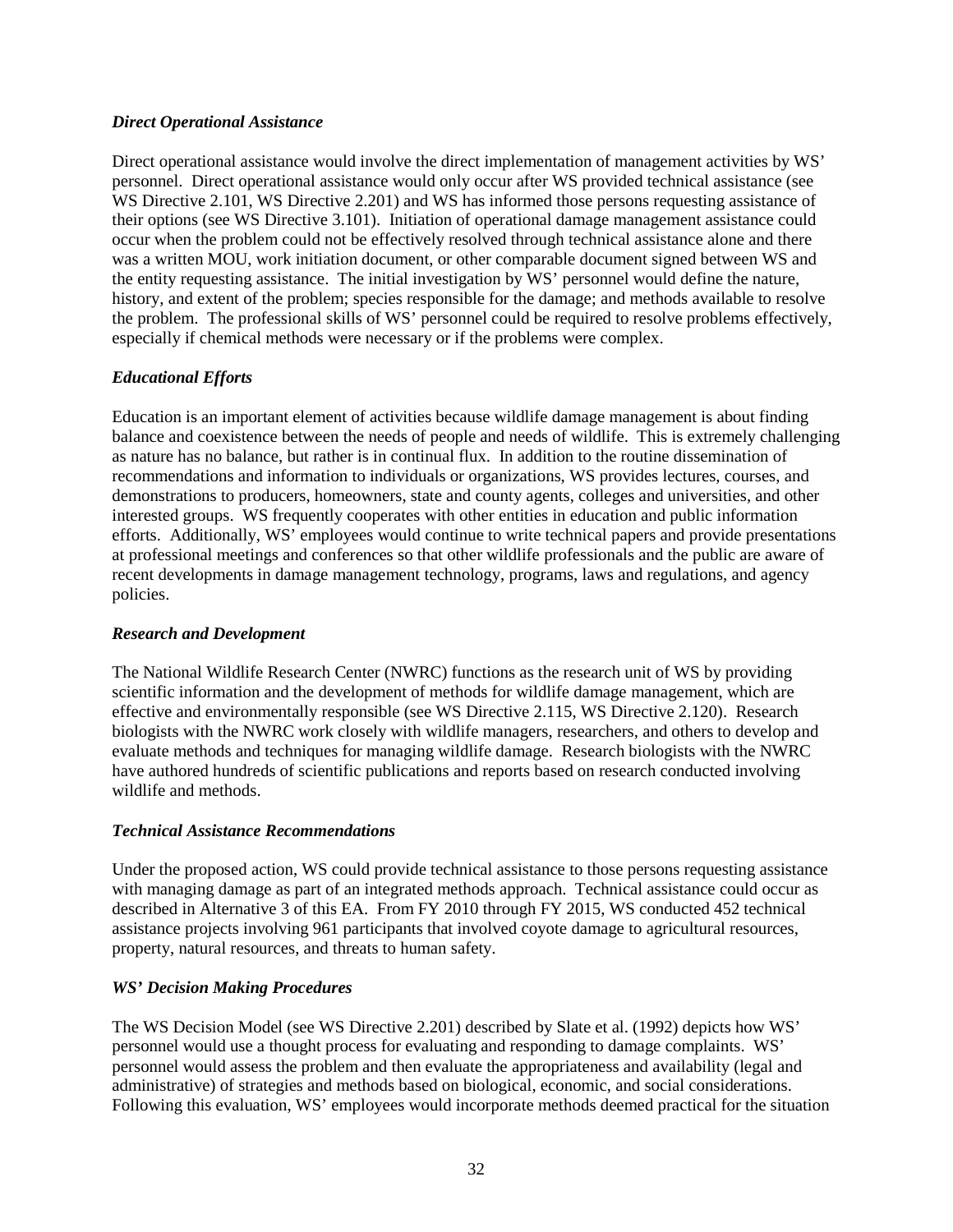into a damage management strategy. After WS' employees implemented this strategy, employees would continue to monitor and evaluate the strategy to assess effectiveness. If the strategy were effective, the need for further management would end. In terms of the WS Decision Model, most efforts to resolve wildlife damage consist of continuous feedback between receiving the request and monitoring the results of the damage management strategy. The Decision Model is not a written documented process, but a mental problem-solving process common to most, if not all, professions, including WS.

The general thought process and procedures of the WS Decision Model would include the following steps.

- 1. **Receive Request for Assistance:** WS would only provide assistance after receiving a request for such assistance. WS would not respond to public bid notices.
- 2. **Assess Problem:** First, WS would make a determination as to whether the assistance request was within the authority of WS. If an assistance request were within the authority of WS, WS' employees would gather and analyze damage information to determine applicable factors, such as what species was responsible for the damage, the type of damage, the extent of damage, and the magnitude of damage. Other factors that WS' employees could gather and analyze would include the current economic loss or current threat (*e*.*g*., threat to human safety), the potential for future losses or damage, the local history of damage, and what management methods, if any, were used to reduce past damage and the results of those actions.
- 3. **Evaluate Management Methods:** Once a problem assessment was completed, a WS' employee would conduct an evaluation of available management methods. The employee would evaluate available methods in the context of their legal and administrative availability and their acceptability based on biological, environmental, social, and cultural factors.
- 4. **Formulate Management Strategy:** A WS' employee would formulate a management strategy using those methods that the employee determines to be practical for use. The WS employee would also consider factors essential to formulating each management strategy, such as available expertise, legal constraints on available methods, costs, and effectiveness.
- 5. **Provide Assistance:** After formulating a management strategy, a WS employee could provide technical assistance and/or direct operational assistance to the requester (see WS Directive 2.101).
- 6. **Monitor and Evaluate Results of Management Actions:** When providing direct operational assistance, it is necessary to monitor the results of the management strategy. Monitoring would be important for determining whether further assistance was required or whether the management strategy resolved the request for assistance. Through monitoring, a WS' employee would continually evaluate the management strategy to determine whether additional techniques or modification of the strategy was necessary.
- 7. **End of Project:** When providing technical assistance, a project would normally end after a WS' employee provided recommendations or advice to the requester. A direct operational assistance project would normally end when WS' personnel stop or reduce the damage or threat to an acceptable level to the requester or to the extent possible. Some damage situations may require continuing or intermittent assistance from WS' personnel and may have no well-defined termination point.

# *Community-based Decision Making*

WS could receive requests for assistance from community leaders and/or representatives. In those situations, the WS program in Louisiana, under this alternative, would follow the "*co-managerial approach*" to solve wildlife damage or conflicts as described by Decker and Chase (1997). Within this management model, WS could provide technical assistance regarding the biology and ecology of coyotes and effective, practical, and reasonable methods available to the local decision-maker(s) to reduce damage or threats. This could include non-lethal and lethal methods. WS and other state and federal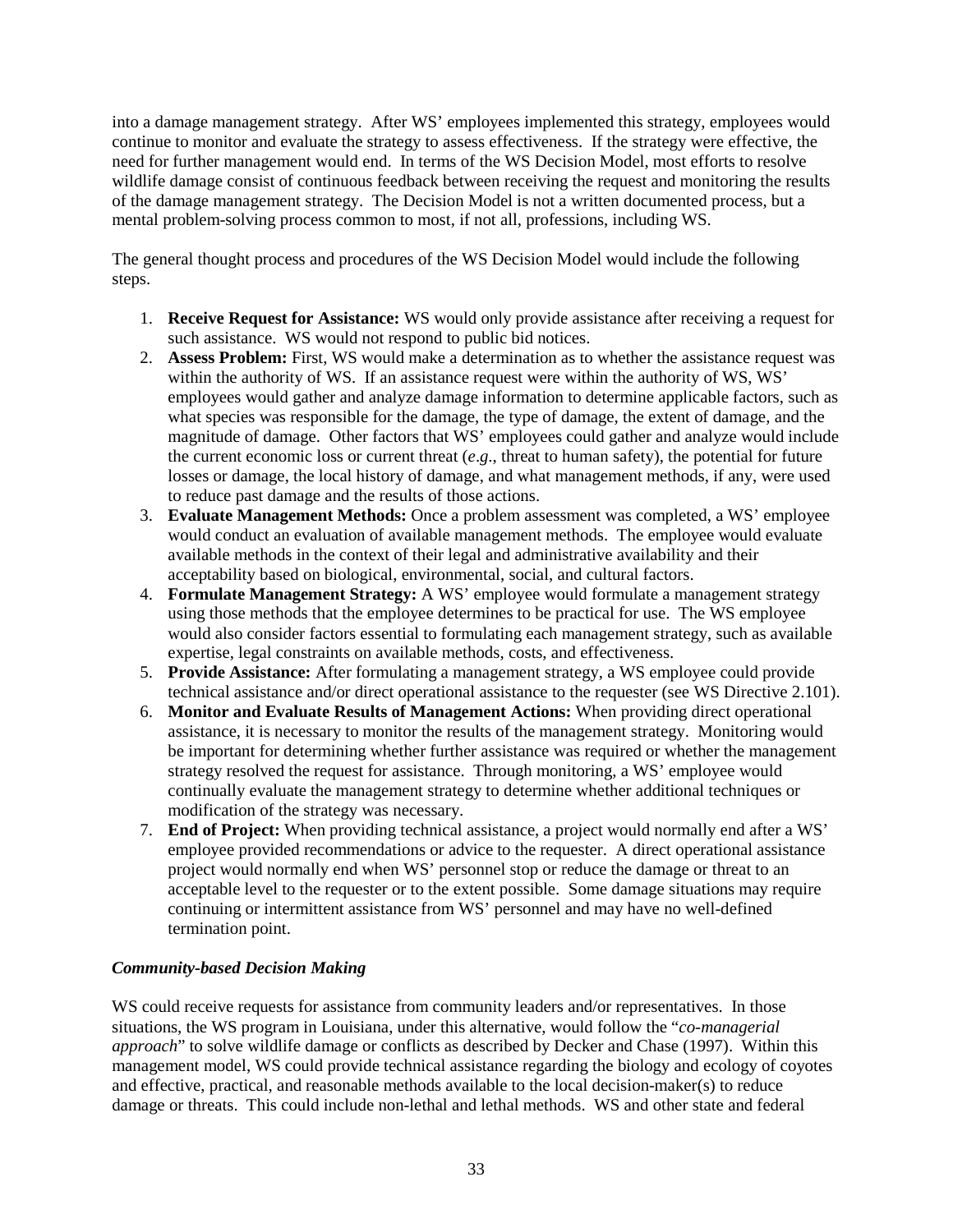wildlife management agencies may facilitate discussions at local community meetings when resources were available. Under this approach, resource owners within a community and other community members directly or indirectly affected by coyote damage or the management of damage would have direct input into the resolution of such problems. They may implement management recommendations provided by WS or others, or may request direct operational assistance from WS, other wildlife management agencies, local animal control agencies, private businesses, or seek no further assistance.

The community representative(s) and/or decision-maker(s) for the local community would be elected officials or representatives of the communities. The community representative(s) and/or decisionmaker(s) who oversee the interests and business of the local community would generally be residents of the local community or appointees that other members of the community popularly elected. This person or persons would represent the local community's interest and make decisions for the local community or bring information back to a higher authority or the community for discussion and decision-making. Identifying the decision-maker for local business communities can be more complex because building owners may not indicate whether the business must manage wildlife damage themselves, or seek approval to manage wildlife from the property owner or manager, or from a governing Board.

Under a community based decision-making process, WS could provide information, demonstration, and discussion on available methods to the appropriate representative(s) of the community and/or community decision-maker(s) that requested assistance, which would help ensure that decisions made by representatives of the community and/or the decision-makers were based on community-based input. WS would only provide direct operational assistance if the local community representative(s) and/or decisionmaker(s) requested such assistance and only if the assistance requested was compatible with WS' recommendations.

By involving community representatives and/or community decision-makers in the process, WS could present information that would allow decisions on damage management to involve those individuals that the representatives and/or decision-maker(s) represent. As addressed in this EA, WS could provide technical assistance to the appropriate representative(s) and/or decision-maker(s), including demonstrations and presentation by WS at public meetings to allow for involvement of the community. Requests for assistance to manage damage caused by coyotes often originate from the decision-maker(s) based on community feedback or from concerns about damage or threats to human safety. As representatives of the community, the community representative(s) and/or decision-maker(s) would be able to provide the information to local interests either through technical assistance provided by WS or through demonstrations and presentation by WS on damage management activities. This process would allow WS, the community representative(s), and/or decision-maker(s) to make decisions on damage management activities based on local input. The community leaders could implement management recommendations provided by WS or others, or may request management assistance from WS, other wildlife management agencies, local animal control agencies, or private businesses or organizations.

#### *Private Property Decision-makers*

In the case of private property owners, the decision-maker is the individual that owns or manages the affected property. The decision-maker has the discretion to involve others as to what occurs or does not occur on property they own or manage. Therefore, in the case of an individual property owner or manager, the involvement of others and to what degree others were involved in the decision-making process would be a decision made by that individual. WS could provide direct operational assistance when requested; however, WS would only provide assistance if the requested management actions were in accordance with WS' recommendations.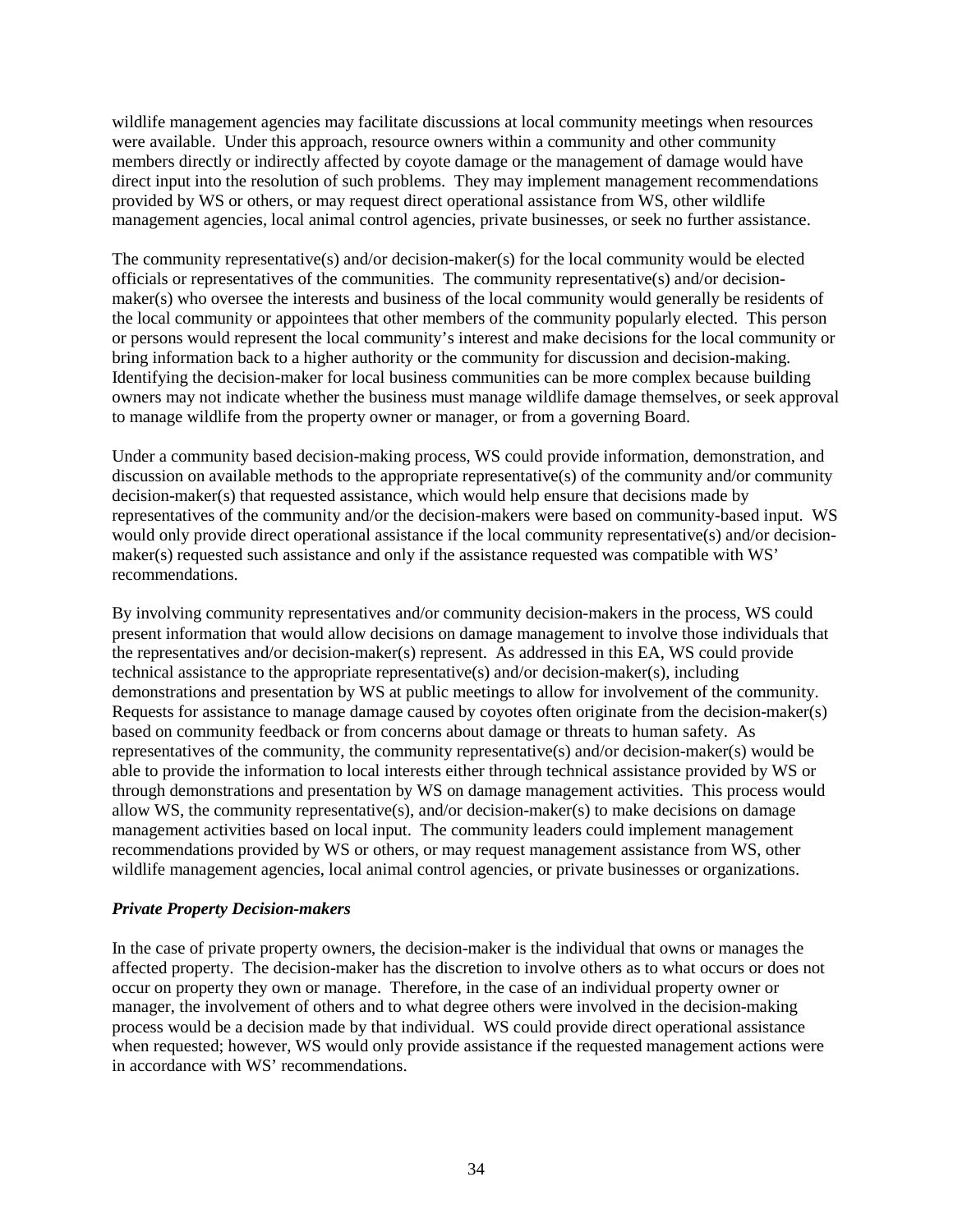#### *Public Property Decision-makers*

The decision-maker for local, state, or federal property would be the official responsible for or authorized to manage the public land to meet interests, goals, and legal mandates for the property. WS could provide technical assistance to this person and make recommendations to reduce damage. WS could provide direct operational assistance when requested; however, WS would only provide assistance if the requested management actions were in accordance with WS' recommendations.

### **Alternative 2 – Coyote Damage Management by WS through an Adaptive Integrated Approach Using Only Non-lethal Methods**

Under this alternative, WS would implement an adaptive integrated methods approach as described under Alternative 1; however, WS would only consider non-lethal methods when formulating approaches to resolve damage associated with coyotes, wherever a property owner requests such assistance. WS could provide technical assistance and/or direct operational assistance similar to Alternative 1. The only methods that WS could recommend or use would be the non-lethal methods described in Appendix B and those methods would be identical to those non-lethal methods available and discussed under Alternative 1. Under this alternative, non-lethal methods would include fencing, electronic guards (siren strobe-light devices), propane exploders, pyrotechnics, exclusion barriers, fladry, minor habitat alteration, cage traps, foothold traps, cable restraints, and translocation (see Appendix B for a complete list). If WS were to conduct operational assistance, WS' personnel would translocate coyotes because lethal methods would be unavailable. Under this alternative, WS would not use firearms or euthanasia chemicals.

WS would refer requests for information regarding lethal methods to the LDWF, the LDAF, and/or private entities. Although WS would not recommend or use lethal methods under this alternative, other entities, including private entities, could continue to use lethal methods to resolve damage or threats. Property owners or managers could still resort to lethal methods or other methods not recommended by WS.

#### **Alternative 3 – Coyote Damage Management by WS through Technical Assistance Only**

Under this alternative, WS would provide those cooperators requesting assistance with technical assistance only. Similar to Alternative 1 and Alternative 2, WS could receive requests for assistance from community representatives, private individuals/businesses, or from public entities. Technical assistance would provide those cooperators experiencing damage or threats associated with coyotes with information, demonstrations, and recommendations on available and appropriate methods. The implementation of methods and techniques to resolve or prevent damage would be the responsibility of the requester with no direct involvement by WS. In some cases, WS may provide supplies or materials that were of limited availability for use by private entities (*e*.*g*., loaning of propane cannons). Technical assistance may be provided through a personal or telephone consultation, or during an on-site visit with the requester. Generally, WS would describe several management strategies to the requester for short and long-term solutions to managing damage. WS would base those strategies on the level of risk, need, and the practicality of their application. WS would use the Decision Model to recommend those methods and techniques available to the requester to manage damage and threats of damage. Those persons receiving technical assistance from WS could implement those methods recommended by WS, could employ other methods not recommended by WS, could seek assistance from other entities, or take no further action.

Under a technical assistance only alternative, WS would recommend an integrated approach similar to Alternative 1 and Alternative 2 when receiving a request for assistance; however, WS would not provide direct operational assistance under this alternative. WS would give preference to non-lethal methods when practical and effective under this alternative (see WS Directive 2.101). WS would base method and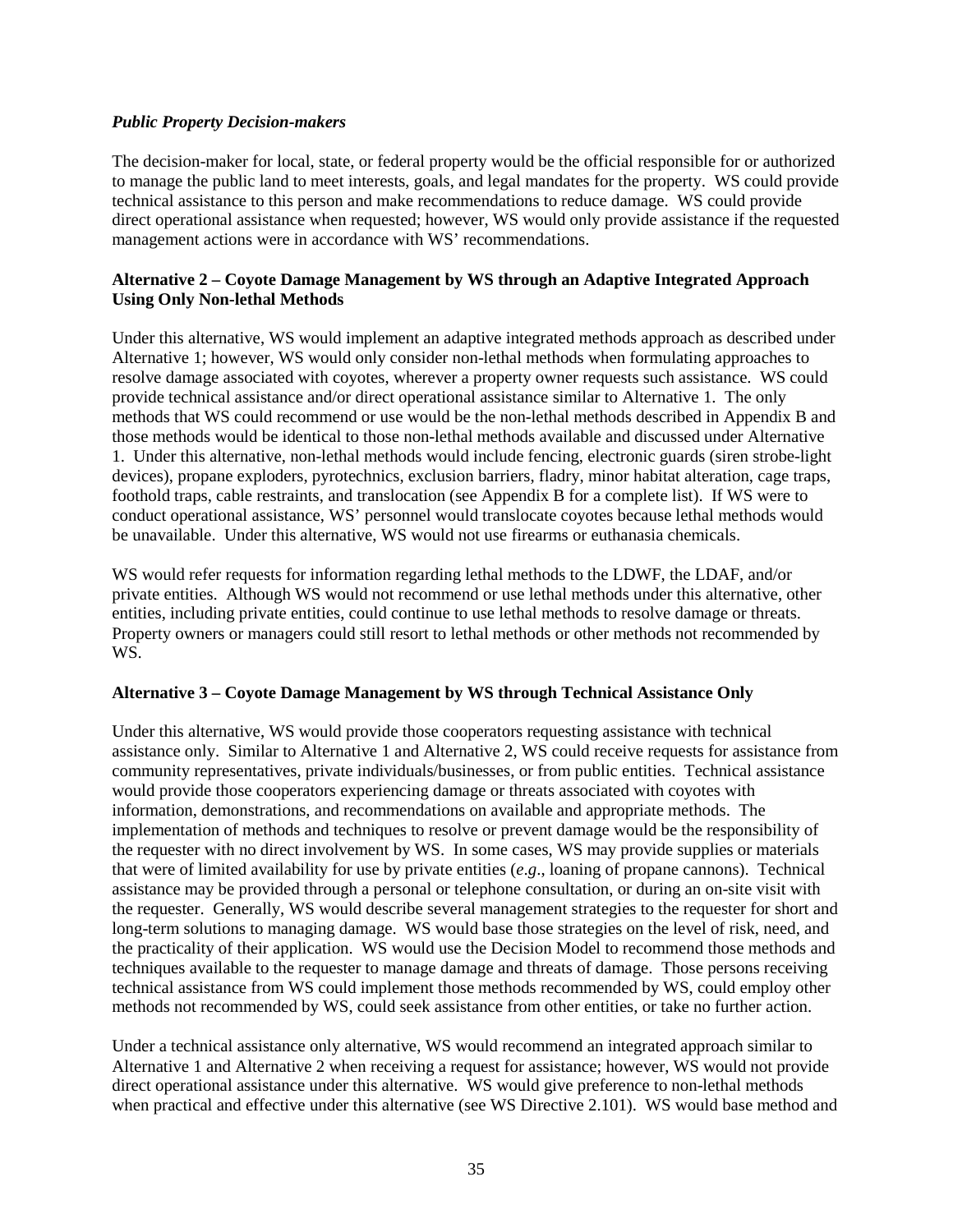technique recommendations on information provided by the individual(s) seeking assistance using the WS Decision Model. In some instances, wildlife-related information provided to the requester by WS would result in tolerance/acceptance of the situation. In other instances, WS would discuss and recommend damage management options. WS would only recommend or loan those methods legally available for use by the appropriate individual. Those methods described in Appendix B would be available to those persons experiencing damage or threats associated with coyotes in the State; however, immobilizing drugs, euthanasia chemicals, and the use of aircraft would have limited availability to the public and other entities under this alternative. Licensed veterinarians or people under their supervision would be the only entities that could use immobilizing drugs and euthanasia chemicals. The availability of aircraft would also be limited, especially shooting from an aircraft. Shooting from an aircraft by entities other than WS to alleviate damage or threats of damage would require a permit from the LDWF.

The WS program in the State regularly provides technical assistance to individuals, organizations, and other federal, state, and local government agencies for managing coyote damage. Technical assistance would include collecting information about the species involved, the extent of the damage, and previous methods that the cooperator had attempted to resolve the problem. WS would then provide information on appropriate methods that the cooperator could consider to resolve the damage themselves. Types of technical assistance projects may include a visit to the affected property, written communication, telephone conversations, or presentations to groups such as homeowner associations or civic leagues. Between FY 2010 and FY 2015, WS has conducted 452 technical assistance projects that involved coyote damage to agricultural resources, property, natural resources, and threats to human safety.

This alternative would place the immediate burden of operational damage management work on the resource owner, other governmental agencies, and/or private businesses. Those persons experiencing damage or were concerned with threats posed by coyotes could seek assistance from other governmental agencies, private entities, or conduct damage management on their own. Those persons experiencing damage or threats could take action using those methods legally available to resolve or prevent coyote damage as permitted by federal, state, and local laws and regulations or those persons could take no action.

#### **Alternative 4 – No Coyote Damage Management Conducted by WS**

This alternative would preclude all activities by WS to reduce threats to human health and safety, and to alleviate damage to agricultural resources, property, and natural resources. WS would not provide assistance with any aspect of managing damage caused by coyotes in the State. WS would refer all requests for assistance to resolve damage caused by coyotes to the LDWF, other governmental agencies, and/or private entities.

Despite no involvement by WS in resolving damage and threats associated with coyotes in the State, those persons experiencing damage caused by coyotes could continue to resolve damage by employing those methods legally available since the removal of coyotes to alleviate damage or threats could occur despite the lack of involvement by WS. The removal of coyotes by a property owner or another entity could occur during the trapping season. Landowners and their designated agents can lethally remove coyotes at any time when coyotes are causing damage in accordance with appropriate regulations (LDWF 2015). Similar to Alternative 3, those methods described in Appendix B would be available to those people experiencing damage or threats associated with coyotes in the State; however, immobilizing drugs, euthanasia chemicals, and the use of aircraft would have limited availability to the public and other entities under this alternative. Licensed veterinarians or people under their supervision would be the only entities that could use immobilizing drugs and euthanasia chemicals. The availability of aircraft would also be limited, especially shooting from an aircraft. Shooting from an aircraft by entities other than WS to alleviate damage or threats of damage would require a permit from the LDWF.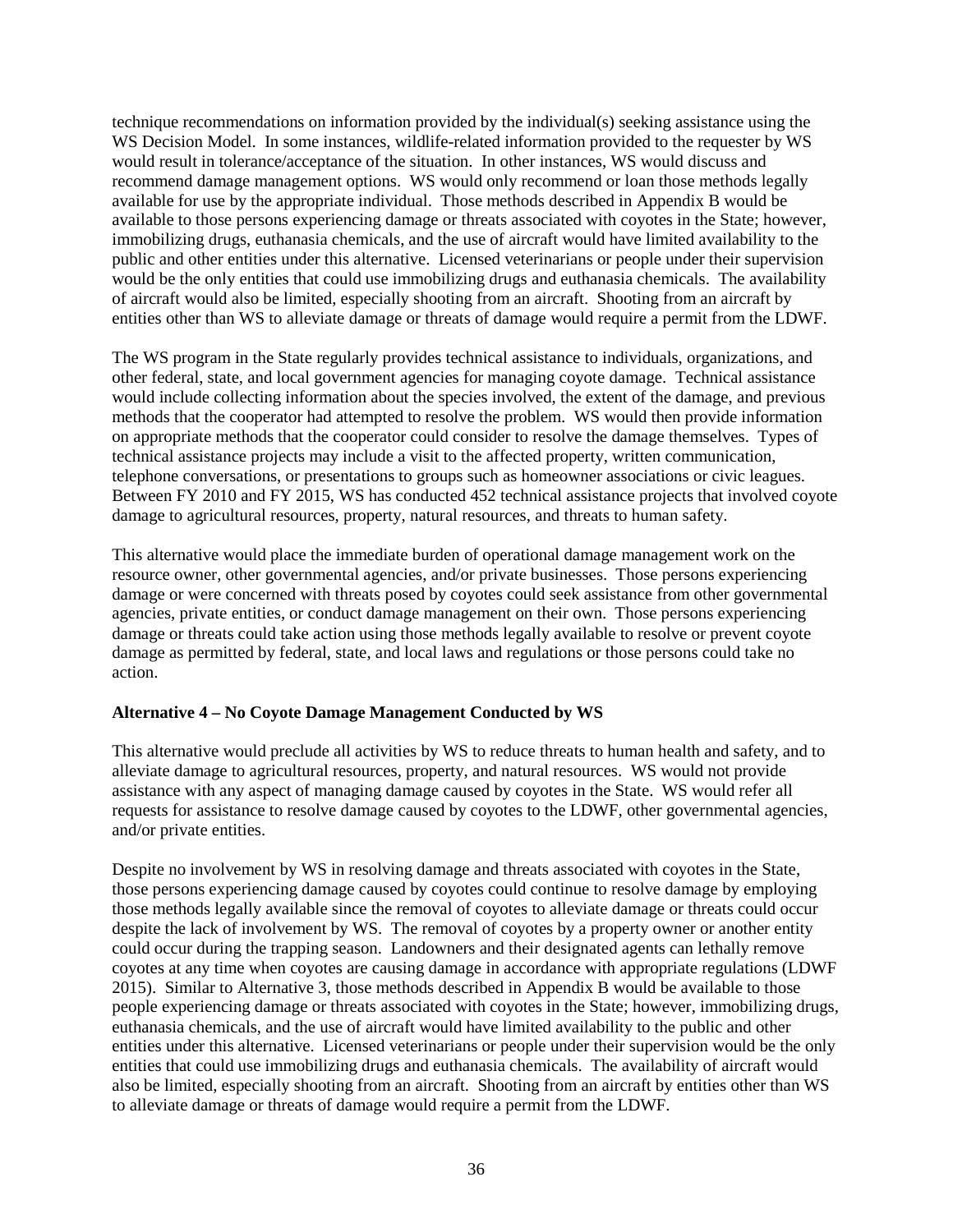Under this alternative, those persons experiencing damage or threats of damage could contact WS; however, WS would immediately refer the requester to the LDWF, the LDAF, and/or to other entities. The requester could contact other entities for information and assistance with managing damage, could take actions to alleviate damage without contacting any entity, or could take no further action.

## **3.2 ALTERNATIVES CONSIDERED BUT NOT ANALYZED IN DETAIL WITH RATIONALE**

In addition to those alternatives analyzed in detail, WS identified several additional alternatives. However, those alternatives will not receive detailed analyses for the reasons provided. Those alternatives considered but not analyzed in detail include the following.

#### **Non-lethal Methods Implemented Before Lethal Methods**

This alternative would require that WS apply non-lethal methods or techniques described in Appendix B to all requests for assistance to reduce damage and threats to safety from coyotes in the State. If the use of non-lethal methods failed to resolve the damage situation or reduce threats to human safety at each damage situation, WS could then employ lethal methods to reduce damage or the threat of damage. WS would apply non-lethal methods to every request for assistance regardless of severity or intensity of the damage or threat until deemed inadequate to resolve the request. This alternative would not prevent the use of lethal methods by other entities or by those persons experiencing coyote damage but would only prevent the use of those methods by WS until WS had employed non-lethal methods. The WS program could recommend the use of lethal methods through technical assistance under this alternative; however, the operational use of lethal methods would only occur after the use of non-lethal methods had proven ineffective.

Some non-lethal methods available to alleviate damage or threats associated with coyotes are impractical for implementation by WS' personnel, such as altering livestock management practices (*e*.*g*., nightpenning, herding, carcass removal) and physical exclusion (*e*.*g*., predator-proof fencing). Those persons experiencing damage often employ non-lethal methods to reduce damage or threats prior to contacting the WS program. Implementation of most non-lethal methods for livestock protection falls within the purview of the livestock producer (Knowlton et al. 1999). Many of those non-lethal methods (*e*.*g*., fencing and guard animals) require a large investment in time to implement and have a high initial cost (Mitchell et al. 2004). Even with the additional effort and costs, those methods are not always effective at reducing damage and potentially have side effects (*e*.*g*., concentrating livestock can cause unwanted damage to particular pasture areas) (Knowlton et al. 1999).

Producers in the United States spent nearly \$188.5 million dollars on non-lethal methods to reduce cattle and calf losses from predation by animals in 2010 (NASS 2011). The primary non-lethal method employed by cattle producers in Louisiana that used at least one non-lethal method was the use of exclusion fencing with a reported 38.5% of producers using fencing. Producers that used at least one non-lethal method also reported using additional non-lethal methods, with 31.0% reporting the use of guard animals, 24.5% using frequent checks, 19.7% using culling, 18.9 using other non-lethal methods, 17.9% using livestock carcass removal, 7.9% using herding, and 2.0% using fright tactics (NASS 2011).

Verification of the methods used would be the responsibility of WS. No standard exists to determine requester diligence in applying those methods, nor are there any standards to determine how many nonlethal applications are necessary before the initiation of lethal methods. Thus, WS could only evaluate the presence or absence of non-lethal methods. Alternative 1 and Alternative 2 would be similar to a nonlethal before lethal alternative because WS' personnel would give preference to the use of non-lethal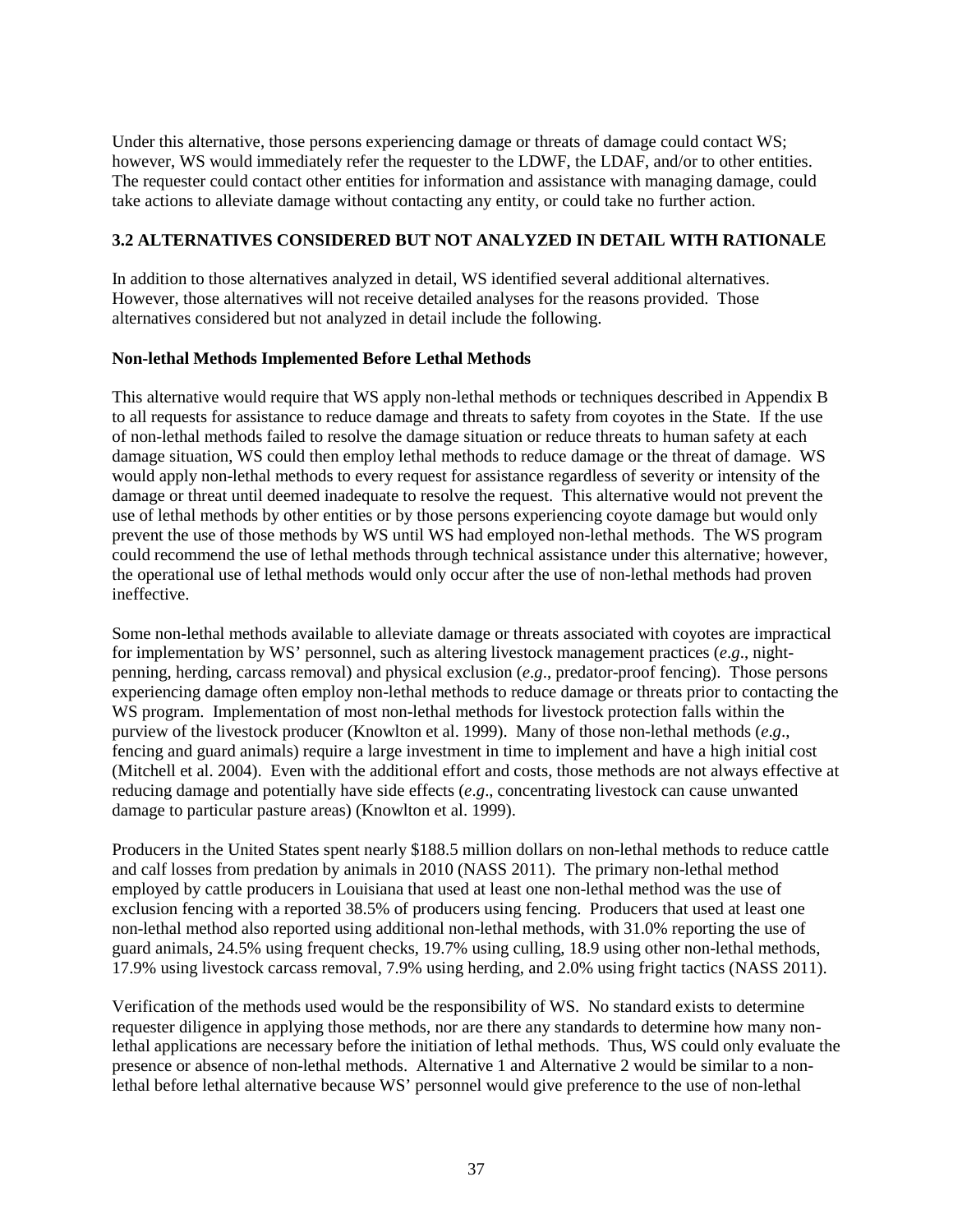methods before lethal methods (see WS Directive 2.101). Adding a non-lethal before lethal alternative and the associated analysis would not contribute additional information to the analyses in the EA.

### **Use of Lethal Methods Only by WS**

This alternative would require the use of lethal methods only to reduce threats and damage associated with coyotes. However, non-lethal methods can be effective in preventing damage in certain instances. Under WS Directive 2.101, WS must consider the use of non-lethal methods before lethal methods. In those situations where application of the WS Decision Model determines that using non-lethal methods would effectively reduce or prevent damage, WS' personnel would employ or recommend those methods. Therefore, WS did not consider this alternative in detail.

## **Live-capture and Translocation of Coyotes Only**

Under this alternative, WS would address all requests for assistance using live-capture methods or the recommendation of live-capture methods and WS would translocate all coyotes live-captured. Coyotes would be live-captured using immobilizing drugs, live-traps, foothold traps, or cable restraints. The success of translocation efforts would depend on efficiently capturing target coyotes and the existence of an appropriate release site (Nielsen 1988). WS would identify release sites prior to live-capture to ensure appropriate sites were available before initiating any activities.

The LDWF would have to approve and authorize the translocation and release of the individual target coyote. The translocation of coyotes could only occur under the authority of the LDWF. Therefore, the translocation of coyotes by WS would only occur as directed by the LDWF. In addition, the property owner would have to authorize WS to release target animals on their property. When the LDWF authorizes translocation of target coyotes and when a property owner approves of WS releasing coyotes on their property, WS could translocate coyotes or recommend translocation under Alternative 1 and could recommend translocation under the technical assistance only alternative (Alternative 2). Translocation by other entities could also occur under all of the alternatives.

Translocation may be appropriate in some situations when the population is low. However, coyotes are abundant in much of the suitable habitat in Louisiana, and translocation is not necessary for the maintenance of viable populations in the State. Because coyotes are abundant in Louisiana, the coyotes that WS translocated and released into suitable habitat would very likely encounter other coyotes with established territories. Coyotes are territorial, and introducing translocated coyotes into new areas often disorientates the coyotes because they are unfamiliar with their surroundings. Therefore, translocated coyotes could often be at a disadvantage. Territorial coyotes often viciously attack other coyotes that wander into their territories and those injuries sustain during those attacks oftentimes causes the death of translocated coyote. Survival of translocated animals is generally very poor due to the stress of translocation, and in many cases, released animals suffer mortality in a new environment (Craven et al. 1998).

Translocation of wildlife is also discouraged by WS policy (see WS Directive 2.501) because of the stress to the translocated animal, threat of spreading diseases, poor survival rates, and the difficulties that translocated wildlife have with adapting to new locations or habitats (Nielsen 1988). Since WS does not have the authority to translocate coyotes in the State unless permitted by the LDWF, WS did not consider this alternative in detail.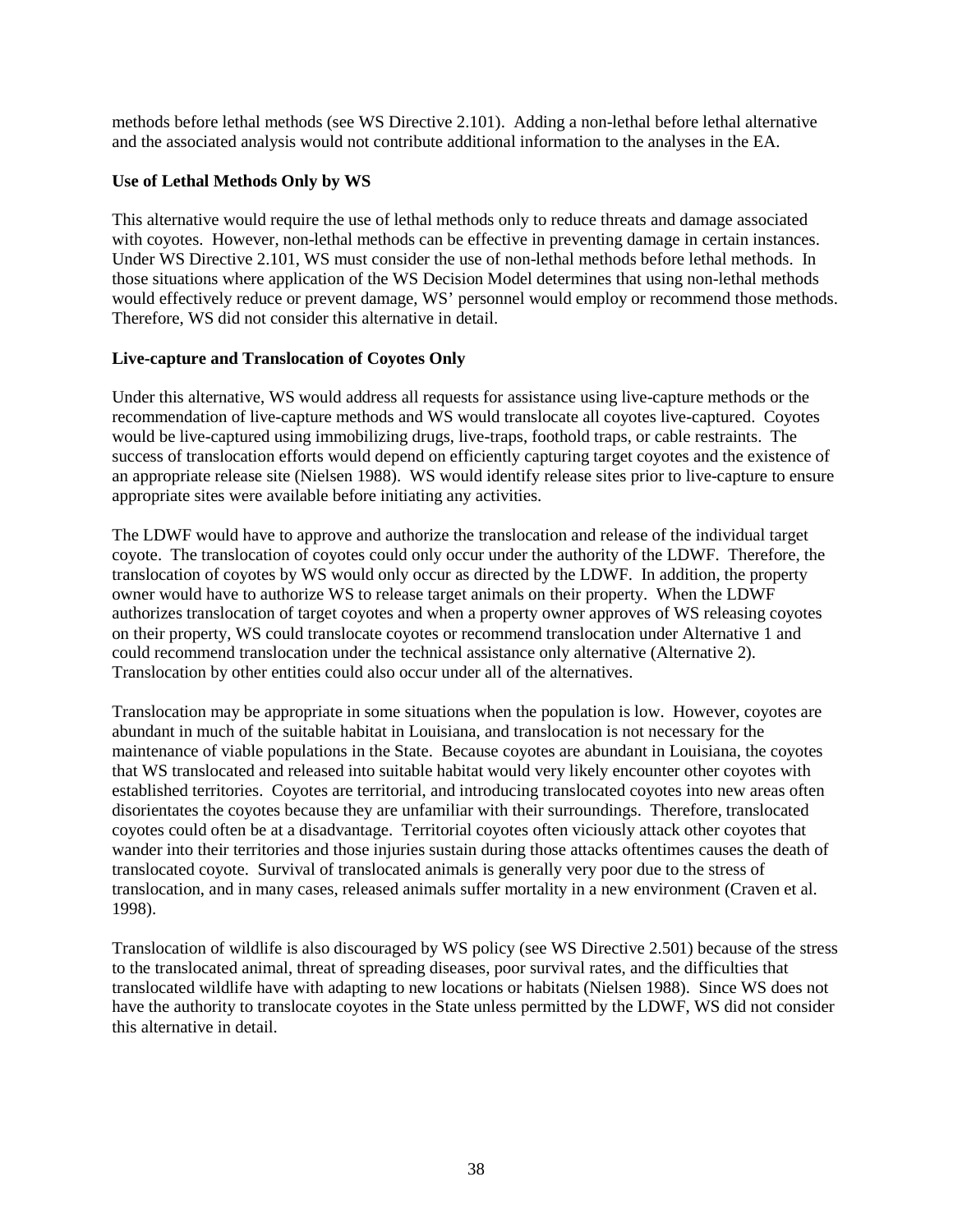#### **Use of Non-lethal Methods and Approved Euthanasia Only**

Under this alternative, WS would continue to employ an integrated methods approach but would only employ non-lethal methods to exclude, harass, or live-capture coyotes. When deemed appropriate, WS could continue to remove target coyotes lethally; however, under this alternative, WS would only use methods that captured target coyotes alive. Once live-captured, WS' personnel would euthanize target coyotes using methods that meet the definition of euthanasia as defined by the AVMA.

Euthanasia methods would be restricted to those defined by the AVMA (2013) as acceptable or conditionally acceptable, and would include sodium pentobarbital, potassium chloride, carbon dioxide, and firearms (once live-captured). This alternative would be similar to the proposed action alternative since WS would give preference to the use of non-lethal methods when practical and effective (see WS Directive 2.101). In addition, WS' personnel would be familiar with the euthanasia methods described by the AVMA and would use those methods to euthanize captured or restrained animals, whenever practicable (see WS Directive 2.430, WS Directive 2.505). Therefore, WS did not consider this alternative in detail.

#### **Reducing Damage by Managing Coyote Populations through the Use of Reproductive Inhibitors**

Under this alternative, the only method that would be available to resolve requests for assistance by WS would be the recommendation and the use of methods that reduce or prevent reproduction in coyotes responsible for causing damage. Wildlife professionals often consider reproductive inhibitors for use where wildlife populations are overabundant and where traditional hunting or lethal control programs were not publicly acceptable (Muller et al. 1997). Wildlife professionals could achieve a reduction in local wildlife populations through natural mortality combined with reduced fecundity. However, population dynamic characteristics (*e.g.*, longevity, age at onset of reproduction, population size, and biological/cultural carrying capacity), habitat and environmental factors (*e.g.*, isolation of target population, cover types, and access to target individuals), socioeconomic, and other factors often limit the use and effectiveness of reproductive control as a tool for wildlife population management. Population modeling indicates that reproductive control is more efficient than lethal control only for some rodent and small bird species with high reproductive rates and low survival rates (Dolbeer 1998). Additionally, the need to treat a sufficiently large number of target animals, multiple treatments, and population dynamics of free-ranging populations place considerable logistic and economic constraints on the adoption of reproduction control technologies as a wildlife management tool for some species.

Reproductive control for wildlife can occur through sterilization (permanent) or contraception (reversible). Sterilization could be accomplished through: 1) surgical sterilization (vasectomy, castration, and tubal ligation), 2) chemosterilization, and 3) through gene therapy. Contraception could be accomplished through: 1) hormone implantation (synthetic steroids such as progestins), 2) immunocontraception (contraceptive vaccines), and 3) oral contraception (progestin administered daily). Currently, chemical reproductive inhibitors are not available for use to manage coyote populations.

Bromley and Gese (2001*a*, 2001*b*) conducted studies to determine if surgically sterilized coyotes would maintain territories and pair bond behavior characteristics of unsterilized coyotes, and if predation rates by sterilized coyote pairs would decrease. The results indicated that behaviorally, sterile coyote pairs appeared to be no different from unsterilized pairs, except for predation rates on lambs. Unsterilized coyote packs were six times more likely to prey on sheep than were sterilized packs (Bromley and Gese 2001*b*). Bromley and Gese (2001*b*) believed this occurred because sterile packs did not have to provision pups and food demands were lower. Therefore, sterilization could be an effective method to reduce lamb predation if wildlife professionals could capture and sterilize enough coyote breeding pairs. Bromley and Gese (2001*a*, 2001*b*) captured as many coyotes as possible from all packs on their study area and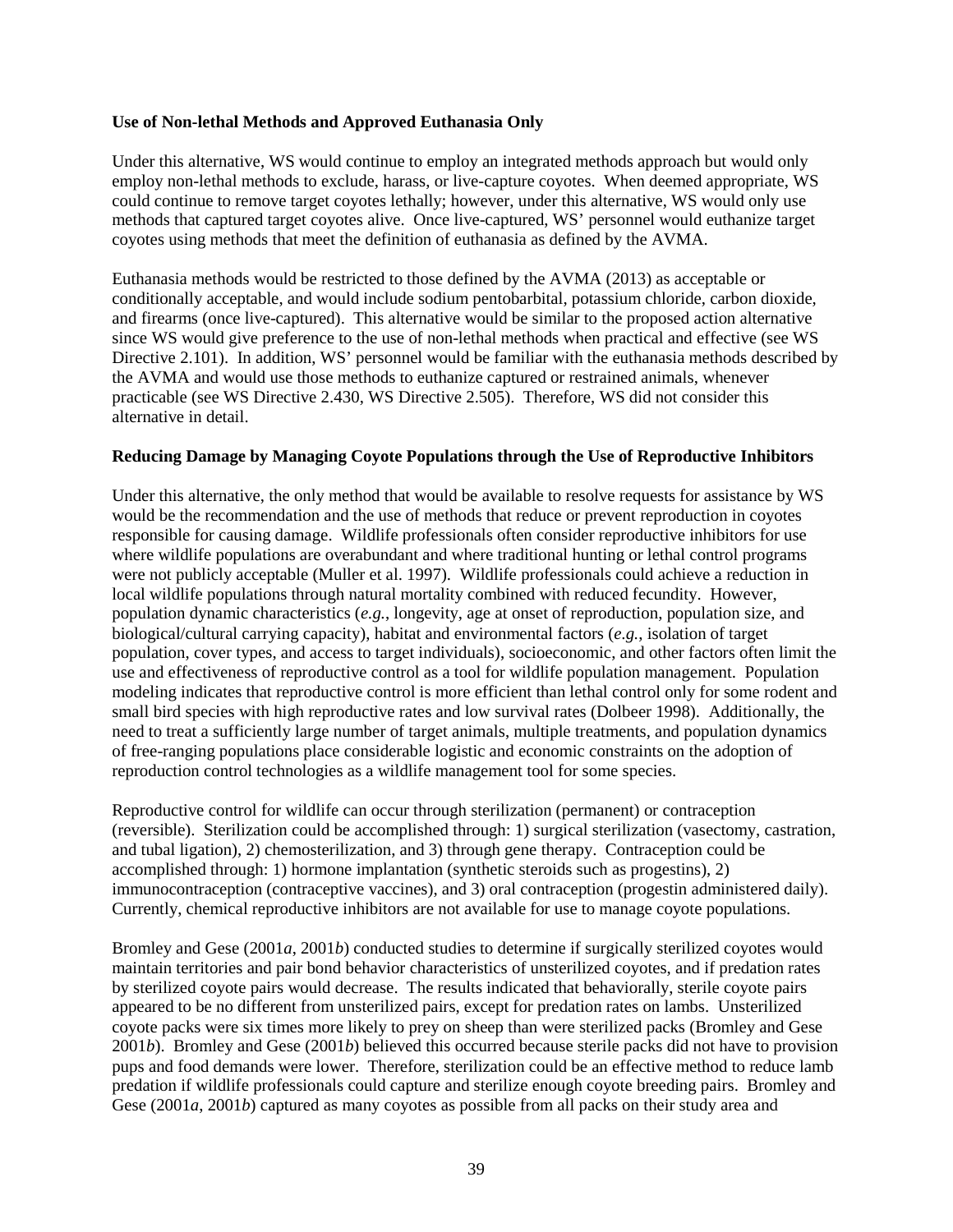controlled coyote exploitation (mortality) on their study area. During their studies, Bromley and Gese (2001*a*, 2001*b*) found survival rates for coyotes in the unexploited study area were similar to those survival rates reported for mostly unexploited wild coyote populations. Similar results were found by Seidler and Gese (2012). Bromley and Gese (2001*b*) concluded a more effective and economical method of sterilizing resident coyotes was needed to make sterilization a practical management tool on a larger scale.

Surgical sterilization would require that each animal be captured and sterilization conducted by licensed veterinarians, which could be labor intensive and expensive. Given the costs associated with livecapturing and performing sterilization procedures on coyotes and the lack of availability of chemical reproductive inhibitors for the management of coyote populations, this alternative was not evaluated in detail. As alternative methods of delivering chemosterilants are developed, sterilization may prove to be a practical tool in some circumstances (DeLiberto et al. 1998). If reproductive inhibitors become available to manage a large number of coyotes and if an inhibitor has proven effective in reducing localized coyote populations, WS could evaluate the use of the inhibitor as a method available to manage damage.

## **Compensation for Coyote Damage**

The compensation alternative would require WS to establish a system to reimburse persons impacted by coyote damage and to seek funding for the program. Under such an alternative, WS would continue to provide technical assistance to those persons seeking assistance with managing damage. In addition, WS would conduct site visits to verify damage. Evaluation of this alternative indicates that a compensation only alternative has many drawbacks. Compensation would require large expenditures of money and labor to investigate and validate all damage claims, and to determine and administer appropriate compensation. Compensation most likely would be below full market value and would give little incentive to resource owners to limit damage through improved cultural or other practices and management strategies. In addition, providing compensation would not be practical for reducing threats to human health and safety.

#### **Short Term Eradication and Long Term Population Suppression**

An eradication alternative would direct all WS' program efforts toward total long-term elimination of coyote populations wherever a person initiated a cooperative program with WS in Louisiana. Eradication of native wildlife species is not a desired population management goal of State agencies or WS. WS did not consider eradication as a general strategy for managing coyote damage because WS and other state and federal agencies with interest in, or jurisdiction over, wildlife oppose eradication of any native wildlife species and eradication is not acceptable to most people.

Suppression would direct WS' program efforts toward managed reduction of certain problem populations or groups. In areas where WS could attribute damage to localized populations of coyotes, WS could decide to implement local population suppression using the WS Decision Model. However, large-scale population suppression would not be realistic or practical to consider as the basis of the WS program. Problems with the concept of suppression would be similar to those described above for eradication. Typically, WS would conduct activities on a very small portion of the sites or areas inhabited or frequented by coyotes in the State.

# **Establish a Bounty System for Coyotes**

Most wildlife professionals have not supported payment of funds (bounties) for removing animals suspected of causing damage, or posing threats of damage, for many years (Latham 1960). WS concurs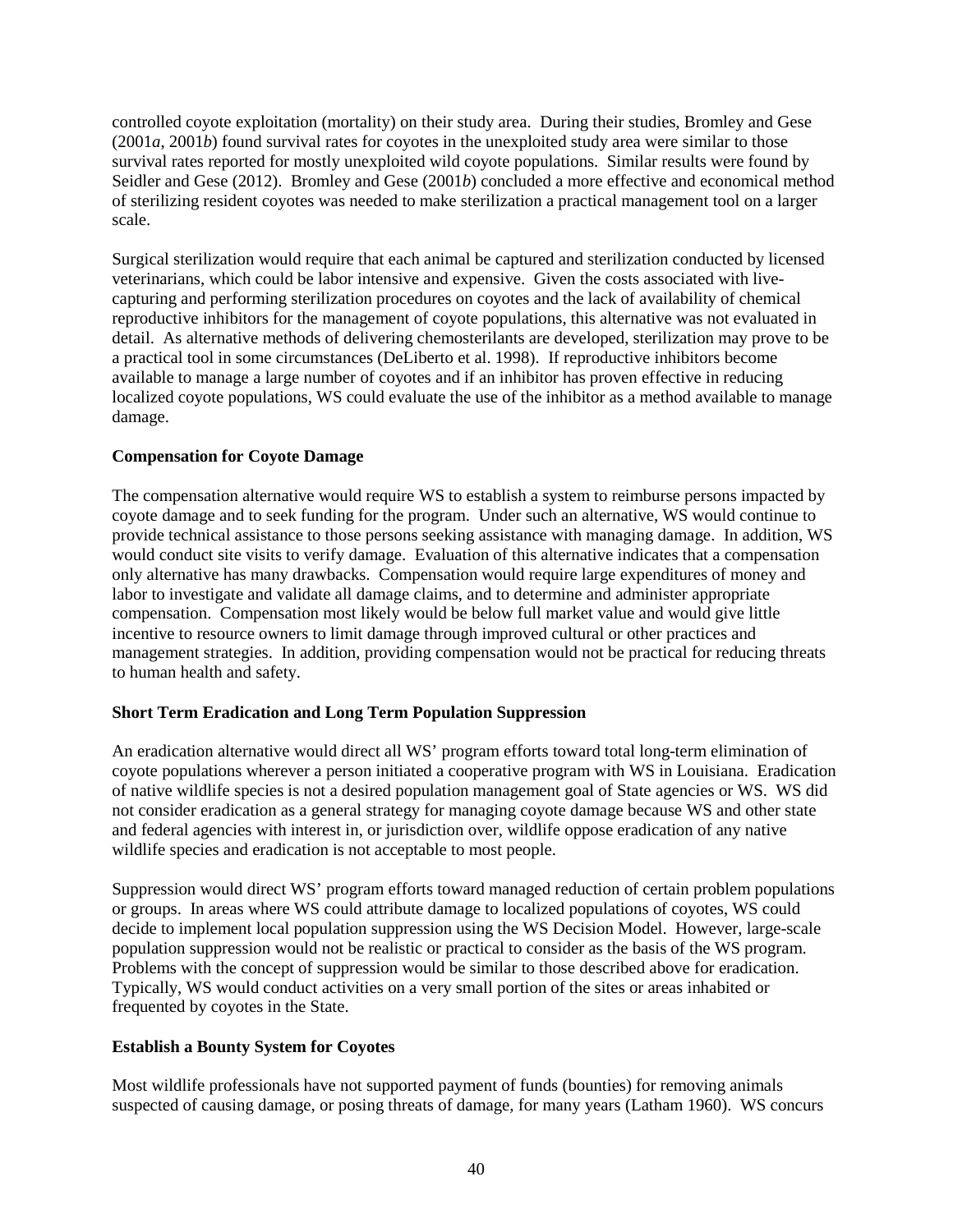because of several inherent drawbacks and inadequacies in the payment of bounties. Bounties are often ineffective at controlling damage over a wide area, such as across the entire State. The circumstances surrounding the removal of animals are typically unknown and completely unregulated because it is difficult or impossible to assure people did not remove animals claimed for bounty from outside the area where damage was occurring. In addition, WS does not have the authority to establish a bounty program.

## **WS should use Lithium Chloride as an Aversive Agent**

This alternative would require WS to use only lithium chloride to prevent coyote predation on livestock. Researchers have evaluated lithium chloride as a taste aversion agent to condition coyotes to avoid livestock, especially sheep. Despite extensive research, the efficacy of this technique remains unproven (Conover et al. 1977, Sterner and Shumake 1978, Burns 1980, Burns and Connolly 1980, Burns 1983, Horn 1983, Burns and Connolly 1985). Results of studies evaluating lithium chloride as a taste aversion agent to prevent coyote predation have reported varying results. Some studies report success using lithium chloride (Gustavson et al. 1974, Ellins and Martin 1981, Gustavson et al. 1982, Forthman-Quick et al. 1985*a*, Forthman-Quick et al. 1985*b*), while other studies have shown lithium chloride to be ineffective, especially in field situations (Conover et al. 1977, Burns 1980, Bourne and Dorrance 1982, Burns 1983, Burns and Connolly 1985). The United States General Accounting Office (2001) reported "…*while the coyotes learned not to eat lambs, they still killed them*". In addition, lithium chloride is currently not registered for use with the EPA to prevent predation. Therefore, at the time this EA was developed, products containing lithium chloride were not available to prevent predation. If a product containing lithium chloride becomes available to manage damage and if the product is effective in reducing predation rates, WS could consider the use of the lithium chloride as a method available that could be used to manage damage.

### **3.3 STANDARD OPERATING PROCEDURES FOR COYOTE DAMAGE MANAGEMENT**

SOPs improve the safety, selectivity, and efficacy of activities intended to resolve animal damage. The WS program in Louisiana uses many such SOPs. Under the appropriate alternatives, WS' personnel would incorporate those SOPs into activities when addressing coyote damage and threats in the State.

Some key SOPs pertinent to resolving coyote damage in the State include the following:

- WS' employees would consistently use and apply the WS Decision Model when addressing coyote damage to identify effective strategies to managing damage and the potential effects.
- WS' personnel would follow EPA-approved label directions for all pesticide use. The intent of the registration process for chemical pesticides is to assure minimal adverse effects occur to the environment when people use the chemicals in accordance with label directions.
- WS' employees would use approved immobilizing drugs and euthanasia chemicals according to the United States Drug Enforcement Administration, United States Food and Drug Administration, and WS' directives and procedures (see WS Directive 2.430).
- WS' employees would follow approved procedures outlined in the WS' Field Manual for the Operational Use of Immobilizing and Euthanizing Drugs (Johnson et al. 2001).
- WS' employees that use controlled substances would receive training to use each material and would receive certification to use controlled substances.
- WS' employees who use pesticides and controlled substances would participate in State-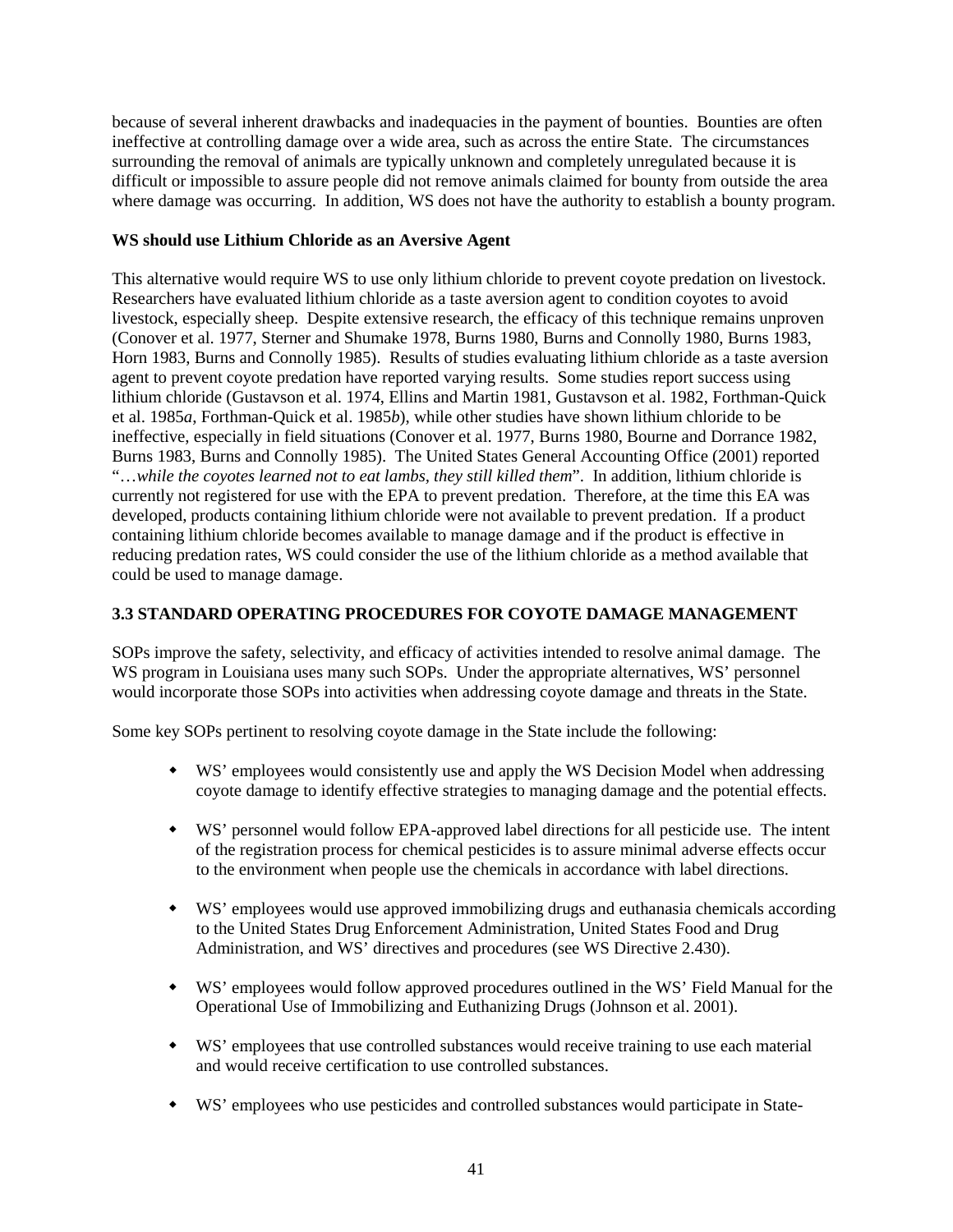approved continuing education to keep current of developments and maintain their certifications.

- Pesticide and controlled substance use, storage, and disposal would conform to label instructions and other applicable laws and regulations, and Executive Order 12898.
- WS would provide Material Safety Data Sheets for pesticides and controlled substances to personnel involved with specific damage management activities.
- All personnel who use firearms would receive training according to WS' Directive 2.615.
- WS' employees participating in any aspect of aerial operations would receive training and/or would receive certification in their role and responsibilities during the operations. All WS' personnel would follow the policies and directives set forth in WS Directive 2.620; WS' Aviation Operations Manual; WS' Aviation Safety Manual and its amendments; Title 14 CFR; and Federal Aviation Regulations, Part 43, 61, 91, 119, 133, 135, and 137.
- WS' personnel would consider the use of non-lethal methods prior to the use of lethal methods when managing coyote damage.
- The removal of coyotes by WS under the proposed action alternative would only occur when authorized by the LDWF, when applicable, and only at levels authorized.
- WS' personnel would direct management actions toward localized populations, individuals, or groups of coyotes. WS' personnel would not conduct generalized population suppression across Louisiana, or even across major portions of the State.
- WS' personnel would release non-target animals live-captured in traps unless an employee determined that the animal would not survive and/or that releasing the animal could not occur safely.
- The use of all traps, cable devices, and other capture devices by WS' personnel would adhere to WS Directive 2.450.
- WS would adhere to the restriction zones for the use of cable restraints to avoid incidental capture of Louisiana black bears (see Appendix E).
- WS would abide by all reasonable and prudent measures, including the terms and conditions that implement the reasonable and prudent measures, as outlined in the Biological Opinion issued by the USFWS to avoid jeopardizing the status of the Louisiana black bear.

# **3.4 ADDITIONAL STANDARD OPERATING PROCEDURES SPECIFIC TO THE ISSUES**

Several additional SOPs are applicable to the alternatives and the issues identified in Chapter 2 including the following:

#### **Issue 1 - Effects of Coyote Damage Management Activities on Target Coyote Populations**

♦ The WS program in Louisiana would report annual activities to the LDWF so the LDWF has the opportunity to evaluate population trends and the magnitude of WS' activities in the State.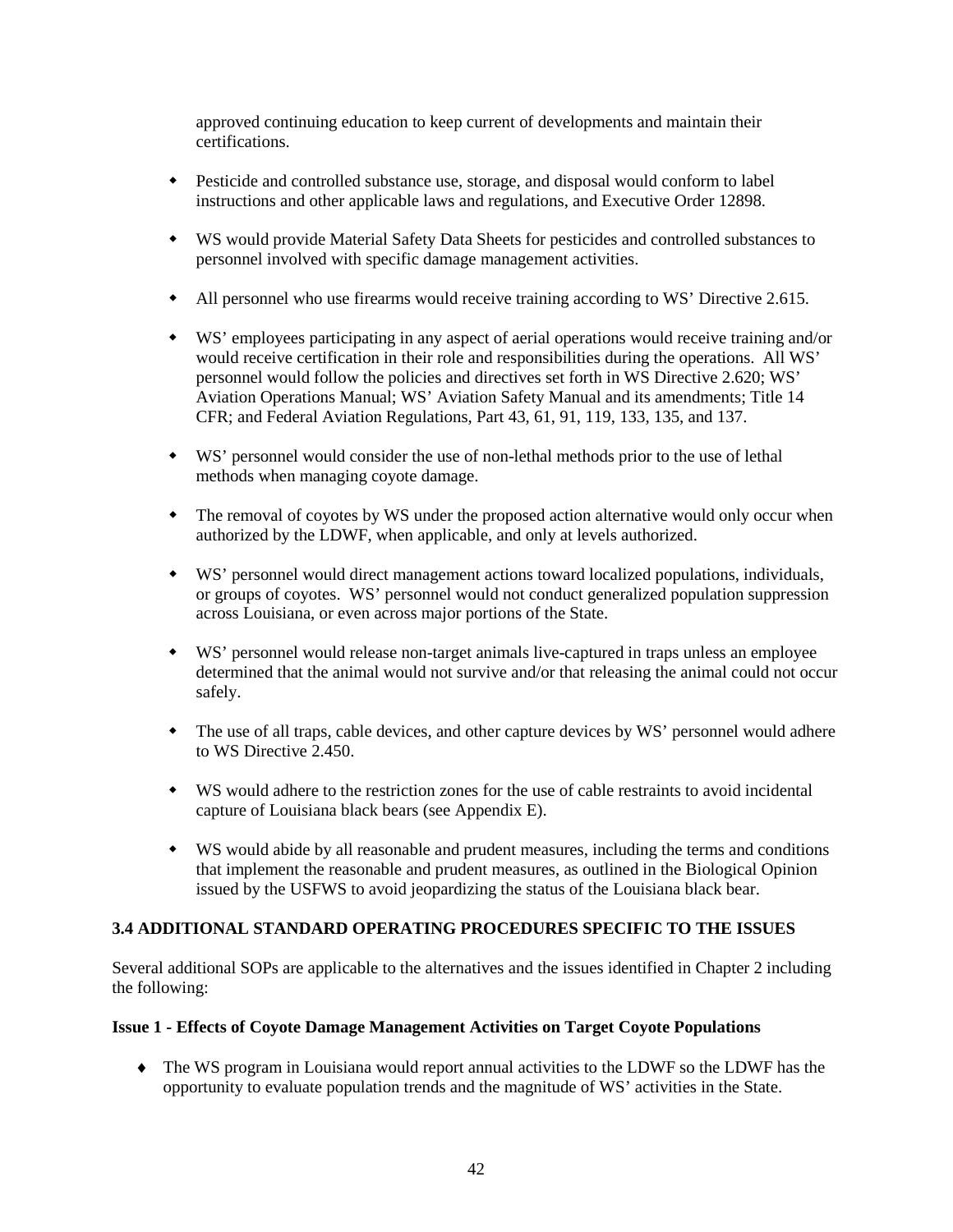- ♦ WS would only target those individuals or groups of coyotes identified as causing damage or posing a threat to human safety.
- ♦ WS' personnel would use the WS Decision Model, designed to identify the most appropriate damage management strategies and their impacts, to determine strategies for resolving coyote damage.
- ♦ The WS program would monitor activities under the selected alternative to ensure activities continued to occur pursuant to the selected alternative. However, under the no involvement by WS alternative, no monitoring would occur by WS.
- ♦ WS' personnel would give preference to non-lethal methods, when practical and effective pursuant to WS Directive 2.101.

## **Issue 2 - Effects of Coyote Damage Management Activities on Non-target Wildlife Species Populations, Including T&E Species**

- When conducting removal operations via shooting, identification of the target would occur prior to application.
- As appropriate, WS' personnel would use suppressed firearms to minimize the noise associated with the discharge of a firearm.
- Personnel would use lures, trap placements, and capture devices that personnel would place strategically at locations likely to capture a target coyote and minimize the potential of non-target animal captures.
- Personnel would release any non-target animals live-captured in cage traps, foothold traps, or any other restraining device whenever it was possible and safe to do so.
- WS' personnel would check methods in accordance with WS Directive 2.210 and WS Directive 2.450. Personnel would directly monitor some live-capture methods (*e*.*g*., immobilizing drugs administered through a dart gun), which ensures that personnel could release non-target species quickly, if captured. In most cases, WS' personnel would check other live-traps (*e*.*g*., cage traps, foothold traps, restraining cables), which do not require direct monitoring, at least once a day or in accordance with Louisiana laws and regulations. Checking traps frequently would help ensure that personnel could release live-captured non-target species in a timely manner.
- Personnel would dispose of the carcasses retrieved in accordance with WS Directive 2.515.
- WS has consulted with the USFWS and the LDWF to evaluate activities to resolve coyote damage and threats to ensure the protection of T&E species.
- WS would adhere to the restriction zones for the use of cable restraints to avoid incidental capture of Louisiana black bears (see Appendix E).
- WS would abide by all reasonable and prudent measures, including the terms and conditions that implement the reasonable and prudent measures, as outlined in the Biological Opinion issued by the USFWS to avoid jeopardizing the status of the Louisiana black bear.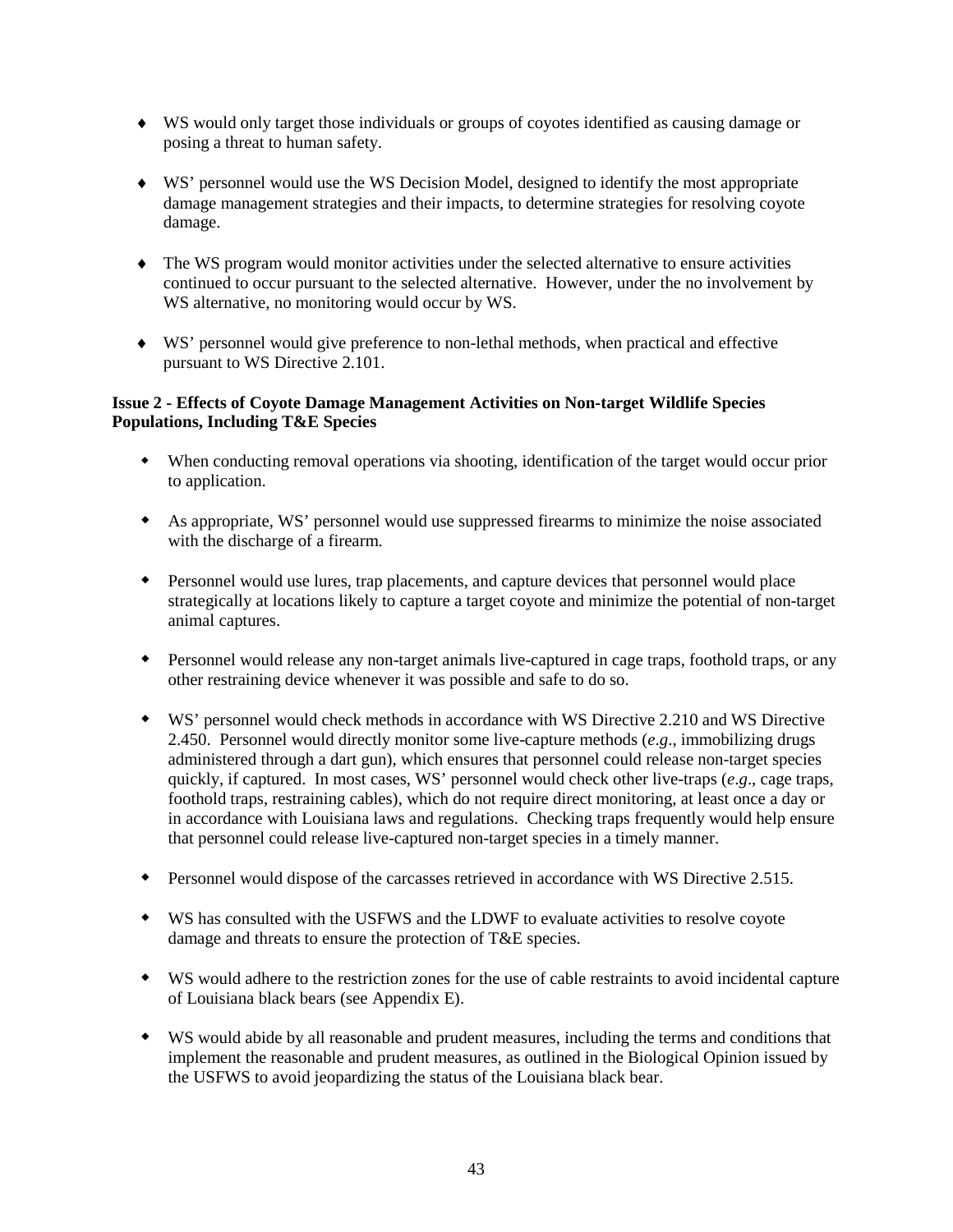- WS would monitor activities conducted under the selected alternative, if activities were determined to have no significant impact on the environment and an EIS was not required, to ensure those activities do not negatively affect non-target species.
- $\bullet$  WS' personnel would review all projects proposed for implementation for potential to take<sup>[9](#page-46-0)</sup> bald eagles in accordance with the provisions of the Bald and Golden Eagle Protection Act. If WS' personnel identify potential risks of take, WS would work with the USFWS on measures to reduce risks and the need for a non-purposeful take permit.

## **Issue 3 - Effects of Coyote Damage Management Activities on Human Health and Safety**

- WS' personnel would conduct damage management activities professionally and in the safest manner possible. Whenever possible, personnel would conduct damage management activities away from areas of high human activity. If this were not possible, then personnel would conduct activities during periods when human activity was low (*e.g.*, early morning).
- WS' personnel would use the WS' Decision Model (see WS Directive 2.201) when selecting methods to use and/or recommend (see WS Directive 2.101), including consideration for the safety of people and employees (see WS Directive 2.210, WS Directive 2.601, WS Directive 2.605, WS Directive 2.615, WS Directive 2.620, WS Directive 2.625).
- WS' personnel would conduct shooting during times when public activity and access to the control areas were restricted. Personnel involved in shooting operations would receive training in the proper and safe application of this method.
- All personnel employing chemical methods would receive proper training and certification in the use of those chemicals. All chemicals used by WS would be securely stored and properly monitored to ensure the safety of the public. WS Directive 2.401, WS Directive 2.405, WS Directive 2.430, and WS Directive 2.465 outline WS' use of chemicals and the training requirements to use those chemicals.
- All chemical methods used by WS or recommended by WS would be registered with the EPA, the United States Drug Enforcement Administration, the United States Food and Drug Administration, and/or the LDAF, as appropriate.
- WS' personnel would dispose of carcasses retrieved after damage management activities in accordance with WS Directive 2.515.

#### **Issue 4 - Effects of Coyote Damage Management Activities on the Aesthetic Value of Coyotes**

- WS' personnel would direct management actions to reduce or prevent damage caused by coyotes toward specific individuals identified as responsible for the damage, identified as posing a threat to human safety, or identified as posing a threat of damage.
- WS and the entity requesting assistance would agree upon all methods or techniques applied to resolve damage or threats to human safety by signing a work initiation document, MOU, or comparable document prior to the implementation of those methods.

<span id="page-46-0"></span><sup>-&</sup>lt;br>9 The Bald and Golden Eagle Protection Act defines "*take*" as "*pursue, shoot, shoot at, poison, wound, kill, capture, trap, collect, molest or disturb*." Disturb is defined as any activity that can result in injury to an eagle, or cause nest abandonment or decrease in productivity by impacting breeding, feeding, or sheltering behavior.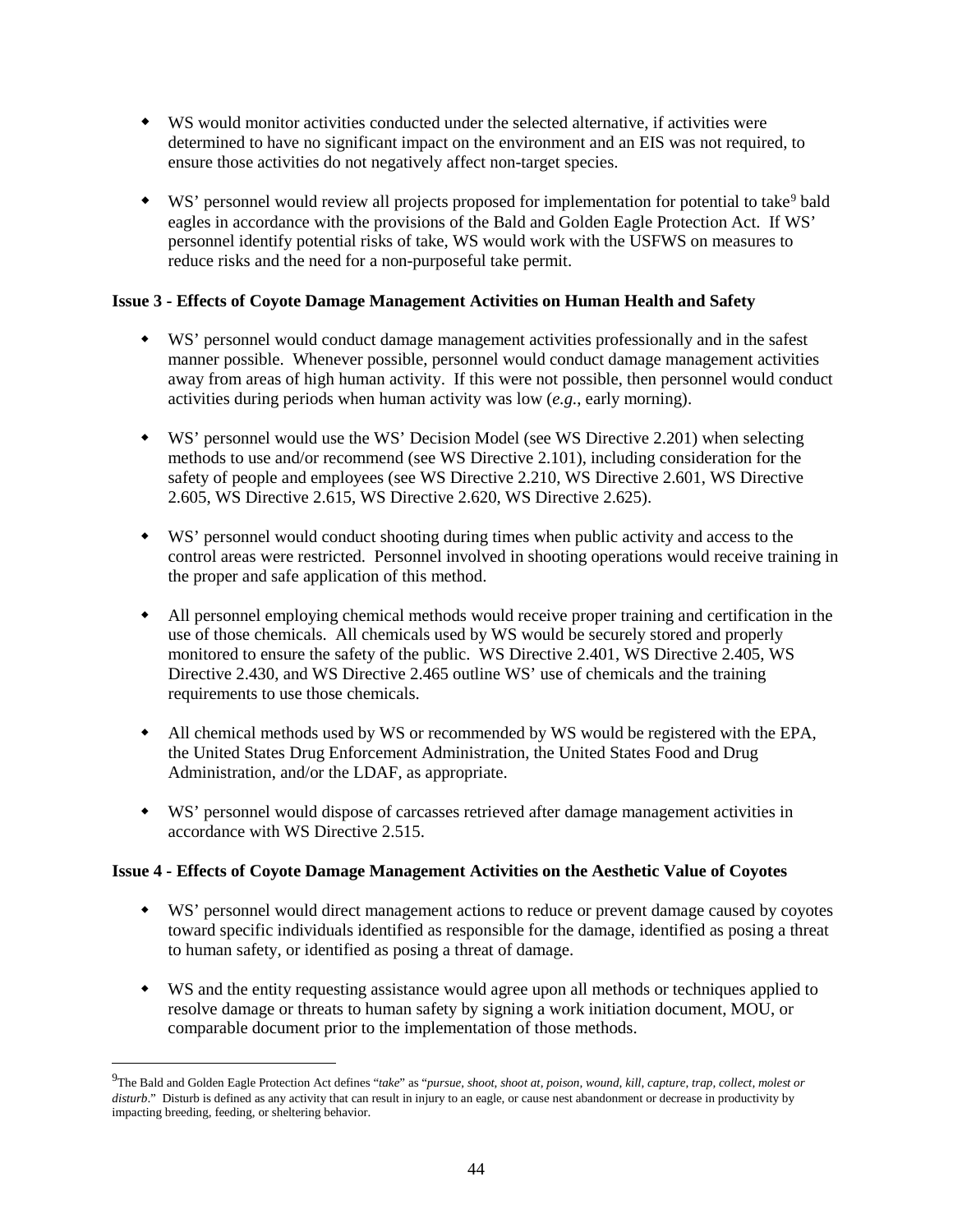WS' personnel would give preference to non-lethal methods, when practical and effective.

### **Issue 5 - Humaneness and Animal Welfare Concerns of Methods**

- WS' personnel would receive training in the latest and most humane devices/methods for removing target coyotes causing damage.
- WS' personnel would check methods in accordance with WS Directive 2.210 and WS Directive 2.450. Personnel would directly monitor some live-capture methods (*e*.*g*., immobilizing drugs administered through a dart gun), which ensures that personnel could release non-target species quickly, if captured. In most cases, WS' personnel would check other live-traps (*e*.*g*., cage traps, foothold traps, restraining cables), which do not require direct monitoring, at least once a day or in accordance with Louisiana laws and regulations. Checking traps frequently would help ensure that personnel could release live-captured non-target species in a timely manner.
- When deemed appropriate using the WS Decision Model, WS' use of lethal methods would comply with WS' directives (*e*.*g*., see WS Directive 2.401, WS Directive 2.430, WS Directive  $2.505$ ).
- The NWRC is continually conducting research to improve the selectivity and humaneness of wildlife damage management devices used by personnel in the field.
- WS' personnel would consider the use of non-lethal methods prior to the use of lethal methods when managing coyote damage.

# **CHAPTER 4: ENVIRONMENTAL CONSEQUENCES**

Chapter 4 provides information needed for making informed decisions when selecting the appropriate alternative to address the need for action described in Chapter 1 and the issues described in Chapter 2. This chapter analyzes the environmental consequences of each alternative as that alternative relates to the issues identified.

# **4.1 ENVIRONMENTAL CONSEQUENCES FOR ISSUES ANALYZED IN DETAIL**

This section analyzes the environmental consequences of each alternative in comparison to determine the extent of actual or potential impacts on the issues. Therefore, the proposed action/no action alternative (Alternative 1) serves as the baseline for the analysis and the comparison of expected impacts among the alternatives. The analysis also takes into consideration mandates, directives, and the procedures of WS and the LDWF.

The WS program does not expect the alternatives to affect soils, geology, minerals, water quality/quantity, flood plains, wetlands, designated critical habitats, visual resources, air quality, prime/unique farmlands, aquatic resources, timber, and range significantly. Therefore, no further analysis associated with those resources occurs. The activities proposed in the alternatives would have a negligible effect on atmospheric conditions, including the global climate. Meaningful direct or indirect emissions of greenhouse gases by WS would not occur because of any of the alternatives. Those alternatives would meet the requirements of applicable laws, regulations, and Executive Orders, including the Clean Air Act and Executive Order 13514.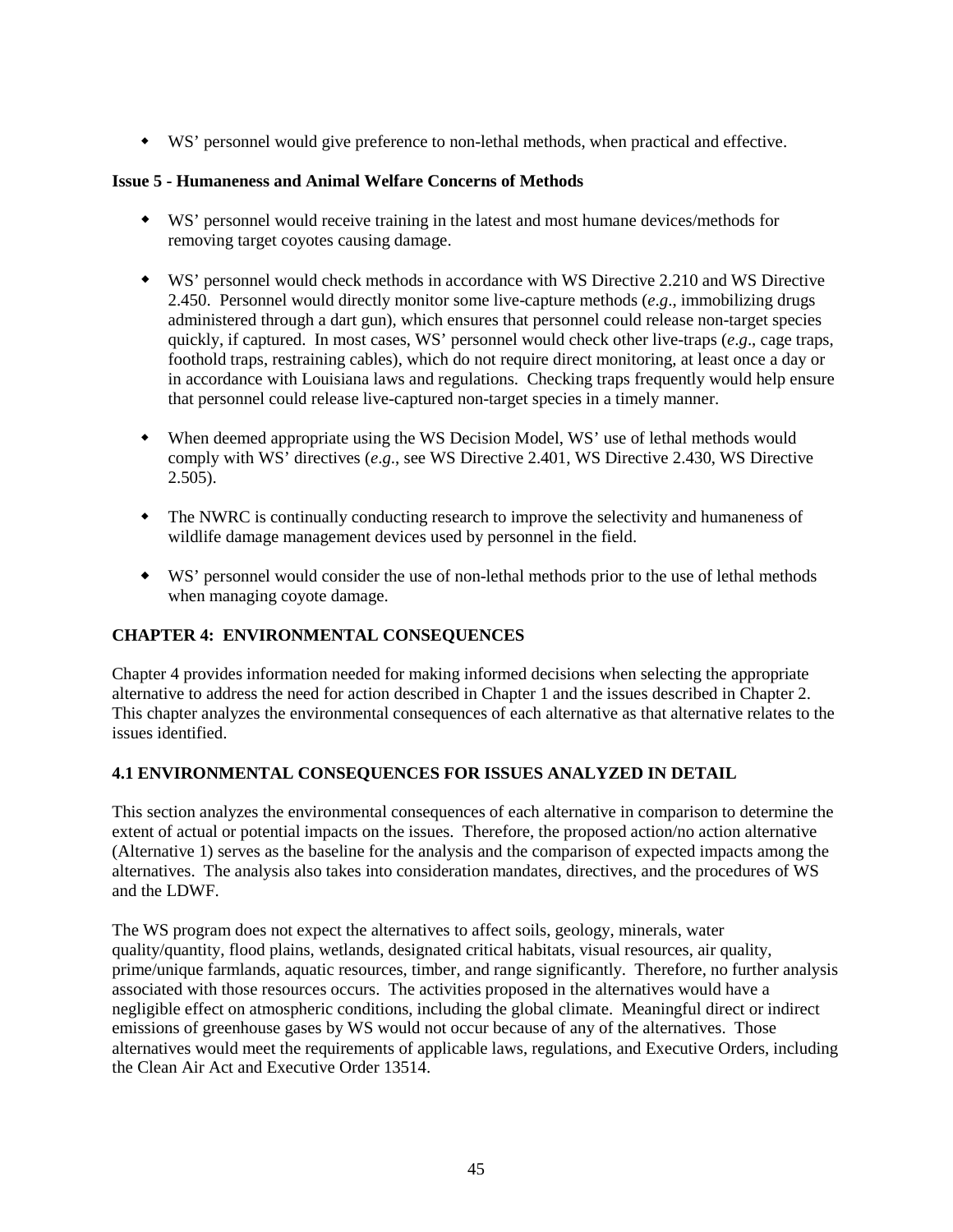#### **Issue 1 - Effects of Coyote Damage Management Activities on Target Coyote Populations**

Coyotes are a familiar species of mammal to most people. Their coloration is blended, primarily gray mixed with a reddish tint. The belly and throat are generally a paler color than the rest of the body (Bekoff 1982, Bekoff and Gese 2003). Coyotes have long, rusty or yellowish legs with dark vertical lines on the lower foreleg. However, coloration can vary greatly in some individuals and local populations from nearly black to red or nearly white. Most have dark or black guard hairs over their back and tail (Green et al. 1994). The size of coyotes varies from about 20 to 40 lbs (9 to 18 kg) (Voigt and Berg 1987).

Coyotes often include many items in their diet. Rabbits are one of their most common prey items. Other items in the coyote's diet include carrion, rodents, deer (usually fawns), insects (such as grasshoppers), as well as livestock and poultry. Coyotes readily eat fruits, such as watermelons, berries, persimmons and other vegetative matter when it is available. In some areas, coyotes feed on human refuse at dumpsites and take small domestic pets, such as cats and dogs (Voigt and Berg 1987). They sometimes breed with domestic dogs (Bekoff and Gese 2003).

Coyotes are highly mobile animals with home ranges (territories) that vary by sex and age of the animal, food abundance, habitat, and season of the year (Pyrah 1984, Bekoff and Gese 2003). Coyote populations are comprised of territorial and non-territorial individuals. The average territory size in Louisiana is 6,600 acres (Hall 1979). Each territory contains a dominant pair, associated subordinates, and pups. Prewhelping pack size ranges from two to 10 individuals (Gese et al. 1996, Knowlton et al. 1999). Coyotes breed between January and March and are able to breed prior to reaching one year of age (Kennelly and Johns 1976), but the percentage of yearlings having litters varies from zero to 80% in different populations (Gier 1968). A number of factors can influence this variation, which can cause large annual variations in total number of coyotes breeding. During a study in Texas, the percentage of females having litters varied from 48% to 81% (Knowlton 1972). Pups are born after a gestation period of 60 to 63 days, with litter sizes varying primarily with prey availability. Each dominant pair can produce a single litter of four to eight pups (Knowlton 1972, Hall 1979, Crabtree 1988, Gese et al. 1996). Gier (1968) reported average litter sizes of 4.8 to 5.1 in years with low rodent numbers, but litters of 5.8 to 6.2 during years with high rodent numbers.

Many references indicate that coyotes originally occurred in relatively open habitats, particularly grasslands and sparsely wooded areas of the western United States. The distribution of coyotes in eastern North America began to expand from 1900 to 1920. Now, all eastern states and Canadian provinces have at least a small population of coyotes (Voigt and Berg 1987). Today, coyotes range throughout the United States. Coyotes have adapted to, and now exist in virtually every type of habitat, arctic to tropic, in North America. Coyotes live in deserts, swamps, tundra, grasslands, brush, dense forests, from below sea level to high mountain ranges, and at all intermediate altitudes. High densities of coyotes also appear in the suburbs of major cities (Green et al. 1994).

The coyote is probably the most extensively studied carnivore (Bekoff and Gese 2003), and considerable research has been conducted on population dynamics. Predator abundance indices suggest that densities of coyotes in North America increase from north to south (Knowlton and Stoddart 1985, Parker 1995, Knowlton et al. 1999). Coyote densities can vary considerably between habitat types and vary based on numerous environmental variables. Coyote densities can range from 0.5 coyotes per square mile to six coyotes per square mile (Voigt and Berg 1987, Knowlton et al. 1999, Bekoff and Gese 2003). Knowlton (1972) concluded that coyote densities might approach a high of five to six coyotes per square mile under extremely favorable conditions. Such an estimate is speculative but represents some of the best available information for estimating coyote populations.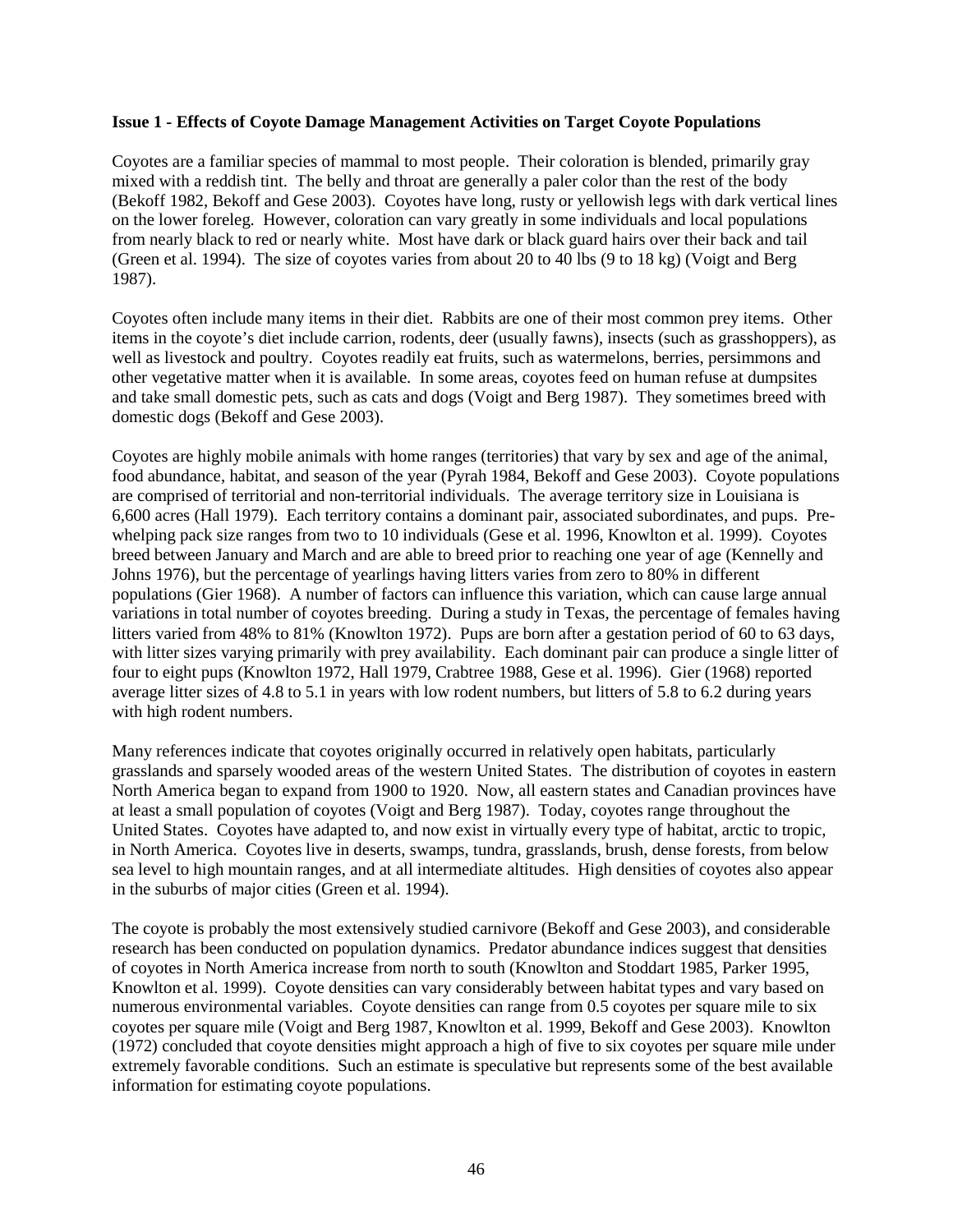The cost to determine absolute coyote densities accurately over large areas can be prohibitive (Connolly 1992) and given the coyote's overall relative abundance, the cost is not likely justifiable. The presence of unusual food concentrations and the assistance provided to a breeding pair by non-breeding coyotes at the den can influence coyote densities and complicate efforts to estimate abundance (Danner and Smith 1980). Coyote densities are lowest in late winter prior to whelping, highest immediately after whelping, followed by a continued decline to the next whelping season (Parker 1995, Knowlton et al. 1999). Because determinations of absolute coyote densities are frequently unknown (Knowlton 1972), many researchers have estimated coyote populations using various methods (Clark 1972, Knowlton 1972, Camenzind 1978, Pyrah 1984, Knowlton et al. 1999). The methods for estimating carnivore populations are often crude and often produce estimates with broad confidence intervals (Crawford et al. 1993).

Coyotes began to expand their range into Louisiana around the time that red wolves were declining in the State (Paradiso and Nowak 1972, Riley and McBride 1972, Lowery 1974). Lowery (1974) reported coyotes first appeared in Louisiana sometime after 1942, and the first coyote was captured in Vernon Parish in 1949 (Goertz et al. 1975). Today, coyotes occur in all parishes of the State. However, actual population estimates and density information for coyotes in Louisiana are not currently available. Coyotes are common throughout the State and inhabit a variety of habitats. Since population information is not available for coyotes in Louisiana, this analysis calculates an estimate based upon the published densities of coyotes.

As stated previously, coyote densities can vary considerably between habitat types and vary based on numerous environmental variables. From available literature, coyote densities can range from 0.5 coyotes per square mile to six coyotes per square mile (Voigt and Berg 1987, Knowlton et al. 1999, Bekoff and Gese 2003). Using the current densities ranges published (Voigt and Berg 1987, Knowlton et al. 1999, Bekoff and Gese 2003), the statewide coyote population could range from 21,602 to 259,224 coyotes based on the land area of the State estimated at 43,204 square miles (United States Census Bureau 2011).

A common issue when conducting activities to alleviate damage or the threat of damage associated with animals is whether damage management actions would adversely affect the population of the target species, especially when an entity employs lethal methods. Non-lethal methods that would be available include habitat/behavior modification, pyrotechnics, visual deterrents, live traps, translocation, cable restraints, exclusionary devices, frightening devices, and immobilizing drugs (see Appendix B for a complete list and description of potential methods). Lethal methods that would be available to address coyote damage include live-capture followed by euthanasia, shooting, and cable restraints. For any methods employed, the proper timing would be essential in effectively addressing those coyotes causing damage. Employing methods soon after damage begins or soon after a person identified a threat of damage would increase the likelihood that those damage management activities would achieve success in addressing damage. Therefore, the coordination and timing of methods would be necessary to be effective in achieving expedient resolution of coyote damage.

WS' personnel would give preference to non-lethal methods when addressing requests for assistance under Alternative 1 and Alternative 3 (see WS Directive 2.101). However, WS would not necessarily employ or recommend non-lethal methods to alleviate every request for assistance under those alternatives if WS' personnel deemed those methods to be inappropriate using the WS Decision Model. For example, if a cooperator requesting assistance had already used non-lethal methods, WS would not likely recommend or continue to employ those particular methods since their use had already been proven ineffective in adequately resolving the damage or threat. Many non-lethal methods available to alleviate damage or threats associated with coyotes, such as livestock management practices (*e*.*g*., night-penning, herding, carcass removal) and physical exclusion (*e*.*g*., predator-proof fencing), are not practical for implementation by WS' personnel. Implementation of most non-lethal methods for livestock protection falls within the purview of the livestock producer (Knowlton et al. 1999).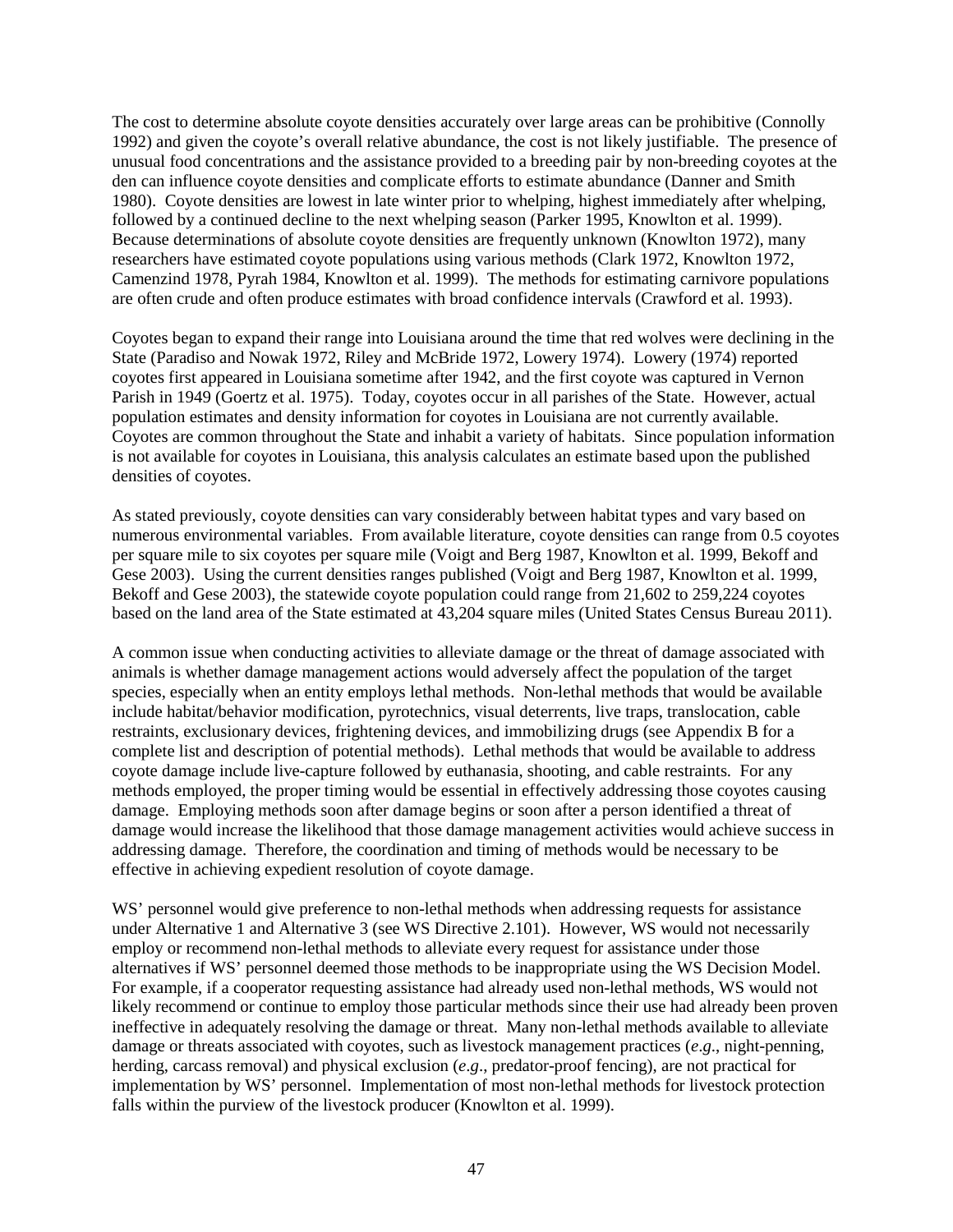Those persons experiencing damage often employ non-lethal methods to reduce damage or threats prior to contacting the WS program. Many livestock producers already use non-lethal methods to reduce predation (NASS 2000, NASS 2001, NASS 2005, NASS 2011). The NASS (2011) reported Louisiana cattle producers, that used at least one non-lethal method, used exclusion fencing (39%), guard animals (31%), frequent checks (25%), culling (20%), other non-lethal methods (19%), carcass removal (18%), herding (8%), and fright tactics (2%) to reduce predation. Many of those non-lethal methods (*e*.*g*., fencing and guard animals) require a large investment in time to implement and have a high initial cost (Mitchell et al. 2004). For example, fencing large areas with predator-proof fencing may be cost prohibitive (deCalesta and Cropsey 1978, Thompson 1979, Nass and Theade 1988). In addition, the continued use of many non-lethal methods can often lead to the habituation of coyotes to those methods, which can decrease the effectiveness of those methods.

Mitchell et al. (2004) indicated that non-lethal methods to alleviate predation could be effective. However, Mitchell et al. (2004) and others, such as Knowlton et al. (1999), indicate that, although certain non-lethal methods have shown promise, further research is needed to determine their effectiveness and practicality. Non-lethal methods would be an important part of the mix of current strategies used to meet the need for action; however, in some cases, the use of only non-lethal methods would not keep damage or threats of damage at a level that would be acceptable to some people. Andelt (1992) reported that about a third of sheep producers using guard dogs indicated that the use of dogs did not reduce their reliance on other predator control techniques or on predator control agencies. Furthermore, livestock losses could increase as coyotes become accustomed to non-lethal practices (Pfiefer and Goos 1982). Green et al. (1994) found that guard dogs decrease in effectiveness over time, possibly due to an increase in coyotes and/or increase in predatory activities. Shivik (2006) provided a comparison of non-lethal tools for managing predation associated with carnivores, including the duration of effectiveness of those non-lethal tools. For example, Shivik (2006) noted that electronic guards would only be effective for 40 to 50 days when used to deter coyotes. When evaluating the effectiveness of fladry to exclude coyotes from livestock pastures in Michigan, Davidson-Nelson and Gehring (2010) found "…*no long-term exclusion of coyotes from fladry-protected livestock pastures*." However, design modification may improve the effectiveness of fladry (Young et al. 2015).

Non-lethal methods could disperse or otherwise make an area unattractive to coyotes causing damage; thereby, reducing the presence of coyotes at the site and potentially the immediate area around the site where non-lethal methods were employed. The dispersal of coyotes to other areas would have a minimal effect on coyote populations. People would not employ non-lethal methods over large geographical areas or apply those methods at such intensity that essential resources (*e*.*g*., food sources, habitat) would be unavailable for extended durations or over such a wide geographical scope that long-term adverse effects would occur to the coyote population. Non-lethal methods generally have minimal impacts on overall populations of animals since those methods do not harm target species. Therefore, the use of non-lethal methods would not have adverse effects on coyote populations in the State under any of the alternatives.

The use of lethal methods by any entity could result in local population reductions in the area where damage or threats were occurring. Therefore, the use of lethal methods could result in local reductions of coyotes in the area where damage or threats were occurring. As stated previously, coyotes are an "*outlaw quadruped*" in the State, which allows people to remove coyotes at any time and without limit using hunting methods. In addition, coyotes are a furbearer species that people can harvest in the State during the annual trapping season. Under the designation as an "*outlaw quadruped*", people can lethally remove coyotes throughout the year during legal daylight shooting hours when those persons hold a legal hunting license. The LDWF places no limit on the number of coyotes that people can remove. On private property, a landowner, or their lessee or agent, with written permission and the landowner's contact information in possession, may lethally remove coyotes at night using legal methods from the last day of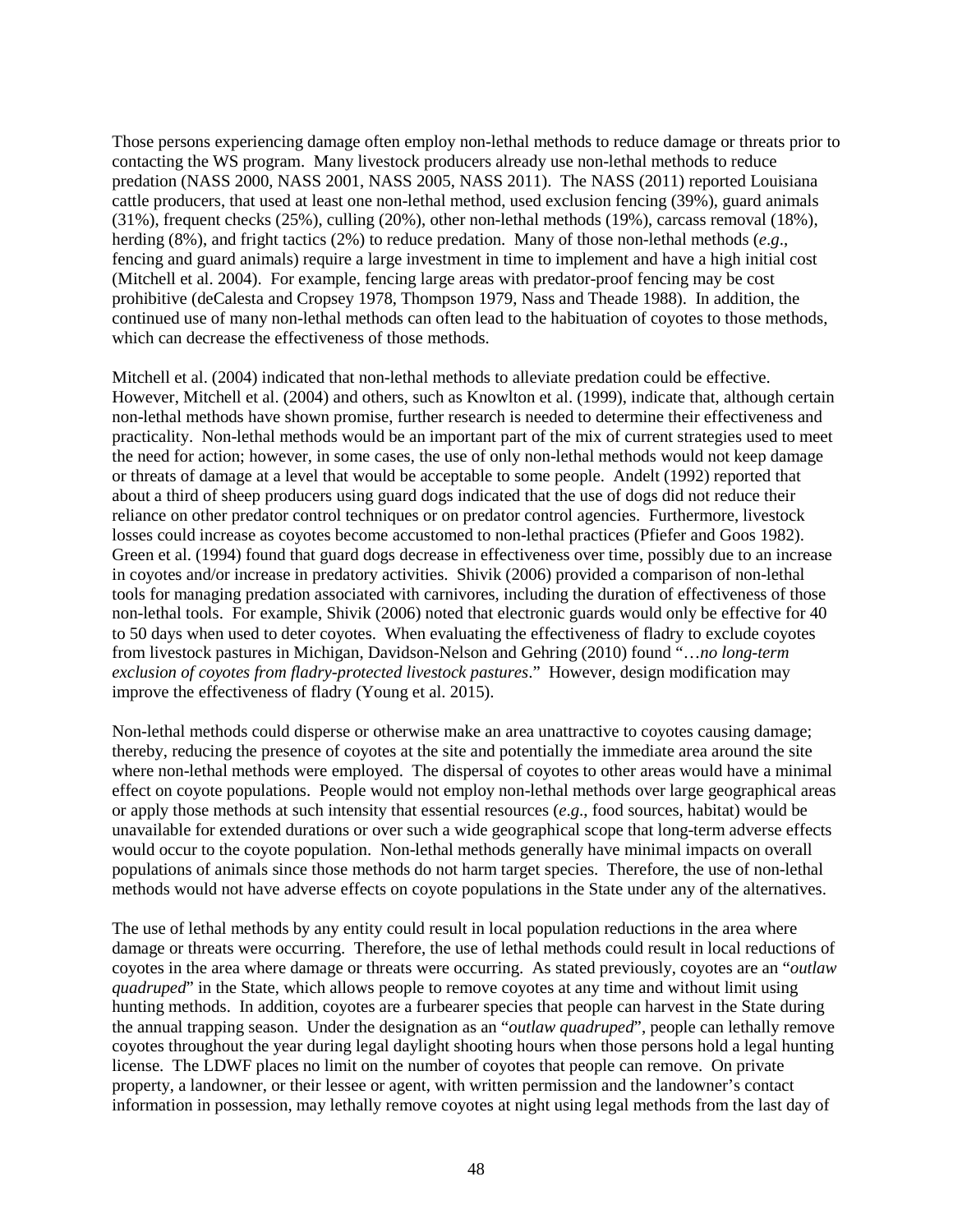February to the last day of August (LDWF 2015). During the length of the annual trapping season, there is no harvest limit for coyotes.

Therefore, activities conducted by any entity to alleviate damage associated with coyotes would be occurring along with other natural process and human-induced events, such as natural mortality, mortality from regulated harvest, and human-induced alterations of wildlife habitat. Table 4.1 shows the estimated harvest or removal of coyotes in the State between 2009 and 2014. Information on the harvest or removal of coyotes in the State for 2015 is currently not available. The trapper and hunter harvest from 2009 through 2013 was taken from the National Furbearer Harvest Statistics Database that the Association of Fish and Wildlife Agencies maintains (Association of Fish and Wildlife Agencies 2015). In addition to the removal of coyotes by hunters, trappers, and to alleviate damage, the LDWF promulgated a special trapping season for coyotes that are live-captured and sold to running pens for training dogs. Coyotes live-captured during the special trapping season are not killed but released into enclosures; however, they are removed from the wild population. The actual number of coyotes live-captured annually during this special trapping season prior to 2014 is unknown. The LDWF provided estimated harvest and removal data for 2014 (M. Collins, LDWF pers. comm. 2015). However, the annual mortality rate of coyotes in the State is unknown.

It is unclear if the data maintained by the Association of Fish and Wildlife Agencies is cumulative harvest (*i*.*e*., both trapper and hunter harvest) or represents only trapper harvest or only hunter harvest. Therefore, under a worst-case scenario, the analysis will evaluate hunters and trappers harvesting the same number of coyotes from 2009 through 2013 based on the similar number of coyotes that hunters harvested during 2014 versus the number of coyotes that trappers harvested (see Table 4.1)<sup>10</sup>. Similarly, the number of coyotes removed for the live-market is unknown from 2009 through 2013; therefore, under a worst-case scenario, the analyses will evaluate the same number of coyotes were removed from the population annually from 2009 through 2013 as were removed during 2014.

Hunters and trappers harvested or removed an estimated 4,609 coyotes in the State between 2009 and 2014, which is an average annual harvest of 768 coyotes. If the statewide population of coyotes ranged from 21,602 to 259,224 coyotes, based on the land area of the State and available density data, the average lethal removal of 768 coyotes by hunters and trappers in the State would represent 0.3% to 3.5% of the estimated coyote population in the State. The highest estimated annual harvest of coyotes in the State from 2009 through 2014 occurred during 2014 when people harvested approximately 1,211 coyotes in the State. The lethal removal of 1,211 coyotes in the state would represent 0.5% to 5.6% of the estimated statewide population.

Population modeling information suggests that a viable coyote population can withstand an annual removal of 70% of their population without causing a decline in the population (Connolly and Longhurst 1975, Connolly 1995). The unique resilience of the coyote, its ability to adapt, and its perseverance under adverse conditions is commonly recognized among biologists and land managers. Despite intensive historical damage management efforts in livestock production areas and despite sport hunting and trapping for fur, coyotes continue to thrive and expand their range, occurring widely across North and Central America (Miller 1995). Connolly and Longhurst (1975) determined that, "...*if 75% of the coyotes are killed each year, the population would be exterminated in slightly over 50 years*." However, Connolly and Longhurst (1975) go on to explain that their "...*model suggests that coyotes, through compensatory reproduction, can withstand an annual population mortality of 70%*" and that coyote populations would regain pre-control densities (through recruitment, reproduction, and migration) by the

<span id="page-51-0"></span> $10$ The LDWF estimates trappers harvested 346 coyotes during 2014, which was similar to the estimated 317 coyotes that hunters harvested; therefore, under a worst-case scenario, estimating hunters harvested the same number of coyotes as trappers in the State from 2009 through 2013 would be similar to the ratio of coyotes that trappers harvested versus hunter harvested during 2014.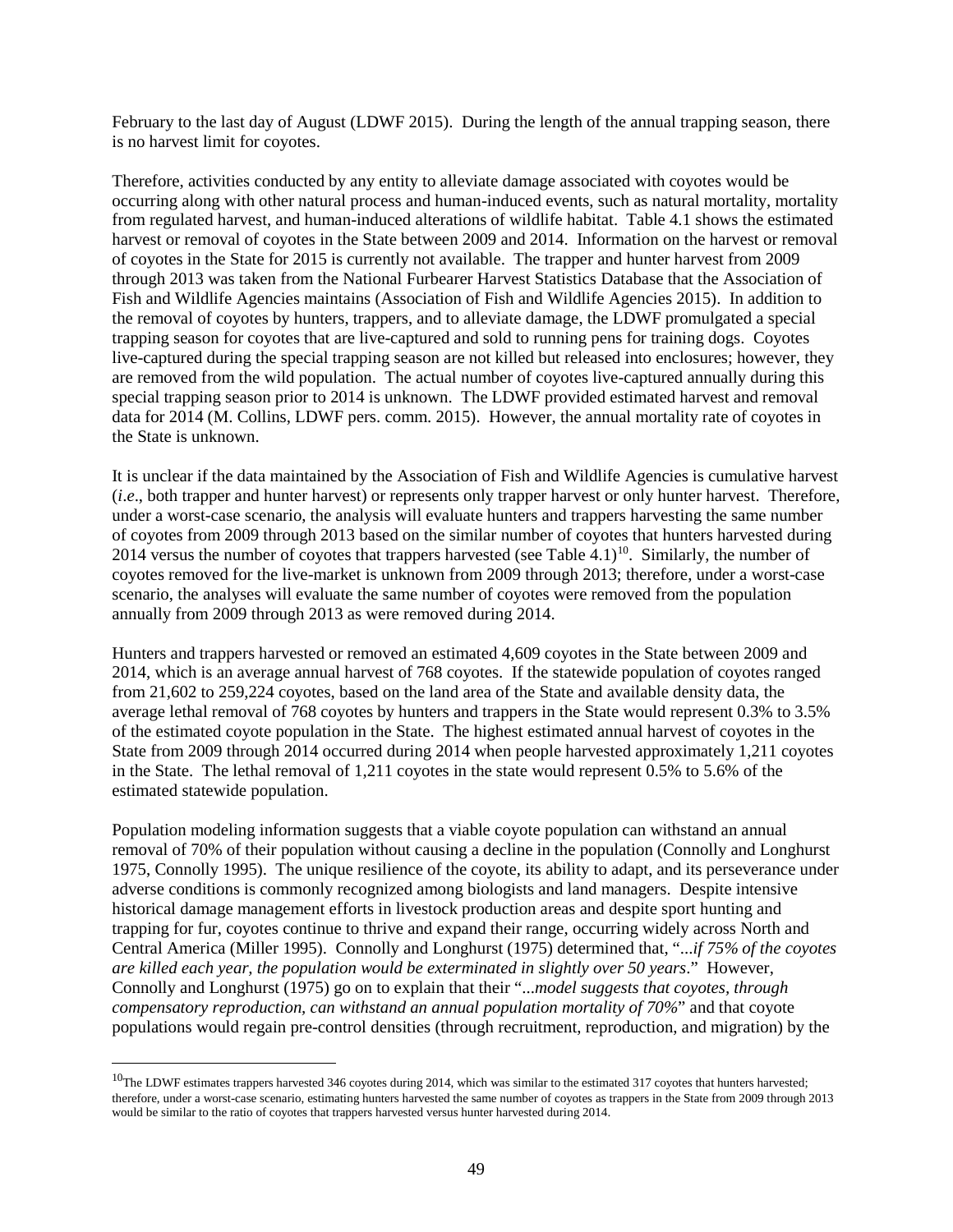end of the fifth year after control was terminated even though 75% mortality had occurred for 20 years. In addition, other researchers (Windberg and Knowlton 1988) recognized that immigration, (not considered in the Connolly and Longhurst (1975) model) could result in rapid occupancy of vacant territories, which helps to explain why coyotes have thrived in spite of intensive damage management activities (Connolly 1978).

|              | <b>Method of Removal</b>         |                                 |                          |              |
|--------------|----------------------------------|---------------------------------|--------------------------|--------------|
| Year         | Harvest by Trappers <sup>†</sup> | Harvest by Hunters <sup>†</sup> | Live Market <sup>‡</sup> | <b>TOTAL</b> |
| 2009         | 72                               | 72                              | 548                      | 692          |
| 2010         | 35                               | 35                              | 548                      | 618          |
| 2011         | 23                               | 23                              | 548                      | 594          |
| 2012         | 49                               | 49                              | 548                      | 646          |
| 2013         | 150                              | 150                             | 548                      | 848          |
| 2014         | 346                              | 317                             | 548                      | 1,211        |
| <b>TOTAL</b> | 675                              | 646                             | 3,288                    | 4,609        |

**Table 4.1 – Annual harvest and live-market removal of coyotes in Louisiana, 2009-2014**

<sup>†</sup><br>Based on data from the National Furbearer Harvest Statistics Database (Association of Fish and Wildlife Agencies 2015) **‡** Based on data provided by the LDWF (M. Collins, LDWF pers. comm. 2015)

When evaluating the potential impacts of management actions on the population of coyotes in the State, of primary concerns would be the cumulative effects associated with the number of individual coyotes that an entity removed and the cumulative impacts of that removal on the population of coyotes. Using lethal methods to alleviate damage or threats of damage could remove coyotes from the statewide population. Therefore, if WS used lethal methods, the removal of a coyote or coyotes could result in local population reductions in the area where damage or threats were occurring. To evaluate the potential cumulative effects associated with implementing the alternatives, the magnitude associated with lethally removing coyotes to alleviate damage occur below for each alternative.

## *Alternative 1 - Continue the Current Adaptive Integrated Methods Approach to Managing Coyote Damage (No Action/Proposed Action)*

Under this alternative, WS could respond to requests for assistance to manage damage and threats associated with coyotes by taking no action, if warranted, by providing only technical assistance, or by providing technical and direct operational assistance. However, WS' response to requests for assistance would be dependent upon people initiating the request. Chapter 3 of this EA discusses technical assistance and direct operational assistance that WS could provide.

As discussed previously, the most effective approach to resolving any wildlife damage problem would be to use an adaptive integrated approach, commonly known as integrated management, which may call for the use of several methods simultaneously or sequentially. The philosophy behind integrated management is to implement methods in the most effective manner while minimizing the potentially harmful effects to people, target and non-target species, and the environment. Under this alternative, integrated damage management may incorporate both non-lethal and lethal methods depending upon the circumstances of the specific damage problem. When providing direct operational assistance, WS could employ a single method to alleviate damage or use several methods simultaneously or sequentially. When using methods, WS would give preference to non-lethal methods; however, WS would not necessarily use only non-lethal methods and in some cases, WS could employ only lethal methods if the requester had already used non-lethal methods without success.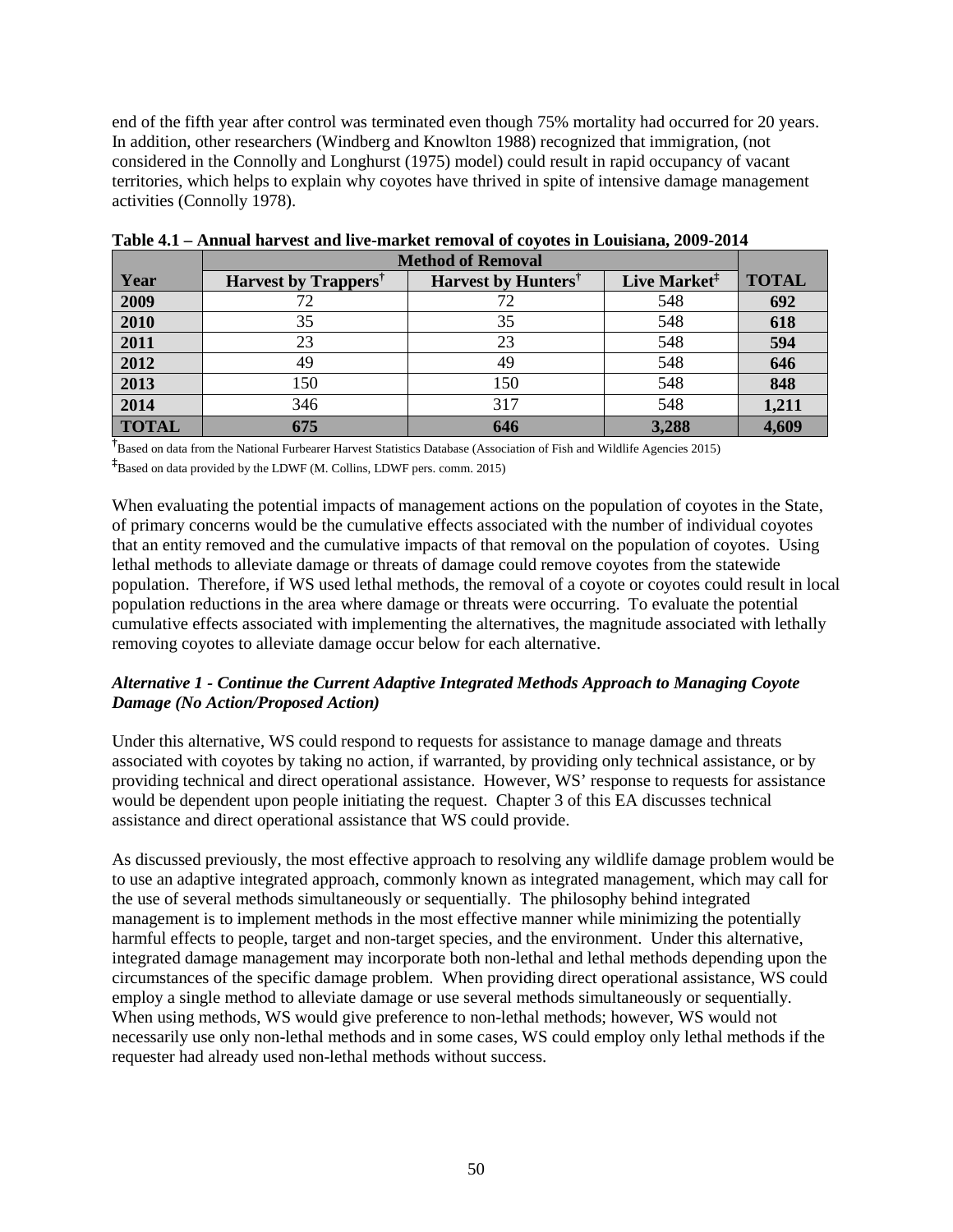Between FY 2010 and FY 2015, WS' personnel conducted 452 technical assistance projects associated with damage and threats of damages caused by coyotes, which includes those projects where WS provided information on managing damage or threats caused by coyotes. Requests for assistance were primarily associated with predation of animals. WS also provided direct operational assistance associated with coyotes from FY 2009 through FY 2014, primarily to alleviate livestock predation. During direct operational assistance projects, WS lethally removed 753 coyotes from FY 2009 through FY 2014 (see Table 4.2), which is an average annual removal of 126 coyotes.

Of the 753 coyotes WS lethally removed from FY 2009 through FY 2014, WS removed eight coyotes unintentionally as non-targets during other damage management activities. The highest annual lethal removal occurred during FY 2012 when WS' personnel removed 164 coyotes. Of the 164 coyotes WS lethally removed during FY 2012, WS lethally removed three coyotes unintentionally in cable restraints as non-targets during other damage management activities conducted by WS. A coyote was also livecaptured in a cable restraint during FY 2013 but WS was able to release the coyote unharmed. In addition, WS dispersed 23 coyotes to alleviate the threat of damage between FY 2009 and FY 2014. Although preliminary and subject to change, the WS program lethally removed 94 coyotes during FY 2015 during activities to alleviate damage in the State.

The number of coyotes removed from the population annually by WS using lethal methods under Alternative 1 would be dependent on the number of requests for assistance received, the number of coyotes involved with the associated damage or threat, and the efficacy of methods employed. Based on the number of requests for assistance received previously and in anticipation of conducting additional efforts to alleviate damage caused by coyotes, WS could remove up to 400 coyotes annually under Alternative 1 to alleviate damage or threats of damage.

|                    | <b>Method of Lethal Removal</b> |                         |                       |                   |               |              |
|--------------------|---------------------------------|-------------------------|-----------------------|-------------------|---------------|--------------|
| <b>Fiscal Year</b> | <b>Firearms</b>                 | Foot Snare <sup>†</sup> | Foothold <sup>†</sup> | <b>Neck Snare</b> | <b>Aerial</b> | <b>TOTAL</b> |
| 2009               |                                 |                         | 42                    | 38                |               | 97           |
| 2010               | 13                              |                         | 34                    | 47                |               | 94           |
| 2011               | 12                              |                         | 53                    | 63                |               | 129          |
| 2012               | 56                              |                         | 37                    |                   |               | 164          |
| 2013               | 31                              |                         | 52                    | 68                |               | 151          |
| 2014               | 13                              |                         | 42                    | 44                | 19            | 118          |
| $2015^{\ddagger}$  |                                 |                         | 20                    | 28                |               | 94           |

**Table 4.2 – Number of coyotes WS removed by method in Louisiana, FY 2009 – FY 2015**

**†** Target animals were live-captured and subsequently lethally removed by other methods

**‡** Data for FY 2015 is preliminary and subject to change

In addition, WS could receive requests to assist with sampling and managing the spread of diseases found in coyote populations. If a disease outbreak occurred, WS could receive requests to remove coyotes for sampling and/or to prevent further spread of diseases. WS could also collect samples from coyotes that personnel lethally remove to alleviate damage or threats of damage. In addition, sampling strategies that WS could employ may involve sampling live-captured coyotes that WS' personnel could release on site after sampling occurs. The sampling (*e.g.*, drawing blood, collecting fecal samples) and the subsequent release of live-captured coyotes would not result in adverse effects since those coyotes would be released unharmed on site. In addition, the sampling of coyotes that were sick, dying, or harvested by trappers or hunters would not result in the additive lethal removal of coyotes that would not have already occurred in the absence of disease sampling. Therefore, WS' total annual removal would not exceed 400 coyotes annually under Alternative 1, including activities associated with disease sampling. WS' personnel could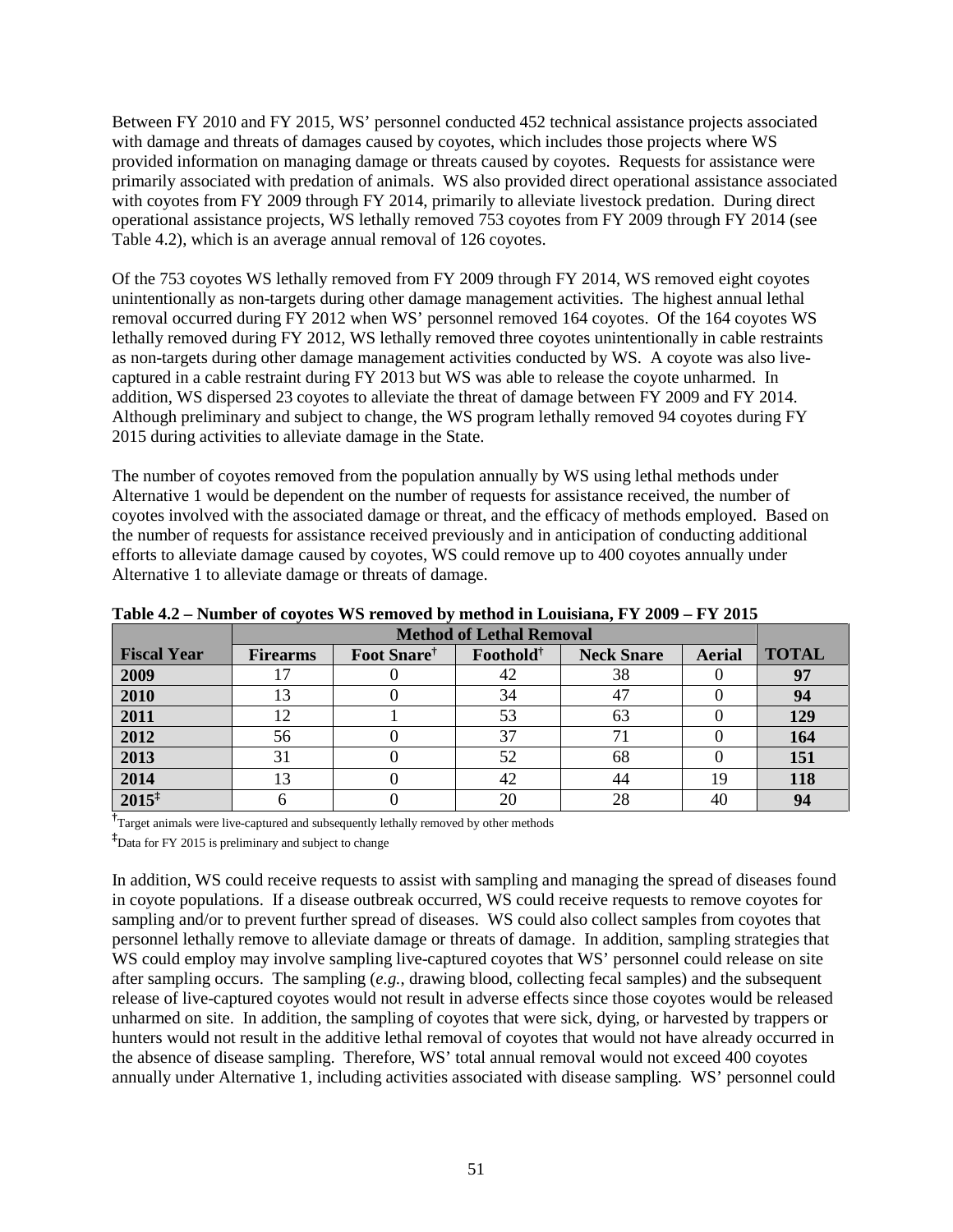also lethally remove coyotes unintentionally during other damage management activities; however, WS does not anticipate the cumulative lethal removal of coyotes to exceed 400 coyotes annually.

Using a statewide coyote population that ranges from 21,602 to 259,224 coyotes, the lethal removal of up to 400 coyotes annually would represent from 0.2% to 1.9% of the estimated statewide population. As stated previously, hunters and trappers in the State have harvested or removed an estimated 768 coyotes per year in the State from 2009 through 2014. Table 4.3 shows the known cumulative removal of coyotes in the State and the magnitude of the removal if the actual statewide coyote population occurred between 21,602 coyotes and 259,224 coyotes. If the average annual harvest and removal of coyotes by trappers and hunters represented future harvest, the cumulative removal of coyotes by hunters, trappers, and WS would be 1,168 coyotes. The cumulative removal of 1,168 coyotes would represent 5.4% of a statewide population estimated at 21,602 coyotes. If the statewide population were 259,224 coyotes, the cumulative removal of 1,168 coyotes would represent 0.5% of the estimated statewide population.

During 2014, hunters, trappers, and other people removed an estimated 1,211 coyotes in the State, which represented the highest estimated annual removal from 2009 through 2014. If the annual removal of coyotes by hunters, trappers, and other people continued to reach 1,211 coyotes annually, the cumulative removal, including the highest anticipated removal by WS of 400 coyotes, would represent 7.5% of a statewide population estimated at 21,602 coyotes.

Removal of 7.5% of the estimated coyote population would be below the 70% harvest level required to cause population declines calculated by Connolly and Longhurst (1975) and Connolly (1995). However, the statewide population of coyotes likely exceeds 21,602 coyotes. As shown in Table 4.3, the cumulative annual removal of coyotes between 2009 and 2014 has not exceeded 6.2% of a population estimated at 21,602 coyotes and likely ranged from 0.3% to 6.2% of the estimated population. Although exact population estimates for coyotes in Louisiana and annual harvest rates are not available, the unlimited harvest allowed by the LDWF for the species during trapping seasons and the classification of coyotes as an "*outlaw quadruped*" indicates the species is not at risk of overharvesting.

| Year | <b>Dispersed by</b> | <b>Take by Entity</b> |                | <b>Total</b>   | $%$ of                                 | $%$ of                                |
|------|---------------------|-----------------------|----------------|----------------|----------------------------------------|---------------------------------------|
|      | $\mathbf{WS}^1$     | $\mathbf{WS}^1$       | <b>Harvest</b> | <b>Removal</b> | <b>Highest Population</b> <sup>2</sup> | <b>Lowest Population</b> <sup>3</sup> |
| 2009 |                     | 97                    | 692            | 789            | 0.3%                                   | 3.7%                                  |
| 2010 |                     | 94                    | 618            | 712            | 0.3%                                   | 3.3%                                  |
| 2011 |                     | 129                   | 594            | 723            | 0.3%                                   | 3.4%                                  |
| 2012 |                     | 164                   | 646            | 810            | 0.3%                                   | 3.8%                                  |
| 2013 |                     | 151                   | 848            | 999            | 0.4%                                   | 4.6%                                  |
| 2014 |                     | 118                   | 1,211          | 1,329          | 0.5%                                   | 6.2%                                  |

| Table 4.3 – Cumulative known removal of coyotes in Louisiana and potential impacts, 2009 - 2014 |  |  |  |  |
|-------------------------------------------------------------------------------------------------|--|--|--|--|
|-------------------------------------------------------------------------------------------------|--|--|--|--|

<sup>1</sup>Reported by fiscal year

<sup>2</sup>Percentage based on a statewide coyote population estimated at  $259,224$  coyotes

<sup>3</sup>Percentage based on a statewide coyote population estimated at 21,602 coyotes, which represents a worst-case scenario

WS would maintain ongoing contact with the LDWF to ensure activities occurred within management objectives for coyotes under this alternative. Therefore, the LDWF would have the opportunity to monitor the cumulative removal of coyotes from all sources and could factor in survival rates from predation, disease, and other mortality data. In addition, ongoing contact with the LDWF would assure the LDWF had the opportunity to consider local, state, and regional knowledge of population trends. Based on the limited annual removal proposed by WS, WS' removal of coyotes annually would have no effect on the ability of those persons interested to harvest or live-capture coyotes during the regulated harvest season. The cumulative lethal removal of coyotes by WS and other entities appears to be far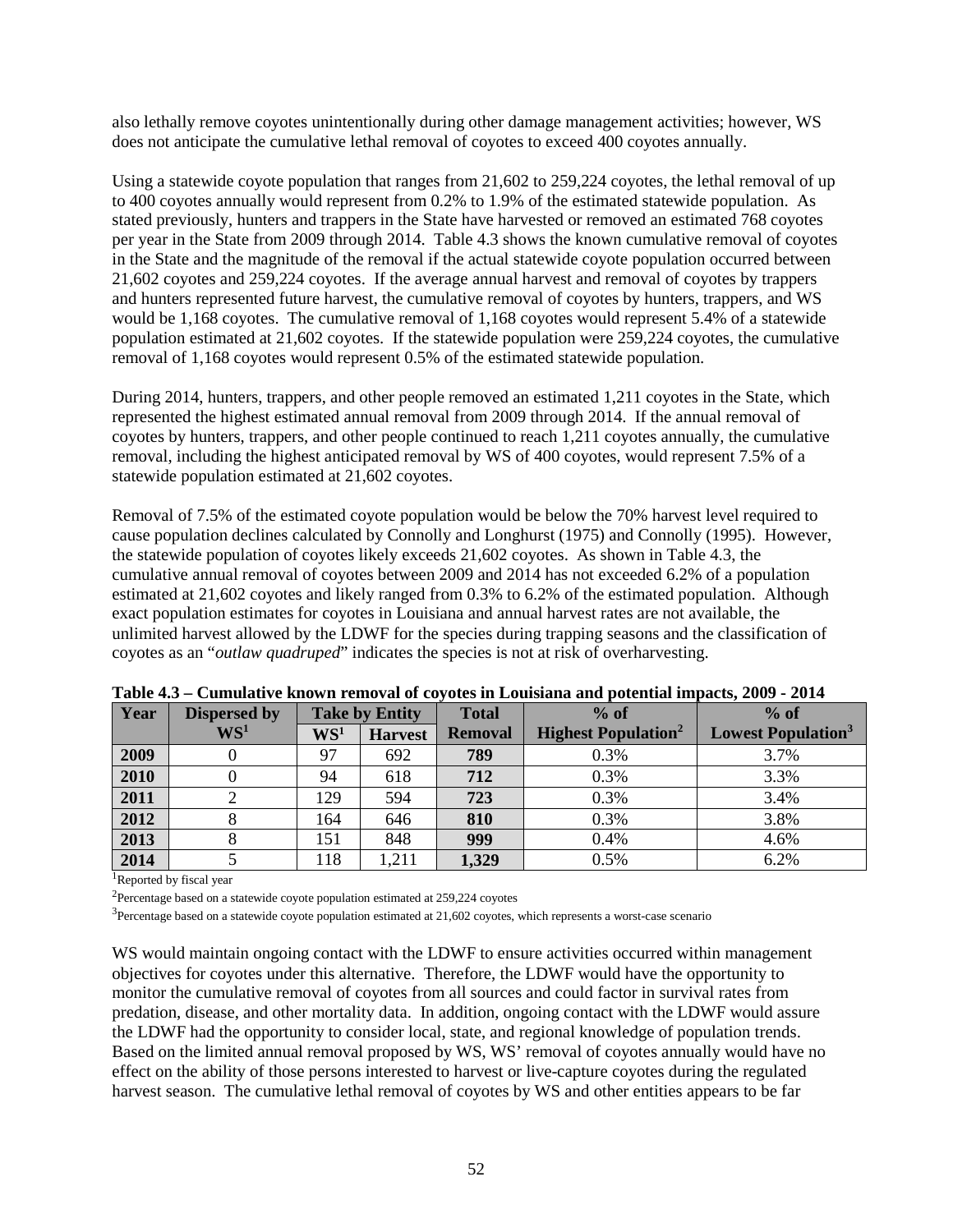beneath the level that would begin to cause a decline in the overall statewide coyote population, but some local population reductions may occur.

# *Alternative 2 – Coyote Damage Management by WS through an Adaptive Integrated Approach Using Only Non-lethal Methods*

This alternative would require personnel from the WS program to use only non-lethal methods to resolve damage or threats of damage. WS' personnel would only employ those methods discussed in Appendix B that were non-lethal. No intentional lethal removal of coyotes would occur by WS. The use of lethal methods could continue under this alternative by other entities or by those persons experiencing damage by coyotes. The non-lethal methods used or recommended by WS under this alternative would be identical to those non-lethal methods identified in any of the alternatives. As discussed and evaluated previously, non-lethal methods generally have minimal impacts on overall populations of animals since those methods do not harm target species. Therefore, the use of non-lethal methods would not have adverse effects on coyote populations in the State under any of the alternatives.

As stated previously, those persons experiencing damage often employ non-lethal methods to reduce damage or threats prior to contacting the WS program. For example, many livestock producers already use non-lethal methods to reduce predation (NASS 2000, NASS 2001, NASS 2005, NASS 2011), including livestock producers in Louisiana (NASS 2005, NASS 2011). Many non-lethal methods available to alleviate damage or threats associated with coyotes, such as livestock management practices (*e*.*g*., night-penning, herding, carcass removal) and physical exclusion (*e*.*g*., predator-proof fencing), are not practical for implementation by WS' personnel. Implementation of most non-lethal methods for livestock protection falls within the purview of the livestock producer (Knowlton et al. 1999). The continued use of many non-lethal methods can often lead to the habituation of coyotes to those methods, which can decrease the effectiveness of those methods. Therefore, those persons experiencing damage or threats of damage associated with coyotes may seek assistance with the use of available lethal methods.

Other entities could continue to use lethal methods under this alternative. If those non-lethal methods employed by the WS program did not reduce damage or threats of damage to levels acceptable to the requester, the requester could seek assistance from the LDWF, the LDAF, other entities, or could conduct damage management activities on their own. For example, Andelt (1992) reported that about a third of sheep producers using guard dogs indicated that the use of dogs did not reduce their reliance on other predator control techniques or on predator control agencies. In some cases, property owners or managers may misuse some methods or use some methods in excess of what was necessary, which could then become hazardous and pose threats to the safety of people and wildlife species. People have resorted to the illegal use of chemicals and methods to alleviate the damage that coyotes cause (*e*.*g*., see Allen et al. 1996, United States Department of Justice 2014, United States Department of Justice 2015).

The WS program could refer those persons experiencing damage or threats of damage to the LDWF, the LDAF, and/or to other entities for information and implementation of lethal methods. Therefore, if other entities increased their efforts to manage damage caused by coyotes in proportion to those activities that the WS program would have conducted using lethal methods, the potential effects on the statewide coyote population would be similar to Alternative 1.

#### *Alternative 3 – Coyote Damage Management by WS through Technical Assistance Only*

Under a technical assistance only alternative, WS would recommend an integrated methods approach similar to Alternative 1; however, WS would not provide direct operational assistance under this alternative. Therefore, this alternative would place the immediate burden of resolving damage on the people requesting assistance. Using information that a requester provides or from a site visit by an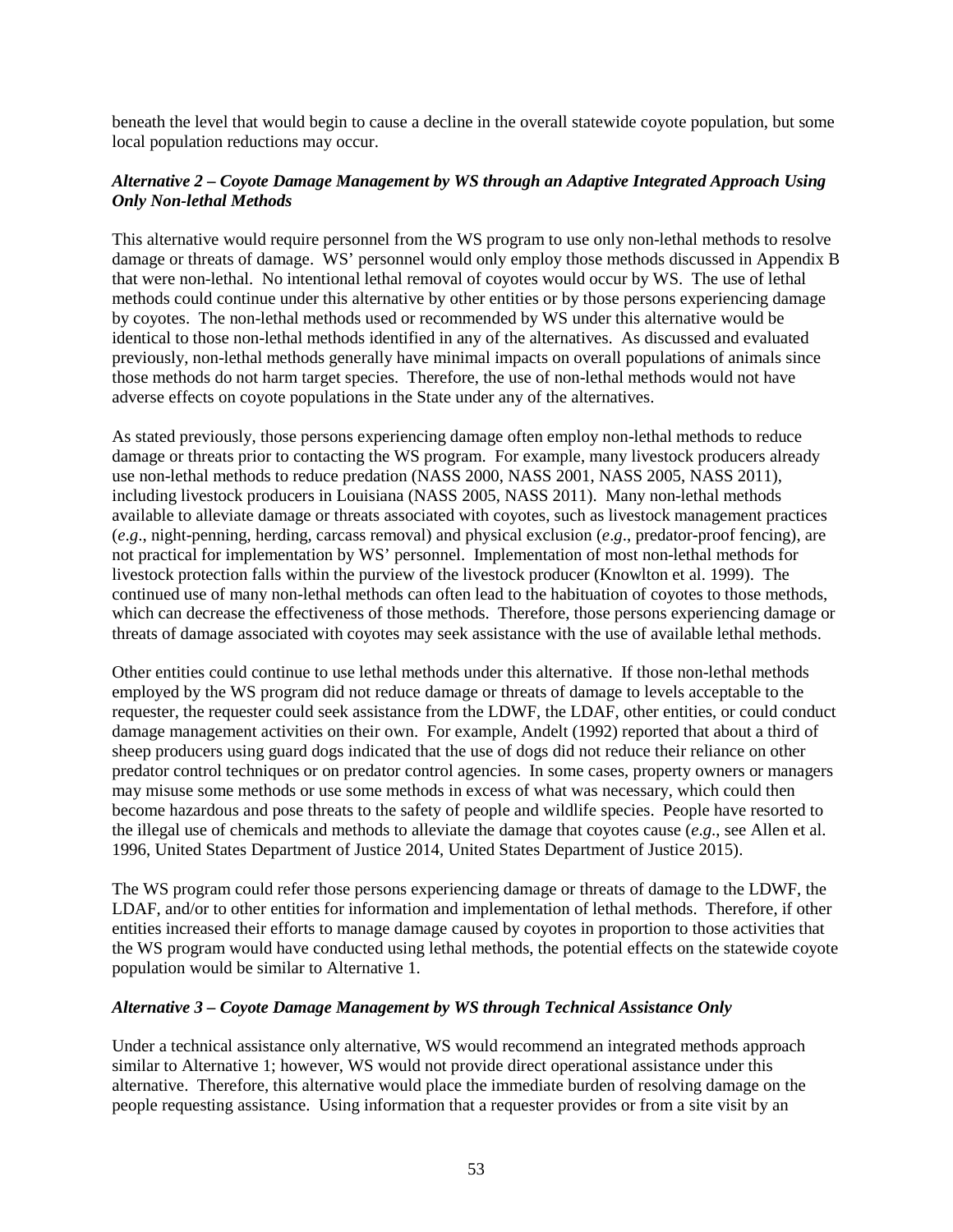employee, WS would recommend methods and techniques based on the application of the WS Decision Model. In some instances, wildlife-related information provided to the requester by WS could result in tolerance/acceptance of the situation. In other instances, WS would discuss and recommend damage management options.

When WS discussed damage management options with the person requesting assistance, WS could recommend and demonstrate for use both non-lethal and lethal methods legally available for use to alleviate coyote damage. Those persons receiving technical assistance from WS could implement those methods recommended by WS, could employ other methods not recommended by WS, could seek assistance from other entities, or take no further action.

Despite WS not providing direct operational assistance to resolve damage and threats associated with coyotes, those people experiencing damage caused by coyotes could continue to alleviate damage by employing those methods legally available or by seeking assistance from other entities. Appendix B discusses the methods available for use in managing damage and threats associated with coyotes. Similar to Alternative 1, those methods described in Appendix B would be available to those persons experiencing damage or threats associated with coyotes in the State; however, immobilizing drugs, euthanasia chemicals, and the use of aircraft would have limited availability to the public and other entities under this alternative and under Alternative 4.

As stated previously, coyotes are an "*outlaw quadruped*" in the State, which allows people to remove coyotes at any time of year during legal shooting hours using hunting methods without the need for a specific permit. With some restrictions, people can also remove coyotes at night on private property (see LDWF 2015). In addition, people can use trapping equipment to remove coyotes during the annual trapping season. People can also seek a permit from the LDWF to use trapping equipment to remove coyotes outside of the annual trapping season. People can remove coyotes without limit. Management actions taken by non-federal entities would represent the *environmental status quo* (see Section 2.1).

Therefore, those persons experiencing threats or damage associated with coyotes in the State could lethally remove coyotes or request assistance from other entities despite WS' lack of direct involvement in the management action. The WS program in Louisiana would have no direct effect on coyote populations from a program implementing technical assistance only. The number of coyotes lethally removed annually would likely be similar to the other alternatives since removal could occur without the need for authorization from the LDWF, and removal would continue to occur during the trapping season for coyotes. Local coyote populations could decline, stay the same, or increase depending on actions taken by those persons experiencing coyote damage. WS' participation in a management action would not be additive to an action that would occur in the absence of WS' participation.

With the oversight of the LDWF, it is unlikely that damage management activities conducted by other entities would adversely affect coyote populations by implementation of this alternative by WS. Under this alternative, other entities could provide damage management actions and direct operational assistance, such as the LDWF, the LDAF, and/or private entities. If direct operational assistance was not available from WS or other entities, it is hypothetically possible that frustration caused by the inability to reduce damage and associated losses could lead to illegal removal, which could lead to real but unknown effects on the population of coyotes and other wildlife. People have resorted to the illegal use of chemicals and methods to alleviate the damage that coyotes cause (*e*.*g*., see Allen et al. 1996, United States Department of Justice 2014, United States Department of Justice 2015).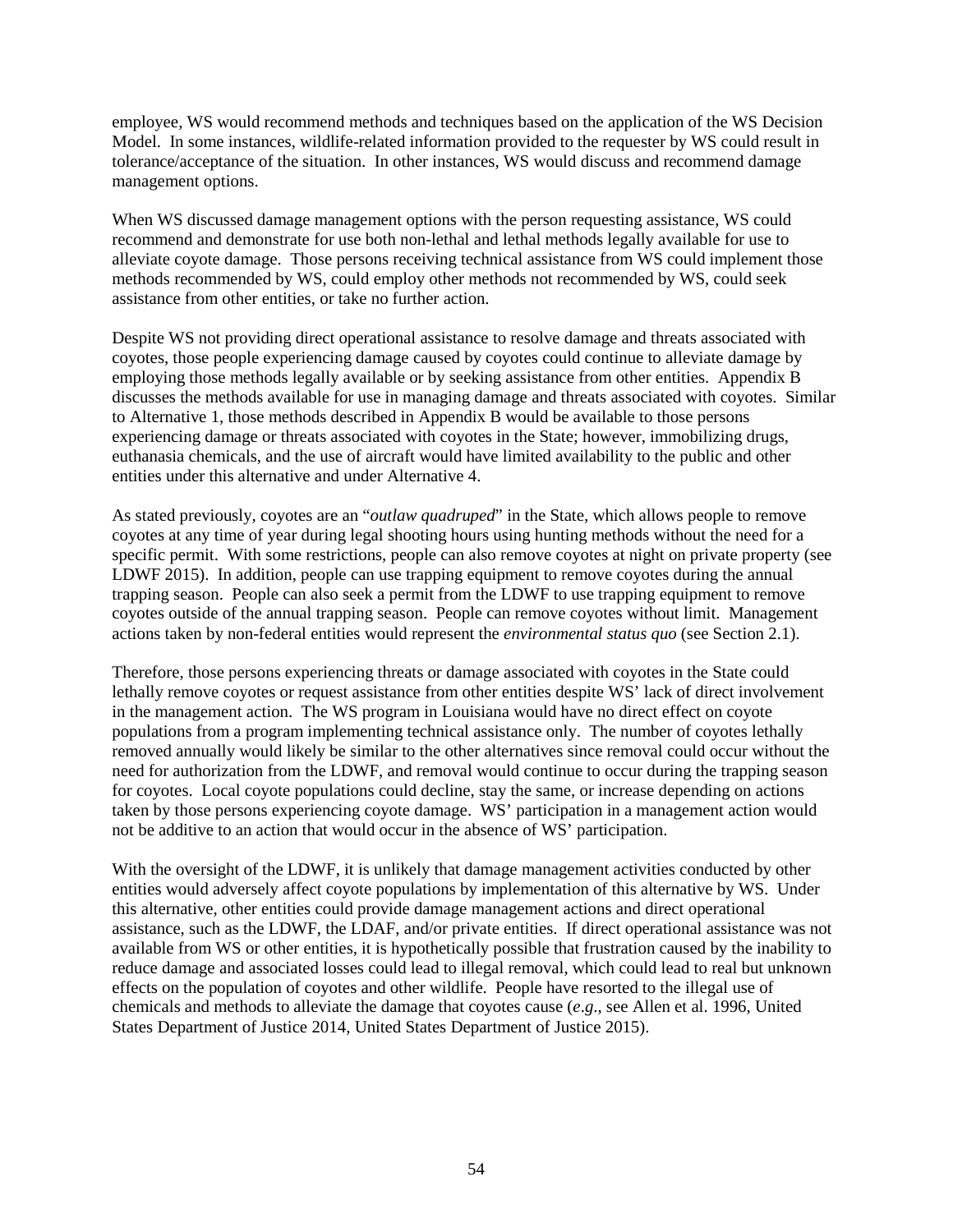#### *Alternative 4 – No Coyote Damage Management Conducted by WS*

Under this alternative, WS would have no direct involvement with any aspect of addressing damage caused by coyotes and would provide no technical assistance. No removal of coyotes by WS would occur under this alternative. While WS would provide no assistance under this alternative, other individuals or entities could conduct lethal damage management resulting in lethal removal levels similar to the proposed action. WS would refer all requests for assistance associated with coyotes to other entities, such as the LDWF, the LDAF, and/or private entities.

Despite no involvement by WS in resolving damage and threats associated with coyotes in the State, those people experiencing damage caused by coyotes could continue to alleviate damage by employing both non-lethal and lethal methods. Similar to Alternative 1 and Alternative 2, those methods described in Appendix B would be available to those persons experiencing damage or threats associated with coyotes in the State; however, immobilizing drugs, euthanasia chemicals, and the use of aircraft would have limited availability to the public and other entities under this alternative. Like Alternative 1 and Alternative 2, the use of non-lethal methods by those entities experiencing damage associated with coyotes or their agents would not occur at such levels that adverse effects would occur to the coyote population in the State.

Similar to all the alternatives, people could continue to alleviate damage by lethally removing coyotes at any time of year during legal shooting hours using hunting methods without the need for a specific permit. People can also remove coyotes at night on private property with some restrictions. In addition, people can use trapping equipment to remove coyotes during the annual trapping season. People can also seek authorization from the LDWF to use trapping equipment to remove coyotes outside of the annual trapping season. There is no limit on the number of coyotes that people can remove using hunting and trapping methods. Therefore, local coyote populations could decline, stay the same, or increase depending on actions taken by those persons experiencing coyote damage. Management actions taken by non-federal entities would represent the *environmental status quo*.

The number of coyotes that other entities would lethally remove annually under this alternative would be unknown but could be similar to the other alternatives. Local coyote populations could decline, stay the same, or increase depending on actions taken by those persons experiencing coyote damage. Some resource/property owners may take illegal, unsafe, or environmentally harmful action against local populations of coyotes out of frustration or ignorance. In the past, people have resorted to the illegal use of chemicals and methods to alleviate the damage that coyotes cause (*e*.*g*., see Allen et al. 1996, United States Department of Justice 2014, United States Department of Justice 2015).

Since other entities could still remove coyotes under this alternative, the potential effects on the coyote population in the State would be similar to the other alternatives for this issue. WS' involvement would not be additive to removal that could occur since the cooperator requesting WS' assistance could conduct coyote damage management activities without WS' direct involvement. Therefore, any actions to resolve damage or reduce threats associated with coyotes could occur by other entities despite WS' lack of involvement under this alternative.

#### **Issue 2 - Effects of Coyote Damage Management Activities on Non-target Wildlife Species Populations, Including T&E Species**

As discussed previously, a concern would be the potential impacts to non-target species, including T&E species, from the use of methods to resolve damage caused by coyotes. Discussion on the potential effects of the alternatives on the populations of non-target wildlife species, including T&E species, occurs below.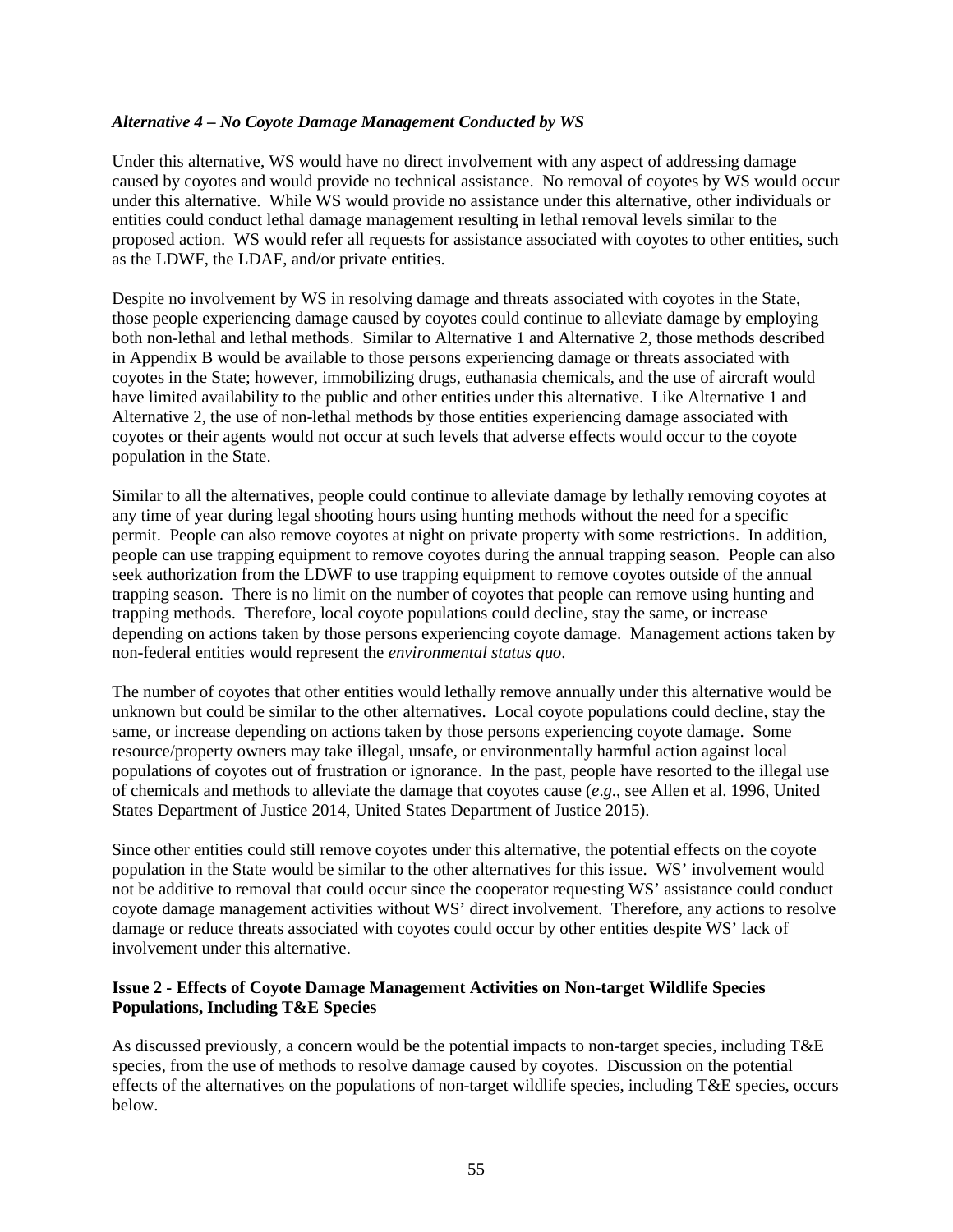## *Alternative 1 - Continue the Current Adaptive Integrated Methods Approach to Managing Coyote Damage (No Action/Proposed Action)*

The potential for adverse effects to non-targets occurs from the employment of methods to address coyote damage. Under the proposed action, WS could provide both technical assistance and direct operational assistance to those people requesting assistance. The risks to non-targets from the use of non-lethal methods, as part of an integrated direct operational assistance program, would be similar to those risks to non-targets discussed in the other alternatives.

Personnel from WS would be experienced with managing wildlife damage and would receive training in the employment of methods, which would allow WS' employees to use the WS Decision Model to select the most appropriate methods to address damage caused by targeted coyotes and excluding non-target species. To reduce the likelihood of capturing non-target wildlife, WS would employ the most selective methods for coyotes, would employ the use of attractants that were as specific to coyotes as possible, and determine placement of methods to avoid exposure to non-targets. A discussion of the SOPs to prevent and reduce any potential adverse effects on non-targets occurs in Chapter 3 of this EA. Despite the best efforts to minimize non-target exposure to methods during program activities, the potential for WS to disperse or lethally remove non-targets exists when applying both non-lethal and lethal methods to manage damage or reduce threats to safety.

Non-lethal methods have the potential to cause adverse effects to non-targets primarily through exclusion, harassment, and dispersal. Any exclusionary device erected to prevent access by coyotes also potentially excludes species that were not the primary reason for erecting the exclusion; therefore, exclusion methods potentially could adversely affect non-target species if the area excluded was large enough. The use of auditory and visual dispersal methods to reduce damage or threats caused by coyotes would also likely disperse non-targets in the immediate area the methods were employed. Therefore, non-targets may disperse permanently from an area while employing non-lethal dispersal techniques. However, like target species, the potential impacts on non-target species would likely be temporary with target and non-target species often returning after the cessation of dispersal methods.

Non-lethal methods that use auditory and visual stimuli to reduce or prevent damage elicit fright responses in wildlife. When employing those methods to disperse or harass target species, any nontargets nearby when employing those methods would also likely disperse from the area. Similarly, any exclusionary device constructed to prevent access by coyotes could also exclude access to some nontarget species. The persistent use of non-lethal methods would likely result in the dispersal or abandonment of those areas where non-lethal methods were employed of both coyotes and non-target species. Therefore, any use of non-lethal methods would likely elicit a similar response from both nontarget and coyotes. Although non-lethal methods do not result in the lethal removal of non-targets, the use of non-lethal methods could restrict or prevent access of non-targets to beneficial resources. However, long-term adverse effects would not occur to a species' population since WS would not employ non-lethal methods over large geographical areas or at such intensity levels that resources (*e*.*g*., food sources, habitat) would be unavailable for extended durations or over a wide geographical scope. Nonlethal methods would generally have minimal impacts on overall populations of animals since individuals of those species were unharmed. Overall, the use of non-lethal methods would not adversely affect populations of animals since those methods would often be temporary.

Other non-lethal methods available for use under this alternative would include live traps and immobilizing drugs. Live traps restrain wildlife once captured; therefore, those methods are live-capture methods. Live traps would have the potential to capture non-target species. Trap placement in areas where coyotes were active and the use of target-specific attractants would likely minimize the capture of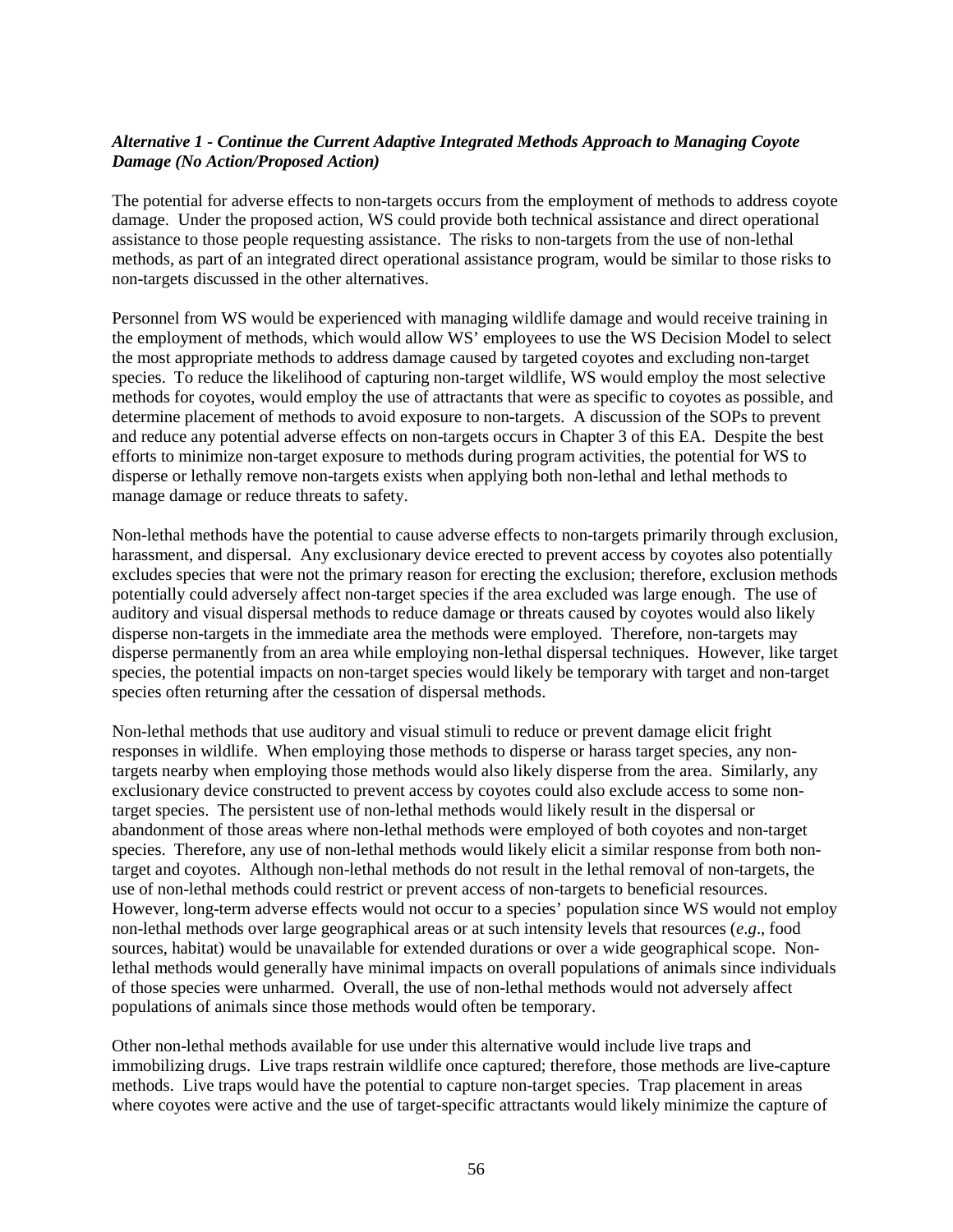non-targets. Attending to traps appropriately would allow the release of any non-targets captured unharmed.

WS could employ immobilizing drugs to handle and transport coyotes. WS' personnel would apply immobilizing drugs directly to target animals through hand injection or by projectile (*e*.*g*., dart gun). WS would make reasonable efforts to retrieve projectiles containing immobilizing drugs if misses occurred or if the projectile detached from target animals. Therefore, no direct effects to non-target animals would be likely since identification would occur prior to application. Animals anesthetized using immobilizing drugs recover once the animal has fully metabolized the drug. Therefore, non-targets that may consume animals that recover are unlikely to receive a dosage that would cause any impairment. When using immobilizing drugs to handle or transport target animals, WS would monitor anesthetized animals until that animal recovers sufficiently to leave the site.

Potential impacts to non-targets from the use of non-lethal methods would be similar to the use of nonlethal methods under any of the alternatives. Non-targets would generally be unharmed from the use of non-lethal methods under any of the alternatives since no lethal removal would occur. Non-lethal methods would be available under all the alternatives analyzed. Using the WS Decision Model, WS' personnel would consider the potential effects to non-targets from the potential use of non-lethal methods. Potential impacts to non-targets under this alternative from the use of and/or the recommendation of nonlethal methods are likely to be low.

WS' personnel could also employ and/or recommend lethal methods under the proposed action alternative to alleviate damage, when employees, using the WS Decision Model, deemed those methods appropriate for use. Lethal methods available for use to manage damage caused by coyotes under this alternative would include the recommendation of harvest during the trapping season, shooting, cable restraints, euthanasia chemicals, and euthanasia after live-capture. Available methods and the application of those methods to resolve coyote damage is further discussed in Appendix B.

The use of firearms would essentially be selective for coyotes since WS' personnel would identify animals prior to application; therefore, WS does not anticipate any adverse effects from use of this method. Similarly, the use of euthanasia methods would not result in non-target removal since identification would occur prior to euthanizing an animal.

An issue that has arisen is the potential for low-level flights to disturb wildlife, including T&E species. Aerial operations could be an important method of damage management in Louisiana when used to address damage or threats associated with feral swine and/or coyotes in remote areas where access was limited due to terrain and habitat. Aerial operations involving shooting would only occur in those areas where WS and the property owner/manager signed a work initiation document allowing the use of aircraft. WS could also use aircraft for aerial surveys of wildlife or radio telemetry. WS would typically conduct aerial operations with aircraft between the months of December and April when the foliage has fallen; however, WS could use aircraft at any time of year. The amount of time spent conducting aerial operations would vary depending on the survey area, severity of damage, the size of the area where damage or threats were occurring, and the weather, as low-level aerial activities would be restricted to visual flight rules and would be impractical in high winds or at times when animals were not easily visible.

Aircraft play an important role in the management of various wildlife species for many agencies. Resource management agencies rely on low flying aircraft to monitor the status of many animal populations, including large coyotes (Lancia et al. 2000), birds of prey (Fuller and Mosher 1987), waterfowl (Bellrose 1976), and colonial waterbirds (Speich 1986). Low-level flights also occur when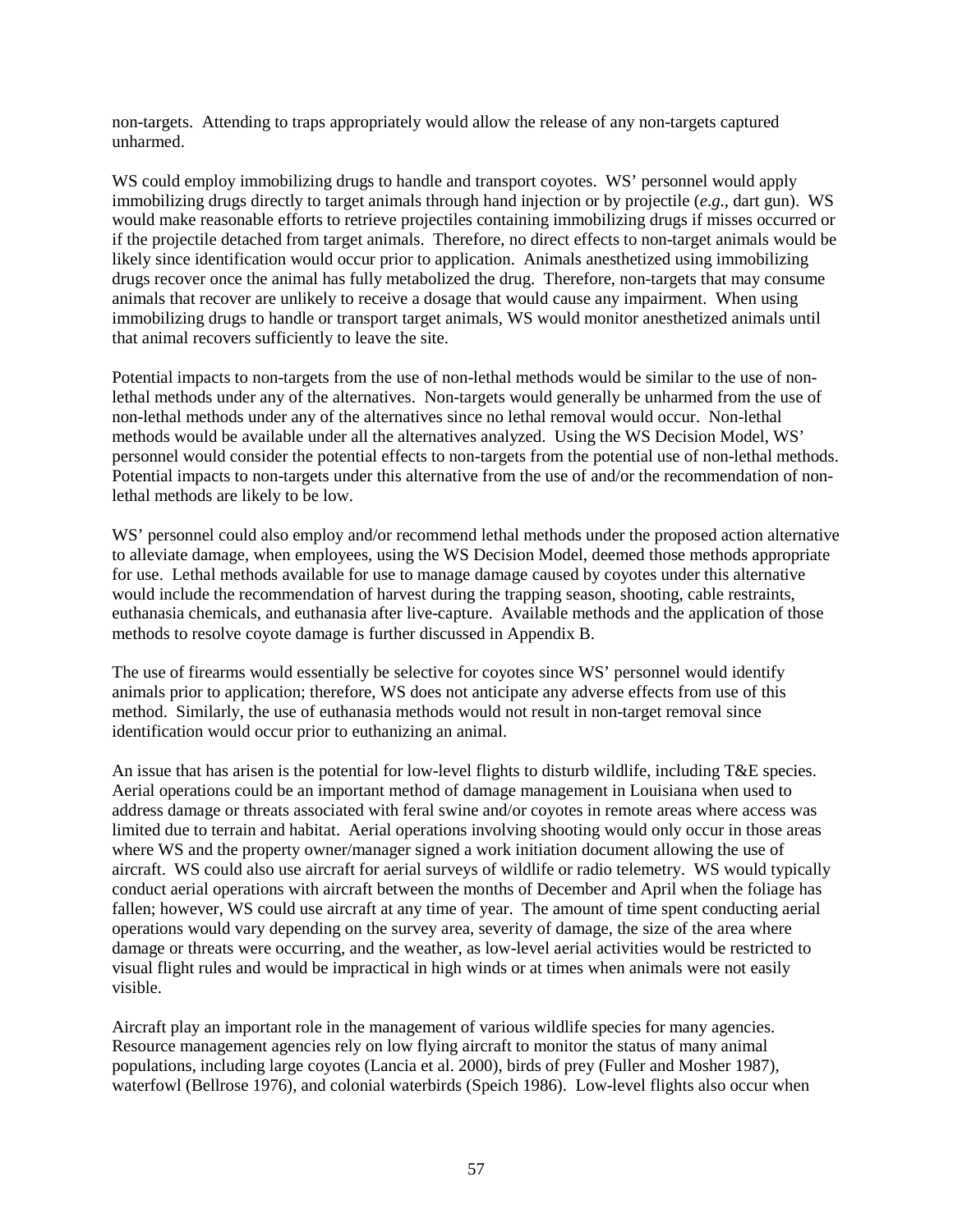entities use aircraft to track animal movements by radio telemetry (Gilmer et al. 1981, Samuel and Fuller 1996).

A number of studies have looked at responses of various wildlife species to aircraft overflights. The National Park Service (1995) reviewed the effects of aircraft overflights on wildlife and suggested that adverse effects could occur to certain species. Some species will frequently or at least occasionally show an adverse response to even minor overflights. In general though, it appears that the more serious potential adverse effects occur when overflights are chronic (*i*.*e*., they occur daily or more often over long periods). Chronic exposures generally involve areas near commercial airports and military flight training facilities. Aerial operations conducted by WS rarely occur in the same areas on a daily basis, and aircraft used by WS actually spend little time flying over those particular areas.

The effects on wildlife from military-type aircraft have been studied extensively (Air National Guard 1997), and were found to have no expected adverse effects on wildlife. Examples of species or species groups that people have studied with regard to the issue of aircraft-generated disturbance are as follows:

*WATERBIRDS AND WATERFOWL*: Low-level overflights of two to three minutes in duration by a fixed-wing airplane and a helicopter produced no "*drastic*" disturbance of tree-nesting colonial waterbirds, and, in 90% of the observations, the individual birds either showed no reaction or merely looked up (Kushlan 1979). Belanger and Bedard (1989, 1990) observed responses of greater snow geese (*Chen caerulescens atlantica*) to man-induced disturbance on a sanctuary area and estimated the energetic cost of such disturbance. Belanger and Bedard (1989, 1990) observed that disturbance rates exceeding two per hour reduced goose use of the sanctuary by 50% the following day. They also observed that about 40% of the disturbances caused interruptions in feeding that would require an estimated 32% increase in nighttime feeding to compensate for the energy lost. They concluded that managers should strictly regulate overflights of sanctuary areas to avoid adverse effects. Conomy et al. (1998) quantified behavioral responses of wintering American black ducks (*Anas rubripes*), American wigeon (*A. americana*), gadwall (*A. strepera*), and American green-winged teal (*A. crecca carolinensis*) exposed to low-level military aircraft and found that only a small percentage (2%) of the birds reacted to the disturbance. They concluded that such disturbance was not adversely affecting the "*time-activity budgets*" of the species. Low-level aerial operations conducted by WS would not occur over federal, state, or other governmental agency property without the concurrence of the managing entity. If requested, WS would conduct those flights to reduce threats and damages occurring to natural resources, which should not result in impacts to bird species. Thus, there is little to no potential for any adverse effects on waterbirds and waterfowl.

*RAPTORS*:The Air National Guard analyzed and summarized the effects of overflight studies conducted by numerous federal and state government agencies and private organizations (Air National Guard 1997). Those studies determined that military aircraft noise initially startled raptors, but negative responses were brief and did not have an observed effect on productivity (see Ellis 1981, Fraser et al. 1985, Lamp 1989, United States Forest Service 1992 as cited in Air National Guard 1997). A study conducted on the impacts of overflights to bald eagles (*Haliaeetus leucocephalus*) suggested that the eagles were not sensitive to this type of disturbance (Fraser et al. 1985). During the study, observations were made of more than 850 overflights of active eagle nests. Only two eagles rose out of either their incubation or brooding postures. This study also showed that perched adults were flushed only 10% of the time during aircraft overflights. Evidence also suggested that golden eagles (*Aquila chrysaetos*) were not highly sensitive to noise or other aircraft disturbances (Ellis 1981, Holthuijzen et al. 1990). Finally, one other study found that eagles were particularly resistant to disturbances flushing them from their nests (see Awbrey and Bowles 1990 as cited in Air National Guard 1997). Therefore, there is considerable evidence that overflights during aerial operations would not adversely affect eagles.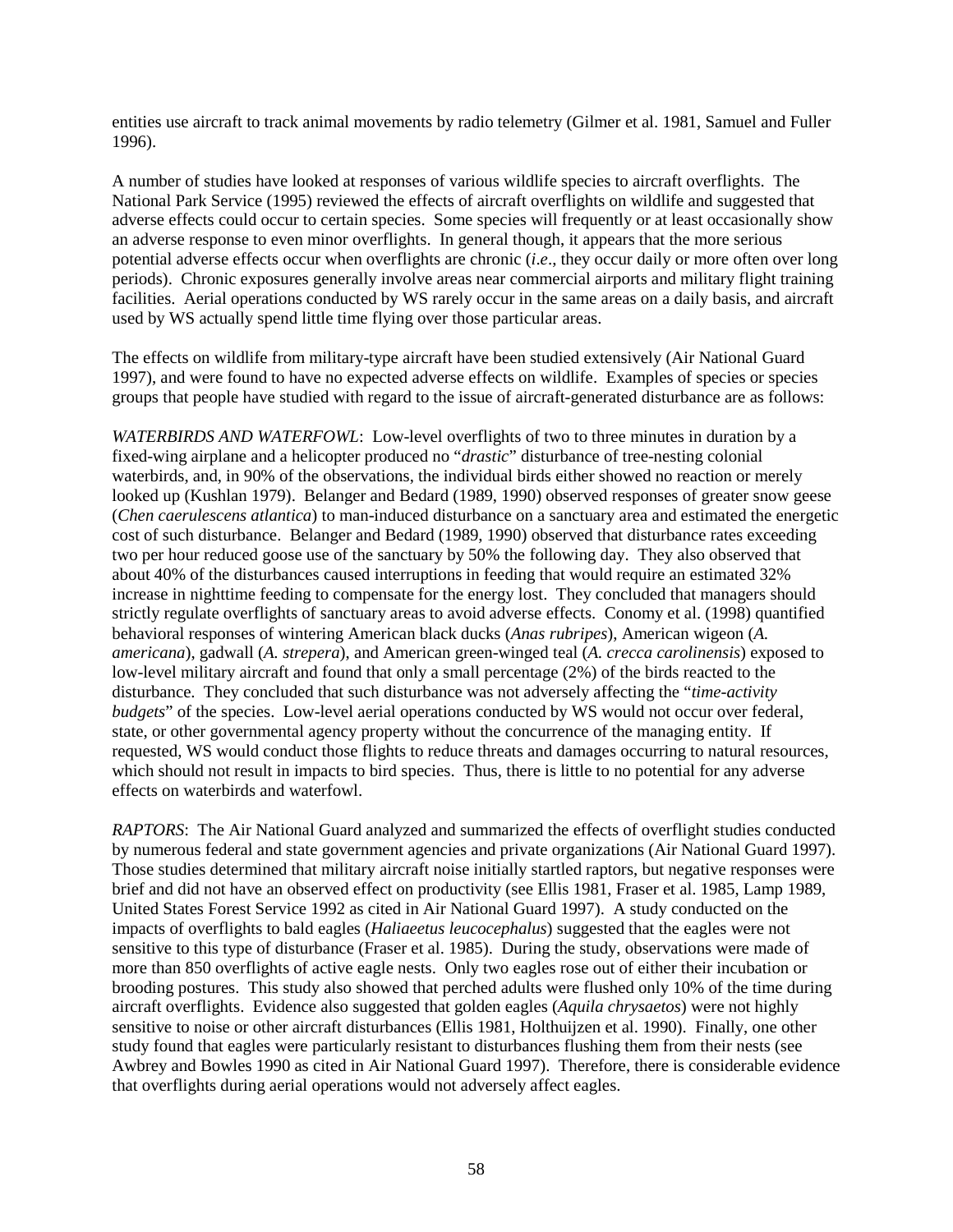Mexican spotted owls (*Strix occidentalis lucida*) (Delaney et al. 1999) did not flush when chain saws and helicopters were greater than 110 yards away; however, owls flushed to these disturbances at closer distances and were more prone to flush from chain saws than helicopters. Owls returned to their predisturbance behavior 10 to 15 minutes following the event and researchers observed no differences in nest or nestling success (Delaney et al. 1999), which indicates that aircraft flights did not result in adverse effects on owl reproduction or survival.

Andersen et al. (1989) conducted low-level helicopter overflights directly at 35 red-tailed hawk (*Buteo jamaicensis*) nests and concluded their observations supported the hypothesis that red-tailed hawks habituate to low level flights during the nesting period since results showed similar nesting success between hawks subjected to overflights and those that were not. White and Thurow (1985) did not evaluate the effects of aircraft overflights, but found that ferruginous hawks (*B. regalis*) were sensitive to certain types of ground-based human disturbance to the point that reproductive success may be adversely affected. However, military jets that flew low over the study area during training exercises did not appear to bother the hawks, nor did the hawks become alarmed when the researchers flew within 100 feet in a small fixed-wing aircraft (White and Thurow 1985). White and Sherrod (1973) suggested that disturbance of raptors by aerial surveys with helicopters may be less than that caused by approaching nests on foot. Ellis (1981) reported that five species of hawks, two falcons (*Falco* spp.), and golden eagles (*Aquila chrysaetos*) were "*incredibly tolerant*" of overflights by military fighter jets, and observed that, although birds frequently exhibited alarm, negative responses were brief and the overflights never limited productivity.

Grubb et al. (2010) evaluated golden eagle response to civilian and military (Apache AH-64) helicopter flights in northern Utah. Study results indicated that golden eagles exposed to flights ranging from 100 to 800 meters along, towards, and from behind occupied cliff nests did not adversely affect eagle courtship, nesting, and fledglings, indicating that no special management restrictions were required in the study location.

The above studies indicate raptors were relatively unaffected by aircraft overflights, including those by military aircraft that produce much higher noise levels. Therefore, aerial operations would have little or no potential to affect raptors adversely.

*PASSERINES*: Reproductive losses have been reported in one study of small territorial passerines ("*perching*" birds that included sparrows, blackbirds) after exposure to low altitude overflights (see Manci et al. 1988 as cited in Air National Guard 1997), but natural mortality rates of both adults and young are high and variable for most species. The research review indicated passerine birds cannot be driven any great distance from a favored food source by a non-specific disturbance, such as military aircraft noise, which indicated quieter noise would have even less effect. Passerines avoid intermittent or unpredictable sources of disturbance more than predictable ones, but return rapidly to feed or roost once the disturbance ceases (Gladwin et al. 1988, United States Forest Service 1992). Those studies and reviews indicated there is little or no potential for aerial operations to cause adverse effects on passerine bird species.

*PRONGHORN (ANTELOPE) AND MULE DEER*:Krausman et al. (2004) found that Sonoran pronghorn (*Antilocapra americana sonoriensis*) were not adversely affected by military fighter jet training flights and other military activity on an area of frequent and intensive military flight training operations. Krausman et al. (1986) reported that only three of 70 observed responses of mule deer (*Odocoileus hemionus*) to small fixed-wing aircraft overflights at 150 to 500 feet above ground level resulted in the deer changing habitats. The authors believed that the deer might have been accustomed to overflights because the study area was near an interstate highway that aircraft frequently followed. Krausman et al. (2004) also reported that pronghorn and mule deer do not hear noise from military aircraft as well as people, which potentially indicates why they appeared not to be disturbed as much as previously thought.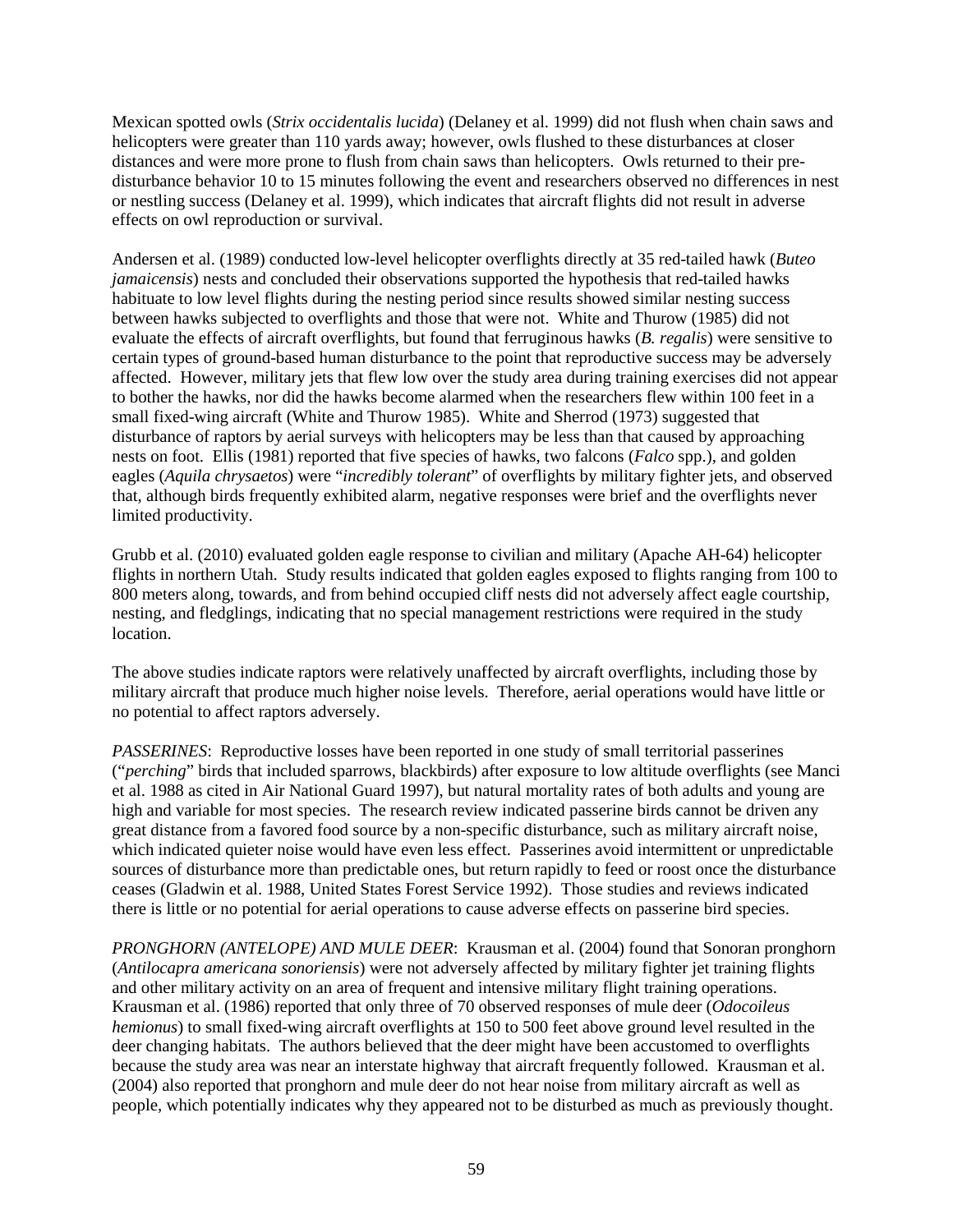*MOUNTAIN SHEEP*: Krausman and Hervert (1983) reported that, of 32 observations of the response of mountain sheep to low-level flights by small fixed-wing aircraft, 60% resulted in no disturbance, 81% in no or "*slight*" disturbance, and 19% in "*great*" disturbance. Krausman and Hervert (1983) concluded that flights less than 150 feet above ground level could cause mountain sheep to leave an area. When Weisenberger et al. (1996) evaluated the effects of simulated low altitude jet aircraft noise on desert mule deer (*Odocoileus hemionus crooki*) and mountain sheep (*Ovis canadensis mexicana*), they found that heart rates of the ungulates increased according to the dB levels, with lower noise levels prompting lesser increases. When they were elevated, heart rates rapidly returned to pre-disturbance levels suggesting that the animals did not perceive the noise as a threat. Responses to the simulated noise levels decreased with increased exposure.

*BISON*: Fancy (1982) reported that only two of 59 bison (*Bison bison*) groups showed any visible reaction to small fixed-winged aircraft flying at 200 to 500 feet above ground level. The study suggests that bison were relatively tolerant of aircraft overflights.

*DOMESTIC ANIMALS AND SMALL MAMMALS*:A number of studies with laboratory animals (*e.g*., rodents [Borg 1979]) and domestic animals (*e.g*., sheep [Ames and Arehart 1972]) have shown that these animals can habituate to noise. Long-term lab studies of small coyotes exposed intermittently to high levels of noise demonstrate no changes in longevity. The physiological "*fight or flight*" response, while marked, does not appear to have any long-term health consequences on small coyotes (Air National Guard 1997). Small coyotes habituate, although with difficulty, to sound levels greater than 100 dbA (United States Forest Service 1992).

Although many of those wildlife species discussed above are not present in Louisiana, the information demonstrates the relative tolerance most wildlife species have of overflights, even those that involve noise at high decibels, such as from military aircraft. In general, the greatest potential for impacts to occur exists when overflights are frequent, such as hourly and over many days that could represent "*chronic*" exposure. Chronic exposure situations generally involve areas near commercial airports and military flight training facilities. Even then, many wildlife species often habituate to overflights, which would naturally minimize any potential adverse effects where such flights occur on a regular basis. Therefore, aircraft used by WS should have far less potential to cause any disturbance to wildlife than military aircraft because the military aircraft produce much louder noise and would be flown over certain training areas many more times per year, and yet were found to have no expected adverse effects on wildlife (Air National Guard 1997).

WS would only conduct aerial activities on a very small percentage of the land area of the State, which indicates that WS would not even expose most wildlife to aerial overflights. Further lessening the potential for any adverse effects would be that such flights occur infrequently throughout the year.

#### *EFFECTS ON NON-TARGET ANIMAL POPULATIONS FROM WS' PREVIOUS ACTIVITIES*

While WS' personnel take precautions to safeguard against taking non-targets during operational use of methods and techniques, the use of such methods could result in the incidental live-capture or lethal removal of unintended species. Of the non-chemical methods available to WS, foothold traps and neck snares potentially pose the greatest risk to non-target species. However, non-target captures can be minimized by selective trap placement, breakaway snare locks (Phillips et al. 1990, Phillips and Blom 1991), trap pan-tension devices (Phillips and Gruver 1996), and proper site selection in accordance with WS' policy (see WS Directive 2.101, WS Directive 2.450, WS Directive 2.455). Nevertheless, WS could remove some non-target animals incidentally during activities conducted to alleviate coyote damage. Raccoons (*Procyon lotor*), Virginia opossum (*Didelphis virginiania*), white-tailed deer (*Odocoileus*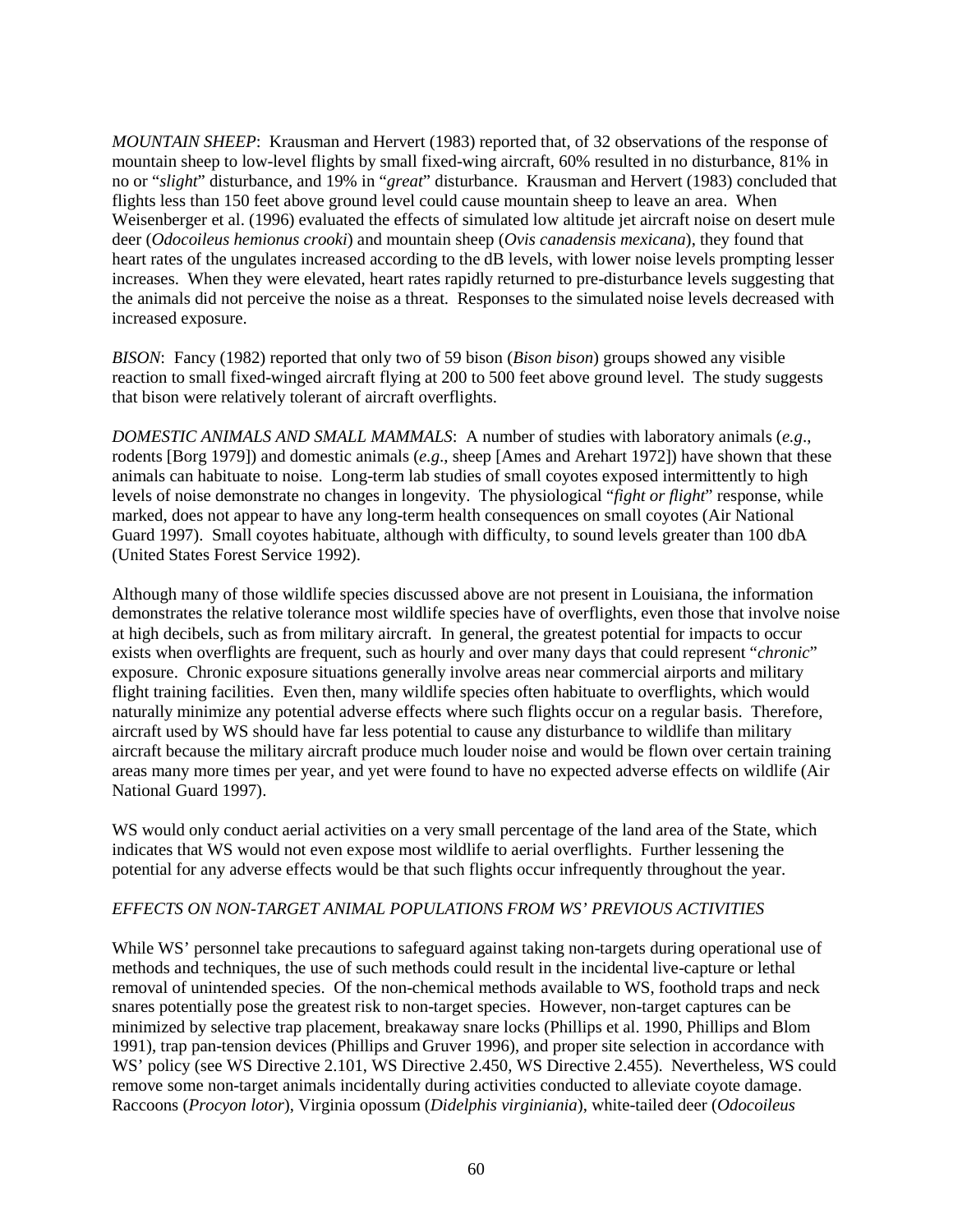*virginianus*), dogs (*Canis familiaris*), and bobcats (*Lynx rufus*) are the most commonly captured nontarget species. WS' personnel would continue to use breakaway snare locks to reduce the risk of potentially capturing white-tailed deer.

Table 4.4 shows the number of non-targets lethally removed unintentionally during activities conducted by WS to alleviate damage caused by coyotes from FY 2009 through FY 2014. The previous non-targets lethally removed unintentionally by WS are representative of non-targets that WS' personnel could lethally remove under Alternative 1. Although WS' personnel could lethally remove additional species of non-targets unintentionally, the removal of individuals from any species would not be likely to increase substantively above the number of non-targets removed annually by WS during previous damage management activities.

Between FY 2009 and FY 2014, the WS program in Louisiana has lethally removed an average of nine opossum per year unintentionally during activities targeting coyotes, which is the highest annual removal of any of the species lethally removed unintentionally. Red fox, opossum, raccoons, and striped skunks are species of animals that people can harvest in the State. People in Louisiana can harvest opossum and raccoons throughout the year and the LDWF places no limit on the number a person can harvest. People can harvest red fox during annual trapping seasons in the State with no limit on the number of fox that people can harvest during the length of the season. Although the lethal removal of non-targets could result in declines in the number of individuals in a population, the lethal removal of non-targets by WS during damage management activities would be of low magnitude when compared to the actual statewide population of those species and the number that people harvest in the State annually. WS would continue to monitor activities, including non-target removal, to ensure the annual removal of non-targets does not result in adverse effects to a species' population.

|                      | <b>Method of Lethal Removal</b> |                   |              |
|----------------------|---------------------------------|-------------------|--------------|
| <b>Species</b>       | Foothold                        | <b>Neck Snare</b> | <b>TOTAL</b> |
| <b>Feral Dog</b>     |                                 |                   |              |
| <b>Red Fox</b>       |                                 |                   |              |
| <b>Opossum</b>       |                                 |                   | 55           |
| Raccoon              |                                 |                   |              |
| <b>Striped Skunk</b> |                                 |                   |              |

**Table 4.4 – WS' lethal removal of non-targets by method in Louisiana, FY 2009 – FY 2014**

Table 4.5 shows those non-targets live-captured and released unharmed by WS from FY 2009 through FY 2014 during activities targeting coyotes. Those species could also be live-captured and released during activities conducted under the proposed action alternative addressed in this EA; however, additional species of animals could also be live-captured unintentionally by WS' personnel. As discussed previously, most people generally regard the use of non-lethal methods to address damage or threats as having no effect on a species' population since those individuals addressed using non-lethal methods would be unharmed and no actual reduction in the number of individuals in a species' population occurs. Similarly, the live-capture and release of non-target animals would generally be regarded as having no adverse effects on a species' population since those individuals would be released unharmed and no actual reduction in the number of individuals in a population occurs. Therefore, the live-capture and subsequent releasing of non-targets during damage management activities conducted under the proposed action alternative would not result in declines in the number of individuals in a species' population.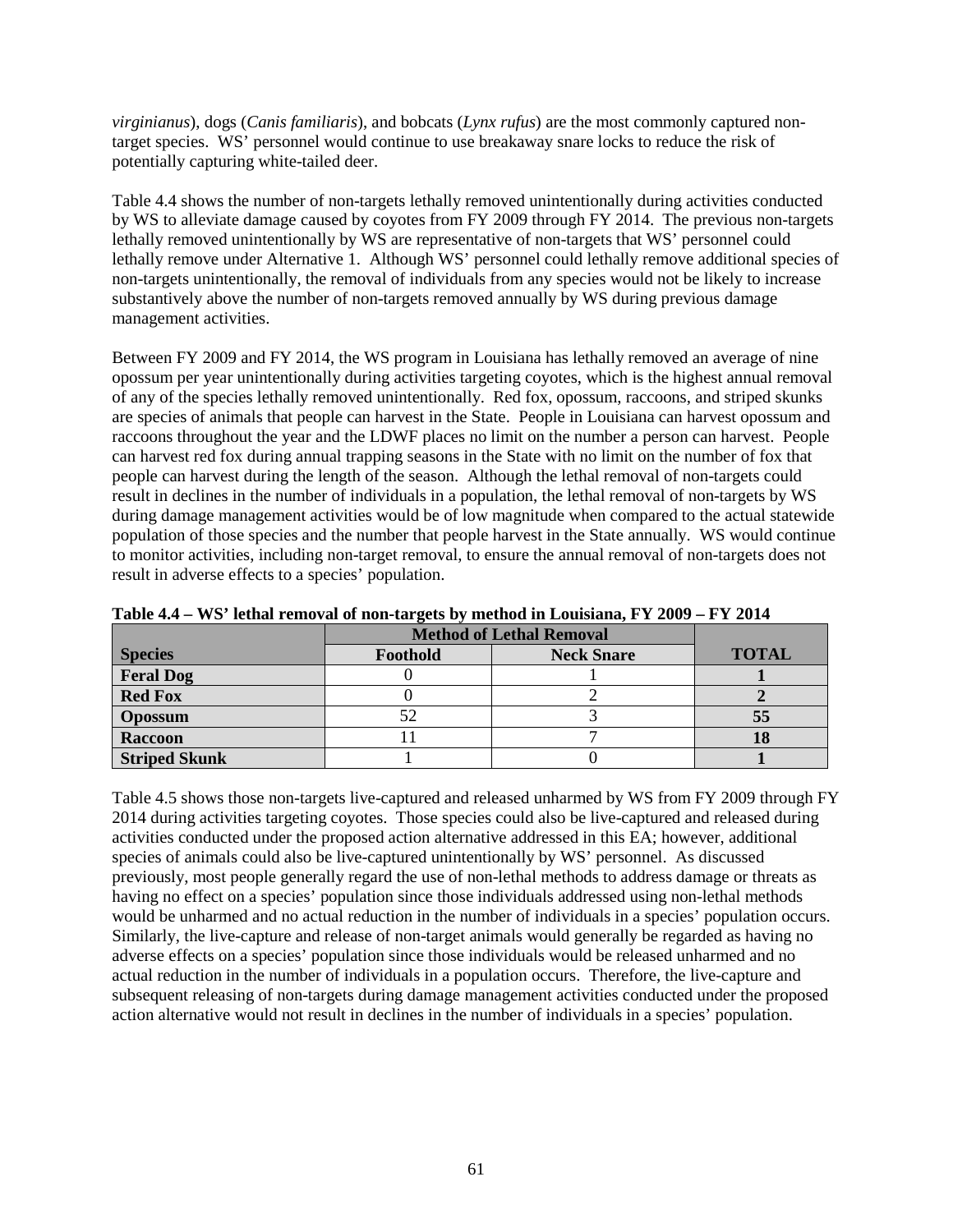|                  | <b>Method of Live-Capture</b> |                         |              |
|------------------|-------------------------------|-------------------------|--------------|
| <b>Species</b>   | Foothold <sup>†</sup>         | Neck Snare <sup>†</sup> | <b>TOTAL</b> |
| <b>Feral Dog</b> |                               |                         |              |
| <b>Red Fox</b>   |                               |                         |              |
| <b>Opossum</b>   |                               |                         |              |
| <b>Raccoons</b>  |                               |                         |              |

**Table 4.5 – Non-targets live-captured and released by WS in Louisiana, FY 2009 – FY 2014**

**†** Animals captured in foothold or neck snares by the tail or other extremity would be released if they are unharmed and can be released safely.

WS would monitor the removal of non-target species to ensure program activities or methodologies used in coyote damage management would not adversely affect non-targets. Methods available to resolve and prevent coyote damage or threats when employed by trained, knowledgeable personnel would be selective for coyotes. WS would report to the LDWF any non-target removal to ensure the LDWF had the opportunity to consider removal by WS as part of management objectives for those species. The potential for adverse effects to occur with non-targets would be similar to the other alternatives and would be minimal to non-existent based on previous non-target removal. While WS' personnel would take precautions to safeguard against taking non-target animals during operational use of methods and techniques for resolving damage and reducing threats caused by coyotes, the use of such methods could result in the incidental removal of unintended species. Those occurrences would be rare and should not affect the overall populations of any species under the proposed action alternative.

## *T&E SPECIES EFFECTS*

WS would make special efforts to avoid jeopardizing T&E species through biological evaluations of potential effects and the establishment of special restrictions or minimization measures through consultation with the USFWS. The WS program has established guidelines for activities conducted by personnel in association with threatened or endangered species (see WS Directive 2.310). Chapter 3 of this EA describes several SOPs to avoid effects to T&E species.

**Federally Listed Species** *–* During the development of this EA, WS reviewed the current list of species designated as threatened or endangered in Louisiana as determined by the USFWS and the National Marine Fisheries Service. Appendix C contains the federal list of species currently threatened or endangered in the State along with their common and scientific names. As part of the development of this EA, WS consulted with the USFWS pursuant to Section 7 of the ESA. As part of that consultation process, WS conducted a review of potential impacts of the proposed action on each of the species listed at the time WS developed the EA. The evaluation took into consideration the direct and indirect effects of available methods, including resource management methods, physical exclusion methods, and wildlife management methods. As part of the review process, WS prepared and submitted a biological evaluation to the USFWS pursuant to Section 7 of the ESA. For several species listed within the State, WS determined that the proposed activities "*may affect*" those species but those effects would be solely beneficial, insignificant, or discountable, which would warrant a "*not likely to adversely affect*" determination (see Appendix C). WS also determined the proposed action alternative would have no effect on several species listed as threatened, endangered, proposed for listing, or considered a candidate species by the USFWS and the National Marine Fisheries Service (see Appendix C). The USFWS concurred with WS' effects determination (J. Weller, USFWS pers. comm. 2015).

In addition, some of those methods that WS could employ to alleviate damage or reduce threats of damage could result in the unintentional "*take*" of Louisiana black bears (*Ursus americanus luteolus*) as defined in the ESA (see 16 USC 1532). Therefore, a "*may affect*, *likely to adversely affect*" determination was warranted for the Louisiana black bear, which required initiation of a formal consultation with the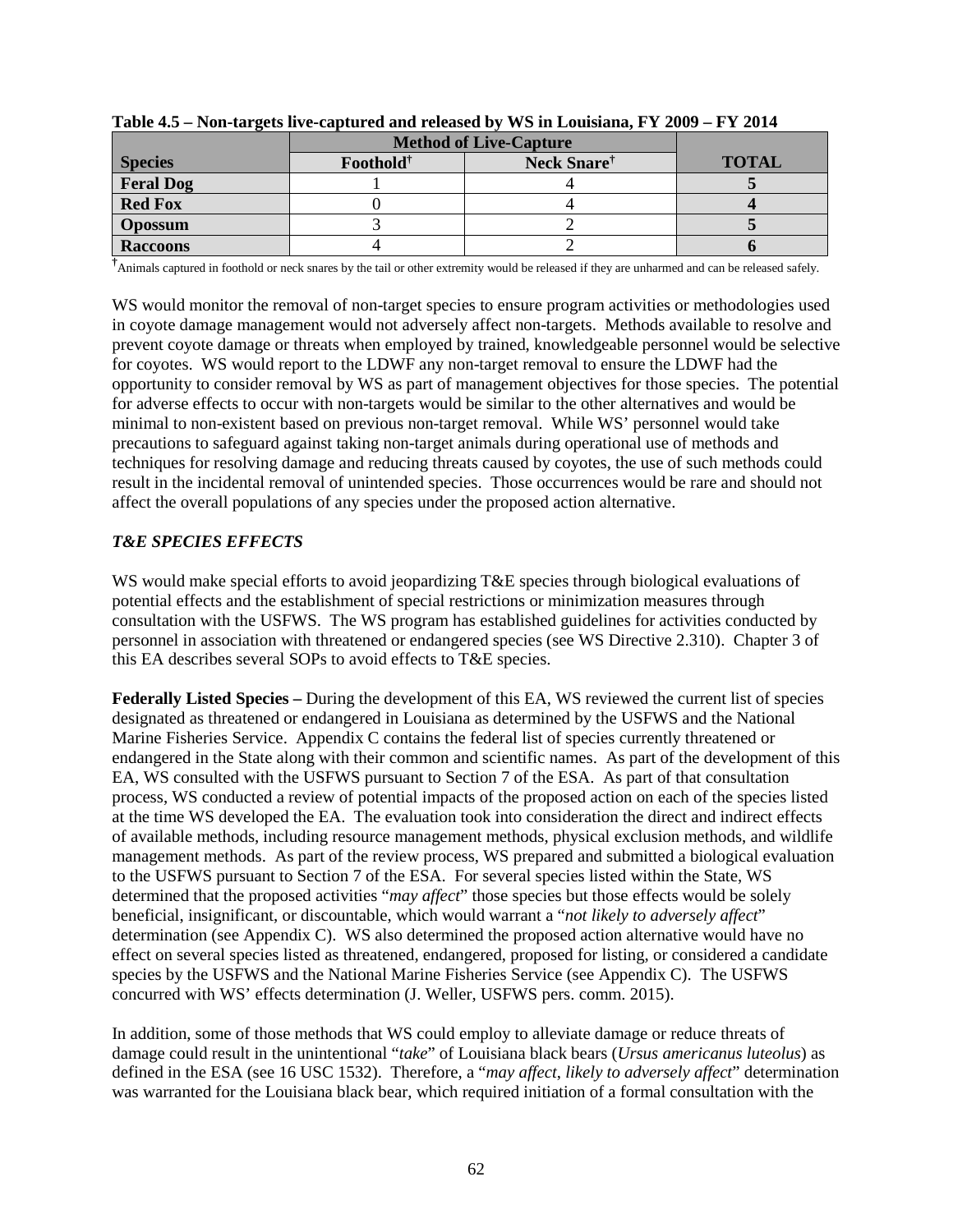USFWS (50 CFR 402.14). As discussed in Section 1.4 of this EA, WS previously developed an EA that addressed WS' activities to manage damage associated with coyotes in the State. As part of the development of the previous EA, WS initiated the formal consultation process with the USFWS pursuant to Section 7 of the ESA relating to WS' potential activities and the status of the Louisiana black bear.

After reviewing the status of the Louisiana black bear, the environmental baseline for the action area, the effects of the proposed activity, and the cumulative effects, the USFWS issued a biological opinion that managing damage caused by coyotes using those methods available would not jeopardize the continued existence of the Louisiana black bear (D. Fruge, USFWS pers. comm. 2001). Additionally, the USFWS did not anticipate any destruction or adverse modification of Louisiana black bear critical habitat. To minimize the incidental take of black bears, WS would abide by the following reasonable and prudent measures under the proposed action alternative as outlined in the biological opinion.

- $\triangleright$  WS' personnel shall take all necessary precautions to minimize the likelihood of incidental capture of Louisiana black bears (*e*.*g*., avoid trap sites and techniques with a high potential to capture non-targets and training on the use of drugs for animal immobilization and restraint).
- $\triangleright$  WS' personnel shall monitor incidental take to ensure compliance with exempted take levels.

In addition, WS would abide by all terms and conditions outlined by the USFWS in the biological opinion that implement the reasonable and prudent measures. Those terms and conditions are:

- $\triangleright$  WS shall remain current in training on the use of drugs for animal immobilization and restraint.
- $\triangleright$  WS shall survey for Louisiana black bear signs prior to conducting activities targeting coyotes in areas adjacent to and within occupied bear habitat.
- $\triangleright$  WS will educate cooperators on the appropriate precautions for avoiding incidental trapping of bears.
- $\triangleright$  If a Louisiana black bear is captured, the cooperator will contact a WS employee trained in animal immobilization and restraint immediately. WS shall respond to any such calls as soon as practicable.
- Snares with "*break-away*" locks shall be used in areas occupied or frequented by Louisiana black bears (*i*.*e*., those areas where bear signs are present)(see Appendix E).
- $\triangleright$  WS shall check all foothold traps and snares set in areas occupied or frequented by Louisiana black bears (*i*.*e*., those areas where bear signs are present) at least once a day, as early as possible.
- $\triangleright$  To help ensure that the extent of incidental take is not exceeded, monitoring reports will be submitted annually (at the end of the fiscal year) to the Ecological Services office of the USFWS in Lafayette, Louisiana. Those reports shall contain, but not be limited to, the location of trapping activities, the type of trapping activities conducted, the number and species of non-target individuals trapped and/or killed, and the types of traps responsible for non-target captures.
- $\triangleright$  Immediately upon locating a dead, injured, or sick Louisiana black bear in or adjacent to a work area, as an apparent result of the proposed project, initial notification must be made to the Law Enforcement Office of the USFWS in Lafayette, Louisiana. WS must also notify the Ecological Services Field Office of the USFWS in Lafayette, Louisiana. WS should take care in handling and caring for injured individuals and in the preservation of specimens in the best possible state for later analysis of cause of death or injury.

The intent of reasonable and prudent measures, with their implementing terms and conditions, is to minimize incidental take that might otherwise result from the proposed action. The USFWS believes the proposed activities described in Alternative 1 would not incidentally take any more than two Louisiana black bears per year through harassment and one bear per year through death resulting from methods available to manage coyote damage. Those methods addressed in the biological assessment that WS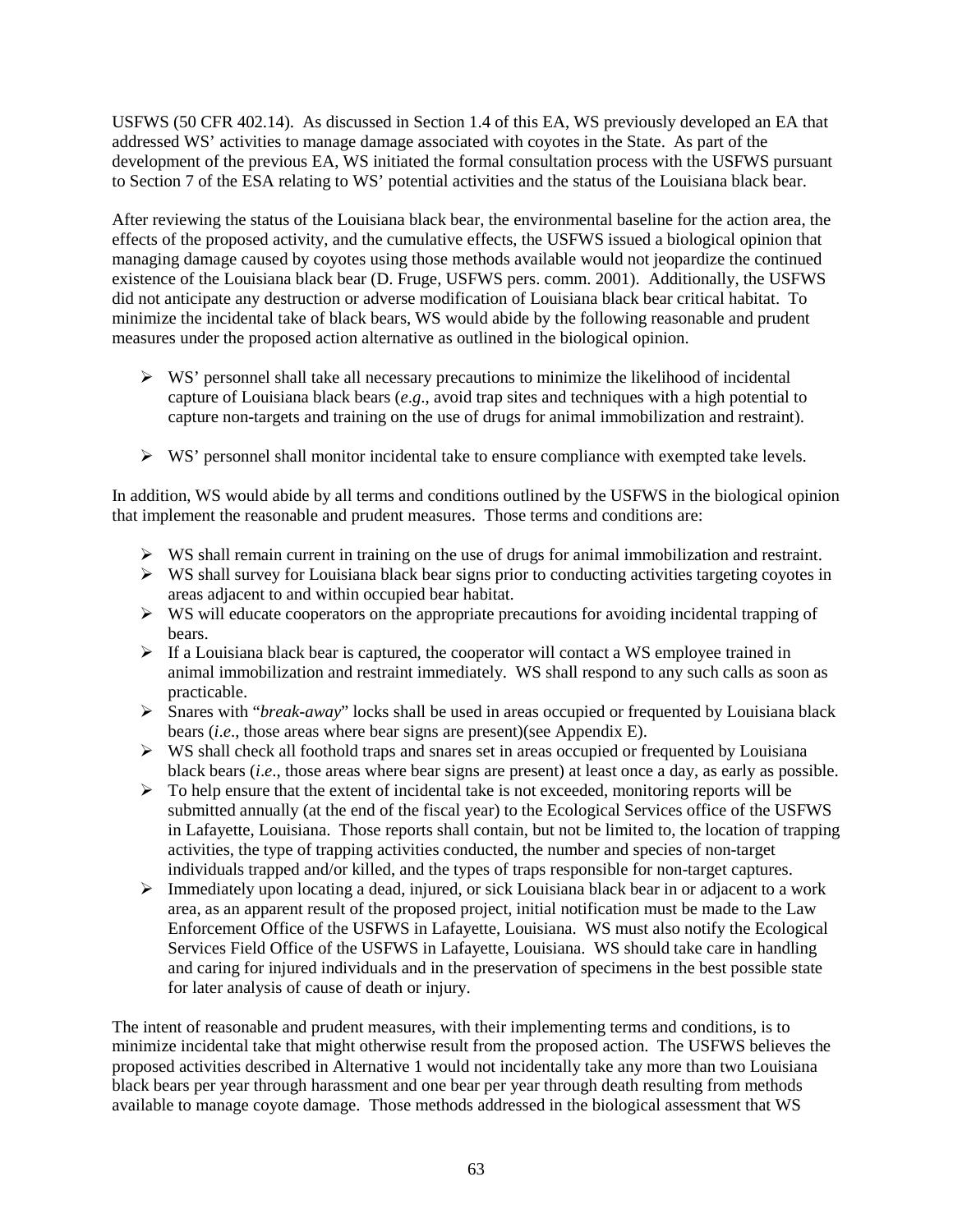submitted to the USFWS as part of the formal consultation, pursuant to Section 7 of the ESA, would continue to be available for use by WS under this proposed action alternative<sup>11</sup>. In addition, no previous take of Louisiana black bears has occurred during WS' activities to manage coyote damage or threats of damage. The only method that could be available for use by WS under this alternative that the biological assessment that WS submitted in 2001 did not evaluate was the use of aircraft by WS to remove coyotes using firearms and for surveillance.

As part of the development of this current EA, WS re-initiated formal consultation with the USFWS related to current activities proposed under the proposed action, including the use of aircraft, and the status of the Louisiana black bear. WS submitted a biological assessment to the USFWS as part of the formal consultation process. Based on the biological assessment, the USFWS again determined the proposed activities in this EA would not jeopardize the continued existence of the Louisiana black bear. The USFWS also concluded the anticipated and exempted level of incidental take, the reasonable and prudent measures, and the terms and conditions as defined in the biological opinion issued during 2001 (described above in this EA) remain applicable (J. Weller, USFWS pers. comm. 2015).

Section 7(a)(1) of the Act directs federal agencies to utilize their authorities to further the purposes of the Act by carrying out conservation programs for the benefit of endangered or threatened species. Conservation recommendations are discretionary agency activities to minimize or avoid adverse effects of a proposed action on listed species or critical habitat, to help implement recovery plans, or to develop information. WS would work with the USFWS as part of the consideration for the implementation of those conservation recommendations.

**State Listed Species** *–* Appendix D contains the current list of species the LDWF lists as endangered or threatened in State. Based on the review of species listed in the State, WS has determined that using those methods available in an integrated methods approach to alleviate damage would have no effect on those species currently listed by the State. However, the removal of coyotes could benefit some species by reducing predation if WS removed coyotes in the general area where threatened or endangered species occurred.

## *Alternative 2 – Coyote Damage Management by WS through an Adaptive Integrated Approach Using Only Non-lethal Methods*

A non-lethal management alternative would require the WS program to only recommend and use nonlethal methods to manage and prevent damage associated with coyotes. WS would provide technical assistance and direct operational assistance under this alternative recommending and using only nonlethal methods. Non-lethal methods have the potential to cause adverse effects to non-targets primarily through exclusion, harassment, and dispersal. Any exclusionary device erected to prevent access of target species also potentially excludes species that are not the primary reason the exclusion was erected; therefore, individual non-target species excluded from areas may potentially be adversely affected if the area excluded was large enough. The use of auditory and visual dispersal methods would also likely disperse non-targets in the immediate area the methods were employed. Therefore, when employing nonlethal dispersal techniques, non-targets may disperse permanently from an area. However, like target species, the potential impacts on non-target species would be temporary with target and non-target species often returning after the cessation of dispersal methods.

<span id="page-66-0"></span><sup>&</sup>lt;sup>11</sup>The biological assessment submitted to the USFWS pursuant to Section 7 of the ESA included the possible use of M-44s, Livestock Protection collars, and gas cartridges to alleviate coyote damage; however, WS is no longer considering the use of M-44s, Livestock Protection Collars, and gas cartridges.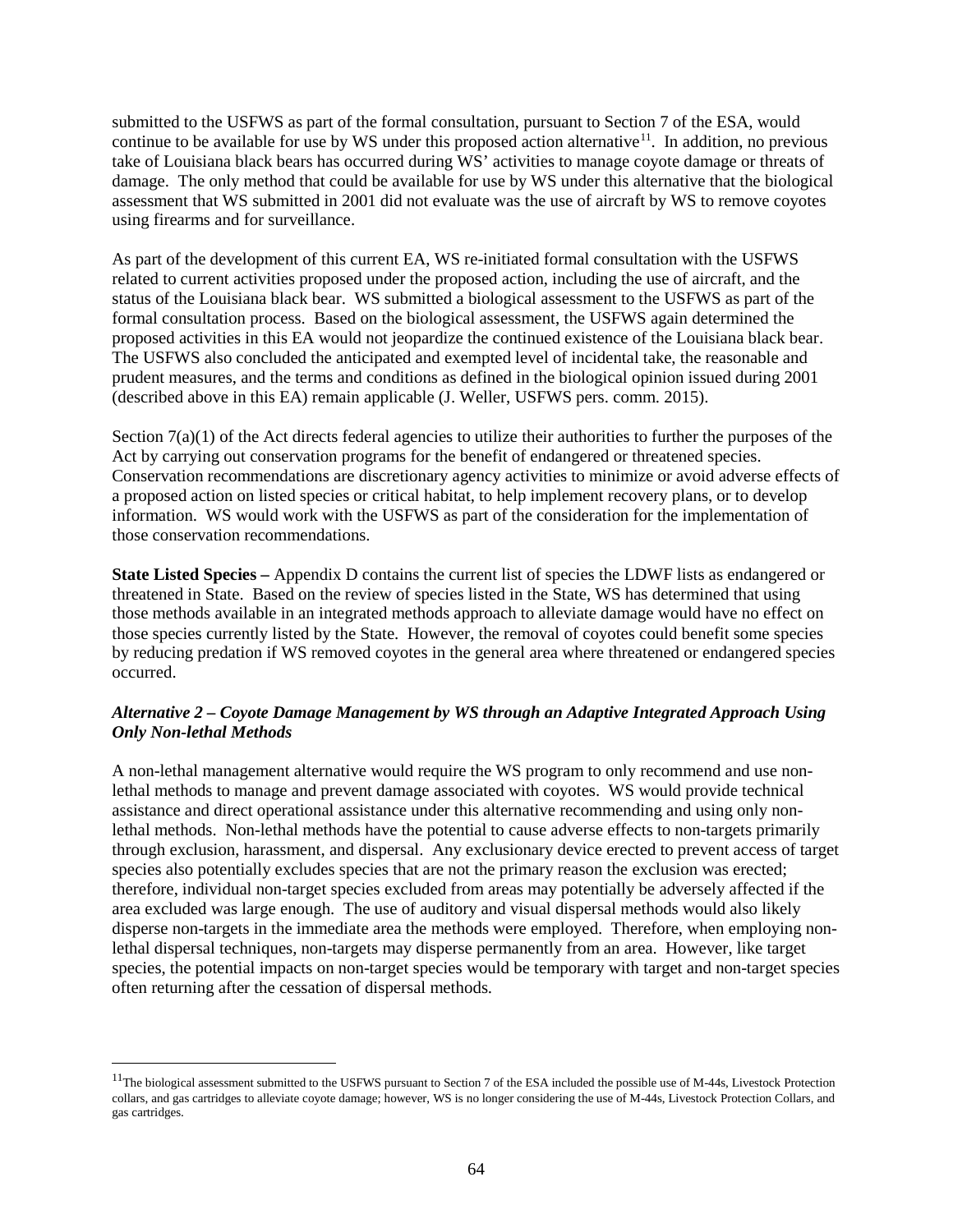Live traps (*e.g.*, cage traps, foothold traps) restrain wildlife once captured and are considered live-capture methods. Live traps have the potential to capture non-target species. Trap placement in areas where coyotes were active and the use of target-specific attractants could minimize the capture of non-targets. If traps were attended to appropriately, any non-targets captured could be released on site unharmed.

WS' involvement in the use of or recommendation of non-lethal methods would ensure non-target impacts were considered under WS' Decision Model. Most non-lethal methods would be available under all the alternatives analyzed. Impacts to non-targets from the use of non-lethal methods would be similar to the use of those non-lethal methods under any of the alternatives. Non-targets would generally be unharmed from the use of non-lethal methods under any of the alternatives since no lethal removal would occur from their use. Similar to the other alternatives, other entities could and would likely continue to use lethal methods and those activities could increase in proportion to the reduction of assistance using lethal methods provided by the WS program. Risks to non-targets and T&E species would continue to occur from activities conducted by other entities, including from those people who implement damage management activities on their own similar to Alternative 3 and Alternative 4.

# *Alternative 3 – Coyote Damage Management by WS through Technical Assistance Only*

Under a technical assistance alternative, WS would have no direct impact on non-target species, including T&E species. Those persons requesting assistance could employ methods that WS' personnel recommend or provide through loaning of equipment. Using the WS Decision Model, WS' personnel would base recommendations from information provided by the person requesting assistance or through site visits. Recommendations would include methods or techniques to minimize non-target impacts associated with the methods that personnel recommend or loan. Methods recommended could include non-lethal and lethal methods as deemed appropriate by the WS Decision Model and as permitted by laws and regulations.

The potential impacts to non-targets under this alternative would be variable and based on several factors. If people employed methods as recommended by WS, the potential impacts to non-targets would likely be similar to the proposed action. If recommended methods and techniques were not followed or if other methods were employed that were not recommended, the potential impacts on non-target species, including T&E species would likely be higher compared to the proposed action.

The potential impacts of harassment and exclusion methods on non-target species would be similar to those described under the proposed action. Harassment and exclusion methods would be easily obtainable and simple to employ. Since identification of targets would occur when employing shooting as a method, the potential impacts to non-target species would likely be low under this alternative. However, the knowledge and experience of the person could influence their ability to identify coyotes correctly.

Those persons experiencing damage from coyotes may implement methods and techniques based on the recommendations of WS. The knowledge and skill of those persons implementing recommended methods would determine the potential for impacts to occur. If those persons experiencing damage do not implement methods or techniques correctly, the potential impacts from providing only technical assistance could be greater than the proposed action. The incorrect implementation of methods or techniques recommended by WS could lead to an increase in non-target removal when compared to the non-target removal that could occur by WS under the proposed action alternative.

If requesters were provided technical assistance but do not implement any of the recommended actions and conducted no further action, the potential to remove non-targets would be lower when compared to the proposed action. If those persons requesting assistance implement recommended methods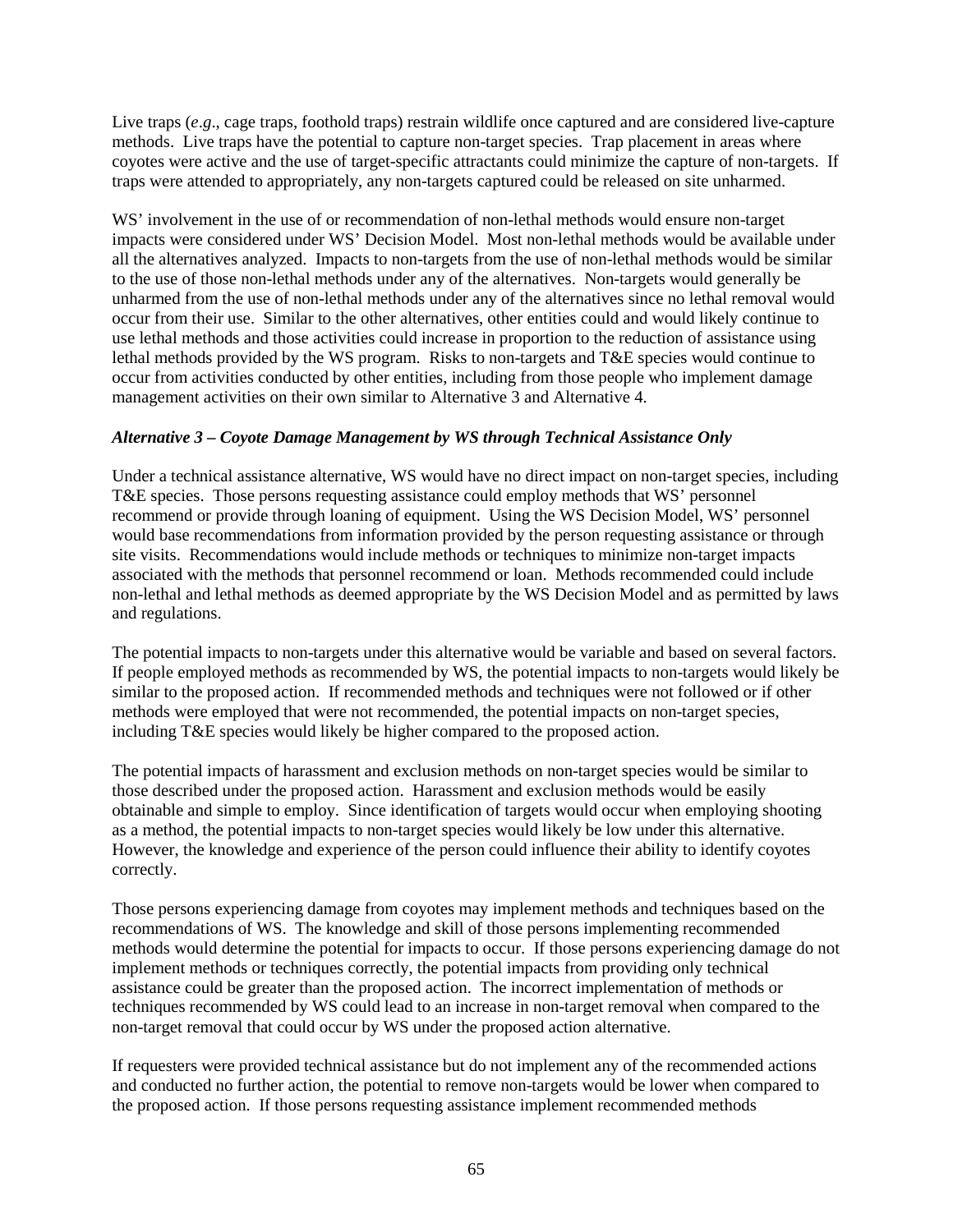appropriately and as instructed or demonstrated, the potential impacts to non-targets would be similar to the proposed action. If WS made recommendations on the use of methods to alleviate damage but those methods were not implemented as recommended by WS or if those methods recommended by WS were used inappropriately, the potential for lethal removal of non-targets would likely increase under a technical assistance only alternative. Therefore, the potential impacts to non-targets, including T&E species, would be variable under a technical assistance only alternative.

Under this alternative, if those people requesting assistance from WS deemed recommended non-lethal methods ineffective, those people experiencing damage could employ lethal methods. The potential impacts on non-targets by those persons experiencing damage would be highly variable. People whose coyote damage problems were not effectively resolved by non-lethal control methods would likely resort to other means of legal or illegal lethal control. This could result in less experienced people implementing control methods and could lead to greater removal of non-target wildlife than the proposed action. When those persons experiencing damage caused by wildlife reach a level where assistance does not adequately reduce damage or where no assistance is available, people have resorted to using chemical toxicants that are illegal for use on the intended target species. The illegal use of methods often results in loss of both target and non-target wildlife (*e*.*g*., see Allen et al. 1996, United States Department of Justice 2014, United States Department of Justice 2015). The use of illegal toxicants by those persons frustrated with the lack of assistance or assistance that inadequately reduces damage to an acceptable level can often result in the indiscriminate removal of wildlife species.

The ability to reduce negative effects caused by coyotes to wildlife species and their habitats, including T&E species, would be variable under this alternative. The skills and abilities of the person implementing damage management actions would determine the risks to non-target animals. This alternative would likely have a greater chance of reducing damage than Alternative 4 since WS would be available to provide information and advice on appropriately employing methods and reducing the risk of non-target removal.

#### *Alternative 4 – No Coyote Damage Management Conducted by WS*

Under this alternative, WS would not provide any assistance with managing damage associated with coyotes in the State. Therefore, no direct impacts to non-targets or T&E species would occur by WS under this alternative. People could continue to harvest coyotes during the annual trapping seasons and people could continue to remove coyotes at any time to alleviate damage or threats of damage without the need for a permit from the LDWF. Risks to non-targets and T&E species would continue to occur from those people who implement damage management activities on their own or through recommendations by other federal, state, and private entities. Although some risks could occur from those people that implement coyote damage management in the absence of any involvement by WS, those risks would likely be low, and would be similar to those risks under the other alternatives.

The ability to reduce negative effects caused by coyotes to other wildlife species and their habitats, including T&E species, would be variable based upon the skills and abilities of the person implementing damage management actions under this alternative.

#### **Issue 3 - Effects of Coyote Damage Management Activities on Human Health and Safety**

A common concern is the potential adverse effects that methods available could have on human health and safety. Each of the alternatives below evaluates the threats to human safety of methods available under those alternatives.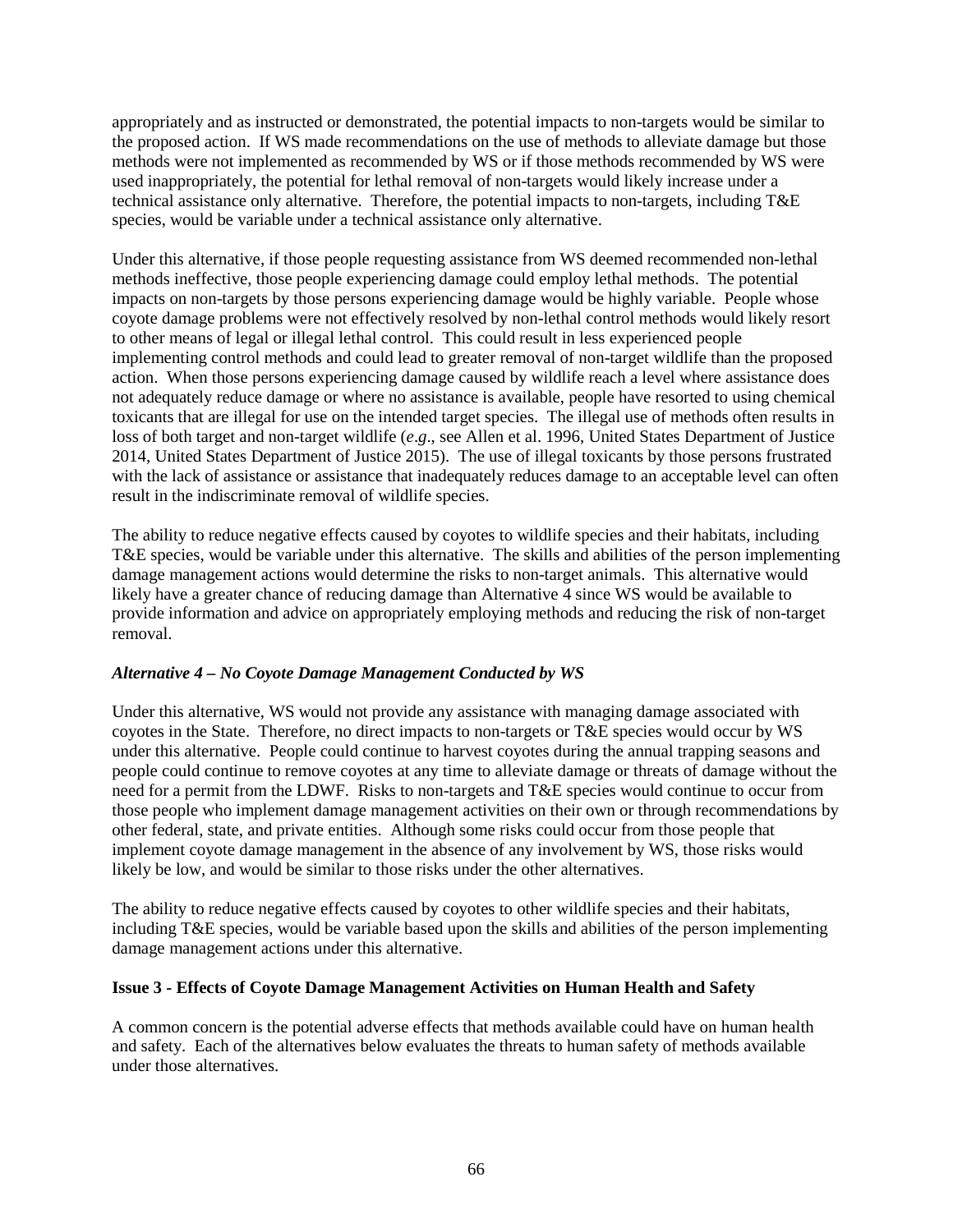### *Alternative 1 - Continue the Current Adaptive Integrated Methods Approach to Managing Coyote Damage (No Action/Proposed Action)*

The cooperator requesting assistance would be made aware through a MOU, work initiation document, or a similar document that those methods agreed upon could potentially be used on property owned or managed by the cooperator. Therefore, the cooperator would be made aware of the possible use of those methods on property they own or manage to identify any risks to human safety associated with the use of those methods. Cooperators would be made aware by signing a MOU, work initiation document, or another similar document, which would assist WS and the cooperating entity with identifying any risks to human safety associated with methods at a particular location.

Under the proposed action, WS could use or recommend those methods discussed in Appendix B singularly or in combination to resolve and prevent damage associated with coyotes in the State. WS would use the Decision Model to determine the appropriate method or methods that would effectively resolve the request for assistance. Those methods would be continually evaluated for effectiveness and if necessary, additional methods could be employed. Non-lethal and lethal methods could be used under the proposed action. WS would continue to provide technical assistance and/or direct operational assistance to those persons seeking assistance with managing damage or threats from coyotes. Risks to human safety from technical assistance conducted by WS would be similar to those risks addressed under Alternative 3. Those non-lethal methods that could be used as part of an integrated approach to managing damage that would be available for use by WS as part of direct operational assistance, would be similar to those risks associated with the use of those methods under the other alternatives.

Lethal methods available under the proposed action would include the use of euthanasia chemicals, cable restraints, the recommendation of harvest during trapping seasons, and shooting. In addition, target coyotes live-captured using non-lethal methods (*e*.*g*., live-traps, immobilizing drugs) could be euthanized. Those lethal methods available under the proposed action alternative or similar products would also be available under the other alternatives. None of the lethal methods available would be restricted to use by WS only. Euthanasia chemicals would not be available to the public but those coyotes live-captured could be killed using other methods.

WS' employees who conduct activities to manage damage caused by coyotes would be knowledgeable in the use of those methods available, the wildlife species responsible for causing damage or threats, and WS' directives. That knowledge would be incorporated into the decision-making process inherent with the WS Decision Model that would be applied when addressing threats and damage caused by coyotes. When employing lethal methods, WS' employees would consider risks to human safety when employing those methods based on location and method. For example, risks to human safety from the use of methods would likely be lower in rural areas that are less densely populated. Consideration would also be given to the location where damage management activities would be conducted based on property ownership. If locations where methods would be employed occur on private property in rural areas where access to the property could be controlled and monitored, the risks to human safety from the use of methods would likely be less. If damage management activities occurred at public parks or near other public use areas, then risks of the public encountering damage management methods and the corresponding risk to human safety would increase. Activities would generally be conducted when human activity was minimal (*e*.*g*., early mornings, at night) or in areas where human activities was minimal (*e.g.*, in areas closed to the public).

The use of live-capture traps and restraining devices (*e*.*g*., foothold traps, some cable restraints) has been identified as a potential issue. Live-capture traps available for coyotes would typically be walk-in style traps where coyotes enter but are unable to exit. Live-traps and restraining devices would typically be set in situations where human activity was minimal to ensure public safety. Those methods rarely cause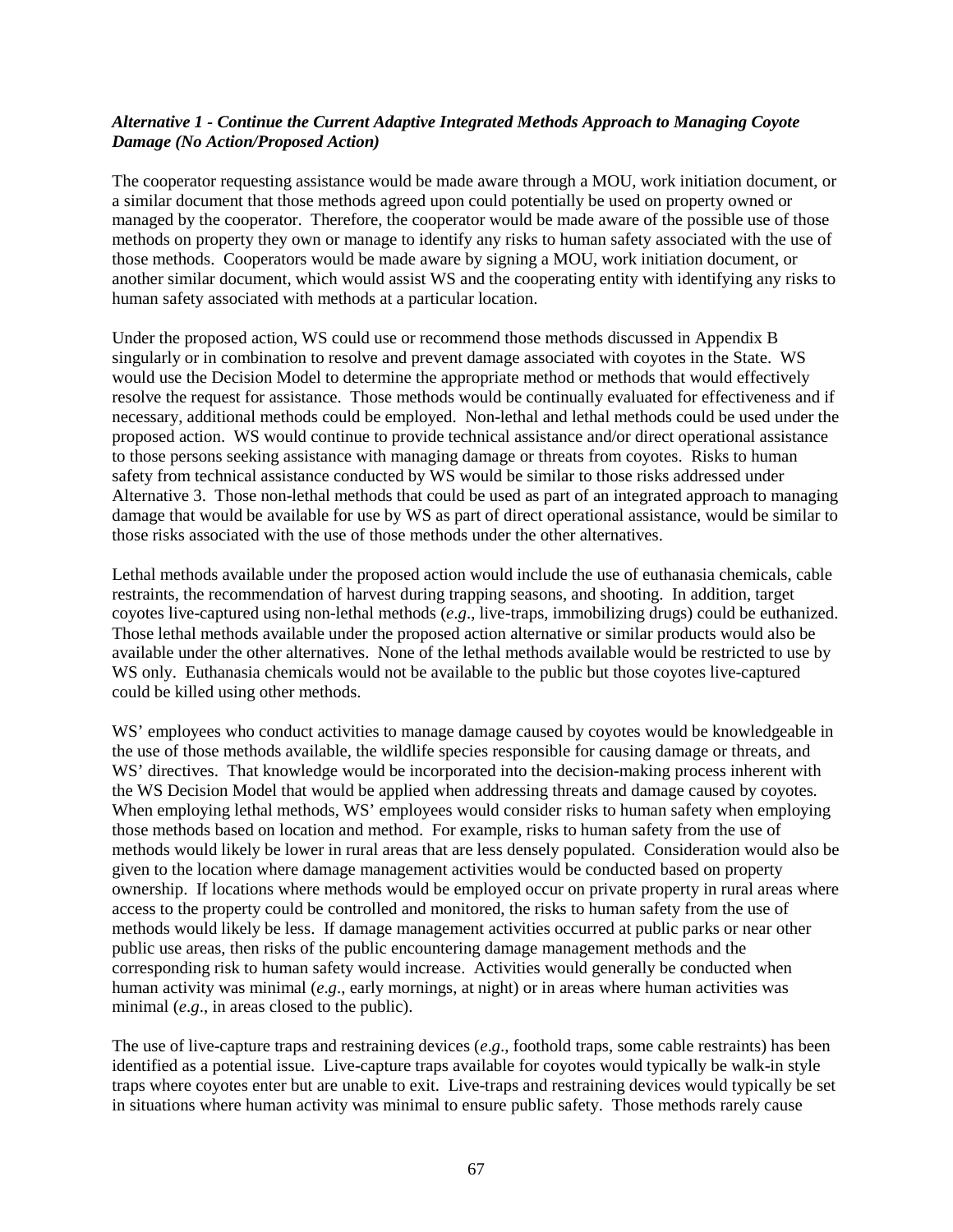serious injury and would only be triggered through direct activation of the device. Therefore, human safety concerns associated with live traps and restraining devices used to capture wildlife, including coyotes, would require direct contact to cause bodily harm. Therefore, if left undisturbed, risks to human safety would be minimal. Signs warning of the use of those tools in the area could be posted for public view at access points to increase awareness that those devices were being used and to avoid the area, especially pet owners.

Safety issues related to the misuse of firearms and the potential human hazards associated with the use of firearms were issues identified. To help ensure the safe use of firearms and to increase awareness of those risks, WS' employees who use firearms during official duties would be required to attend an approved firearm safety training course and to remain certified for firearm use must attend a safety training course in accordance with WS Directive 2.615. As a condition of employment, WS' employees who carry and use firearms are subject to the Lautenberg Domestic Confiscation Law, which prohibits firearm possession by anyone who has been convicted of a misdemeanor crime of domestic violence (18 USC § 922(g)(9)). A safety assessment based on site evaluations, coordination with cooperating and local agencies (if applicable), and consultation with cooperators would be conducted before firearms were deemed appropriate to alleviate or reduce damage and threats to human safety when conducting activities. WS would work closely with cooperators requesting assistance to ensure all safety issues were considered before firearms would be deemed appropriate for use. The use of all methods, including firearms, would be agreed upon with the cooperator to ensure the safe use of those methods. The security of firearms would also occur pursuant to WS Directive 2.615.

The issue of using chemical methods as part of managing damage associated with wildlife relates to the potential for human exposure either through direct contact with the chemical or exposure to the chemical from wildlife that have been exposed. Under the alternatives identified, the use of chemical methods could include immobilizing drugs and euthanasia chemicals.

The use of immobilizing drugs would only be administered to coyotes that have been live-captured using other methods or administered through injection using a projectile (*e*.*g*., dart gun). Immobilizing drugs used to sedate wildlife would be used to temporarily handle and transport animals to lessen the distress of the animal from the experience. Drug delivery would likely occur on site with close monitoring of the animal to ensure proper care of the animal. Immobilizing drugs would be reversible with a full recovery of sedated animals occurring. Drugs used in capturing and handling wildlife that would be available include ketamine, a mixture of ketamine/Xylazine, and Telazol. A list and description of immobilizing drugs available for use under the identified alternatives can be found in Appendix B.

Euthanizing chemicals would be administered under similar circumstances to immobilizing drugs and would be administered to animals live-captured using other methods. Euthanasia chemicals would include sodium pentobarbital, potassium chloride, and Beuthanasia-D. Euthanized animals would be disposed of in accordance with WS Directive 2.515; therefore, would not be available for harvest and consumption. Euthanasia of target animals would occur in the absence of the public to minimize risks, whenever possible.

The recommendation by WS that coyotes be harvested during the regulated trapping season that is established by the LDWF would not increase risks to human safety above those risks already inherent with trapping coyotes. Recommendations of allowing hunting or trapping on property owned or managed by a cooperator to reduce coyote populations, which could then reduce damage or threats, would not increase risks to human safety. Safety requirements established by the LDWF for the hunting and trapping season would further minimize risks associated with those activities. Although hunting and trapping accidents do occur, the recommendation of allowing hunting or trapping to reduce localized populations of coyotes would not increase those risks.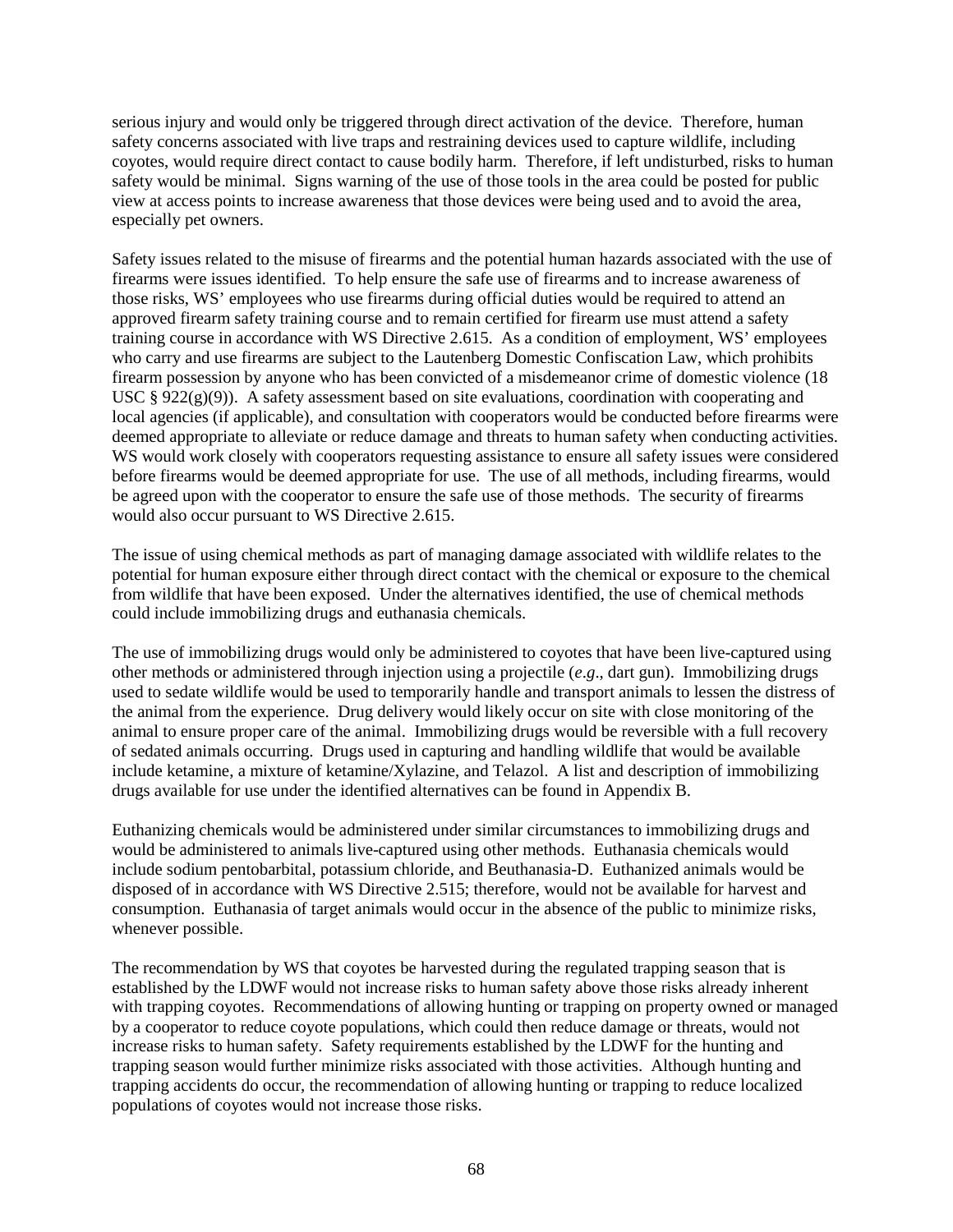# *CONSEQUENCES OF AERIAL WILDLIFE OPERATIONS ACCIDENTS*

Aerial wildlife operations, like any other flying, may result in an accident. WS' pilots and crewmembers would be trained and experienced to recognize the circumstances that lead to accidents. The national WS Aviation Program has increased its emphasis on safety, including funding for additional training, the establishment of a WS Flight Training Center and annual recurring training for all pilots. Still, accidents may occur and the environmental consequences should be evaluated.

*Major Ground or Wild/Forest Fires***:** Although fires could result from aircraft-related accidents, no such fires have occurred from aircraft incidents previously involving government aircraft and low-level flights.

*Fuel Spills and Environmental Hazard from Aviation Accidents*: A representative of the National Transportation Safety Board has stated previously that aviation fuel is extremely volatile and will evaporate within a few hours or less to the point that even its odor cannot be detected (USDA 2005). The fuel capacity for aircraft used by WS varies. For fixed-winged aircraft, a 52-gallon capacity would generally be the maximum, while 91 gallons would generally be the maximum fuel capacity for helicopters. In some cases, little or none of the fuel would be spilled if an accident occurs. Thus, there should be little environmental hazard from unignited fuel spills.

*Oil and Other Fluid Spills*: With the size of aircraft used by WS, the quantities of oil (*e*.*g*., 6 to 8 quarts maximum for reciprocating (piston) engines and 3 to 5 quarts for turbine engines) capable of being spilled in any accident would be small with minimal chance of causing environmental damage. Aircraft used by WS would be single engine models, so the greatest amount of oil that could be spilled in one accident would be about eight quarts.

When exposed to oxygen, petroleum products biodegrade through volatilization and bacterial action (EPA 2000). Thus, small quantity oil spills on surface soils can be expected to biodegrade readily. Even in subsurface contamination situations involving underground storage facilities that would generally be expected to involve larger quantities than would ever be involved in a small aircraft accident, the EPA guidelines provide for *"natural attenuation"* or volatilization and biodegradation in some situations to mitigate environmental hazards (EPA 2000). Thus, even where oil spills in small aircraft accidents were not cleaned up, the oil does not persist in the environment or persists in such small quantities that no adverse effects would be expected. In addition, WS' accidents generally would occur in remote areas away from human habitation and drinking water supplies. Thus, the risk to drinking water appears to be exceedingly low to nonexistent.

For these reasons, the risk of ground fires or fuel/oil pollution from aviation accidents could be considered low. In addition, based on the history and experience of the program in aircraft accidents, it appears the risk of significant environmental damage from such accidents is exceedingly low.

# *EXECUTIVE ORDERS RELATING TO CHILDREN AND ENVIRONMENTAL JUSTICE*

WS would use only legal, effective, and environmentally safe damage management methods, tools, and approaches. The EPA through the FIFRA, the LDAF, the United States Drug Enforcement Administration, MOUs with land managing agencies, and WS' directives would regulate chemical methods that could be available for use by WS pursuant to the alternatives (see WS Directive 2.401, WS Directive 2.405, WS Directive 2.430, WS Directive 2.465). WS would properly dispose of any excess solid or hazardous waste. WS does not anticipate the alternatives would result in any adverse or disproportionate environmental impacts to minority and low-income persons or populations. In contrast,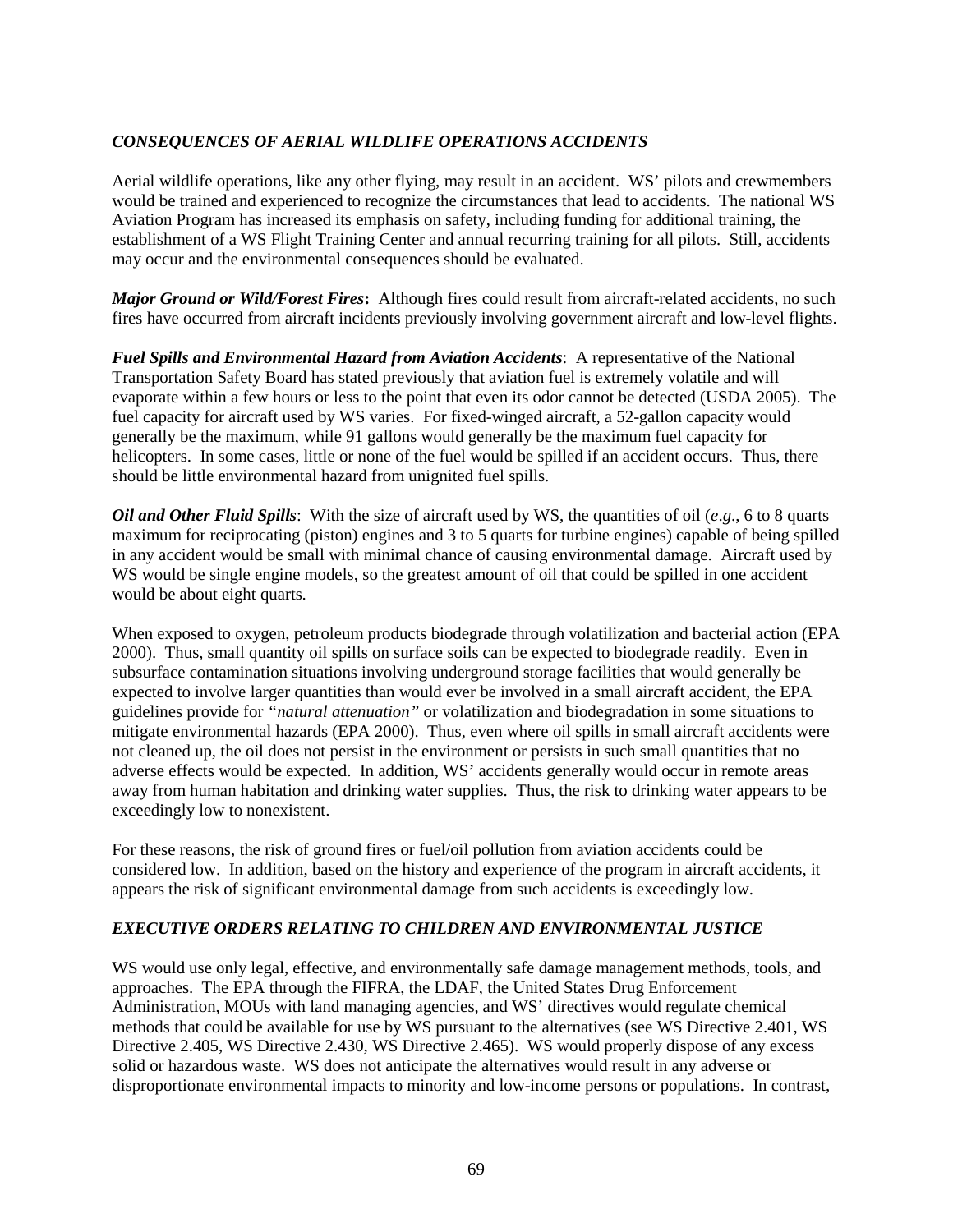the alternatives may benefit minority or low-income populations by reducing threats to public health and safety and property damage.

Children may suffer disproportionately for many reasons from environmental health and safety risks, including the development of their physical and mental status. WS makes it a high priority to identify and assess environmental health and safety risks that may disproportionately affect children. WS has considered the impacts that this proposal might have on children. The proposed activities would occur by using only legally available and approved methods where it is highly unlikely that activities conducted pursuant to the alternatives would adversely affect children. For these reasons, WS concludes that it would not create an environmental health or safety risk to children from implementing the alternatives. Additionally, the need for action identified a need to reduce threats to human safety, including risks to children; therefore, cooperators could request WS' assistance with reducing threats to the health and safety of children posed by coyotes.

No adverse effects to human safety have occurred from WS' use of methods to alleviate coyote damage in the State from FY 2009 through FY 2014. The risks to human safety from the use of non-lethal and lethal methods, when used appropriately and by trained personnel, would be considered low. Based on the use patterns of methods available to address damage caused by coyotes, this alternative would comply with Executive Order 12898 and Executive Order 13045.

# *Alternative 2 – Coyote Damage Management by WS through an Adaptive Integrated Approach Using Only Non-lethal Methods*

A non-lethal management alternative would require the WS program to only recommend and use nonlethal methods to manage and prevent damage caused by coyotes. WS would provide technical assistance and direct operational assistance under this alternative recommending and using only non-lethal methods. Similar to the other alternatives, other entities could and would likely continue to use lethal methods and those activities could increase in proportion to the reduction of assistance using lethal methods provided by the WS program. Threats to human safety would continue to occur from activities conducted by other entities, including from those people who implement damage management activities on their own similar to Alternative 3 and Alternative 4.

Non-lethal methods recommended or employed by the WS program have the potential to threaten human safety. Threats to human safety associated with non-lethal methods that would be available under this alternative were addressed under Alternative 1. The threats to human safety associated with non-lethal methods under this alternative would be the same as those threats addressed under Alternative 1. The recommendation and use of non-lethal methods by WS would comply with Executive Order 12898 and Executive Order 13045 under this alternative.

Other entities could still provide assistance using lethal methods under this alternative. Those entities would likely continue to employ those lethal methods discussed in Appendix B. If the assistance using lethal methods provided by those entities increased in proportion to assistance that the WS program would have provided using lethal methods, the potential threats to human safety from methods available would be similar to other alternatives. If those entities increase assistance using lethal methods in proportion to the assistance that the WS program would have provided, risks would be similar to Alternative 1. This could result in less experienced persons implementing lethal methods and could lead to greater risks to human safety. Other entities could use lethal methods where the personnel of the WS program may not because WS' personnel would follow those SOPs outlined in Chapter 3 to reduce threats to human safety. Lethal methods employed by those persons not experienced in the use of methods or were not trained in their proper use, could increase threats to human safety.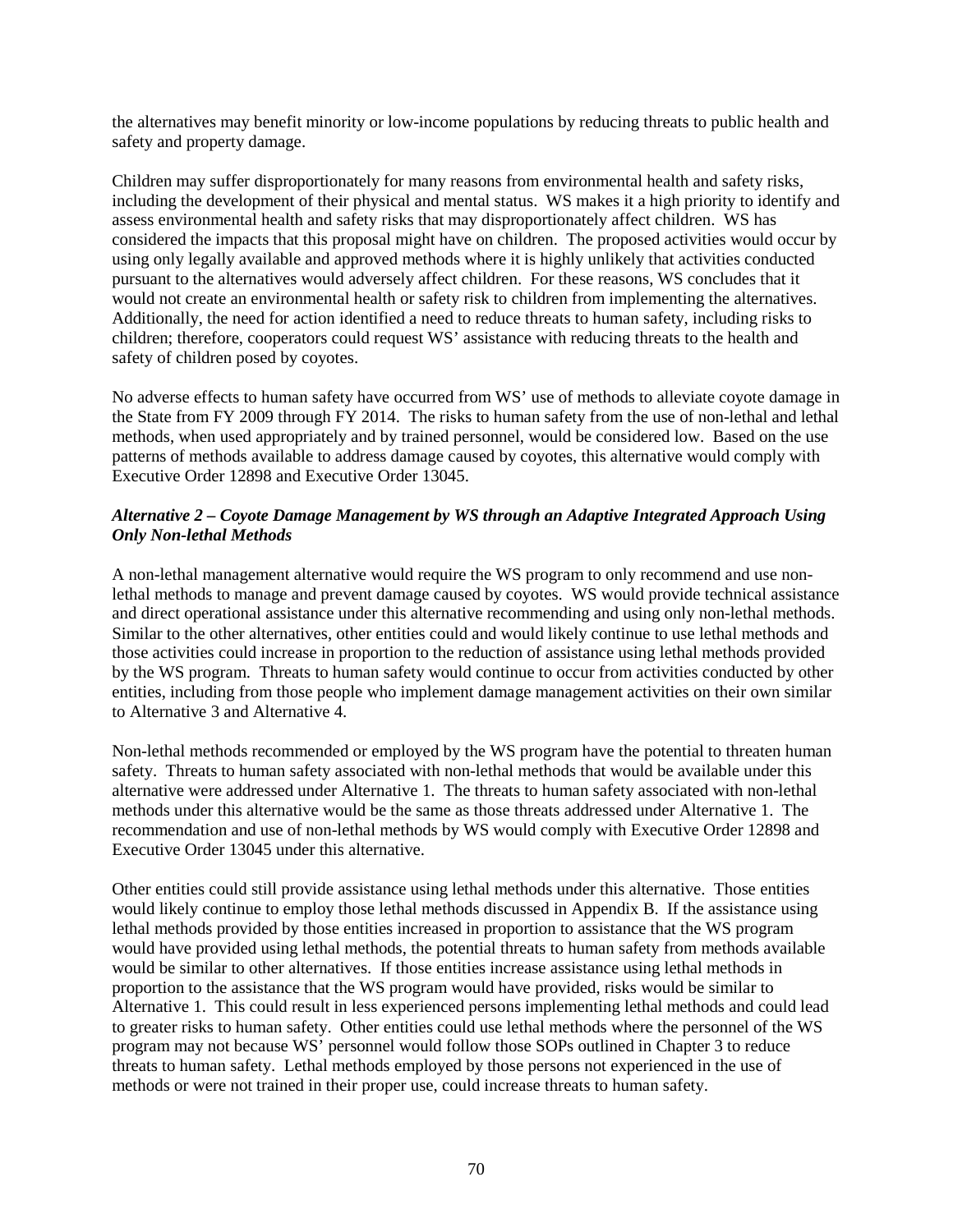#### *Alternative 3 – Coyote Damage Management by WS through Technical Assistance Only*

Under this alternative, WS would be restricted to making recommendations on the use of methods and the demonstration of methods to resolve damage. WS would only provide technical assistance to those people requesting assistance with coyote damage and threats. Although hazards to human safety from non-lethal methods exist, those methods are generally regarded as safe when used by trained individuals who are experienced in their use. Risks to human safety associated with non-chemical methods, such as resource management methods (*e.g*., crop selection, limited habitat modification, modification of human behavior), exclusion devices, frightening devices, and cage traps, could be considered low based on their use profile for alleviating damage associated with wildlife. Although some risk of fire and bodily harm exists from the use of pyrotechnics and propane cannons, when used appropriately and in consideration of those risks, those methods could be used with a high degree of safety.

Under a technical assistance only alternative, the availability of immobilizing drugs, euthanasia chemicals, and aircraft to those persons experiencing damage or other entities would be limited. Immobilizing drugs and euthanasia chemicals used in capturing and handling wildlife could be administered under the direction and authority of state veterinary authorities, either directly or through procedures agreed upon between those authorities and other entities, such as the LDWF. Without access to immobilizing drugs or euthanizing chemicals, those persons capturing coyotes using live-traps or other live-capture methods would be responsible for euthanizing or handling live-captured captive animals. Since the availability of immobilizing drugs and euthanizing chemicals would be limited under this alternative, a gunshot would likely be the primary method of euthanasia. The use of aircraft, primarily the use of firearms from an aircraft, would require a permit from the LDWF.

The recommendation by WS that coyotes be harvested during the regulated trapping season, which would be established by the LDWF, would not increase risks to human safety above those risks already inherent with trapping coyotes. Recommendations of allowing trapping on property owned or managed by a cooperator to reduce local coyote populations that could then reduce coyote damage or threats would not increase risks to human safety. Safety requirements established by the LDWF for the regulated trapping season would further minimize risks associated with those activities. Although trapping accidents do occur, the recommendation of allowing trapping to reduce localized coyote populations would not increase those risks.

The recommendation of shooting with firearms as a method of direct lethal removal could occur under this alternative. Safety issues do arise related to misusing firearms and the potential human hazards associated with firearms use when employed to reduce damage and threats. When used appropriately and with consideration for human safety, risks associated with firearms would be minimal. If firearms were employed inappropriately or without regard to human safety, serious injuries could occur. Under this alternative, recommendations of the use of firearms by WS would include human safety considerations. Since the use of firearms to alleviate coyote damage would be available under any of the alternatives and the use of firearms by those persons experiencing coyote damage could occur whether WS was consulted or contacted, the risks to human safety from the use of firearms would be similar among all the alternatives.

If non-chemical methods were employed according to recommendations and as demonstrated by WS, the potential risks to human safety would be similar to the proposed action. If methods were employed without guidance from WS or applied inappropriately, the risks to human safety could increase. The extent of the increased risk would be unknown and variable. Non-chemical methods inherently pose minimal risks to human safety given the design and the extent of the use of those methods.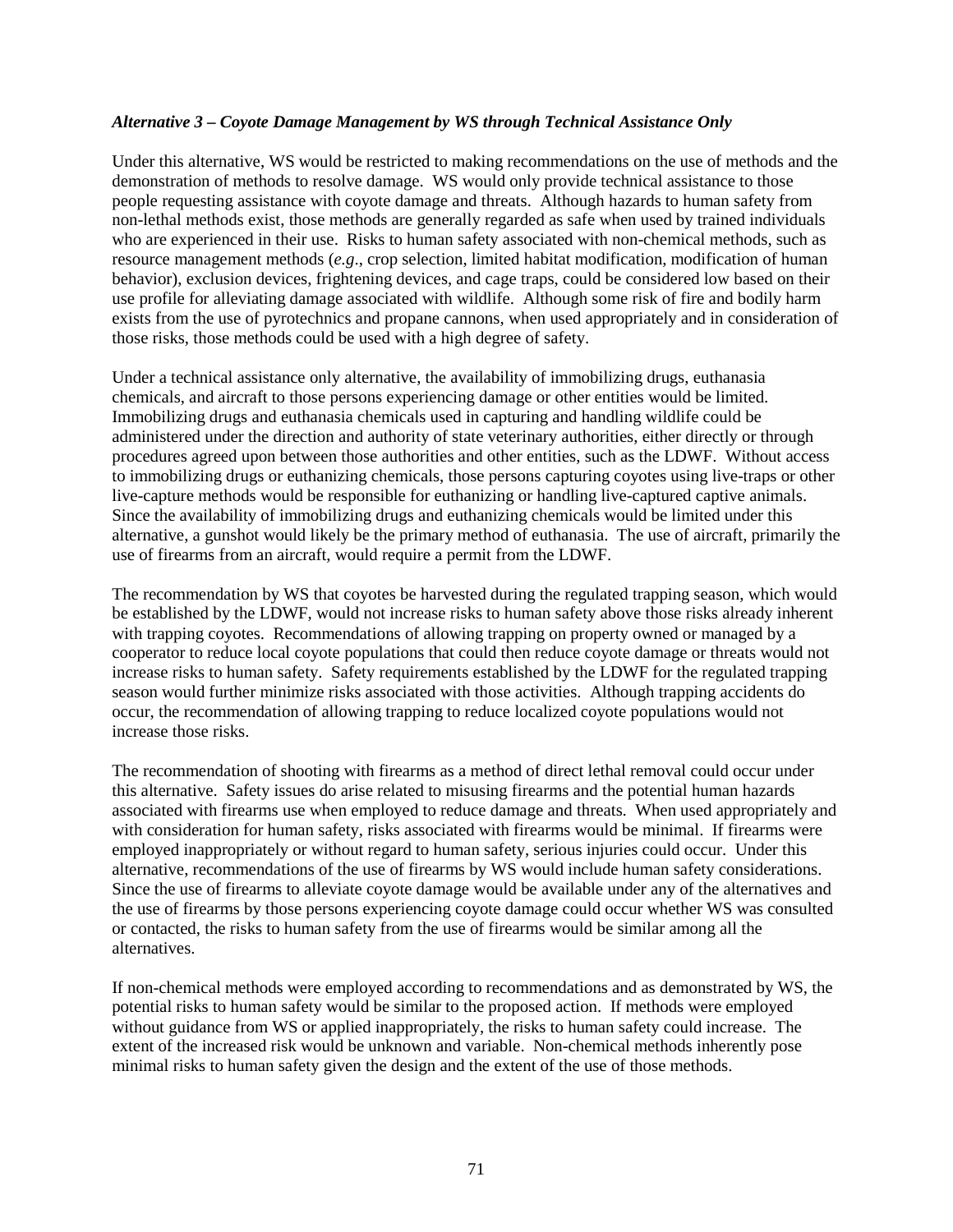The cooperator requesting assistance would also be made aware of threats to human safety associated with the use of those methods. SOPs for methods are discussed in Chapter 3 of this EA. Risks to human safety from activities and methods recommended under this alternative would be similar to the other alternatives since the same methods would be available. If misused or applied inappropriately, any of the methods available to alleviate coyote damage could threaten human safety. However, when used appropriately, methods available to alleviate damage would not threaten human safety. The recommendation of methods by WS to people requesting assistance and the pattern of use recommended by WS would comply with Executive Order 12898 and Executive Order 13045.

# *Alternative 4 – No Coyote Damage Management Conducted by WS*

Under the no involvement by WS alternative, WS would not be involved with any aspect of managing damage associated with coyotes in the State, including technical assistance. Due to the lack of involvement in managing damage caused by coyotes, no impacts to human safety would occur directly from WS. This alternative would not prevent those entities experiencing threats or damages associated with coyotes from conducting damage management activities in the absence of WS' assistance. The direct burden of implementing permitted methods would be placed on those people experiencing damage or would require those people to seek assistance from other entities.

Similar to the technical assistance only alternative, immobilizing drugs, euthanasia chemicals, and the use of aircraft would have limited availability under this alternative to the public. Since most methods available to resolve or prevent coyote damage or threats would be available to anyone, the threats to human safety from the use of those methods would be similar between the alternatives. However, methods employed by those persons not experienced in the use of methods or were not trained in their proper use, could increase threats to human safety. Overall, the methods available to the public, when applied correctly and appropriately, would pose minimal risks to human safety.

### **Issue 4 - Effects of Coyote Damage Management Activities on the Aesthetic Value of Coyotes**

Another concern often raised is the potential impact the alternatives could have on the aesthetic value that people often regard for coyotes. The effects of the alternatives on this issue are analyzed below by alternative.

# *Alternative 1 - Continue the Current Adaptive Integrated Methods Approach to Managing Coyote Damage (No Action/Proposed Action)*

Under the proposed action, methods would be employed that would result in the dispersal, exclusion, or removal of individuals or small groups of coyotes to resolve damage and threats. In some instances where coyotes were dispersed or removed, the ability of interested persons to observe and enjoy those coyotes would likely temporarily decline.

Even the use of exclusionary devices can lead to the dispersal of wildlife if the resource being damaged was acting as an attractant. Thus, once the attractant was removed or made unavailable, the wildlife would likely disperse to other areas where resources would be more vulnerable.

The use of lethal methods would result in temporary declines in local populations resulting from the removal of coyotes to address or prevent damage and threats. The goal under the proposed action would be to respond to requests for assistance and to manage those coyotes responsible for the resulting damage. Therefore, the ability to view and enjoy coyotes would remain if a reasonable effort were made to locate coyotes outside the area in which damage management activities were occurring. In most cases, the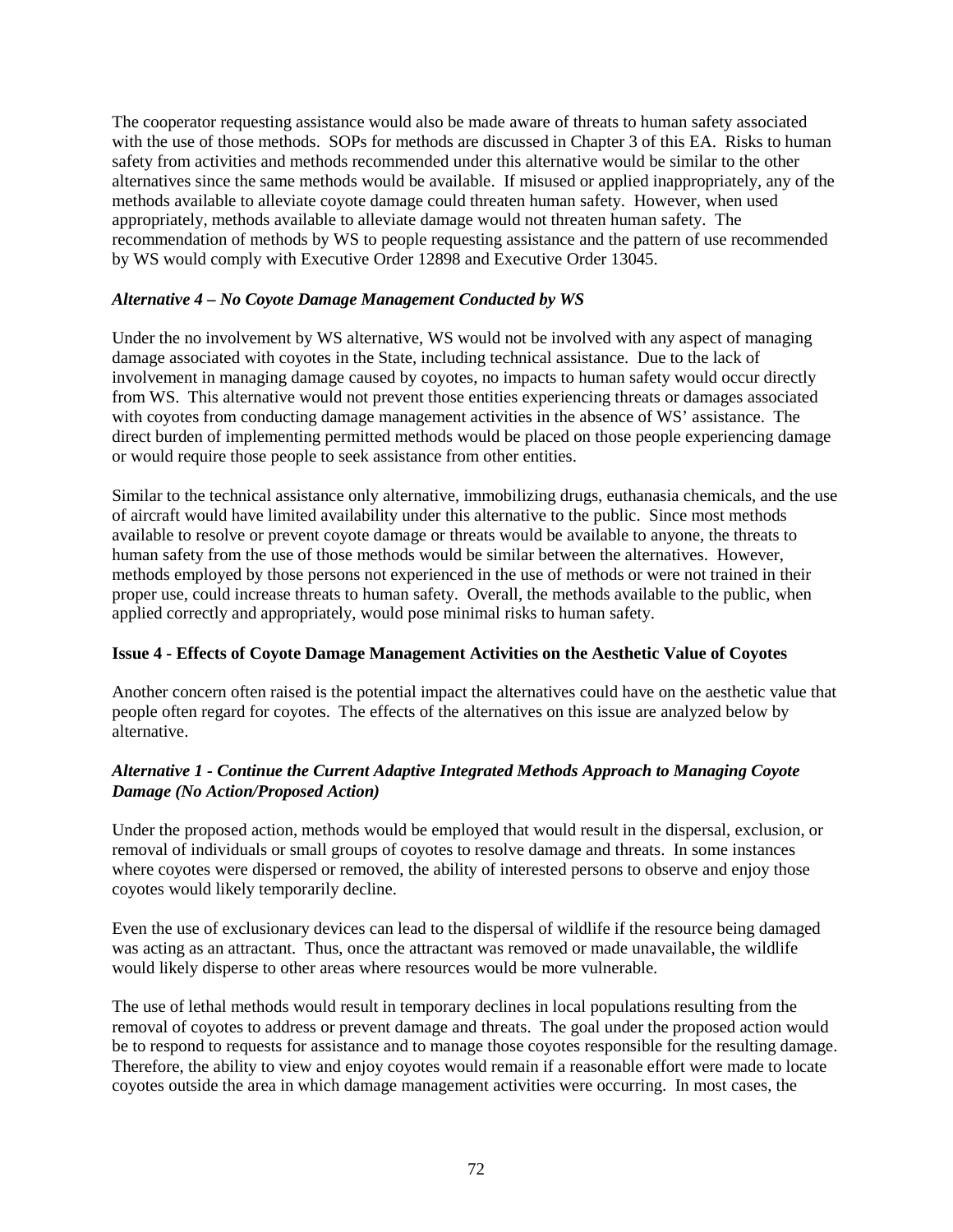coyotes removed by WS could be removed by the person experiencing damage or removed by other entities if no assistance was provided by WS.

All activities would be conducted where a request for assistance was received and only after the cooperator and WS had signed a MOU, work initiation document, or similar document. Some aesthetic value would be gained by the removal of some coyotes and the return of a more natural environment, including the return of native wildlife and plant species that may be suppressed or displaced by high coyote densities.

Since those coyotes that could be removed by WS under this alternative could be removed by other entities, WS' involvement in removing those coyotes would not likely be additive to the number of coyotes that could be removed in the absence of WS' involvement. Other entities could remove coyotes at any time without the need for a permit or during the regulated trapping seasons.

WS' removal of covotes from FY 2009 through FY 2014 has been of low magnitude compared to the total mortality and population of coyotes. WS' activities would not likely be additive to the coyotes that could be lethally removed in the absence of WS' involvement. Although coyotes removed by WS would no longer be present for viewing or enjoying, those coyotes would likely be removed by the property owner or manager if WS were not involved in the action. Removal by the property owner or manager could occur during the regulated trapping seasons, or removal could occur without the need for a permit at any time using legally available methods. Given the limited removal proposed by WS under this alternative when compared to the known sources of mortality of coyotes and the population estimate of coyotes, WS' coyote damage management activities conducted pursuant to the proposed action would not adversely affect the aesthetic value of coyotes. The impact on the aesthetic value of coyotes and the ability of the public to view and enjoy coyotes under the proposed action would be similar to the other alternatives and would likely be low.

# *Alternative 2 – Coyote Damage Management by WS through an Adaptive Integrated Approach Using Only Non-lethal Methods*

Under this alternative, WS would only use methods that would result in the exclusion, harassment, dispersal, and translocation of coyotes from areas where coyote damage or threats of damage were occurring in Louisiana. The use of non-lethal methods would result in the translocation, dispersal, or exclusion of coyotes from areas where damage was occurring or could occur. Therefore, a reduction in the number of coyotes present in those locations would occur and those individual coyotes translocated, dispersed, or excluded would no longer be available for viewing in the area where damage was occurring or could occur.

Those methods would also be available for use by other entities in the absence of WS' direct involvement. In addition, lethal removal of coyotes could still occur under this alternative. Therefore, the lethal removal of coyotes could continue despite WS' use of only non-lethal methods. If trained, non-WS individuals used lethal methods, the number of coyotes removed annually could be similar under all the alternatives despite the use of only non-lethal methods by WS.

Although WS' personnel would translocate, disperse, or exclude coyotes under this alternative, coyotes could still be viewed and enjoyed under this alternative if people made a reasonable effort to find coyotes outside the area where damage was occurring or could occur. The impacts to the aesthetic value of coyotes from the use of non-lethal methods by WS under this alternative would be low.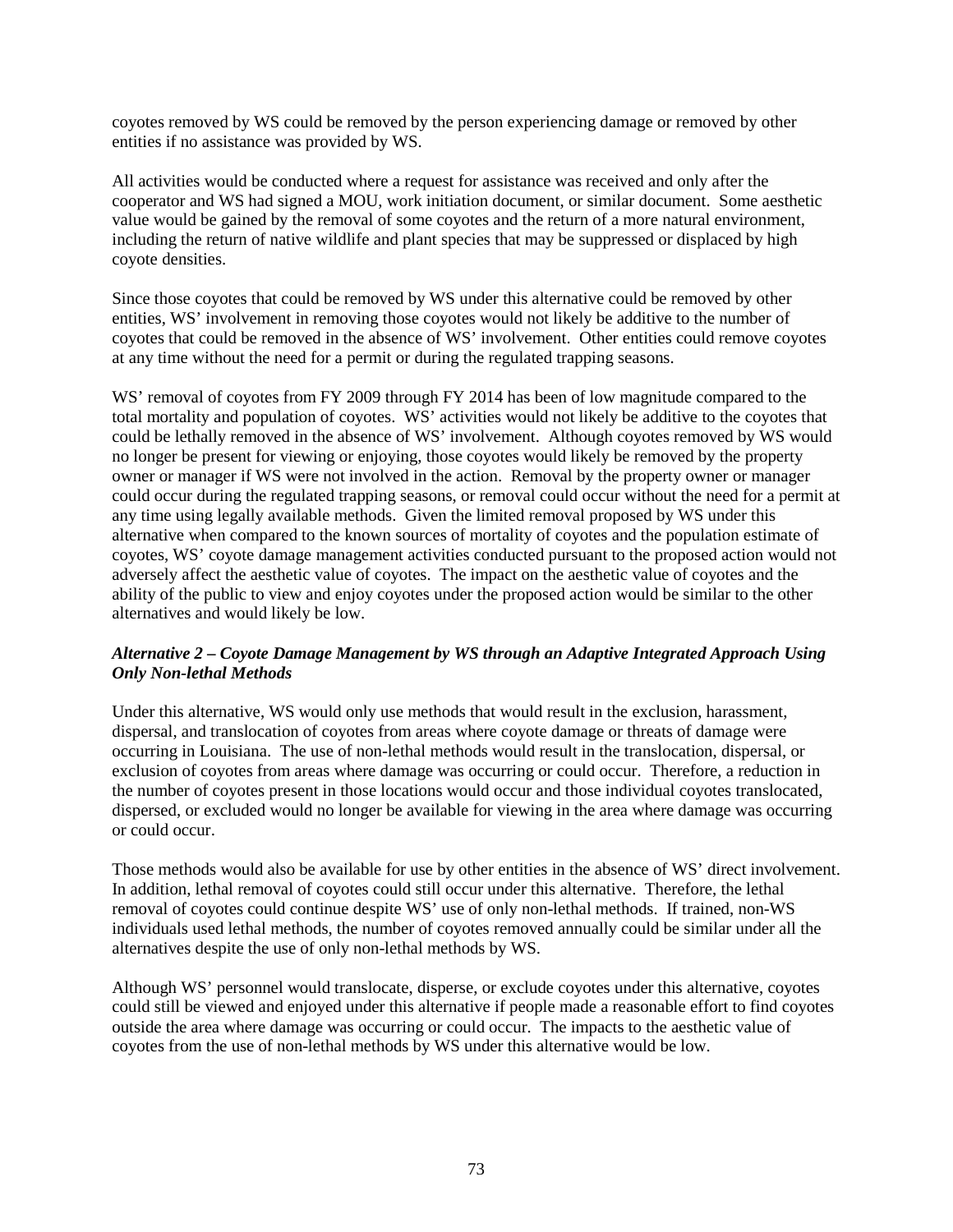#### *Alternative 3 – Coyote Damage Management by WS through Technical Assistance Only*

If those persons seeking assistance from WS were those persons likely to conduct damage management activities in the absence of WS' involvement, then technical assistance provided by WS would not adversely affect the aesthetic value of coyotes in the State similar to Alternative 1. Coyotes could be lethally removed under this alternative by those entities experiencing coyote damage or threats, which could result in localized reductions in the presence of coyotes at the location where damage was occurring. The presence of coyotes where damage was occurring could be reduced where damage management activities were conducted under any of the alternatives. Even the recommendation of nonlethal methods would likely result in the dispersal of coyotes from the area if those non-lethal methods recommended by WS were employed by those persons receiving technical assistance. Therefore, technical assistance provided by WS would not prevent the aesthetic enjoyment of coyotes since any activities conducted to alleviate coyote damage could occur in the absence of WS' participation in the action, either directly or indirectly.

Under this alternative, the effects on the aesthetic values of coyotes would be similar to those addressed in the proposed action. When people seek assistance with managing damage from either WS or another entity, the damage level has often reached an unacceptable threshold for that particular person. Therefore, in the case of coyote damage, the social acceptance level of those coyotes causing damage has reached a level where assistance has been requested and those persons would likely apply methods or seek those entities that would apply those methods based on recommendations provided by WS or by other entities. Based on those recommendations, methods could be employed by the requester that could result in the dispersal and/or removal of coyotes responsible for damage or threatening safety. If those coyotes causing damage were dispersed or removed by those persons experiencing damage based on recommendations by WS or other entities, the potential effects on the aesthetic value of those coyotes would be similar to the proposed action alternative. In addition, those persons could contact other entities to provide direct assistance with dispersing or removing those coyotes causing damage.

The potential impacts on aesthetics from a technical assistance program would only be lower than the proposed action if those individuals experiencing damage were not as diligent in employing those methods as WS would be if conducting an operational program or if no further action was taken by the requester. If those persons experiencing damage abandoned the use of those methods or conducted no further actions, then coyotes would likely remain in the area and available for viewing and enjoying for those persons interested in doing so. Similar to the other alternatives, the geographical area in which damage management activities could occur would not be such that coyotes would be dispersed or removed from such large areas that opportunities to view and enjoy coyotes would be severely limited

### *Alternative 4 – No Coyote Damage Management Conducted by WS*

Under the no coyote damage management by WS alternative, the actions of WS would have no impact on the aesthetic value of coyotes in the State. Those people experiencing damage or threats from coyotes would be responsible for researching, obtaining, and using all methods as permitted by federal, state, and local laws and regulations. Coyotes could continue to be dispersed and lethally removed under this alternative in the State. Lethal removal could continue to occur during the regulated trapping season and removal could occur any time without the need for a permit.

Since coyotes would continue to be lethally removed under this alternative, despite WS' lack of involvement, the ability to view and enjoy coyotes would likely be similar to the other alternatives. The lack of WS' involvement would not lead to a reduction in the number of coyotes dispersed or removed since WS' has no authority to regulate removal or the harassment of coyotes in the State. The LDWF, with management authority over coyotes could continue to adjust all removal levels based on population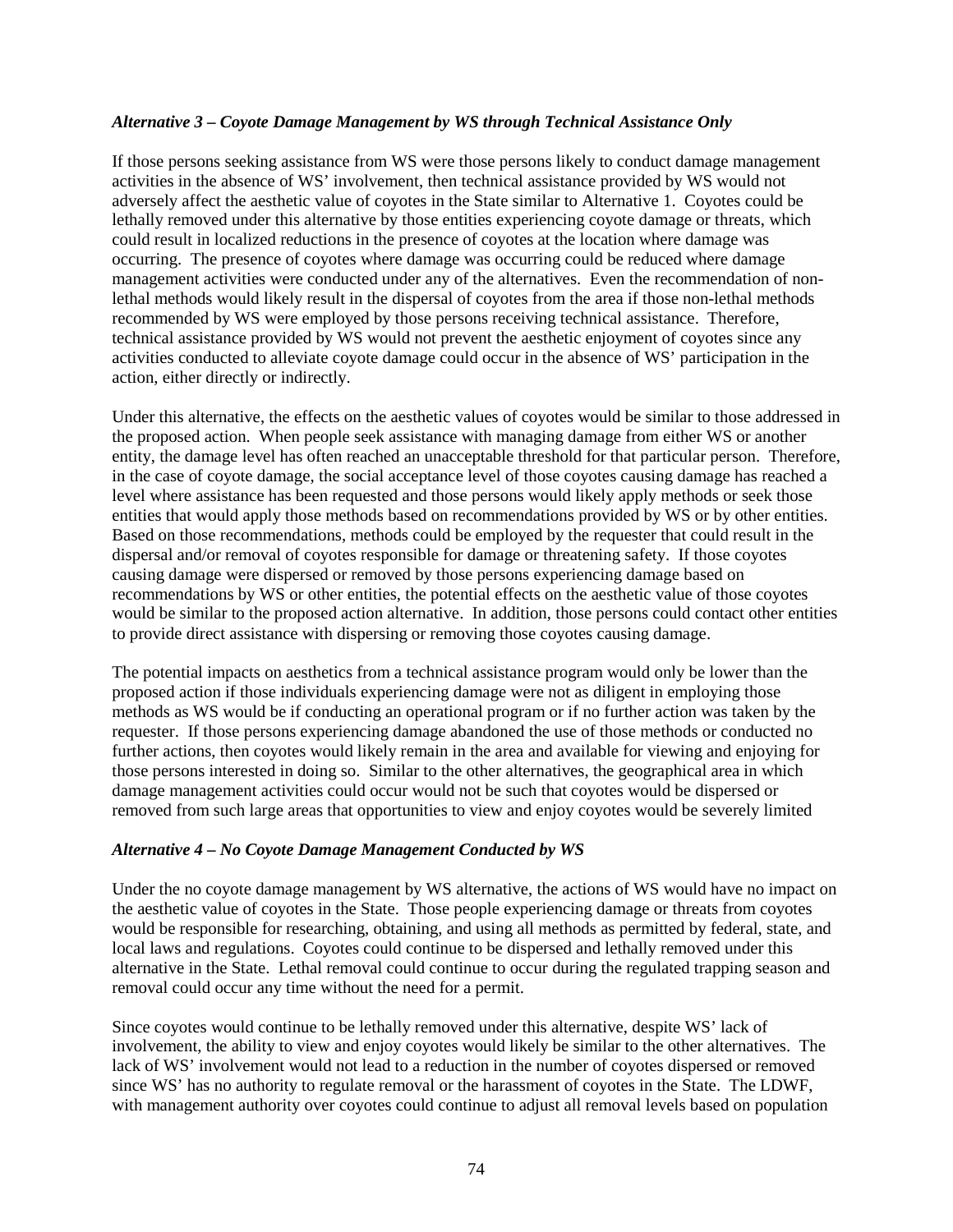objectives for those coyotes in the State. Therefore, the number of coyotes lethally removed annually during the trapping season would be regulated and adjusted by the LDWF.

Those people experiencing damage or threats could continue to use those methods they feel appropriate to resolve coyote damage or threats, including lethal removal or could seek the direct assistance of other entities. Therefore, WS' involvement in managing damage would not be additive to the coyotes that could be dispersed or removed. The impacts to the aesthetic value of coyotes would be similar to the other alternatives.

# **Issue 5 - Humaneness and Animal Welfare Concerns of Methods**

As discussed previously, a common issue often raised is concerns about the humaneness of methods available under the alternatives for resolving coyote damage and threats. The issues of method humaneness relating to the alternatives are discussed below.

### *Alternative 1 - Continue the Current Adaptive Integrated Methods Approach to Managing Coyote Damage (No Action/Proposed Action)*

Under the proposed action, WS would integrate methods using the WS Decision Model as part of technical assistance and direct operational assistance. Methods available under the proposed action could include non-lethal and lethal methods integrated into direct operational assistance conducted by WS. Under this alternative, non-lethal methods would be used by WS that were generally regarded as humane. Non-lethal methods that would be available include resource management methods (*e.g.*, limited habitat modification, modification of human behavior), translocation, exclusion devices, frightening devices, cage traps, foothold traps, and immobilizing drugs.

As discussed previously, humaneness, in part, appears to be a person's perception of harm or pain inflicted on an animal. People may perceive the humaneness of an action differently. The challenge in coping with this issue is how to achieve the least amount of animal suffering.

Some individuals believe any use of lethal methods to resolve damage associated with wildlife is inhumane because the resulting fate is the death of the animal. Others believe that certain lethal methods can lead to a humane death. Others believe most non-lethal methods of capturing wildlife to be humane because the animal is generally unharmed and alive. Still others believe that any disruption in the behavior of wildlife is inhumane. With the multitude of attitudes on the meaning of humaneness and the varying perspectives on the most effective way to address damage and threats in a humane manner, agencies are challenged with conducting activities and employing methods that are perceived to be humane while assisting those persons requesting assistance to manage damage and threats associated with wildlife. The goal of WS would be to use methods as humanely as possible to resolve requests for assistance to reduce damage and threats to human safety. WS would continue to evaluate methods and activities to minimize the pain and suffering of methods addressed when attempting to resolve requests for assistance.

Some methods have been stereotyped as "*humane*" or "*inhumane*". However, many "*humane*" methods can be inhumane if not used appropriately. For instance, a cage trap would generally be considered by most members of the public as "*humane*", since the animal would be alive and generally unharmed. Yet, without proper care, live-captured wildlife in a cage trap could be treated inhumanely if not attended to appropriately.

Therefore, the goal would be to address requests for assistance effectively using methods in the most humane way possible that minimizes the stress and pain to the animal. Overall, the use of resource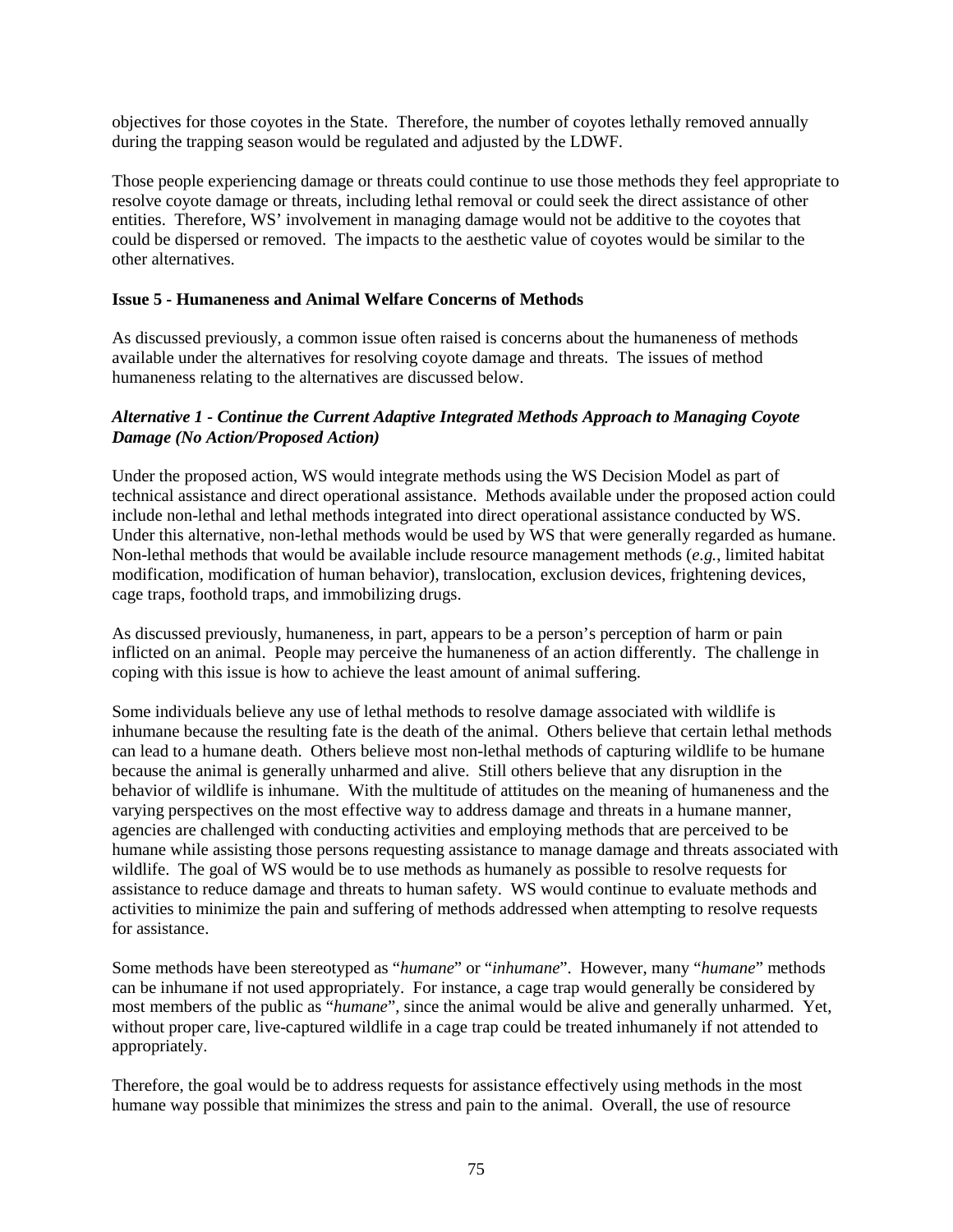management methods, harassment methods, and exclusion devices would be regarded as humane when used appropriately. Although some concern arises from the use of live-capture methods, the stress of animals is likely temporary.

Although some issues of humaneness could occur from the use of cage traps, foothold traps, translocation, and immobilizing drugs, those methods, when used appropriately and by trained personnel, would not result in the inhumane treatment of wildlife. Concerns from the use of those non-lethal methods would be from injuries to animals while those animals were restrained and from the stress of the animal while being restrained or during the application of the method. Pain and physical restraint can cause stress in animals and the inability of animals to effectively deal with those stressors can lead to distress. Suffering occurs when action is not taken to alleviate conditions that cause pain or distress in animals.

If coyotes were to be live-captured by WS, WS' personnel would be present on-site during capture events or capture devices would be checked at least once in a 24-hour period to ensure coyotes captured were addressed in a timely manner and to prevent injury. Although stress could occur from being restrained, timely attention to live-captured wildlife would alleviate suffering. Stress would likely be temporary.

Under the proposed action, lethal methods could also be employed to alleviate or prevent coyote damage and threats, when requested. Lethal methods would include shooting, cable restraints, euthanasia chemicals, and the recommendation of harvest during the trapping season. In addition, coyotes that are live-captured using non-lethal methods could be euthanized by WS. WS' use of lethal control methods under the proposed action would follow those required by WS' directives (see WS Directive 2.505, WS Directive 2.430).

The euthanasia methods being considered for use under the proposed action for live-captured coyotes are carbon dioxide, carbon monoxide, gunshot, and barbiturates or potassium chloride in conjunction with general anesthesia. Those methods are considered acceptable methods by the AVMA for euthanasia and the use of those methods would meet the definition of euthanasia (AVMA 2013). The use of carbon dioxide, carbon monoxide, barbiturates, and potassium chloride for euthanasia would occur after the animal had been live-captured and would occur away from public view. Although the AVMA guideline also lists gunshot as a conditionally acceptable method of euthanasia for free-ranging wildlife, there is greater potential the method may not consistently produce a humane death (AVMA 2013). WS' personnel that employ firearms to address coyote damage or threats to human safety would be trained in the proper placement of shots to ensure a timely and quick death.

Research and development by WS has improved the selectivity and humaneness of management techniques. Research is continuing to bring new findings and products into practical use. Until new findings and products were found practical, a certain amount of animal suffering could occur when some methods were used in situations where non-lethal damage management methods were not practical or effective. As stated previously, research suggests that some methods, such as restraint in foothold traps or changes in the blood chemistry of trapped animals, indicate "*stress*" (Kreeger et al. 1990). However, such research has not yet progressed to the development of objective, quantitative measurements of pain or stress for use in evaluating humaneness (Bateson 1991, Sharp and Saunders 2008, Sharp and Saunders 2011).

Personnel from WS would be experienced and professional in their use of management methods (see WS Directive 1.301). Consequently, management methods would be implemented in the most humane manner possible. Many of the methods discussed in Appendix B to alleviate coyote damage and/or threats in the State could be used under any of the alternatives by those persons experiencing damage regardless of WS' direct involvement. The only methods that would have limited availability to those people experiencing damage associated with coyotes would be immobilizing drugs, euthanasia chemicals,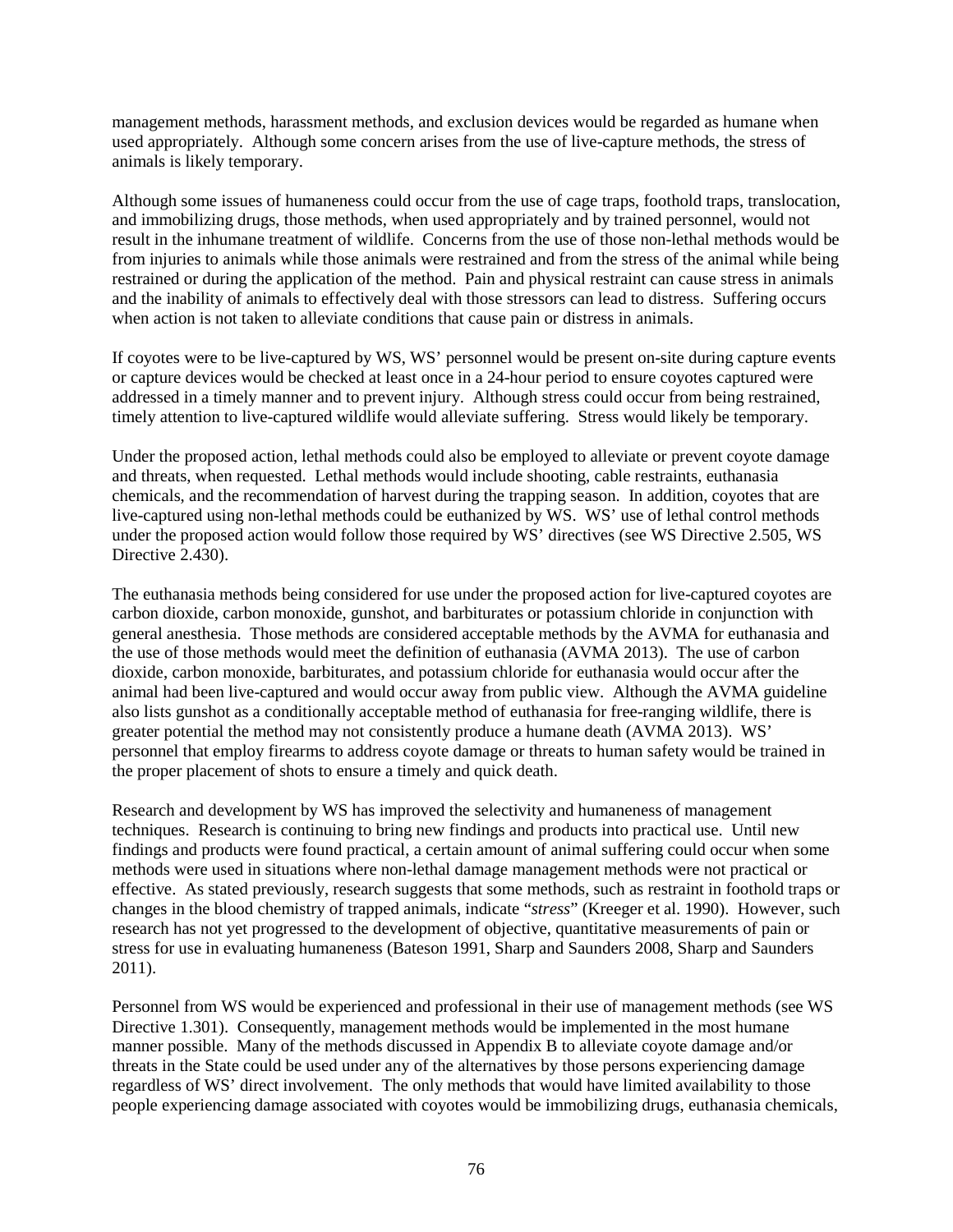and the use of aircraft. Therefore, the issue of humaneness associated with methods would be similar across any of the alternatives since those methods could be employed by other entities in the absence of WS' involvement. Those persons who view a particular method as humane or inhumane would likely continue to view those methods as humane or inhumane under any of the alternatives. SOPs that would be incorporated into WS' activities to ensure methods were used by WS as humanely as possible are listed in Chapter 3.

# *Alternative 2 – Coyote Damage Management by WS through an Adaptive Integrated Approach Using Only Non-lethal Methods*

Under this alternative, the WS program would only use non-lethal methods, which most people would generally regard as humane. Non-lethal methods would include resource management methods (*e.g.*, minor habitat modification, modification of human behavior), translocation, exclusion devices, frightening devices, live traps, foothold traps, and cable restraints.

Although some issues of humaneness could occur from the use of non-lethal methods, those methods, when used appropriately and by trained personnel, would not result in the inhumane treatment of coyotes. Concerns from the use of those non-lethal methods would be from injuries to animals while restrained, from the stress of the animal while being restrained, or during the application of the method. Pain and physical restraint can cause stress in animals and the inability of animals to effectively deal with those stressors can lead to distress. Suffering occurs when people do not take action to alleviate conditions that cause pain or distress in animals.

Overall, many people would regard the use of resource management methods, harassment methods, livecapture methods, and exclusion devices as humane when used appropriately. Although some concern arises from the use of live-capture methods, the stress of animals would likely be temporary and would cease once a person released the animal. Similar to the other alternatives, other entities could continue to use lethal methods under this alternative.

# *Alternative 3 – Coyote Damage Management by WS through Technical Assistance Only*

The issue of humaneness of methods under this alternative would be similar to the humaneness issues discussed under the proposed action. This similarity would be derived from WS' recommendation of methods that some people may consider inhumane. WS would not directly be involved with damage management activities under this alternative. However, the recommendation of the use of methods would likely result in the requester employing those methods. Therefore, by recommending methods and thus a requester employing those methods, the issue of humaneness would be similar to the proposed action. Under this alternative, WS would recommend the use of euthanasia methods pursuant to WS Directive 2.505. However, the person requesting assistance would determine what methods to use to euthanize or kill a live-captured animal.

WS would instruct and demonstrate the proper use and placement of methodologies to increase effectiveness in capturing target coyotes and to ensure methods were used in such a way as to minimize pain and suffering. However, the efficacy of methods employed by a cooperator would be based on the skill and knowledge of the requester in resolving the threat to safety or damage situation despite WS' demonstration. Therefore, a lack of understanding of the behavior of coyotes or improperly identifying the damage caused by coyotes along with inadequate knowledge and skill in using methodologies to resolve the damage or threat could lead to incidents with a greater probability of being perceived as inhumane. In those situations, the potential for pain and suffering would likely be regarded as greater than discussed in the proposed action.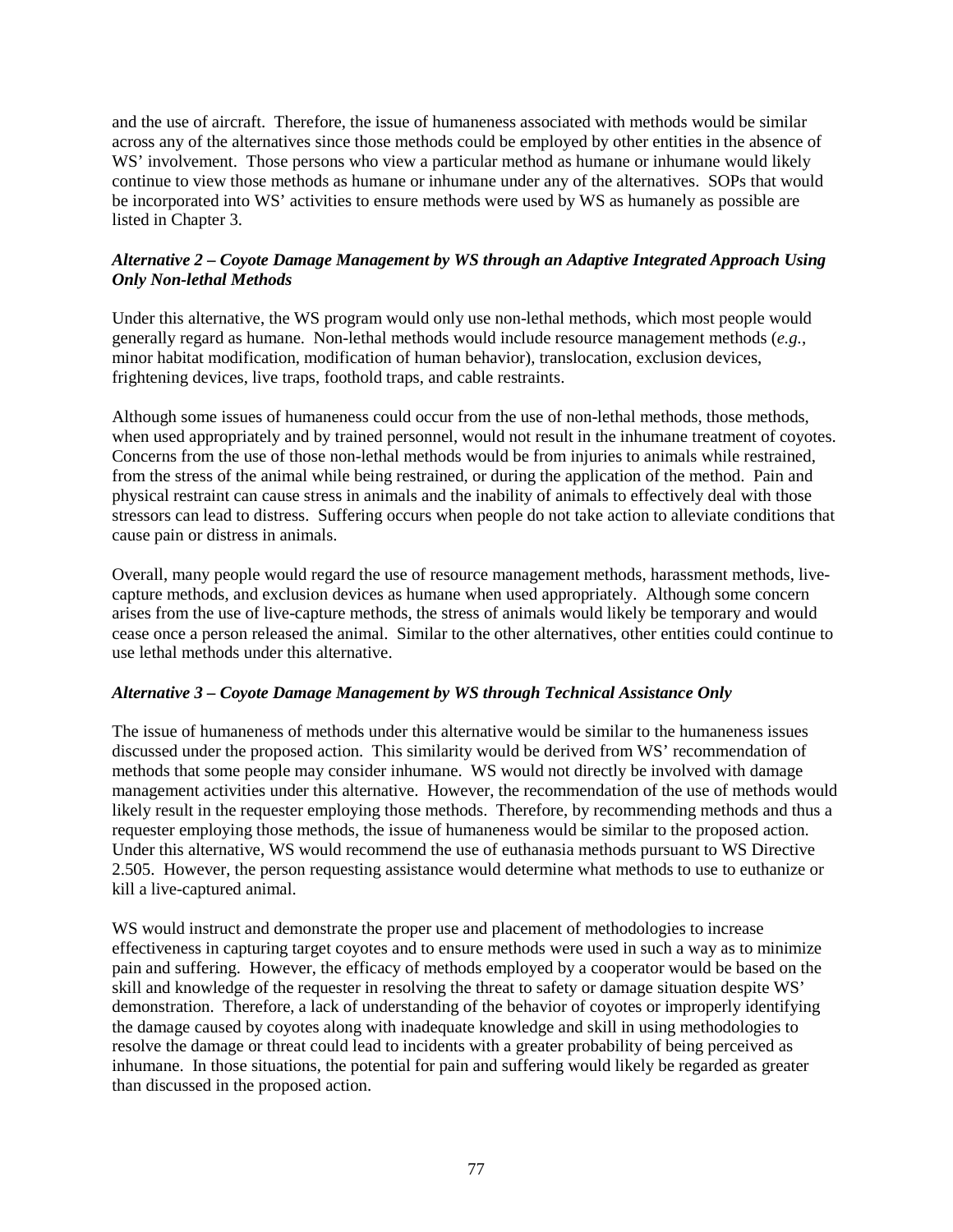### *Alternative 4 – No Coyote Damage Management Conducted by WS*

Under this alternative, WS would not be involved with any aspect of coyote damage management in Louisiana. Those people experiencing damage or threats associated with coyotes could continue to use those methods legally available. Those methods would likely be considered inhumane by those persons who would consider methods proposed under any alternative as inhumane. The issue of humaneness would likely be directly linked to the methods legally available to the public since methods are often labeled as inhumane by segments of society no matter the entity employing those methods.

The humaneness of methods would be based on the skill and knowledge of the person employing those methods. A lack of understanding regarding the behavior of coyotes or methods used could lead to an increase in situations perceived as being inhumane to wildlife despite the method used. Despite the lack of involvement by WS under this alternative, those methods perceived as inhumane by certain individuals and groups would still be available to the public to use to resolve damage and threats caused by coyotes. Those persons employing methods to live-capture coyotes would determine when and how to euthanize or kill those animals.

# **4.2 CUMULATIVE IMPACTS OF THE PROPOSED ACTION BY ISSUE**

WS follows CEQ regulations implementing the NEPA (40 CFR 1500 et seq.), USDA (7 CFR 1b), and APHIS Implementing Guidelines (7 CFR 372) as part of the decision-making process. Cumulative impacts, as defined by the CEQ (40 CFR 1508.7), are impacts to the environment that result from the incremental impact of the action when added to other past, present, and reasonably foreseeable future actions, regardless of what agency (federal or non-federal) or person undertakes such other actions. Cumulative impacts may result from individually minor, but collectively significant, actions taking place over time.

Under Alternative 1, Alternative 2, and Alternative 3, WS would address damage associated with coyotes either by providing technical assistance only (Alternative 3) or by providing technical assistance and direct operational assistance (Alternative 1, Alternative 2) in the State. WS would be the primary federal agency conducting direct operational coyote damage management in the State under Alternative 1 and Alternative 2. However, other federal, state, and private entities could also be conducting coyote damage management in the State.

WS does not normally conduct direct damage management activities concurrently with such agencies or other entities in the same area, but may conduct damage management activities at adjacent sites within the same period. In addition, commercial companies may conduct damage management activities in the same area. The potential cumulative impacts could occur from either WS' damage management program activities over time or from the aggregate effects of those activities combined with the activities of other agencies and private entities. Through ongoing coordination and collaboration between WS and the LDWF, activities of each agency and the removal of coyotes would be available. Damage management activities in the State would be monitored to evaluate and analyze activities to ensure they were within the scope of analysis of this EA.

### **Issue 1 - Effects of Coyote Damage Management Activities on Target Coyote Populations**

The issue of the effects on the statewide coyote population arises from the use of non-lethal and lethal methods to address the need for reducing damage and threats. As part of an integrated methods approach to managing damage and threats, WS could apply both lethal and non-lethal methods when requested by those persons experiencing damage.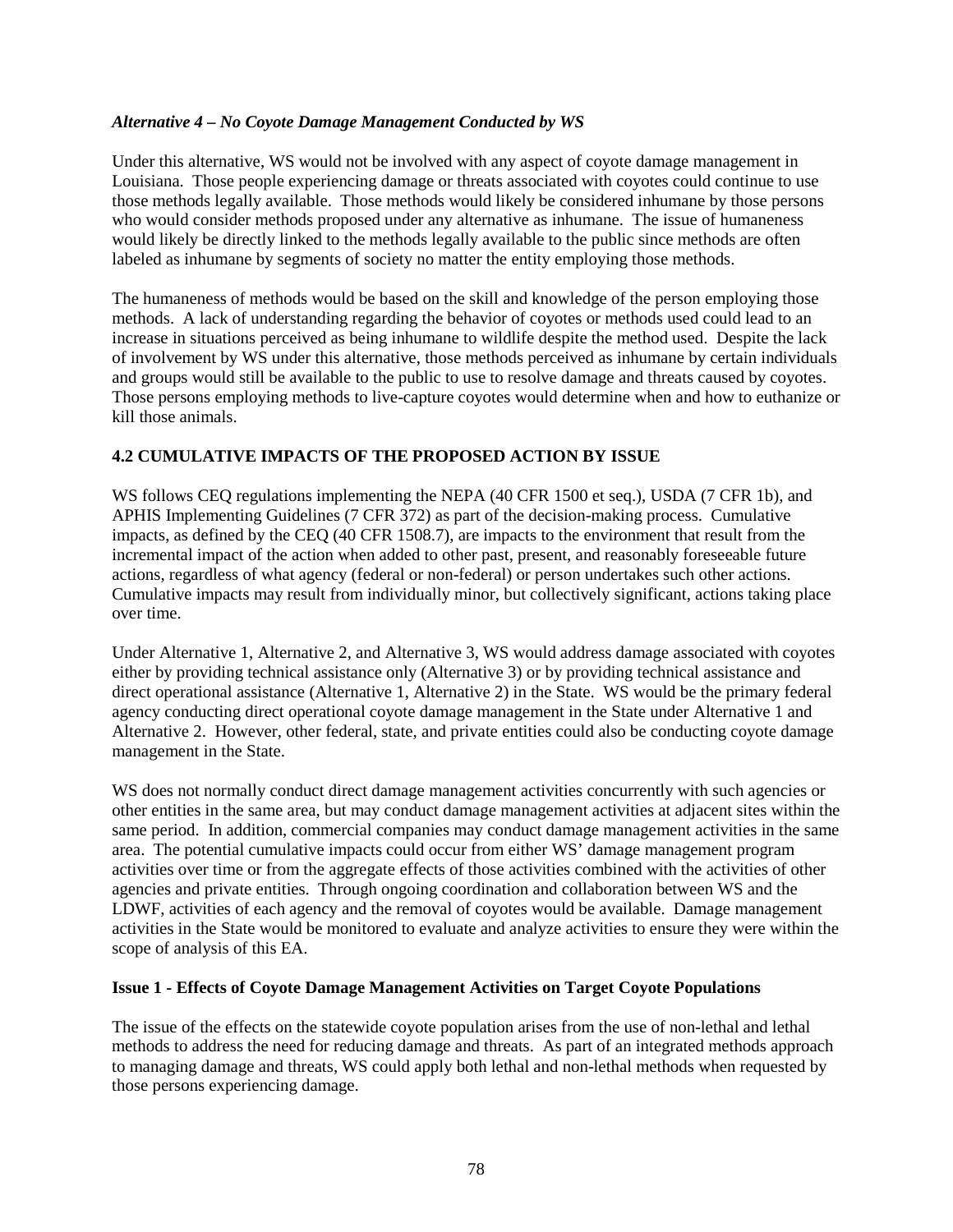Non-lethal methods could disperse or otherwise make an area unattractive to coyotes causing damage; thereby, reducing the presence of coyotes at the site and potentially the immediate area around the site where non-lethal methods were employed. WS' employees would give non-lethal methods priority when addressing requests for assistance (see WS Directive 2.101). However, WS would not necessarily employ non-lethal methods to resolve every request for assistance if deemed inappropriate by WS' personnel using the WS Decision Model. For example, if a cooperator requesting assistance, had already attempted to disperse coyotes using non-lethal harassment methods, WS would not necessarily employ those methods again during direct operational assistance since those methods had already been proven to be ineffective in that particular situation. WS and other entities could use non-lethal methods to exclude, harass, and disperse target wildlife from areas where damage or threats were occurring. When effective, non-lethal methods would disperse coyotes from an area resulting in a reduction in the presence of those coyotes at the site where WS or another entity employed those methods. However, coyotes responsible for causing damage or threats would likely disperse to other areas with minimal impacts occurring to the coyote populations. WS would not employ non-lethal methods over large geographical areas or apply those methods at such intensity that essential resources (*e*.*g*., food sources, habitat) would be unavailable for extended durations or over a wide geographical scope that long-term adverse effects would occur to a species' population. WS and most people generally regard non-lethal methods as having minimal impacts on overall populations of wildlife since individuals of those species would be unharmed. Therefore, the use of non-lethal methods would not have cumulative effects on coyote populations in the State.

WS' employees could employ lethal methods to resolve damage associated with coyotes that WS identifies as responsible for causing damage or threats to human safety. However, lethal removal by WS would only occur after receiving a request for such assistance and only after the LDWF authorized WS to use lethal methods, when required. Therefore, the use of lethal methods could result in local reductions in the number of target animals in the area where damage or threats were occurring since WS would remove those target individuals from the population. WS would often employ lethal methods to reinforce nonlethal methods and to remove coyotes that have been identified as causing damage or posing a threat to human safety. The use of lethal methods could therefore result in local reductions of coyotes in the area where damage or threats were occurring. The number of coyotes removed from the coyote population using lethal methods under the proposed action would be dependent on the number of requests for assistance received, the number of coyotes involved with the associated damage or threat, and the efficacy of methods employed.

WS would maintain ongoing contact with the LDWF to ensure activities were within management objectives for coyotes. WS would submit annual activity reports to the LDWF. The LDWF would have the opportunity to monitor the total removal of coyotes from all sources and could factor in survival rates from predation, disease, and other mortality data.

WS would monitor removal by comparing the number of coyotes killed with overall populations or trends in populations to assure the magnitude of removal was below the level that would cause undesired adverse effects to the viability of coyote populations. This EA analyzed the potential cumulative impacts on the coyote population from the implementation of the proposed action alternative in Section 4.1.

Evaluation of activities relative to coyotes indicated that program activities would likely have no cumulative adverse effects on coyote populations when targeting those individual coyotes responsible for damage at the levels addressed in this EA. WS' actions would be occurring simultaneously, over time, with other natural processes and human generated changes that are currently taking place. These activities include, but would not be limited to:

- Natural mortality of coyotes
- Mortality through vehicle strikes, aircraft strikes, and illegal harvest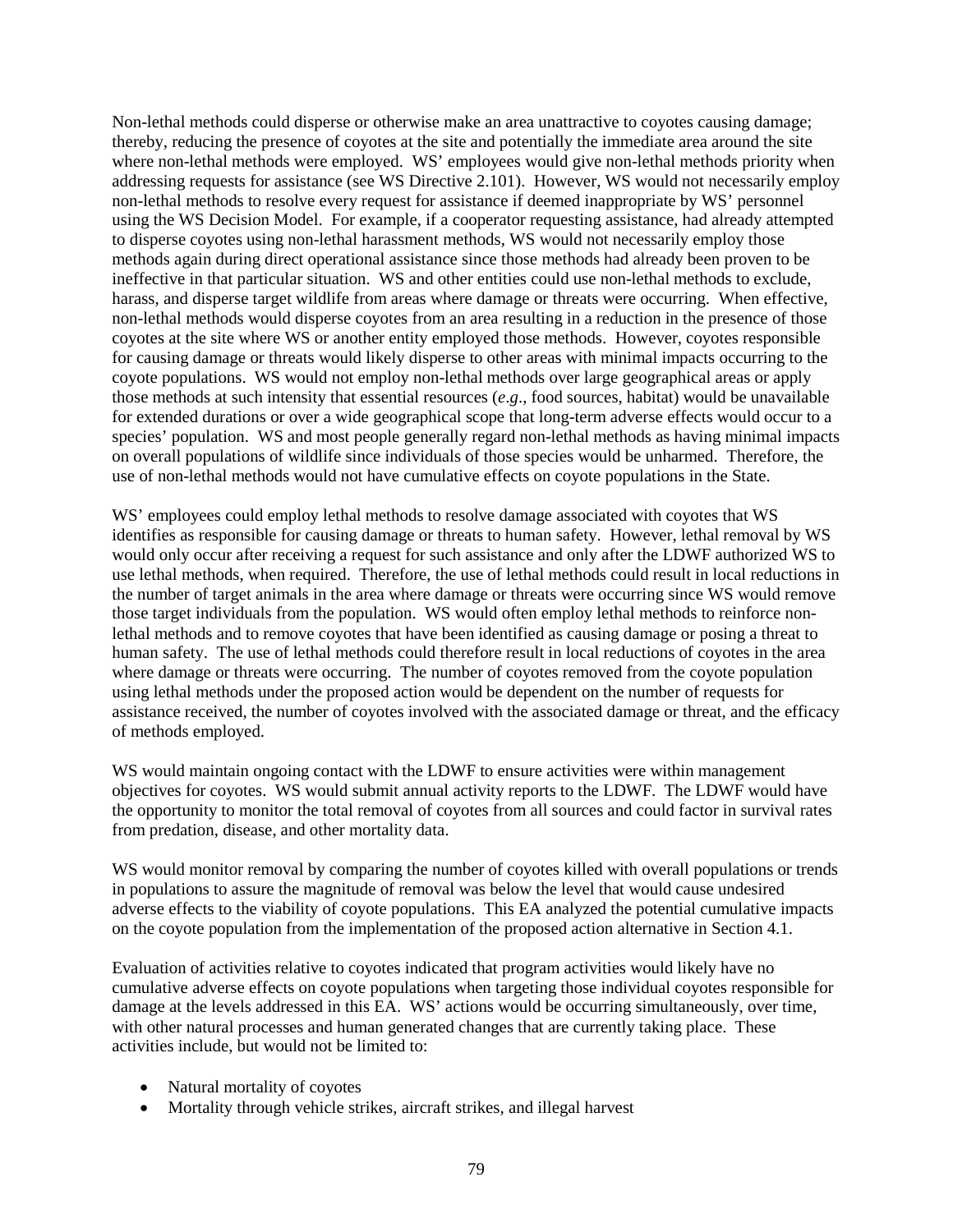- Human-induced mortality of coyotes through private damage management activities
- Human-induced mortality through regulated harvest
- Human and naturally induced alterations of wildlife habitat
- Annual and perennial cycles in wildlife population densities

All those factors play a role in the dynamics of coyote populations. In many circumstances, requests for assistance arise when some or all of those elements have contrived to elevate coyote populations or place coyotes at a juncture to cause damage to resources. The actions taken to minimize or eliminate damage would be constrained as to scope, duration, and intensity for the purpose of minimizing or avoiding impacts to the environment. WS would use the Decision Model to evaluate the damage occurring, including other affected elements and the dynamics of coyotes, to determine appropriate strategies to minimize effects on environmental elements. The Model would allow WS to implement damage management actions and to monitor those actions to adjust/cease damage management actions, which would allow WS to take into consideration other influences in the environment, such as those listed above, in order to avoid cumulative effects on coyotes (Slate et al. 1992).

With management authority over coyote populations in the State, the LDWF could adjust removal levels, including the removal of WS, to ensure population objectives for coyotes were achieved. Consultation and reporting of removal by WS would ensure the LDWF had the opportunity to consider any activities WS conducts.

WS' removal of coyotes in Louisiana from FY 2009 through FY 2014 was of a low magnitude when compared to the total known removal of coyotes and when compared to the statewide population of coyotes. The LDWF could consider all known removal when determining population objectives for coyotes and could adjust the number of coyotes that could be harvested during the regulated harvest season and the number of coyotes removed for damage management purposes to achieve the population objectives. Any coyote population declines or increases would be the collective objective for coyote populations established by the LDWF through the regulation of lethal removal. Therefore, the cumulative removal of coyotes annually or over time by WS would occur at the desire of the LDWF as part of management objectives for coyotes in the State. No cumulative adverse effects on target and non-target wildlife would be expected from WS' damage management activities based on the following considerations:

### *Historical outcomes of WS' damage management activities on wildlife*

WS would conduct damage management activities associated with coyotes only at the request of a cooperator to reduce damage that was occurring or to prevent damage from occurring and only after methods to be used were agreed upon by all parties involved. WS would monitor activities to ensure any potential impacts were identified and addressed. WS would work closely with resource agencies to ensure damage management activities would not adversely affect coyote populations and that WS' activities were considered as part of management goals established by those agencies. Historically, WS' activities to manage damage caused by coyotes in Louisiana have not reached a magnitude that would cause adverse effects to coyote populations in the State.

### *SOPs built into the WS program*

SOPs are designed to reduce the potential negative effects of WS' actions on coyotes, and have been tailored to respond to changes in wildlife populations that could result from unforeseen environmental changes. This would include those changes occurring from sources other than WS. Alteration of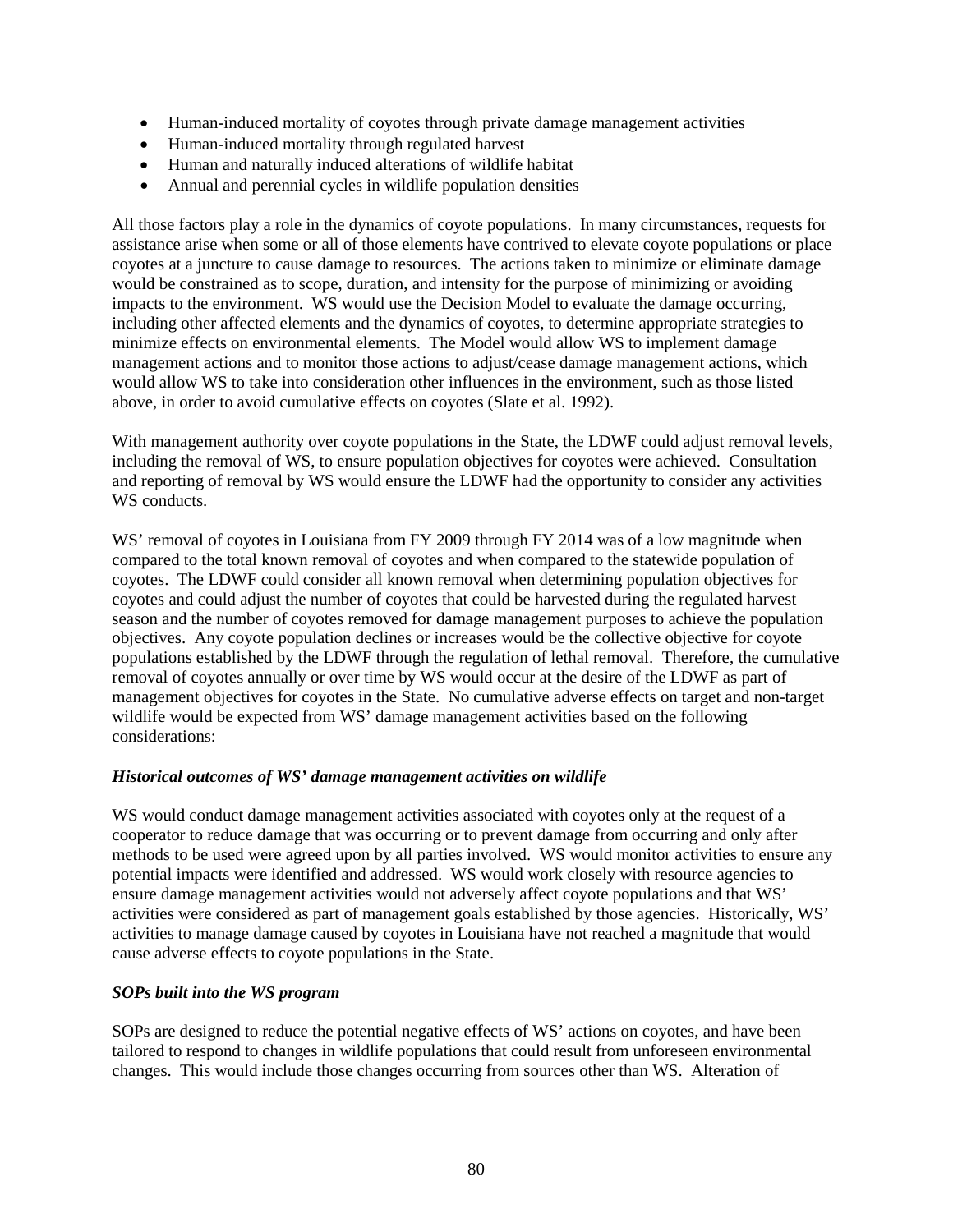activities would be defined through SOPs, and implementation would be insured through monitoring, in accordance with the WS Decision Model (see WS Directive 2.201; Slate et al. 1992).

# **Issue 2 - Effects of Coyote Damage Management Activities on Non-target Wildlife Species Populations, Including T&E Species**

Potential effects on non-target species from conducting coyote damage management arise from the use of non-lethal and lethal methods to alleviate or prevent those damages. The use of non-lethal methods during activities to reduce or prevent damage caused by coyotes has the potential to exclude, disperse, or capture non-target animals. However, the effects of non-lethal methods are often temporary and often do not involve the removal (killing) of non-target animal species. When using exclusion devices both target and non-target wildlife can be prevented from accessing the resource being damaged. Since exclusion does not involve lethal removal, cumulative impacts on non-target species from the use of exclusionary methods would not occur but would likely disperse those individuals to other areas. Exclusionary method can require constant maintenance to ensure effectiveness. Therefore, the use of exclusionary devices would be somewhat limited to small, high-value areas and not used to the extent that non-targets would be excluded from large areas that would cumulatively impact populations from the inability to access a resource, such as potential food sources or denning sites. The use of visual and auditory harassment and dispersion methods would generally be temporary with non-target species returning after the cessation of those activities. Dispersal and harassment do not involve the removal (killing) of non-target species and similar to exclusionary methods would not be used to the extent or at a constant level that would prevent non-targets from accessing critical resources that would threaten survival of a population.

The use of lethal methods or those methods used to live-capture coyotes followed by euthanasia also have the potential to affect non-target wildlife through the removal (killing) or capture of non-target species. Capture methods used are often methods that would be set to confine or restrain target wildlife after being triggered by a target individual. Capture methods would be employed in such a manner as to minimize the threat to non-target species by placement in those areas frequently used by coyotes, using baits or lures that were as specific to coyotes as possible, and modification of individual methods to exclude nontargets from capture. Most methods described in Appendix B are methods that would be employed to confine or restrain wildlife that would be subsequently euthanized using humane methods. With all livecapture devices, non-target wildlife captured could be released on site if determined to be able to survive following release. SOPs are intended to ensure removal of non-target wildlife was minimal during the use of methods to capture target wildlife.

The use of firearms and euthanasia methods would essentially be selective for coyotes since identification of an individual would be made prior to the application of the method. Euthanasia methods would be applied through direct application to target wildlife. Therefore, the use of those methods would not affect non-target species.

All chemical methods would be tracked and recorded to ensure proper accounting of used and unused chemicals occurs. All chemicals would be stored and transported according with WS' Directives and relevant federal, state, and local regulations. Chemical methods available for use under the proposed action would include immobilizing drugs and euthanasia chemicals, which are described in Appendix B. Immobilizing drugs and euthanasia chemicals would be applied directly to coyotes; therefore, risks to non-targets would be minimal. The use of those methods often requires an acclimation period and monitoring of potential bait sites for non-target activity. All chemicals would be used according to product labels, which would ensure that proper use would minimize non-target threats. WS' adherence to Directives and SOPs governing the use of chemicals would also ensure non-target hazards would be minimal.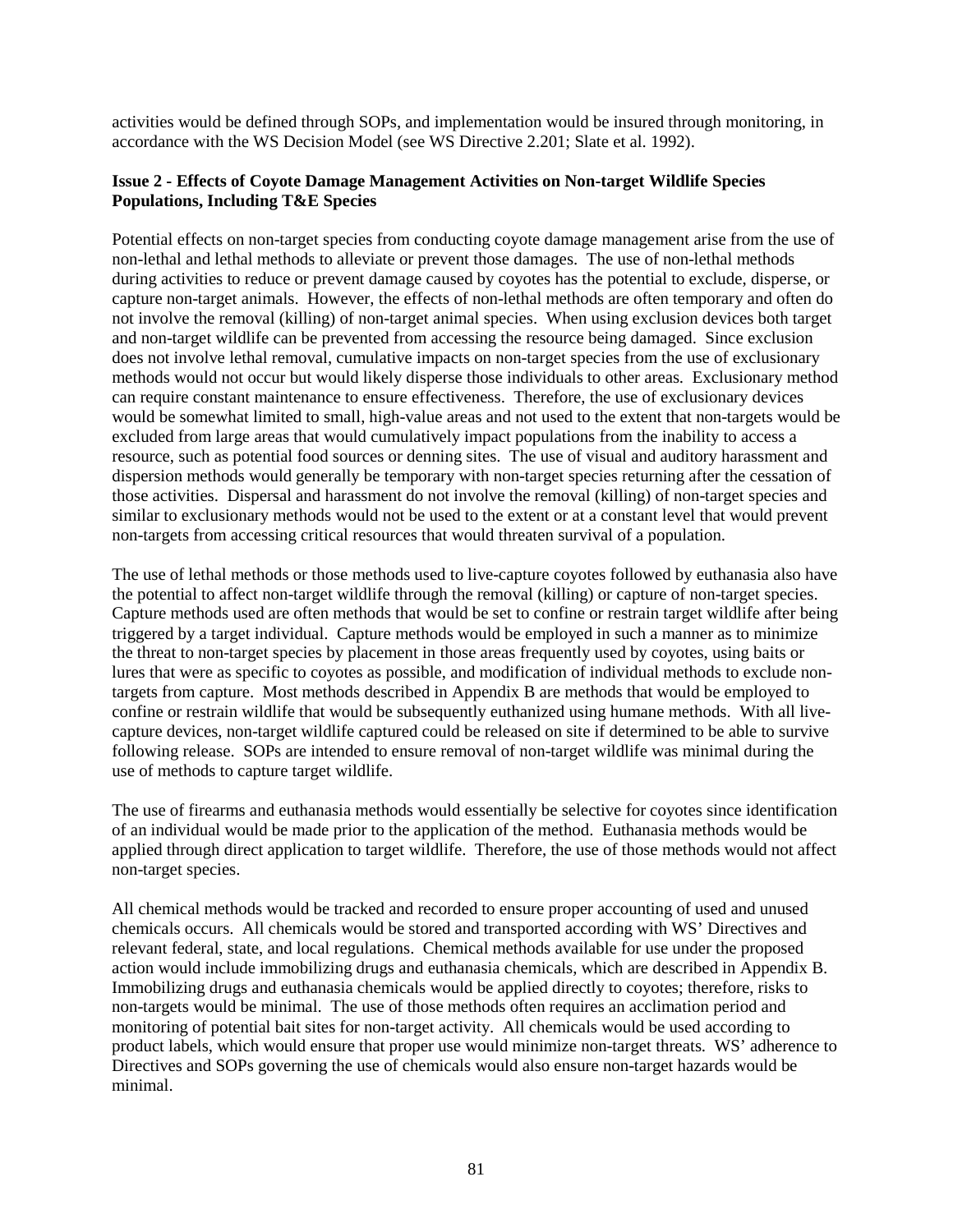The methods described in Appendix B have a high level of selectivity and could be employed using SOPs to ensure minimal impacts to non-target species. The unintentional removal of animals would likely be limited and would not reach a magnitude where adverse effects would occur. Based on the methods available to resolve coyote damage and/or threats, WS does not anticipate the number of non-targets lethally removed to reach a magnitude where declines in those species' populations would occur. Therefore, removal under the proposed action of non-targets would not cumulatively affect non-target species. WS has reviewed the T&E species listed by the LDWF, the USFWS, and the National Marine Fisheries Service and consulted with those agencies. WS would adhere to the restriction zones for the use of cable restraints to avoid incidental capture of Louisiana black bears (see Appendix E). WS would abide by all reasonable and prudent measures, including the terms and conditions that implement the reasonable and prudent measures, as outlined in the biological opinion issued by the USFWS to avoid jeopardizing the status of the Louisiana black bear. Cumulative impacts would be minimal on non-targets from any of the alternatives discussed.

# **Issue 3 - Effects of Coyote Damage Management Activities on Human Health and Safety**

Non-chemical methods described in Appendix B would be used within a limited period, would not be residual, and do not possess properties capable of inducing cumulative effects on human health and safety. WS' personnel would use non-chemical methods after careful consideration of the safety of those persons employing methods and to the public. When possible, WS' personnel would use capture methods where human activity was minimal to ensure the safety of the public. Capture methods also require direct contact to trigger, which ensures that those methods, when left undisturbed, would have no effect on human safety. WS' personnel would only use methods the requester agreed to when signing a MOU, work initiation document, or another comparable document. Therefore, WS' personnel would make those entities requesting assistance aware of the safety issues of those methods when entering into a MOU, work initiation document, or another comparable document. SOPs would also ensure the safety of the public from those methods used to capture or remove wildlife. WS' personnel would use firearms in situations that ensure the safety of employees and the public.

Personnel employing non-chemical methods would continue to receive training to be proficient in the use of those methods to ensure the safety of the applicator and to the public. Based on the use patterns of non-chemical methods, those methods would not cumulatively affect human safety.

WS has received no reports or documented any effects to human safety from WS' coyote damage management activities conducted from FY 2009 through FY 2014. WS does not expect any cumulative effects from the use of those methods discussed in Appendix B given the use patterns of those methods for resolving coyote damage in the State.

### **Issue 4 - Effects of Coyote Damage Management Activities on the Aesthetic Value of Coyotes**

The activities of WS could result in the removal of coyotes from those areas where damage or threats were occurring. Therefore, the removal of coyotes could reduce the aesthetic value of coyotes in those areas where WS' personnel conduct damage management activities. However, for some people, the removal of coyotes may increase the aesthetic value of a more natural environment, including the return of native species that coyotes may suppress or disperse.

Some people experience a decrease in aesthetic enjoyment of wildlife because they feel that overabundant species are objectionable and interfere with their enjoyment of wildlife in general. Continued increases in numbers of individuals or the continued presence of coyotes may lead to further degradation of some people's enjoyment of any wildlife or the natural environment.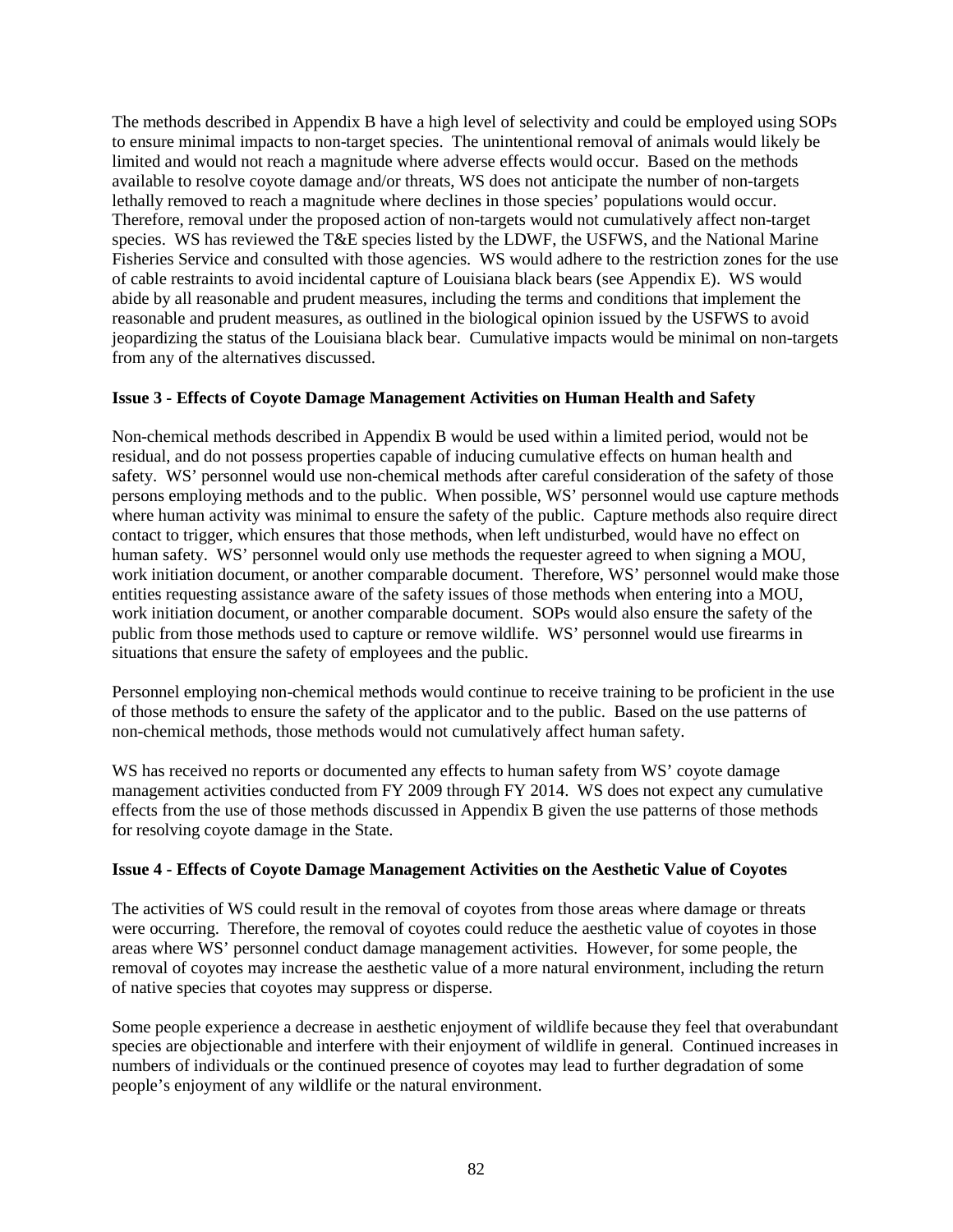The LDWF would establish and enforce coyote population objectives by regulating harvest during the statewide trapping seasons after consideration of other known mortality factors. Therefore, WS would have no direct impact on the status of coyote populations since removal by WS would occur at the discretion of the LDWF. Since those persons seeking assistance could remove coyotes from areas where damage was occurring when permitted by the LDWF, WS' involvement would have no effect on the aesthetic value of coyotes in the area where damage was occurring. When damage caused by coyotes has occurred, any removal of coyotes by the property or resource owner would likely occur whether WS was involved with taking the coyotes or not.

In the wild, few animals in the United States have life spans approaching that of people. Mortality is high among wildlife populations and specific individuals among a species may experience death early in life. Mortality in wildlife populations is a natural occurrence and people who form affectionate bonds with animals experience loss of those animals over time in most instances. A number of professionals in the field of psychology have studied human behavior in response to attachment to pet animals (Gerwolls and Labott 1994, Marks et al. 1994, Zasloff 1996, Archer 1999, Ross and Baron-Sorensen 1998, Meyers 2000). Similar observations were probably applicable to close bonds that could exist between people and wild animals. As observed by researchers in human behavior, normal human responses to loss of loved ones proceed through phases of shock or emotional numbness, sense of loss, grief, acceptance of the loss or what cannot be changed, healing, and acceptance and rebuilding which leads to resumption of normal lives (Lefrancois 1999). Those people who lose companion animals, or animals for which they may have developed a bond and affection, tend to proceed through the same phases as with the loss of human companions (Gerwolls and Labott 1994, Boyce 1998, Meyers 2000). However, they usually establish a bond with other individual animals after such losses. Although they may lose the sense of enjoyment and meaning from the association with those animals that die or are no longer accessible, they usually find a similar meaningfulness by establishing an association with new individual animals or through other relational activities (Weisman 1991). Through this process of coping with the loss and establishing new affectionate bonds, people may avoid compounding emotional effects resulting from such losses (Lefrancois 1999).

WS may remove some coyotes with which people have established affectionate bonds from some project sites. However, other individual coyotes would likely continue to be present in the affected area and people would tend to establish new bonds with those remaining animals. In addition, human behavior processes usually result in individuals ultimately returning to normalcy after experiencing the loss of association with a wild animal that an entity might remove from a specific location. WS' activities would not have any cumulative effects on this element of the human environment.

### **Issue 5 - Humaneness and Animal Welfare Concerns of Methods**

WS would continue to seek new methods and ways to improve current technology to improve the humaneness of methods used to manage damage caused by wildlife. Cooperation with individuals and organizations involved in animal welfare continues to be an agency priority for the purpose of evaluating strategies and defining research aimed at developing humane methods.

All methods not requiring direct supervision during employment (*e.g.*, live traps) would be checked at least once a day in accordance with Louisiana laws and regulations to ensure any wildlife confined or restrained were addressed in a timely manner to minimize distress of the animal. WS' personnel would apply euthanasia methods according to WS' directives. Shooting would occur in some situations and WS' personnel would receive training in the proper use of firearms to minimize pain and suffering of coyotes removed by this method.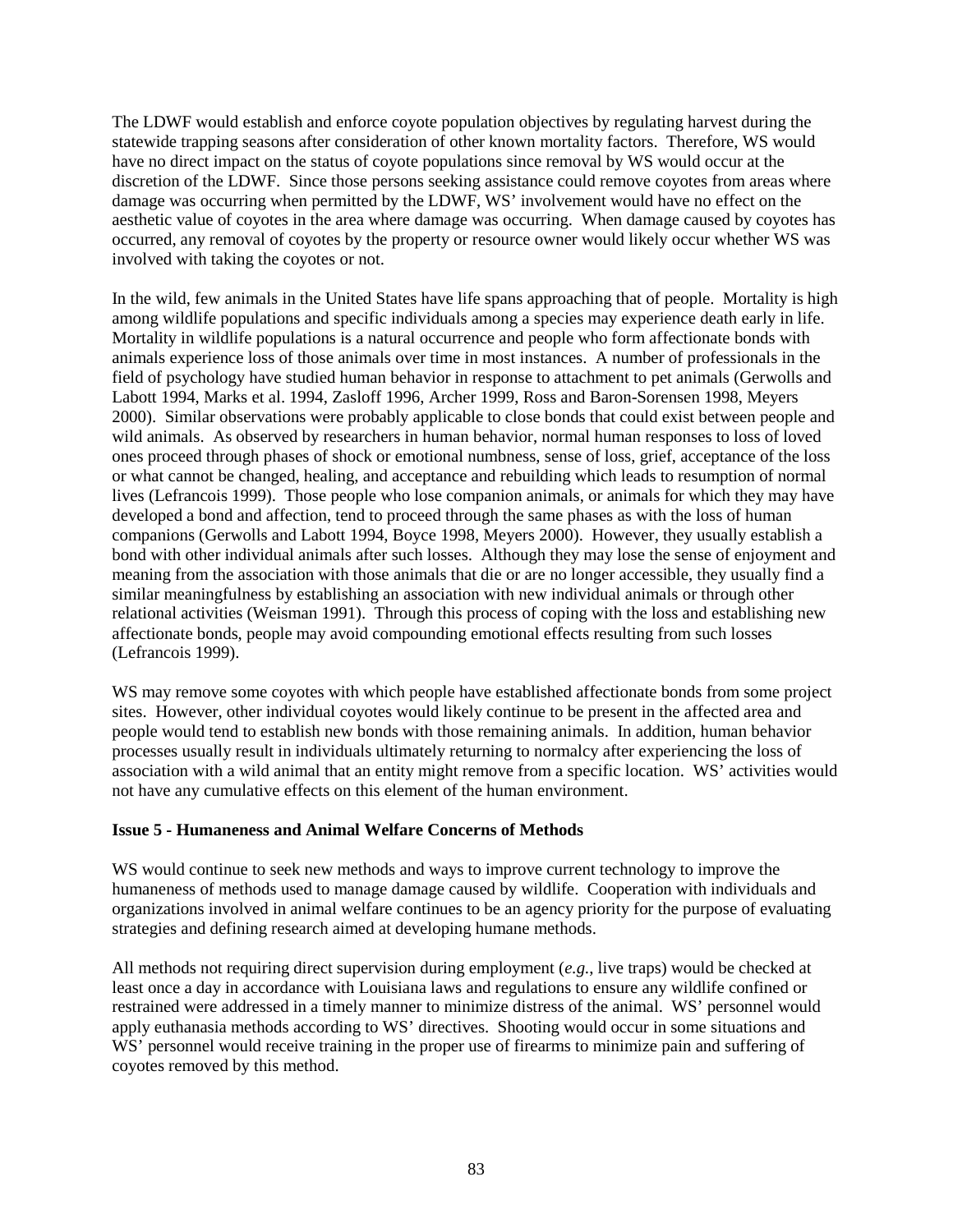WS would employ methods as humanely as possible by applying SOPs to minimize pain. In addition, WS' personnel would address animals live-captured in a timely manner to minimize distress. Through the establishment of SOPs that guide WS in the use of methods, the cumulative impacts on the issue of method humaneness would be minimal. WS would continually evaluate methods to ensure SOPs were adequate and that WS' personnel address live-captured animals in a timely manner to minimize distress.

# **CHAPTER 5: LIST OF PREPARERS AND PERSONS CONSULTED**

# **5.1 LIST OF PREPARERS**

Dwight LeBlanc, USDA/APHIS/WS, State Director, Port Allen, Louisiana Ryan Wimberly, USDA/APHIS/WS, Staff Wildlife Biologist, Madison, Tennessee Scott Woodruff, USDA/APHIS/WS, Wildlife Biologist, Port Allen, Louisiana

# **5.2 LIST OF PERSONS CONSULTED**

Debbie Fuller, USFWS, Fish and Wildlife Biologist, Lafayette, Louisiana David Soileau, USFWS, Fish and Wildlife Biologist, Lafayette, Louisiana Robert Gosnell, LDWF, Director-Wildlife Division, Baton Rouge, Louisiana Jim LaCour, LDWF, State Wildlife Veterinarian, Baton Rouge, Louisiana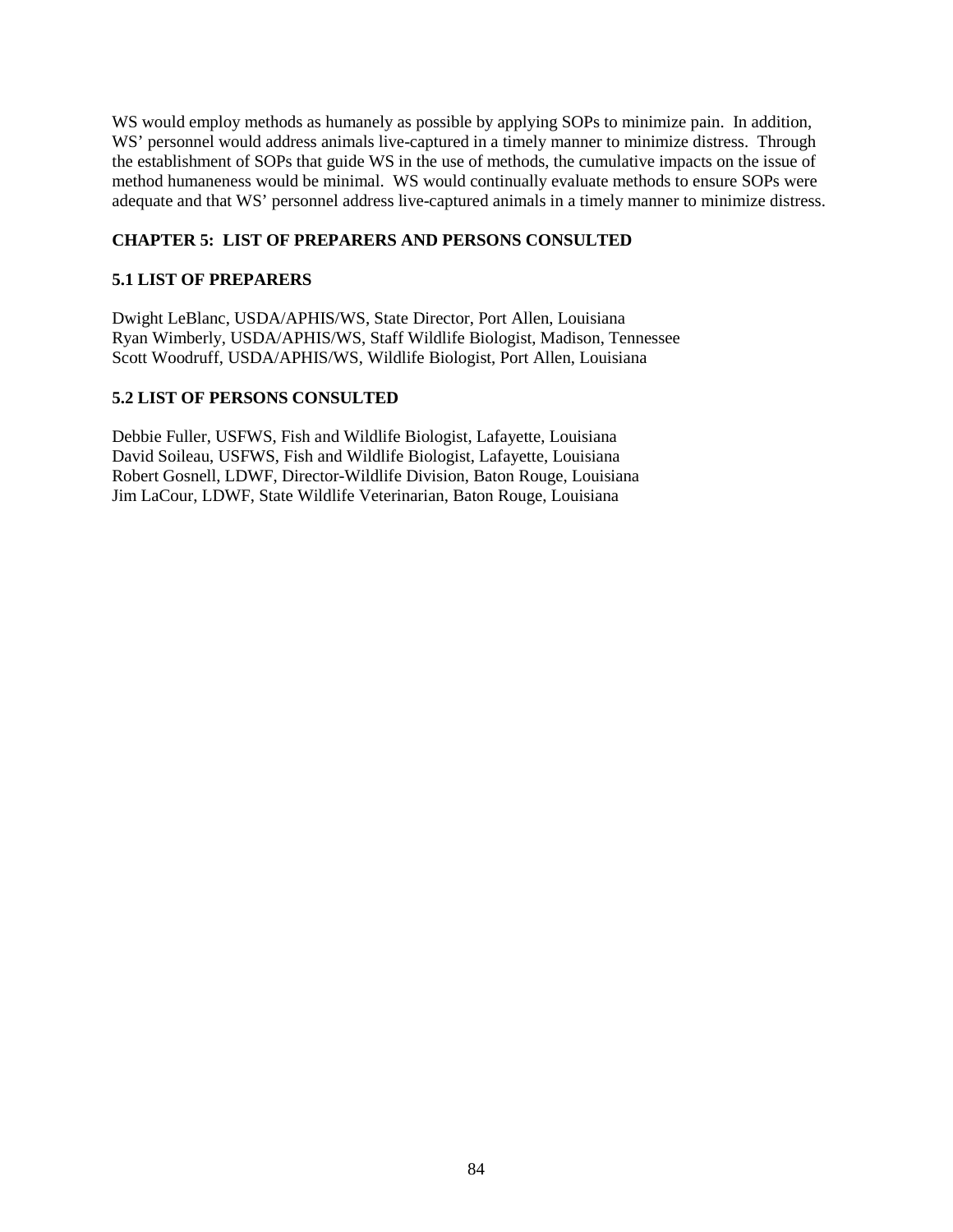#### **APPENDIX A LITERATURE CITED**

- Air National Guard. 1997. Final environmental impact statement for the Colorado Airspace Initiative, Vol. 1. Impact Analyses. National Guard Bureau, Andrews Air Force Base, Maryland.
- Allen, G. T., J. K. Veatch, R. K. Stroud, C. G. Vendel, R. H. Poppenga, L. Thompson, J. Shafer, and W. E. Braselton. 1996. Winter poisoning of coyotes and raptors with Furadan-laced carcass baits. Journal of Wildlife Diseases 32:385-389.
- AVMA. 1987. Panel report on the colloquium on recognition and alleviation of animal pain and distress. Journal of the American Veterinary Medical Association 191:1186-1189.
- AVMA. 2013. AVMA guidelines on euthanasia. American Veterinary Medical Association. http://www.avma.org/issues/animal\_welfare/euthanasia.pdf. Accessed on March 6, 2013.
- Ames, D. R., and L. A. Arehart. 1972. Physiological response of lambs to auditory stimuli. Journal of Animal Science 34:997-998.
- Andelt, W. F. 1992. Effectiveness of livestock guarding dogs for reducing predation on domestic sheep. Wildlife Society Bulletin 20:55-62.
- Andelt, W. F. 2004. Use of livestock guarding animals to reduce predation on livestock. Sheep and Goat Research Journal 19:72-75.
- Andersen, D. E., O. J. Rongstad, and W. R. Mytton. 1989. Response of nesting red-tailed hawks to helicopter overflights. Condor 91:296-299.
- Archer, J. 1999. The nature of grief: the evolution and psychology of reactions to loss. Taylor & Francis/Routledge, Florence, Kentucky.
- Association of Fish and Wildlife Agencies. 2015. National Furbearer Harvest Statistics Database. http://fishwildlife.org/?section=furbearer\_management\_resources. Accessed January 15, 2016.
- Awbrey, F. T., and A. E. Bowles. 1990. The effects of aircraft noise and sonic booms on raptors: a preliminary model and a synthesis of the literature on disturbance. Noise and Sonic Boom Impact Technology, Technical Operating Report 12. Wright-Patterson Air Force Base, Ohio.
- Bailey, E. P. 1993. Introduction of foxes to Alaska islands history, effects on avifauna, and eradication. Resourc. Publ. 193, U. S . Fish and Wildlife Serv. Washington, D.C. 53 pp.
- Baker, R. O., and R. M. Timm. 1998. Management of conflicts between urban coyotes and humans in southern California. Proc. Vertebrate Pest Conf. 18:299-312.
- Ballard, W. B., D. Lutz, T. W. Keegan, L. H. Carpenter, and J. C. deVos, Jr. 2001. Deer-predator relationships: a review of recent North American studies with emphasis on mule and black-tailed deer. Wildlife Society Bulletin 29:99-115.
- Bartush, W. S., and J. C. Lewis. 1981. Mortality of white-tailed deer fawns in the Wichita Mountains. Proceedings of the Oklahoma Academy of Science 61:23-27.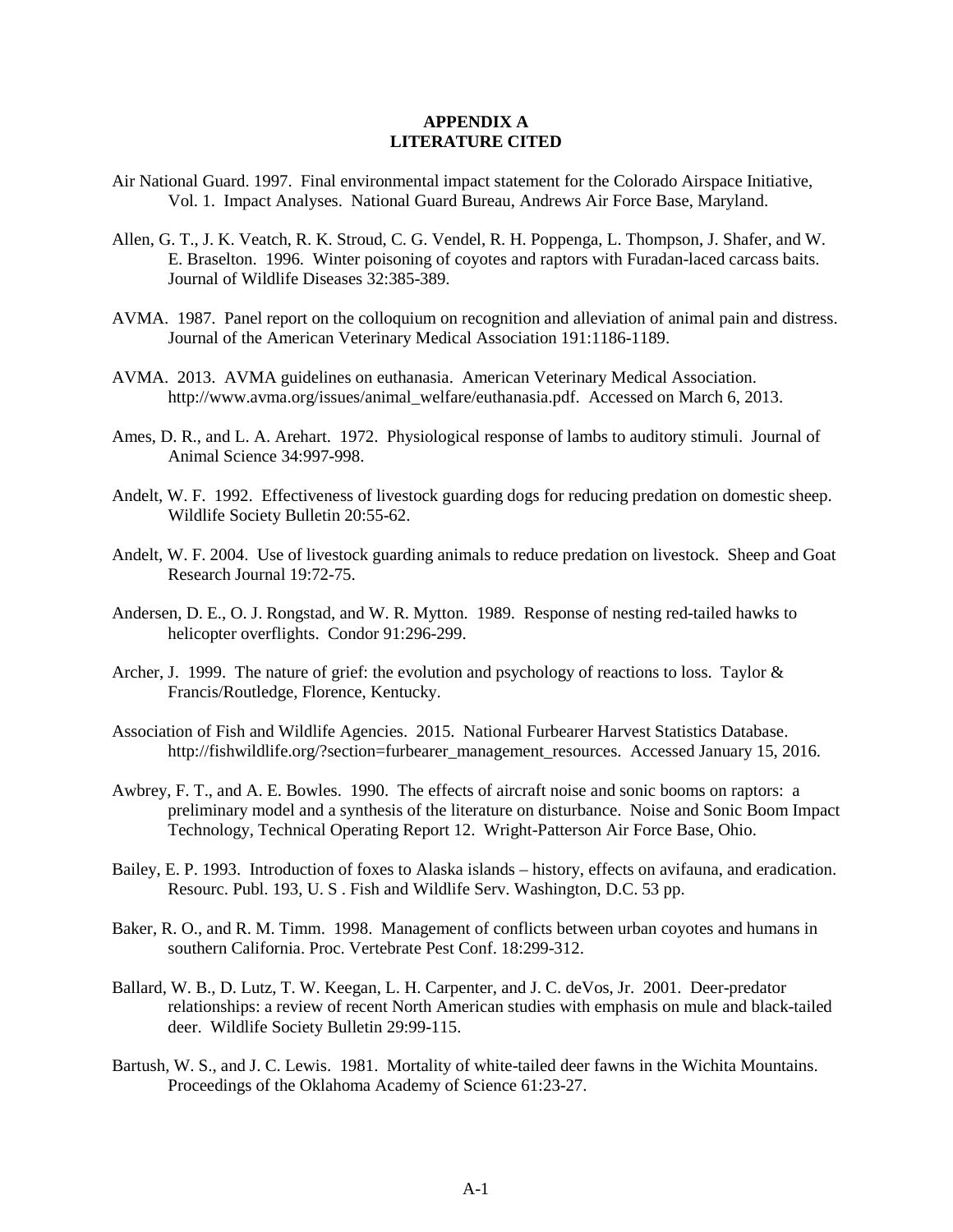Bateson, P. 1991. Assessment of pain in animals. Animal Behaviour 42:827-839.

- Beaver, B. V., W. Reed, S. Leary, B. McKiernan, F. Bain, R. Schultz, B. T. Bennett, P. Pascoe, E. Schull, L. C. Cork, R. Francis-Floyd, K. D. Amass, R. Johnson, R. H. Schmidt, W. Underwood, G. W. Thorton, and B. Kohn. 2001. 2000 Report of the AVMA panel on euthanasia. Journal of the American Veterinary Medical Association 218:669-696.
- Beasom, S. L. 1974*a*. Intensive short-term predator removal as a game management tool. Trans. N. Amer. Wildl. Conf. 39:230-240.
- Beasom, S. L. 1974*b*. Relationships between predator removal and white-tailed deer net productivity. Journal of Wildlife Management 38:854-859.
- Bekoff, M. 1982. Coyote. Pp. 447-459 *in* J. A. Chapman and G. A. Feldhamer, eds. Wild mammals of North America: biology, management, and economics. The Johns Hopkins University Press, Baltimore, Maryland.
- Bekoff, M., and E. M. Gese. 2003. Coyote. Pp 467-481 *in* G. A. Feldhamer, B. C. Thompson, and J. A. Chapman, eds. Wild Mammals of North America: Biology, Management, and Conservation. Second edition. The Johns Hopkins University Press, Baltimore, Maryland.
- Belanger, L., and J. Bedard. 1989. Responses of staging greater snow geese to disturbance. Journal of Wildlife Management 53:713-719.
- Belanger, L., and J. Bedard. 1990. Energetic cost of man-induced disturbance to staging snow geese. Journal of Wildlife Management 54:36-41.
- Bellrose, F. C. 1976. Ducks, geese and swans of North America. Stackpole, Harrisburg, Pennsylvania.
- Berryman, J. H. 1991. Animal damage management: Responsibilities of various agencies and the need for coordination and support. Proc. East. Wildl. Damage Control Conf. 5:12-14.
- Bishop, R. C. 1987. Economic values defined. Pages 24 -33 *in* D. J. Decker and G. R. Goff, editors. Valuing wildlife: economic and social perspectives. Westview Press, Boulder, Colorado.
- Blejwas, K. M., B. N. Sacks, M. M. Jaeger, and D. R. McCullough. 2002. The effectiveness of selective removal of breeding coyotes in reducing sheep predation. Journal of Wildlife Management 66:451-462.
- Bomford, M. 1990. Ineffectiveness of a sonic device for deterring starlings. Wildlife Society Bulletin 18:151-156.
- Borg, E. 1979. Physiological aspects of the effects of sound on man and animals. Acta Oto-laryngologica, Supplement 360:80-85.
- Bourne, J., and M. Dorrance. 1982. A field test of lithium chloride aversion to reduce coyote predation on domestic sheep. Journal of Wildlife Management 46:235-239.
- Boyce, P. S. 1998. The social construction of bereavement: an application to pet loss. Thesis, University of New York.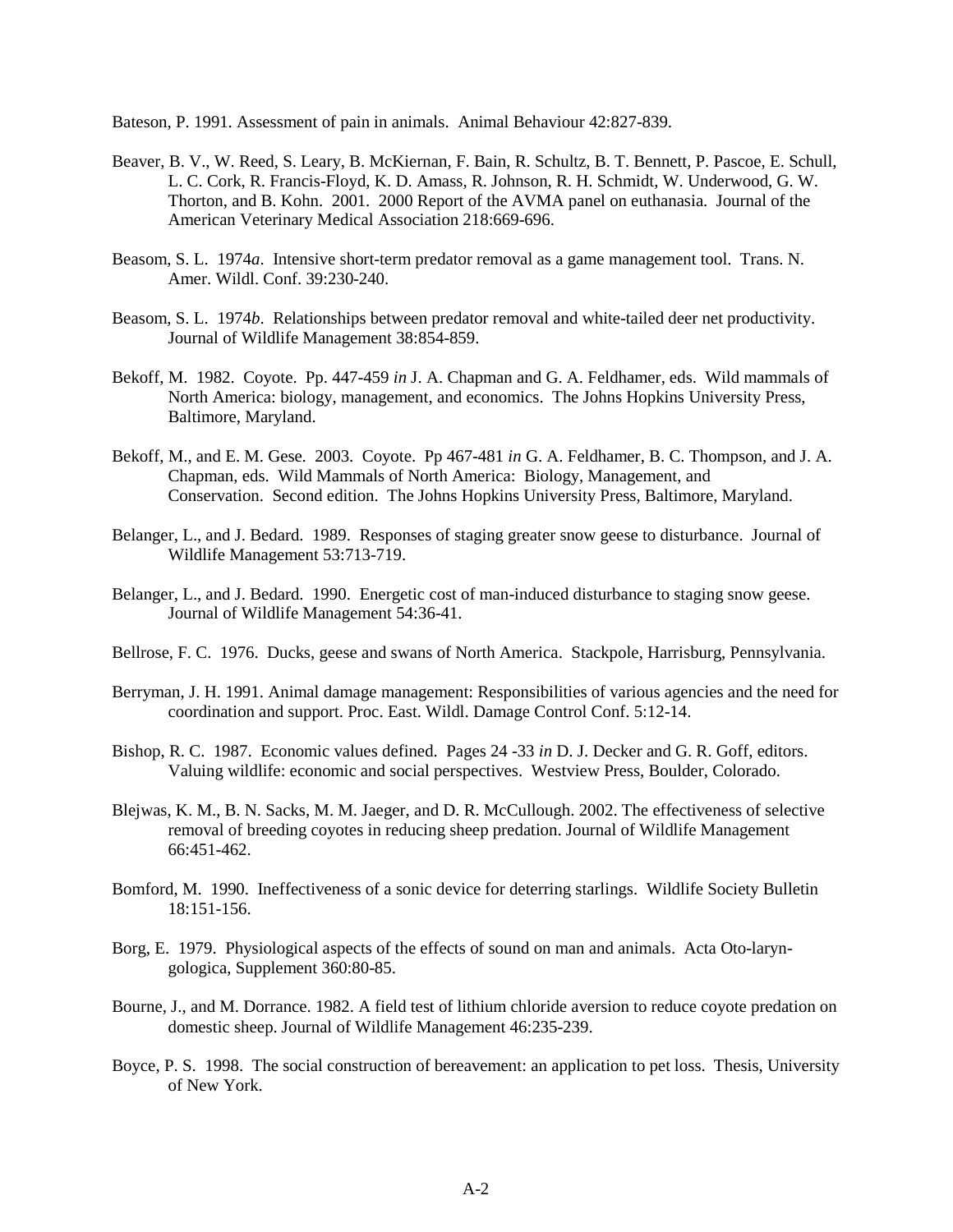- Bromley, C., and E. M. Gese. 2001*a*. Surgical sterilization as a method of reducing coyote predation on domestic sheep. Journal of Wildlife Management 65:510-519.
- Bromley, C. and E. M. Gese. 2001*b*. Effects of sterilization on territory fidelity and maintenance, pair bonds, and survival rates of free-ranging coyotes. Can. J. Zool. 79:386-392.
- Burns, R. J. 1980. Evaluation of conditioned predation aversion for controlling coyote predation. Journal of Wildlife Management 44:938-942.
- Burns, R. J. 1983. Coyote predation aversion with lithium chloride: management implications and comments. Wildlife Society Bulletin 11:128-133.
- Burns, R. J., and G. E. Connolly. 1980. Lithium chloride bait aversion did not influence prey killing by coyotes. Proc. Vertebr. Pest Conf. 9:200-204.
- Burns, R. J. and G. E. Connolly. 1985. A comment on "Coyote control and taste aversion". Appetite 6:276-281.
- Cain, S., A. Kadlec, D. L. Allen, R.A. Cooley, M. C. Hornocker, A. S. Leopold, and F. H. Wagner. 1972. Predator control-1971: a report to the Council on Environmental Quality and the Department of the Interior by the Advisory Committee on Predator Control. CEQ and USDI, Wash., DC. 207pp.
- California Department of Fish and Game. 1991. Final environmental document bear hunting. Title 14 Calif. Code of Regs. Calif. Dept. of Fish and Game, State of California, April 25, 1991. 337 pp.
- Camenzind, F.J. 1978. Behavioral ecology of coyotes on the National Elk Refuge, Jackson Wyoming. Pp 267-294 *in* M. Bekoff, ed. Coyotes: biology, behavior and management. Academic Press, New York, New York.
- Canadian Broadcast Company. 2009. Coyotes kill Toronto singer in Cape Breton. http://www.cbc.ca/news/canada/nova-scotia/story/2009/10/28/ns-coyote-attack-died.html. Accessed January 17, 2016.
- Clark, F. W. 1972. Influence of jackrabbit density on coyote population change. Journal of Wildlife Management 36:343-356.
- Connolly, G. E. 1978. Predator control and coyote populations: A review of simulation models. Pp 327- 345 *in* M. Bekoff, ed. Coyotes: Biology, Behavior and Management. Academic Press, New York. 384 pp.
- Connolly, G. E. 1992. Coyote damage to livestock and other resources. Pp 161-169 *in* A.H. Boer, ed. Ecology and management of the eastern coyote. Wildlife Research Unit. University of New Brunswick, Fredericton, New Brunswick, Canada.
- Connolly, G. E. 1995. The effects of control on coyote populations: another look. pp 23-29 *in:* D. Rollins, C. Richardson, T. Blankenship, K. Canon, and S. Henke, eds. Proc. of symposium: Coyotes in the southwest: a compendium of our knowledge. Texas Parks and Wildl. Dept., Austin, Texas.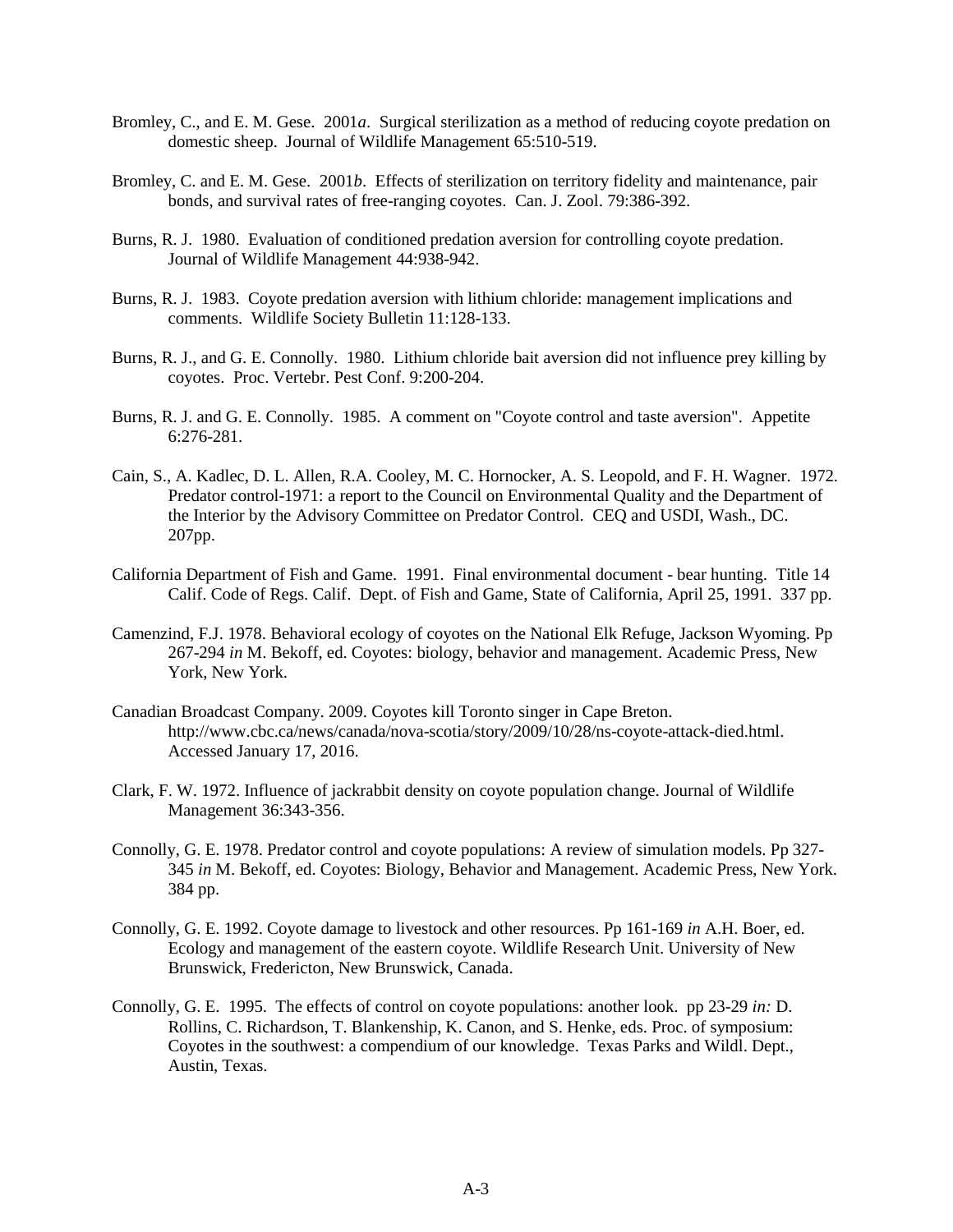- Connolly, G. E., and B. W. O'Gara. 1987. Aerial hunting takes sheep-killing coyotes in Western Montana. Proc. Great Plains Wildl. Damage Control Workshop. 8:184-188.
- Connolly, G. E., and W. M. Longhurst. 1975. The effects of control on coyote populations. Univ. Calif., Div. Agric. Sci. Bull. 1872. 37 pp.
- Conomy, J. T., J. A. Dubovsky, J. A. Collazo, and W. J. Fleming. 1998. Do black ducks and wood ducks habituate to aircraft disturbance? Journal of Wildlife Management 62:1135-1142.
- Conover, M. R. 1982. Behavioral techniques to reduce bird damage to blueberries: methiocarb and a hawk-kite predator model. Wildlife Society Bulletin 10:211-216.
- Conover, M. R., J. G. Francik, and D. E. Miller. 1977. An experimental evaluation of aversive conditioning for controlling coyote predation. Journal of Wildlife Management 41:775-779.
- Conover, M. R., W. C. Pitt, K. K. Kessler, T. J. DuBow, and W. A. Sanborn. 1995. Review of human injuries, illness, and economic losses caused by wildlife in the United States. Wildlife Society Bulletin 23:407-414.
- Cote, I. M., and W. J. Sutherland. 1997. The effectiveness of removing predators to protect bird populations. Conservation Biology 11:395-404.
- Crabtree, R. L. 1988. Sociodemography of an unexploited coyote population. Ph.D. Diss. Univ. Moscow, Idaho.
- Craig, J. R., J. D. Rimstidt, C. A. Bonnaffon, T. K. Collins, and P. F. Scalon. 1999. Surface water transport of lead at a shooting range. Bulletin of Environmental Contamination and Toxicology 63:312-319.
- Craven, S. R., T. Barnes, and G. Kania. 1998. Toward a professional position on the translocation of problem wildlife. Wildlife Society Bulletin 26:171-177.
- Crawford, B.A., M. R. Pelton, and K. G. Johnson. 1993. Techniques to monitor relative abundance of coyotes in East Tennessee. Proceedings of Annual Conference, Southeastern Association of Fish and Wildlife Agencies 47:62-70.
- Danner, D.A., and N. S. Smith. 1980. Coyote home range, movement, and relative abundance near a cattle feedyard. Journal of Wildlife Management 44:484-487.
- Davidson-Nelson, S. J., and T. M. Gehring. 2010. Testing fladry as a nonlethal management tool for wolves and coyotes in Michigan. Human-wildlife Interactions 4:87-94.
- deCalesta, D. S., and M. G. Cropsey. 1978. Field test of a coyote-proof fence. Wildlife Society bulletin 6:256-259.
- Decker, D. J., and G. R. Goff. 1987. Valuing wildlife: economic and social perspectives. Westview Press, Boulder, Colorado.
- Decker, D. J., and K. G. Purdy. 1988. Toward a concept of wildlife acceptance capacity in wildlife management. Wildlife Society Bulletin 16:53-57.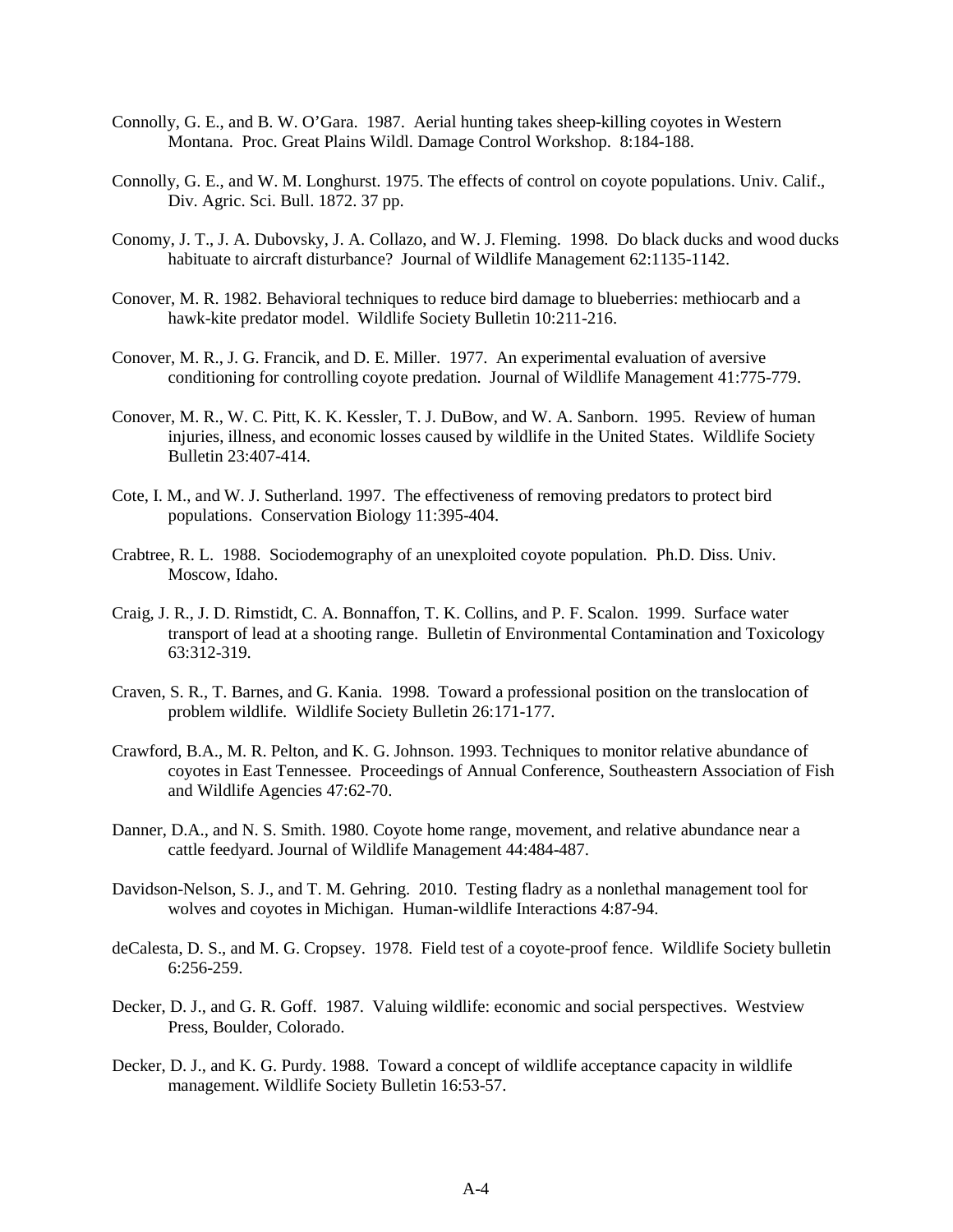- Decker, D. J., and L. C. Chase. 1997. Human dimensions of living with wildlife a management challenge for the 21st century. Wildlife Society Bulletin 28:4-15.
- Delaney, D. K., T. G. Grubb, P. Beier, L. L. Pater, and M. H. Reiser. 1999. Effects of helicopter noise on Mexican spotted owls. Journal of Wildlife Management 63:60-76.
- DeLiberto, T. J., E. M. Gese, F. F. Knowlton, J. R. Mason, M. R. Conover, L. Miller, R. H. Schmidt, and M. K. Holland. 1998. Fertility control in coyotes: is it a potential management tool? Proc. Vertebr. Pest Conf. 18:144-149.
- DeLorenzo, D. G., and V. W. Howard, Jr. 1977. Evaluation of sheep losses on a range lambing operation in southeastern New Mexico. N. Mex. State Univ. Agri. Exp. Sta. Res. Rep. 341.
- DeVos, J. C. and J. L. Smith. 1995. Natural mortality in wildlife populations. Intl. Assoc. of Fish and Wildlife Agencies, Washington, D.C. 50 pp.
- Dolbeer, R.A. 1998. Population dynamics: the foundation of wildlife damage management for the 21st century. Pp. 2-11 *in* Barker, R. O. and Crabb, A. C., Eds. Eighteenth Vertebrate Pest Conference (March 2-5, 1998, Costa Mesa, California). University of California at Davis, Davis, California.
- Dolbeer, R. A. 2009. Birds and aircraft: fighting for airspace in ever more crowded skies. Human-Wildlife Conflicts 3:165-166.
- Dolbeer, R. A., P. P. Woronecki, and R. L. Bruggers. 1986. Reflecting tapes repel blackbirds from millet, sunflowers, and sweet corn. Wildlife Society Bulletin 14:418-425.
- Dolbeer, R. A., S. E. Wright, J. Weller, and M. J. Begier. 2013. Wildlife Strikes to civil aircraft in the United States 1990–2012, Serial report 19. U.S. Department of Transportation, Federal Aviation Administration, Office of Airport Safety and Standards, Washington, D.C., USA.
- Ellins, S. R., and G. C. Martin. 1981. Olfactory discrimination of lithium chloride by the coyote (*Canis latrans*). Behav. And Neural Biol. 31:214-224.
- Ellis, D. H. 1981. Responses of Raptorial Birds to low level military jets and sonic booms: Results of the 1980-1981 Joint U.S. Air Force-U.S. Fish and Wildlife Service Study. Prepared by the Institute for Raptor Studies for USAF and USFWS. NTIS No. ADA 108-778.
- EPA. 2000. Introduction to phytoremediation. EPA/600/R-99/107, Office of Research and Development, Washington, D.C.
- Fancy, S. G. 1982. Reaction of bison to aerial surveys in interior Alaska. Canadian Field Naturalist 96:91.
- FAA. 2015. FAA National Wildlife Aircraft Strike Database 2015. U. S. Department of Transportation, Federal Aviation Administration, 800 Independence Avenue, SW, Washington, D.C.
- Forthman-Quick, D. L., C. R. Gustavson, and K. W. Rusiniak. 1985*a*. Coyote control and taste aversion. Appetite 6:253-264.
- Forthman-Quick, D. L., C. R. Gustavson, and K. W. Rusiniak. 1985*b*. Coyotes and taste aversion: the authors' reply. Appetite 6:284-290.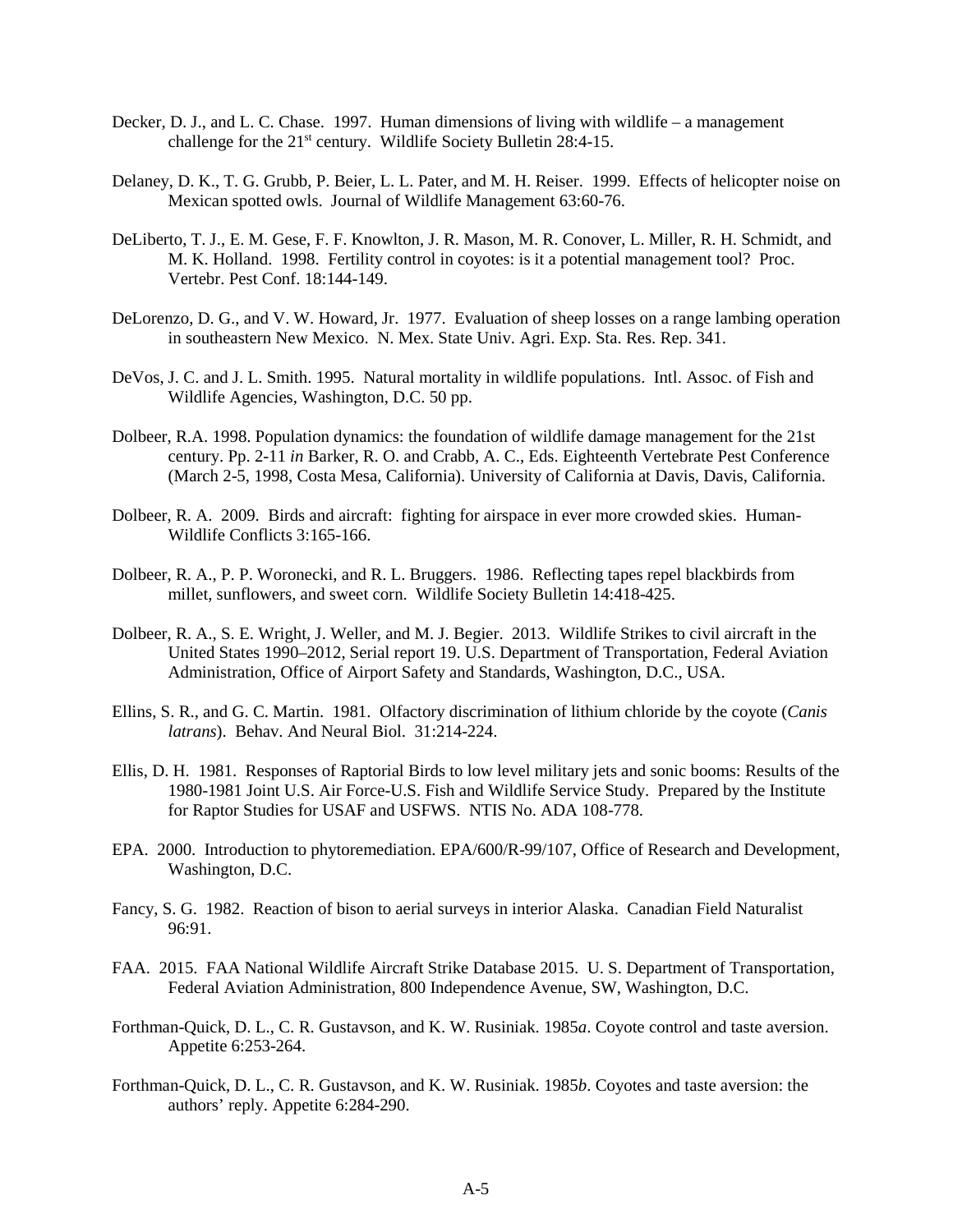- Fraser, J.D., L.D. Frenzel, and J.E. Mathisen. 1985. The impact of human activities on breeding bald eagles in north-central Minnesota. Journal of Wildlife Management 49:585-592.
- Fuller, M. R., and J. A. Mosher. 1987. Raptor survey techniques. Pages 37-65 *in* B. A. Giron Pendleton, B.A Millsap, K. W. Cline, and D. M. Bird, editors. Raptor management techniques manual. National Wildlife Federation, Washington, D.C.
- Garner, G. W. 1976. Mortality of white-tailed deer fawns in the Wichita Mountains, Comanche County, Oklahoma. Ph.D. Thesis. Oklahoma State Univ., Stillwater, Oklahoma. 113 pp.
- Garner, G. W., J. A. Morrison, and J. C. Lewis. 1976. Mortality of white-tailed deer fawns in the Wichita Mountains, Oklahoma. Proc. Ann. Conf. Southeast. Assoc. Fish and Wildl. Agencies. 13:493-506.
- Gerwolls, M. K., and S. M. Labott. 1994. Adjustment to the death of a companion animal. Anthrozoos 7:172-187.
- Gese, E. M. 1998. Response of neighboring coyotes (*Canis latrans*) to social disruption in an adjacent pack. Canadian Journal of Zoology 76:1960-1963.
- Gese E. M., R. L. Ruff, and R. L. Crabtree. 1996. Foraging ecology of coyotes *(Canis latrans)*: The influence of extrinsic factors and a dominance hierarchy. Canadian Journal of Zoology 74:769-783.
- Gier, H. T. 1968. Coyotes in Kansas, revised edition. Kansas State College of Agriculture, Experimental Station Bulletin 393, Manhattan, Kansas.
- Gilmer, D. S., L. M. Cowardin, R. L. Duval, L. M. Mechlin, C. W. Shaiffer, and V. B. Kuechle. 1981. Procedures for the use of aircraft in wildlife biotelemetry studies. U.S. Fish and Wildlife Service Resource Publication 140.
- Gladwin, D. N., D. A. Asherin, and K. M. Manci. 1988. Effects of aircraft noise and sonic booms on fish and wildlife. U.S. Fish and Wildlife Service National Ecology Research Center Report 88/30.
- Goertz, J. W., L. V. Fitzgerald, and R. M. Nowak. 1975. The status of wild canids in Louisiana. Am. Midl. Nat. 93:215-218.
- Green, J. S., F. R. Henderson, and M. D. Collinge. 1994. Coyotes. Pp C51-C76 *in* S. E. Hygnstrom, R. M. Timm, and G. E. Larson, eds. Prevention and control of wildlife damage*.* University of Nebraska-Lincoln, Lincoln, Nebraska.
- Grubb, T. G., D. K. Delaney, W.W. Bowerman, and M. R. Wierda. 2010. Golden eagle indifference to heli-skiing and military helicopters in Northern Utah. Journal of Wildlife Management 74:1275– 1285.
- Gustavson, C. R., J. Garcia, W. G. Hankins, and K. W. Rusiniak. 1974. Coyote predation control by aversive conditioning. Science 184:581-583.
- Gustavson, C. R., J. R. Jowsey, and D. N. Milligan. 1982. A 3-year evaluation of taste aversion coyote control in Saskatchewan. J. Range Manage. 35:57-59.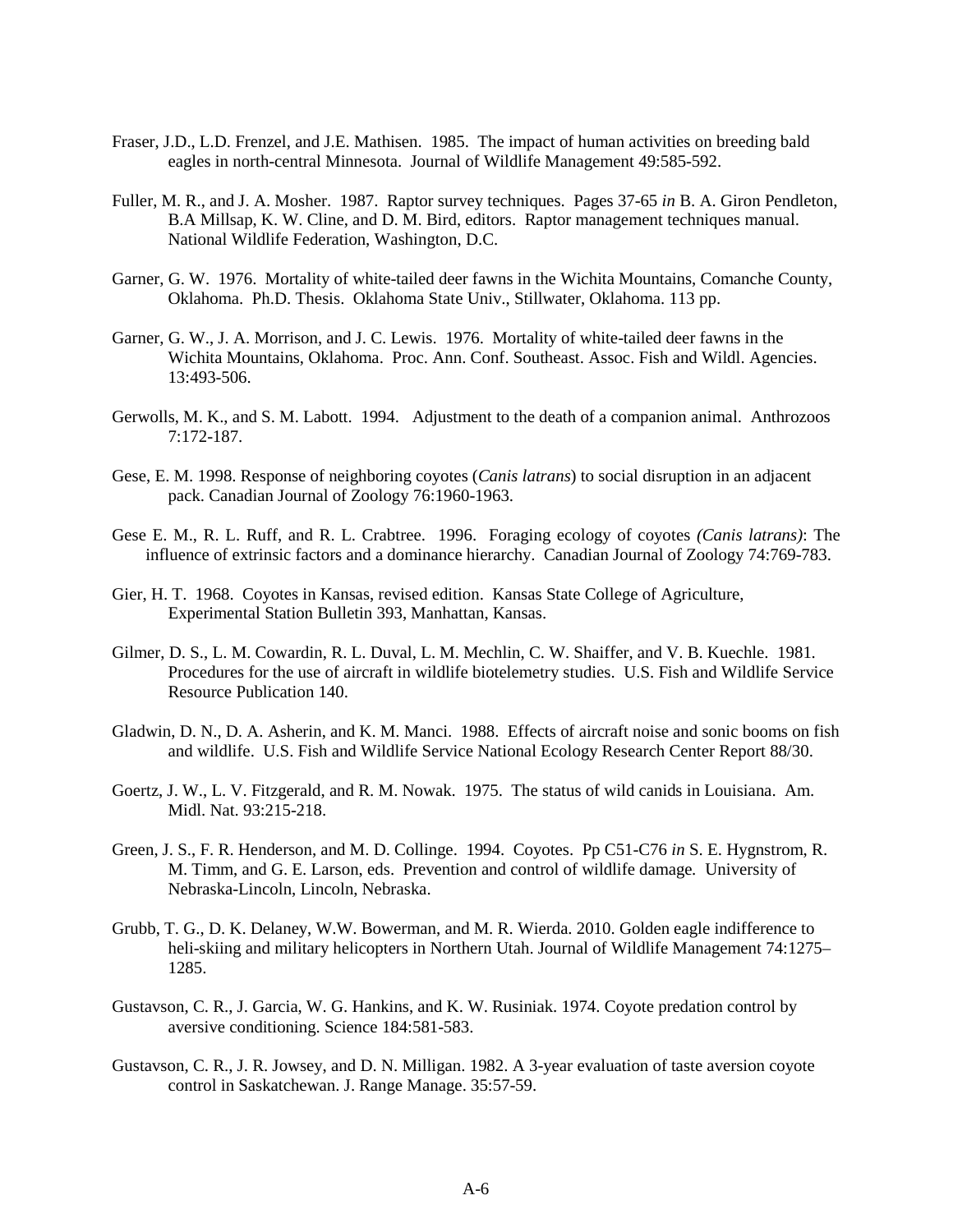- Guthery, F. S., and S. L. Beasom. 1977. Responses of game and nongame wildlife to predator control in South Texas. J. Range Manage. 30:404-409.
- Hall, D. I. 1979. An ecological study of the coyote-like canid in Louisiana. M.S. Thesis. Louisiana State University. Baton Rouge, Louisiana. 234 pp.
- Henne, D. R. 1975. Domestic sheep mortality on a western Montana ranch. M. S. Thesis. University of Montana. Missoula, Montana. 64 pp.
- Holcomb, S. R., A. A. Bass, C. S. Reid, M. A. Seymour, N. F. Lorenz, B. B. Gregory, S. M. Javed, and K. F. Balkum. 2015. Draft Louisiana Wildlife Action Plan. Louisiana Department of Wildlife and Fisheries, Baton Rouge, Louisiana. 697 pp.
- Holthuijzen, A. M. A., W. G. Eastland, A. R. Ansell, M. N. Kochert, R. D. Williams, and L. S. Young. 1990. Effects of blasting on behavior and productivity of nesting prairie falcons. Wildlife Society Bulletin 18:270-281.
- Horn, S. W. 1983. An evaluation of predatory suppression in coyotes using lithium chloride-induced illness. Journal of Wildlife Management 47:999-1009.
- Howard, V. W., Jr., and R. E. Shaw. 1978. Preliminary assessment of predator damage to the sheep industry in southeastern New Mexico. Agric. Exp. Stn., Colorado State Univ., Las Cruces, Res. Rpt. 356.
- Howard, V. W., Jr., and T. W. Booth. 1981. Domestic sheep mortality in southeastern New Mexico. Agric. Exp. Stn., Colo. State Univ., Las Cruces. Bull. #683.
- International Association of Fish and Wildlife Agencies. 2005. Potential costs of losing hunting and trapping as wildlife management tools. Animal Use Committee, International Association of Fish and Wildlife Agencies, Washington, D.C. 52 pp.
- Johnson, M.R., R.G. McLean, and D. Slate. 2001. Field operations manual for the use of immobilizing and euthanizing drugs. USDA, APHIS, WS Operational Support Staff, Riverdale, Maryland.
- Keirn, G., J. Cepek, B. Blackwell, and T. DeVault. 2010. On a quest for safer skies: Managing the growing threat of wildlife hazards to aviation. The Wildlife Professional, Summer 2010: 52-55.
- Kendall, R. J., T. E. Lacher Jr., C. Bunck, F. B. Daniel, C. Driver, C. E. Grue, F. Leighton, W. Stansley, P. G. Watanabe, and M. Whitworth. 1996. An ecological risk assessment of lead shot exposure in non-waterfowl avian species: upland game birds and raptors. Environmental Toxicology and Chemistry 15:4-20.
- Kennelly, J. J., and B. E. Johns. 1976. The estrous cycle of coyotes. Journal of Wildlife Management 40:272-277.
- Kirsch, E. M. 1996. Habitat selection and productivity of least terns on the lower Platte River, Nebraska. Wildlife Monograph 132:1-48.
- Knowlton, F. F. 1972. Preliminary interpretations of coyote population mechanics with some management implications. Journal of Wildlife Management 36:369-383.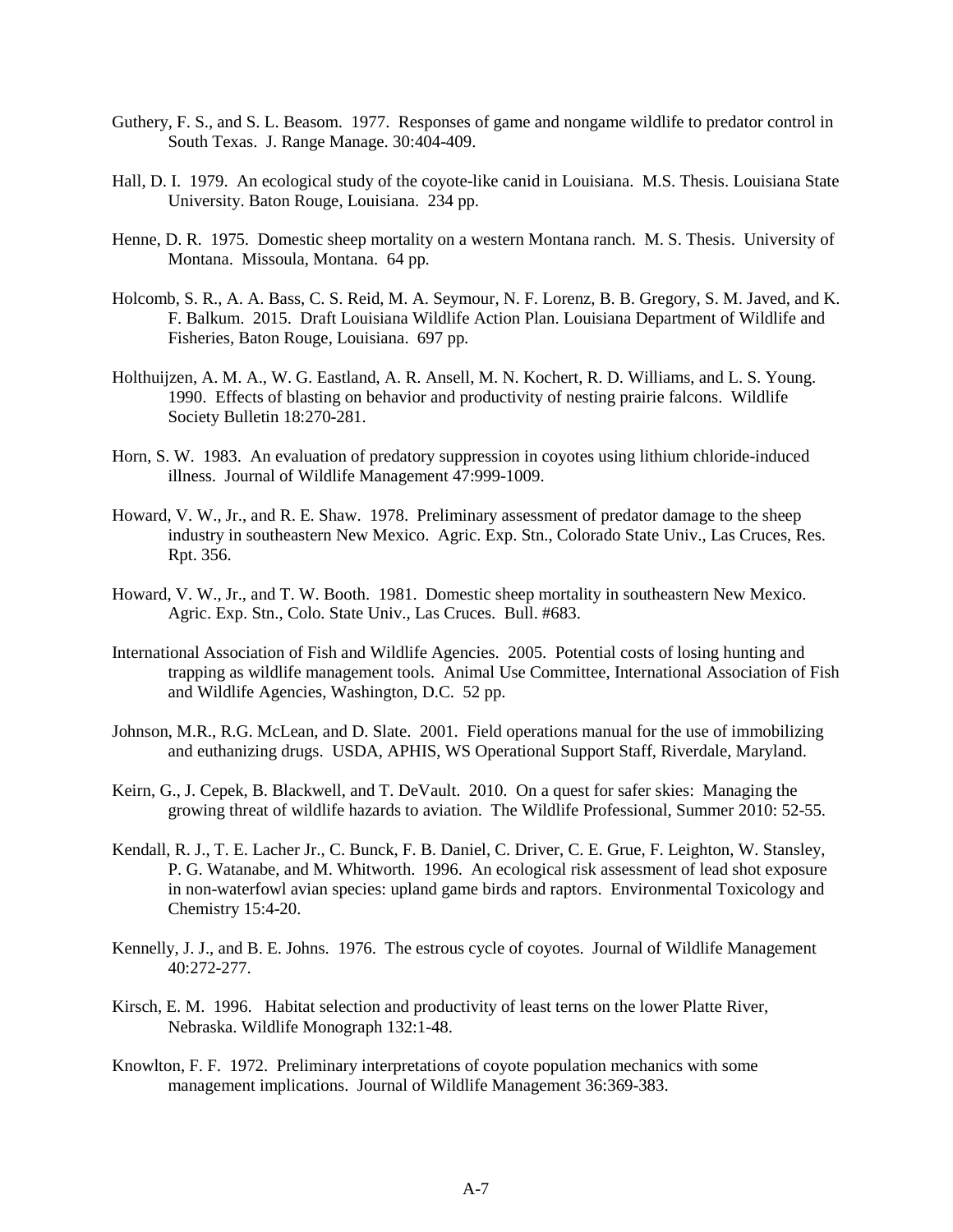- Knowlton, F. F., and L. C. Stoddart. 1985. Coyote population mechanics: Another look. Pp 93-111 *in* F.L. Bunnell, D.S. Eastman, and J.M. Peck, eds. Symposium on the Natural Regulation of Wildlife Populations. University of Idaho, Moscow, Idaho.
- Knowlton, F. F. and L. C. Stoddart. 1992. Some observations from two coyote-prey studies. Pp 101-121 *in* A. H. Boer, ed., Ecology and Management of the Eastern Coyote. Univ. New Brunswick, Fredericton, California.
- Knowlton, F. F., E. M. Gese, and M. M. Jaeger. 1999. Coyote depredation control: An interface between biology and management. J. Range Manage. 52:398-412.
- Krausman, P. R., and J. J. Hervert. 1983. Mountain sheep responses to aerial surveys. Wildlife Society Bulletin 11:372-375.
- Krausman, P. R., L. K. Harris, C. L. Blasch, K. K. G. Koenen, and J. Francine. 2004. Effects of military operations on behavior and hearing of endangered Sonoran pronghorn. Wildlife Monographs 157.
- Krausman, P. R., B. D. Leopold, and D. L. Scarborough. 1986. Desert mule deer responses to aircraft. Wildlife Society Bulletin 13:71-73.
- Kreeger, T. J., P. J. White, U. S. Seal, and J. R. Tester. 1990. Pathophysiological Responses of Red Foxes to Foothold Traps. Journal of Wildlife Management 54:147-160.
- Kushlan, J. A. 1979. Effects of helicopter censuses on wading bird colonies. Journal of Wildlife Management 43:756-760.
- Laidlaw, M. A., H. W. Mielke, G. M. Filippelli, D. L. Johnson, and C. R. Gonzales. 2005. Seasonality and children's blood lead levels: developing a predictive model using climatic variables and blood lead data from Indianapolis, Indiana, Syracuse, New York, and New Orleans, Louisiana (USA). Environmental Health Perspectives 113:793-800.
- Lamp, R. E. 1989. Monitoring of the effect of military air operations at naval air station Fallon on the biota of Nevada. Nevada Department of Wildlife, Reno, Nevada.
- Lancia, R. A., C. S. Rosenberry, and M. C. Conner. 2000. Population parameters and their estimation. Pages 64-83 *in* S. Demaris and P. R. Krausman, editors. Ecology and management of large mammals in North America. Prentice-Hall Incorporated, Upper Saddle River, New Jersey.
- Latham, R.M. 1960. Bounties are bunk. National Wildlife Federation, Washington, D.C. 10 pp.
- Lefrancois, G. R. 1999. The Lifespan. Sixth edition. Wadsworth Publishing Company, Belmont, California.
- Linhart, S. B., G. J. Dasch, R. B. Johnson, J. D. Roberts, and C. J. Packham. 1992. Electronic frightening devices for reducing coyote predation on domestic sheep: Efficacy under range conditions and operational use. Pages 386-392 *in* J. E. Borrecco and R. E. Marsh, eds., Proceedings of the 15<sup>th</sup> Vertebrate Pest Conference. University of California-Davis, Davis, California.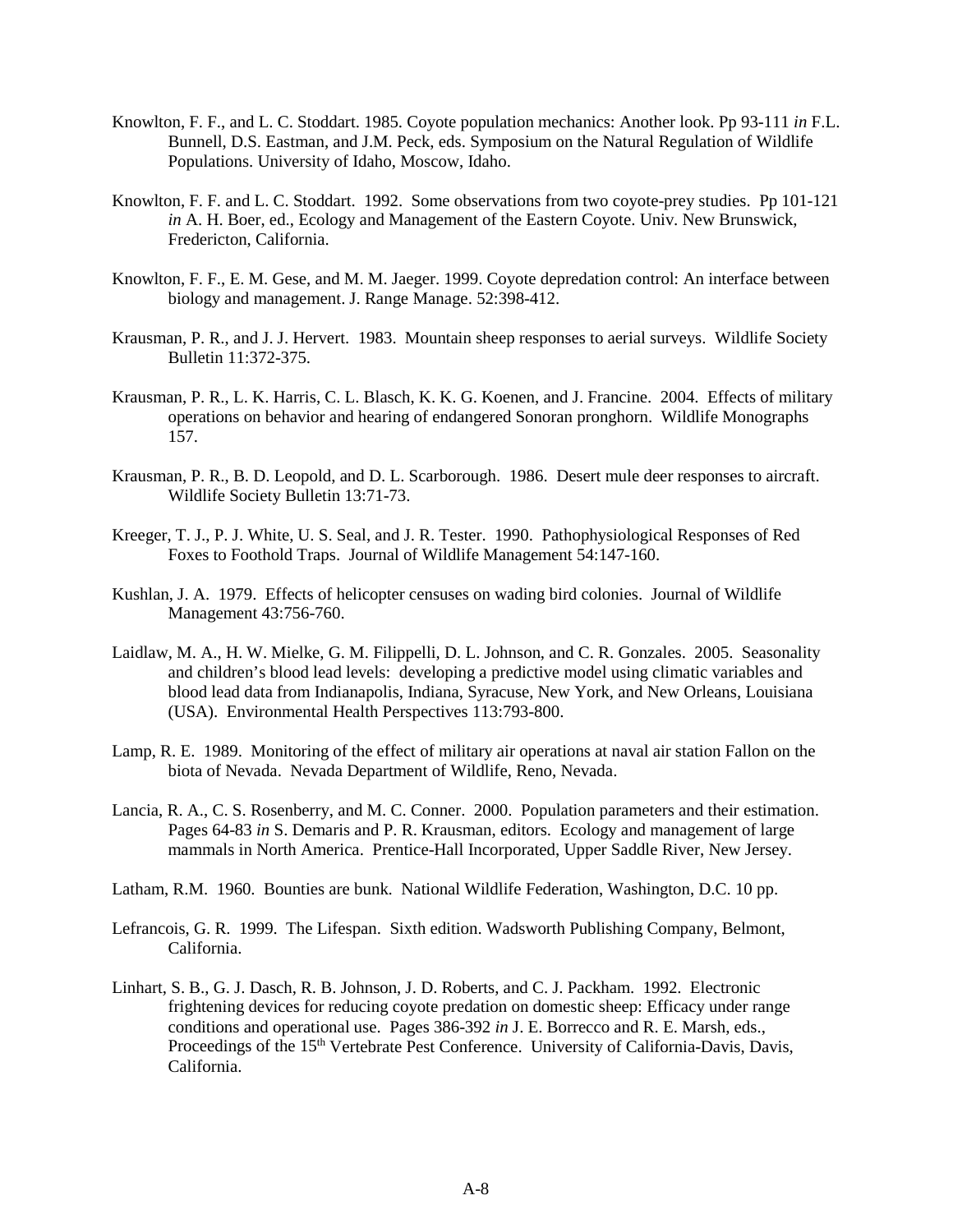- Linnell, M. A., M. R. Conover, and T. J. Ohashi. 1996. Analysis of bird strikes at a tropical airport. Journal of Wildlife Management 60:935-945.
- Linscombe, G., N. Kinler, and V. Wright. 1983. An analysis of scent station response in Louisiana. Proceedings of the Annual Conference of Southeastern Association of Fish and Wildlife Agencies 37:190-200.
- LDWF. 2005. Louisiana comprehensive wildlife conservation strategy. Louisiana Department of Wildlife and Fisheries, Baton Rouge, Louisiana. 473 pp.
- LDWF. 2015. Louisiana hunting regulations 2015-2016. Louisiana Department of Wildlife and Fisheries, Baton Rouge, Louisiana. 124 pp.
- Loven, J. E. 1995. Coyotes in urban areas: A status report. Pp. 65-67 *in* D. Rollins, C. Richardson, T. Blankenship, K. Canon, and S. Henke, eds. Proc. Coyotes in the Southwest: A compendium of our knowledge. Texas Parks and Wildl. Dept. Austin, Texas.
- Lowery, G. H. 1974. The mammals of Louisiana and its adjacent waters. LSU Press. Baton Rouge, Louisiana. 565 pp.
- MacKinnon, B., R. Sowden, and S. Dudley. 2001. Sharing the Skies: an Aviation Guide to the Management of Wildlife Hazards. Transport Canada, Aviation Publishing Division, Tower C, 330 Sparks Street, Ottawa, Ontario, K1A 0N8 Canada. 316 pp.
- Manci, K. M., D. N. Gladwin, R. Villella, and M. G. Cavendish. 1988. Effects of aircraft noise and sonic booms on domestic animals and wildlife: A literature synthesis. Fort Collins, Colorado/ Kearneysville, West Virginia: U.S. Fish and Wildlife Service and National Ecology Research Center.
- Marks, S. G., J. E. Koepke, and C. L. Bradley. 1994. Pet attachment and generativity among young adults. Journal of Psychology 128:641-650.
- Massey, B. W. 1971. A breeding study of the California least tern, 1971. Administrative Report 71-9, Wildlife Management Branch, California Department of Fish and Game.
- Massey, B. W., and J. L. Atwood. 1981. Second-wave nesting of the California least tern: Age composition and reproductive success. Auk 98:596-605.
- Mettler, A. E., and J. A. Shivik. 2007. Dominance and neophobia in coyote (*Canis latrans*) breeding pairs. Applied Animal Behaviour Science 102:85-94.
- Meyers, B. 2000. Anticipatory mourning and the human-animal bond. Pp 537-564 *in* T. A. Rando, ed. Clinical dimensions of anticipatory mourning: theory and practice in working with the dying, their loved ones, and their caregivers*.* Research Press, Champaign, Illinois.
- Michaelson, K. A., and J. W. Goertz. 1977. Food habits of coyotes in northwest Louisiana. Proceedings of the Louisiana Academy of Science 40:77–81.
- Miller, L.A. 1995. Immunocontraception as a tool for controlling reproduction in coyotes. Pp 172-176 *in* D. Rollins, C. Richardson, T. Blankenship, K. Canon, and S. Henke, eds. Coyotes in the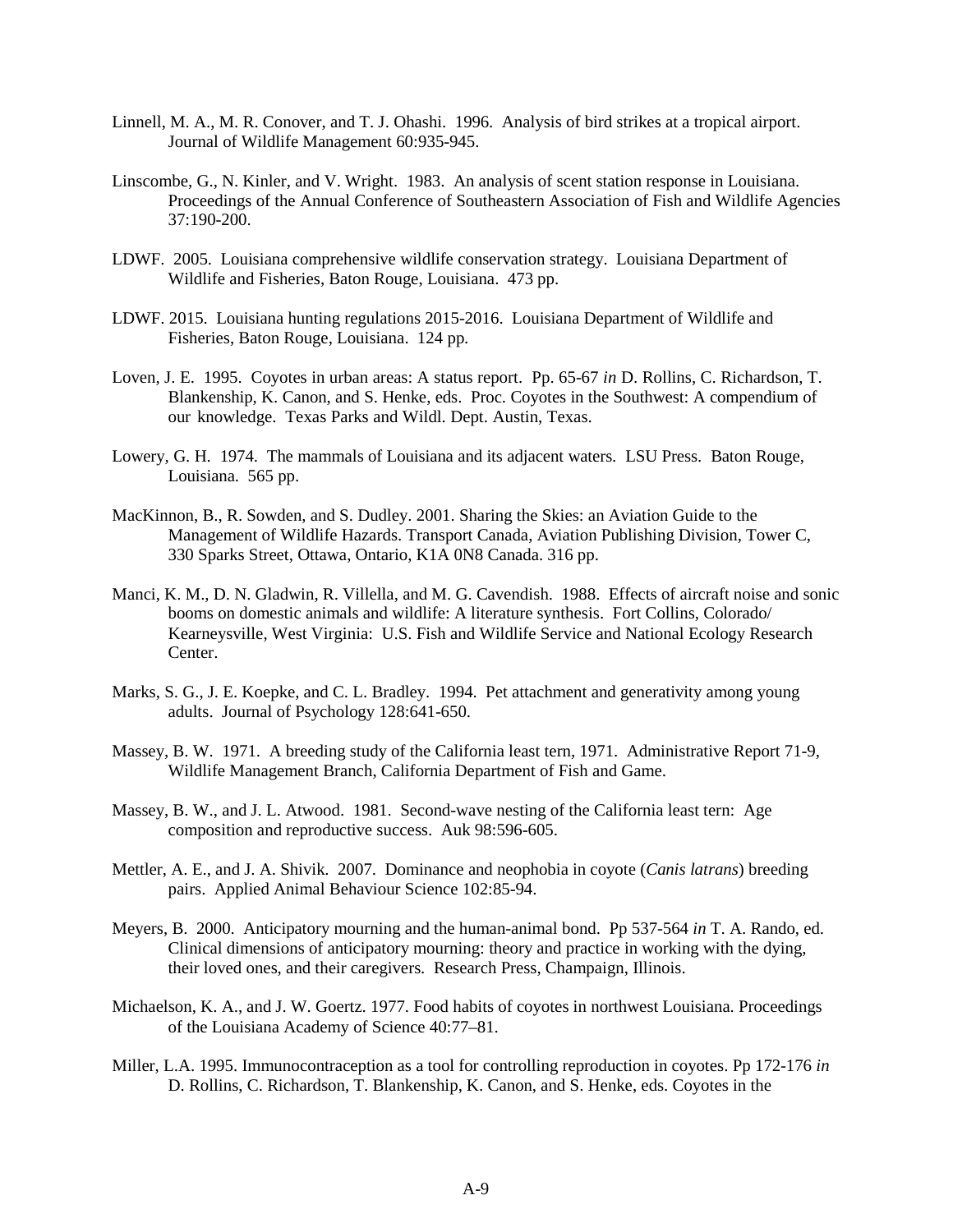Southwest: A Compendium of Our Knowledge. Proc. of a Symposium, Dec. 13-15, Texas A&M University, San Angelo, Texas.

- Mitchell, B. R., M. M. Jaeger, and R. H. Barrett. 2004. Coyote depredation management: Current methods and research needs. Wildlife Society Bulletin 32:1209-1218.
- Muller, L. I., R. J. Warren, and D. L. Evans. 1997. Theory and Practice of immunocontraception in wild animals. Wildlife Society Bulletin 25:504-514.
- Munoz, J. R. 1977. Cause of Sheep Mortality at the Cook Ranch, Florence, Montana. 1975-1976. M.S. Thesis. University of Montana, Missoula, Montana. 55 pp.
- Nass, R. D. 1977. Mortality associated with range sheep operations in Idaho. J. Range Manage. 30:253- 258.
- Nass, R. D. 1980. Efficacy of predator damage control programs. Proc. Vertebrate Pest Conf. 9:205- 208.
- Nass, R. D., and J. Theade. 1988. Electric fences for reducing sheep losses to predators. Journal of Range Management 41:251-252.
- NASS. 1995. Sheep and lambs death loss 1995. USDA, National Agricultural Statistics Service, Washington, D.C. 38 pp>
- NASS. 2000. Sheep and goat predator loss. USDA, National Agricultural Statistics Service, Washington, D.C. 10 pp.
- NASS. 2001. Cattle predator loss. USDA, National Agricultural Statistics Service, Washington, D.C. 13 pp.
- NASS. 2005. Sheep and goat death loss. USDA, National Agricultural Statistics Service, Washington, D.C. 21 pp.
- NASS. 2006. Cattle death loss. USDA, National Agricultural Statistics Service, Washington, D.C. 19 pp.
- NASS. 2011. Cattle death loss. Released May 12, 2011. USDA, National Agricultural Statistics Service, Washington, D.C. 17 pp.
- NASS. 2014. 2012 State Agriculture Overview-Louisiana. USDA, National Agricultural Statistics Service.
- National Park Service. 1995. Report of effects of aircraft overflights on the National Park System. USDI-NPS D-1062, July, 1995.
- Nielsen, L. 1988. Definitions, considerations, and guidelines for translocation of wild animals. Pages 12-49 *in* L. Nielsen and R. D. Brown, editors. Translocation of wild animals. Wisconsin Humane Society, Milwaukee, Wisconsin, and Caesar Kleberg Wildlife Research Institute, Kingsville, Texas.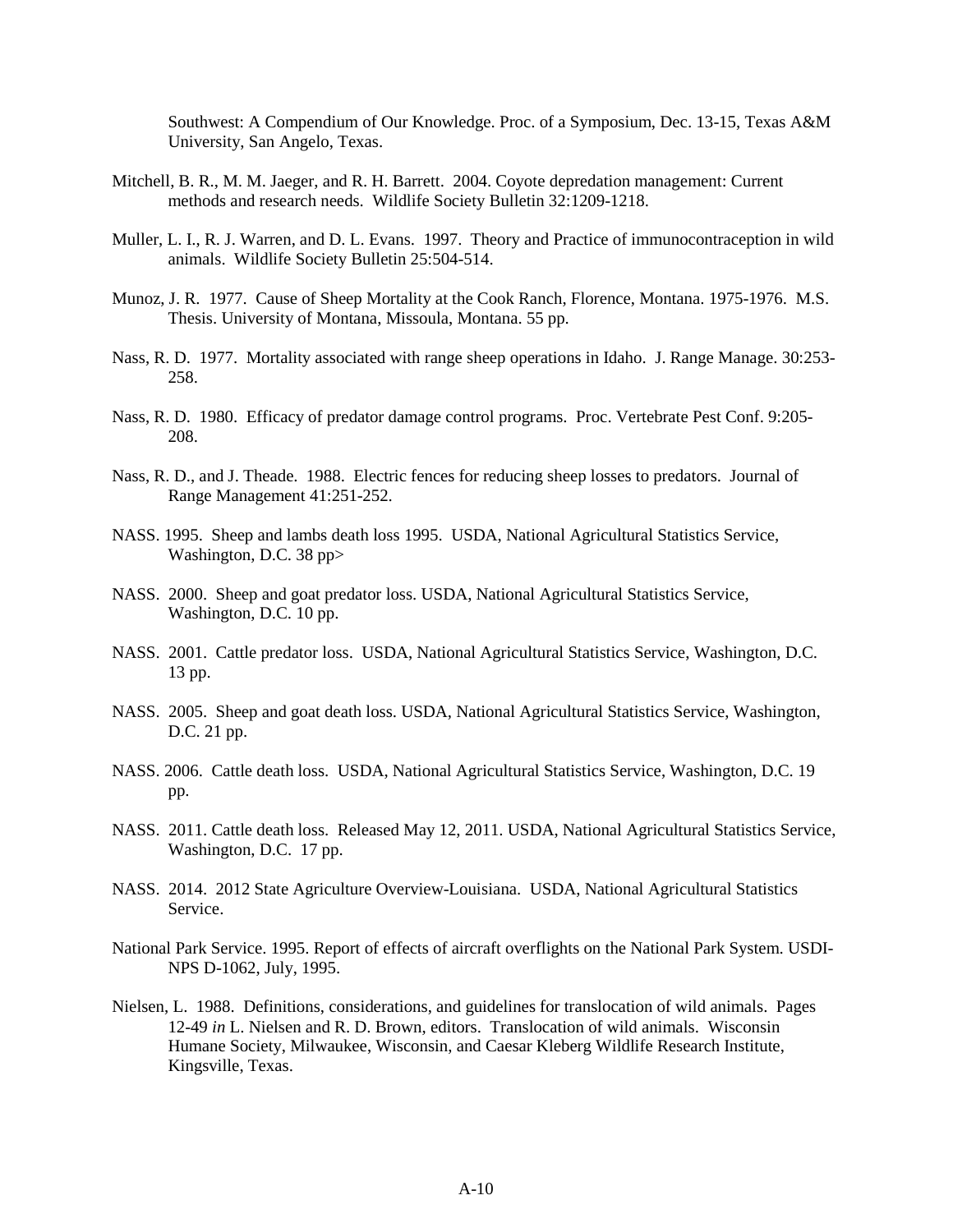- O'Gara, B. W., K. C. Brawley, J. R. Munoz, and D. R. Henne. 1983. Predation on domestic sheep on a western Montana ranch. Wildlife Society Bulletin 11:253-264.
- Paradiso, J. L., and R. M. Nowak. 1972. A report on the taxonomic status and distribution of the red wolf. U.S. Bur. Sport Fish. Wildl. Spec. Sci. Rep.–Wildl. No. 125 ii, 36 pp.
- Parker, G. 1995. Eastern coyote: The story of its success. Nimbus Publishing, Halifax, Canada.
- Pfeifer, W. K., and M. W. Goos. 1982. Guard dogs and gas exploders as coyote depredation control tools in North Dakota. Proc. Vertebr. Pest Conf. 10:55-61.
- Phillips, R. L. 1996. Evaluation of 3 types of snares for capturing coyotes. Wildlife Society Bulletin 24: 107-110.
- Phillips, R. L., and F. S. Blom. 1991. An evaluation of breakaway snares for use in coyote control. Proc. Midwest Furbear. Workshop 9:22.
- Phillips, R. L., and K. S. Gruver. 1996. Performance of the Paws-I-Trip pan tension device on 3 types of traps. Wildlife Society Bulletin 24:119-122.
- Phillips, R. L., F. S. Blom, and R. E. Johnson. 1990. An evaluation of breakaway snares for use in coyote control. Pages 255-259 *in* L. R. Davis and R. E. Marsh, eds., Proceedings of the 14<sup>th</sup> Vertebrate Pest Conference, University of California-Davis, Davis California.
- Pyrah, D. 1984. Social distribution and population estimates of coyotes in north-central Minnesota. Journal of Wildlife Management 48:679-690.
- Riley, G. A., and R. T. McBride. 1972. A survey of the red wold (*Canis rufus*). U.S. Bur. Sport Fish. Wildl. Spec. Sci. Rep.–Wildl. No. 162 iii, 15 pp.
- Robel, R. J., A. D. Dayton, F. R. Henderson, R. L. Meduna, and C. W. Spaeth. 1981. Relationships between husbandry methods and sheep losses to canine predators. Journal of Wildlife Management 45:894-911.
- Robinson, M. 1996. The potential for significant financial loss resulting from bird strikes in or around an airport. Proceedings of the Bird Strike Committee (Europe) 23:353-367.
- Ross, C. B., and J. Baron-Sorensen. 1998. Pet loss and human emotion: guiding clients through grief*.* Accelerated Development, Incorporation, Philadelphia, Pennsylvania.
- Sacks, B., and J. Neale. 2002. Foraging strategy of a generalist predator toward special prey: Coyote predation on sheep. Ecol. Appl. 12:299-306.
- Samuel, M. D., and M. R. Fuller. 1996. Wildlife radiotelemetry. Pp 370-417 *in* Research and management techniques for wildlife and habitats, T. A. Bookhout, ed. Allan Press, Inc., Lawrence, Kansas.
- Schmidt, R. 1989. Wildlife management and animal welfare. Transcripts of the North American Wildlife and Natural Resources Conference 54:468-475.

Schobert, E. 1987. Telazol use in wild and exotic animals. Veterinary Medicine 82:1080–1088.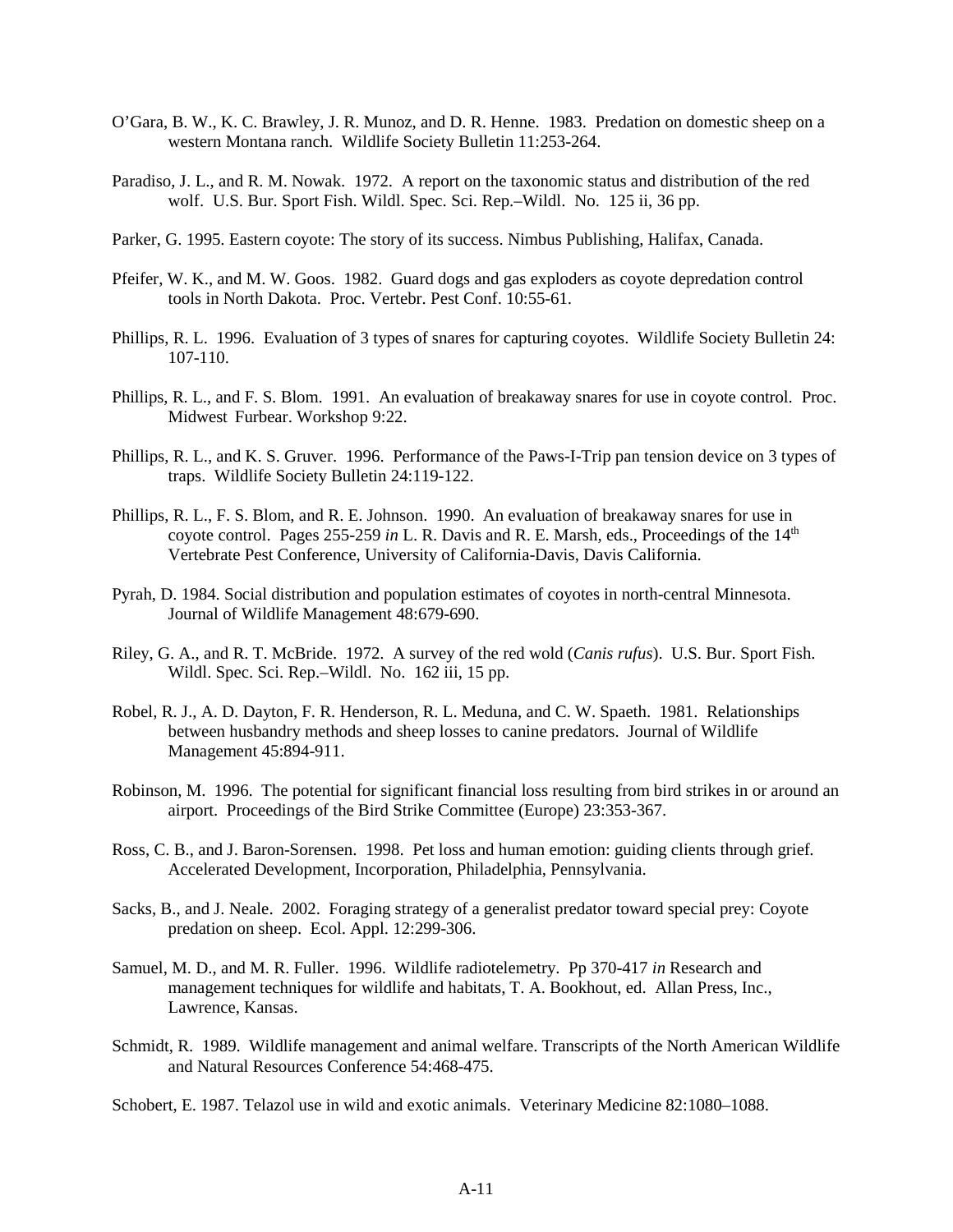- Seidler, R. G., and E. M. Gese. 2012. Territory fidelity, space use, and survival rates of wild coyotes following surgical sterilization. Journal of Ethology 1-10.
- Sharp, T., and G. Saunders. 2008. A model for assessing the relative humaneness of pest animal control methods. Australian Government Department of Agriculture, Fisheries and Forestry, Canberra, ACT.
- Sharp, T., and G. Saunders. 2011. A model for assessing the relatives humaneness of pest animal control methods. 2nd Edition. Australian Government Department of Agriculture, Fisheries and Forestry, Canberra, ACT.
- Shivik, J. A. 2006. Tools for the edge: What's new for conserving carnivores. BioScience 56:253-259.
- Shivik, J. A., and D. J. Martin. 2001. Aversive and disruptive stimulus applications for managing predation. Pages 111-119 in M. C. Brittingham, J. Kays, and R. McPeake eds., Proceedings of the Ninth Wildlife Damage Management Conference. Pennsylvania State University, University Park, Pennsylvania.
- Shivik, J. A., A. Treves, and P. Callahan. 2003. Nonlethal techniques for managing predation: Primary and secondary repellents. Conservation Biology 17:1531-1537.
- Slate, D.A., R. Owens, G. Connolly, and G. Simmons. 1992. Decision making for wildlife damage management. Transcripts of the North American Wildlife and Natural Resources 57:51-62.
- Speich, S. 1986. Colonial waterbirds. Pages 387-405 *in* A. Y. Cooperrider, R. J. Boyd, and H. R. Stuart, editors. Inventory and monitoring of wildlife habitat. USDI, Bureau of Land Management Service Center, Denver, Colorado.
- Stansley, W., L. Widjeskog, and D. E. Roscoe. 1992. Lead contamination and mobility in surface water at trap and skeet ranges. Bulletin of Environmental Contamination and Toxicology 49:640-647.
- Sterner, R. T., and S. A. Shumake. 1978. Bait-induced prey aversion in predators: some methodological issues. Behav. Bio. 22:565-566.
- Stoudt, J. H. 1982. Habitat use and productivity of canvasbacks in southwestern Manitoba, 1961-72. Pec. Sci. Rept. Wildl. 248. U.S. Fish and Wildlife Service. Washington, D.C. 31 pp.
- Stout, G. G. 1982. Effects of coyote reduction on white-tailed deer productivity on Fort Sill, Oklahoma. Wildlife Society Bulletin 10:329-332.
- The Wildlife Society. 2015. Standing position statement: wildlife damage management. The Wildlife Society, Washington., D.C. 2 pp.
- Thompson, B. C. 1979. Evaluation of wire fences for coyote control. Journal of range management 32:457-461.
- Thorpe, J. 1996. Fatalities and destroyed civil aircraft due to bird strikes, 1912-1995. Proceedings of Bird Strike Committee Europe 23:17-32.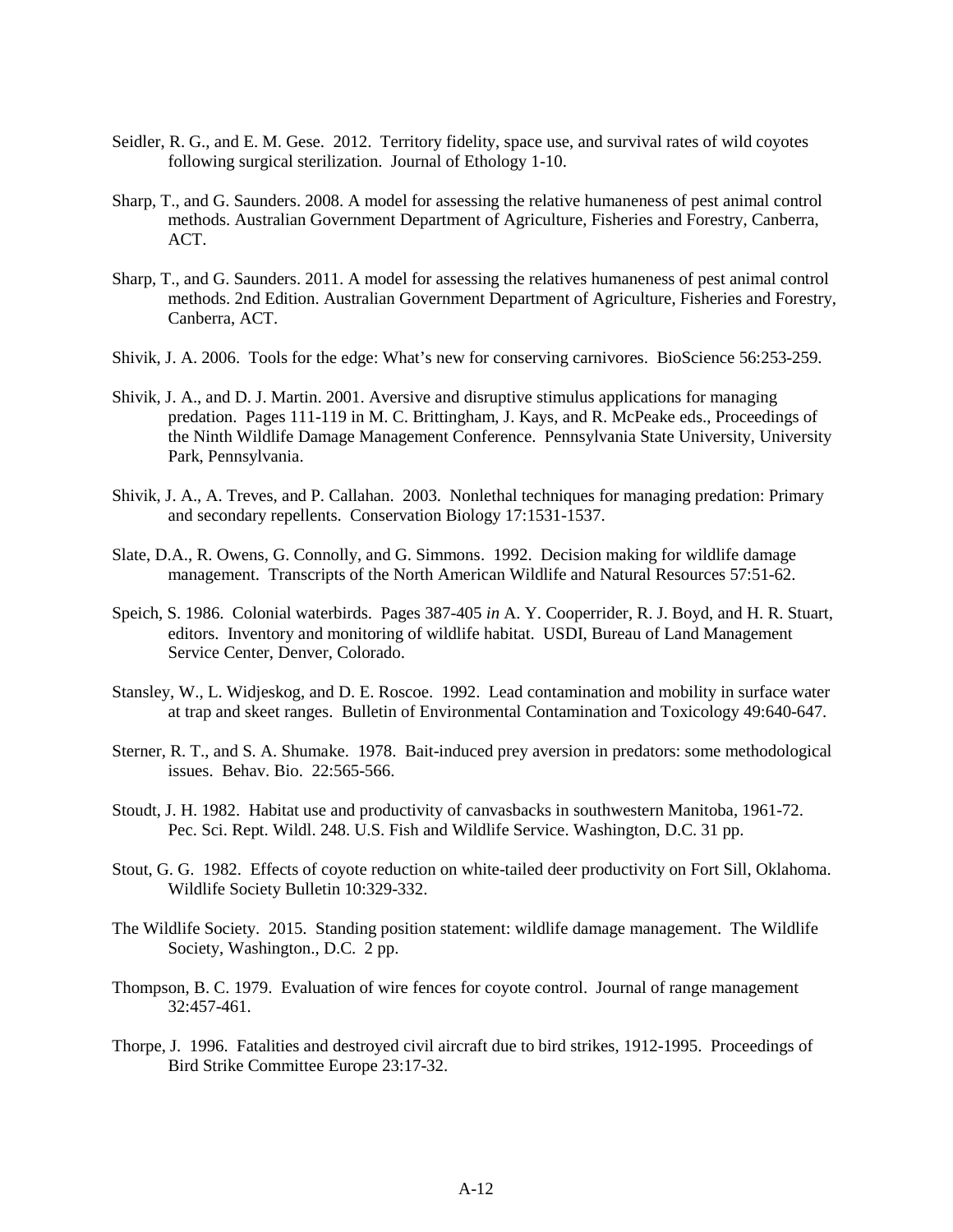- Thorpe, J. 1997. The implications of recent serious bird strike accidents and multiple engine ingestions. Bird Strike Committee USA, Boston, Massachusetts.
- Tigner, J. R., and G. E. Larson. 1977. Sheep losses on selected ranches in southern Wyoming. J. Range Manage. 30:244-252.
- Till J. A. 1992. Behavioral effects of removal of coyote pups from dens. Proc. Vertebr. Pest Conf. 15:396-399.
- Till, J. A., and F. F. Knowlton. 1983. Efficacy of denning in alleviating coyote depredations upon domestic sheep. Journal of Wildlife Management 47:1018-1025.
- Timm, R. M., Baker, R. O., Bennett, J. R. and Coolahan, C. C. 2004. Coyote attacks: an increasing urban problem*.* Proceedings of the 69th North American Wildlife and Natural Resources Conference, March 16-20, 2004, Spokane, Washington.
- Treves, A., and L. Naughton-Treves. 2005. Evaluating lethal control in the management of humanwildlife conflict. Pp. 86-106 in R. Woodroffe, S. Thirgood, A. Rabinowitz, eds. People and Wildlife: Conflict or Coexistence. University of Cambridge Press, United Kingdom.
- United States Census Bureau. 2011. 2010 Census State Area Measurements and Internal Point Coordinates. http://www.census.gov/geo/www/2010census/statearea\_intpt.html. Accessed April 3, 2012.
- USDA. 2002. Environmental Assessment Reduction of coyote damage to livestock and other resources in Louisiana. USDA-APHIS-Wildlife Services, Port Allen, Louisiana.
- USDA. 2005. Environmental Assessment: Predator Damage Management in Colorado. USDA/APHIS/ Wildlife Services, Denver, Colorado.
- United States Department of Justice. 2014. Two sentenced for violating Eagle Protection Act. United States Department of Justice, United States Attorney's Office, Western District of Wisconsin.
- United States Department of Justice. 2015. Farmer sentenced for poisoning bald eagles. United States Department of Justice, United States Attorney's Office, Western District of New York.
- United States Forest Service. 1992. Overview, Report to Congress, Potential Impacts of Aircraft Overflights of National Forest System Wilderness. Report to Congress. Prepared pursuant to Section 5, Public Law 100-91, National Park Overflights Act of 1987.
- United States General Accounting Office. 2001. Wildlife Services Program: Information on activities to manage wildlife damage. Report to Congressional Committees. GOA-02-138. 71 pp.
- Voigt, D. R., and W. E. Berg. 1987. Coyote. Pp 345-357 *in* M. Novak, J. A. Baker, M. E. Obbard, B. Mallock, eds. Wild furbearer management and conservation in North America*.* Ministry of Natural Resources, Ontario, Canada.
- Wagner, K. K. 1997. Preventive predation management: an evaluation using winter aerial coyote hunting in Utah and Idaho. Ph.D. Thesis. Utah St. University, Logan, Utah.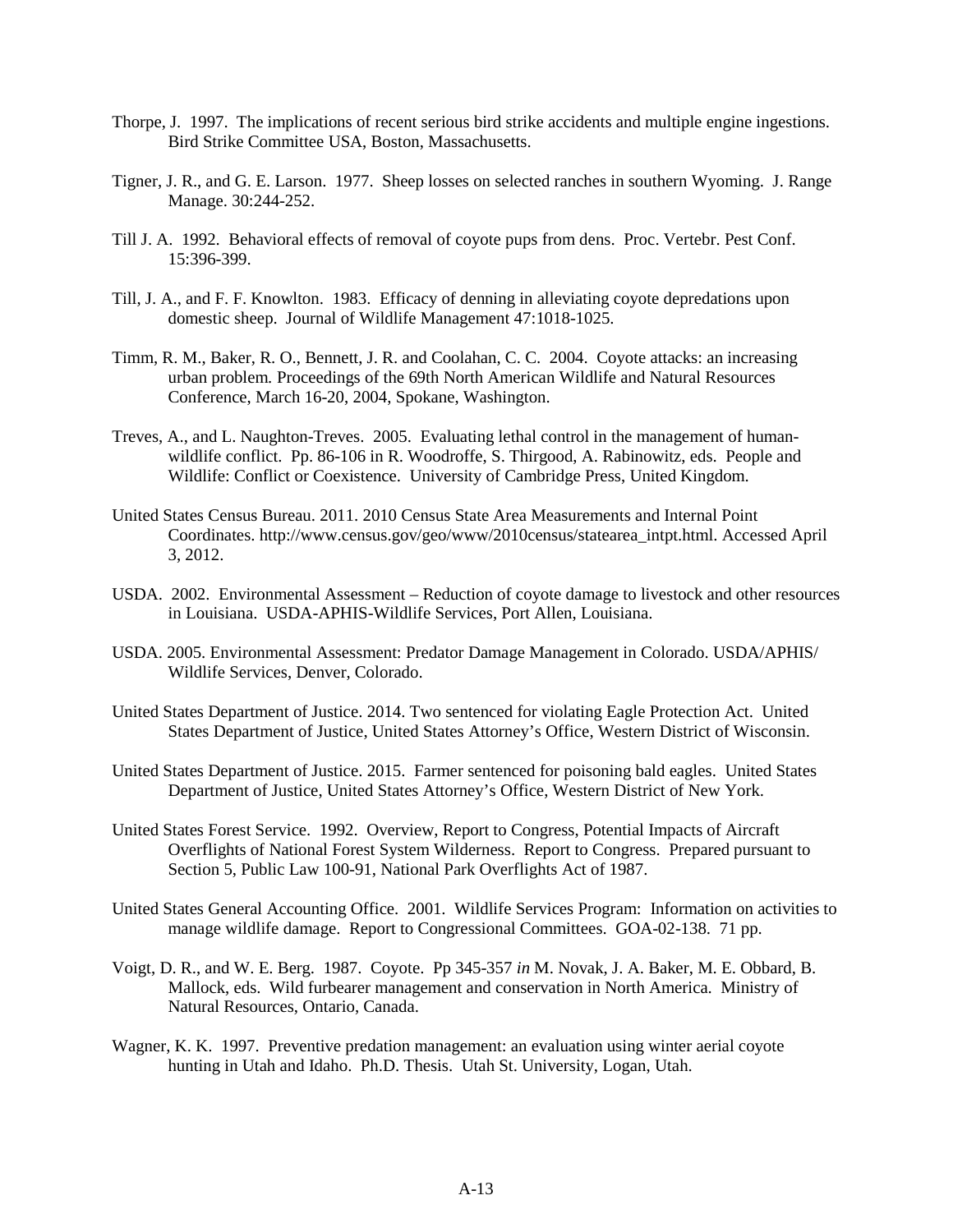- Wagner, K. K., and M. R. Conover. 1999. Effect of preventive coyote hunting on sheep losses to coyote predation. Journal of Wildlife Management 63:606-612.
- Weisenberger, M.E., P.R. Krausman, M.C. Wallace, D.W. De Young, and O.E. Maughan. 1996. Effects of simulated jet aircraft noise on heart rate and behavior of desert ungulates. Journal of Wildlife Management 60:52-61.
- Weisman, A. D. 1991. Bereavement and companion animals. Omega: Journal of Death and Dying 22: 241-248.
- White, C. M., and S. K. Sherrod. 1973. Advantages and disadvantages of the use of rotor-winged aircraft in raptor surveys. Raptor Res. 7:97-104.
- White, C. M., and T. L. Thurow. 1985. Reproduction of Ferruginous Hawks exposed to controlled disturbance. Condor 87:14-22.
- Williams, C. L., K. Blejwas, J. J. Johnston, and M. M. Jaeger. 2003. Temporal genetic variation in a coyote (*Canis latrans*) population experiencing high turnover. Journal of Mammalogy 84:177- 184.
- Windberg, L.A., and F.F. Knowlton. 1988. Management implications of coyote spacing patterns in southern Texas. Journal of Wildlife Management 52:632-640.
- Witmer, G. W., J. L. Bucknall, T. H. Fritts, and D. G. Moreno. 1996. Predator management to protect endangered avian species. Trans. 61<sup>st</sup> No. Amer. Wildl. And Natur. Resourc. Conf. 61:102-108.
- Young, J. K., E. Miller, and A. Essex. 2015. Evaluating fladry designs to improve utility as a nonlethal management tool to reduce livestock predation. Wildlife Society Bulletin 39:429-433.
- Zasloff, R. L. 1996. Human-animal interactions. Special Issue. Applied Animal Behaviour Science. 47: 43-48.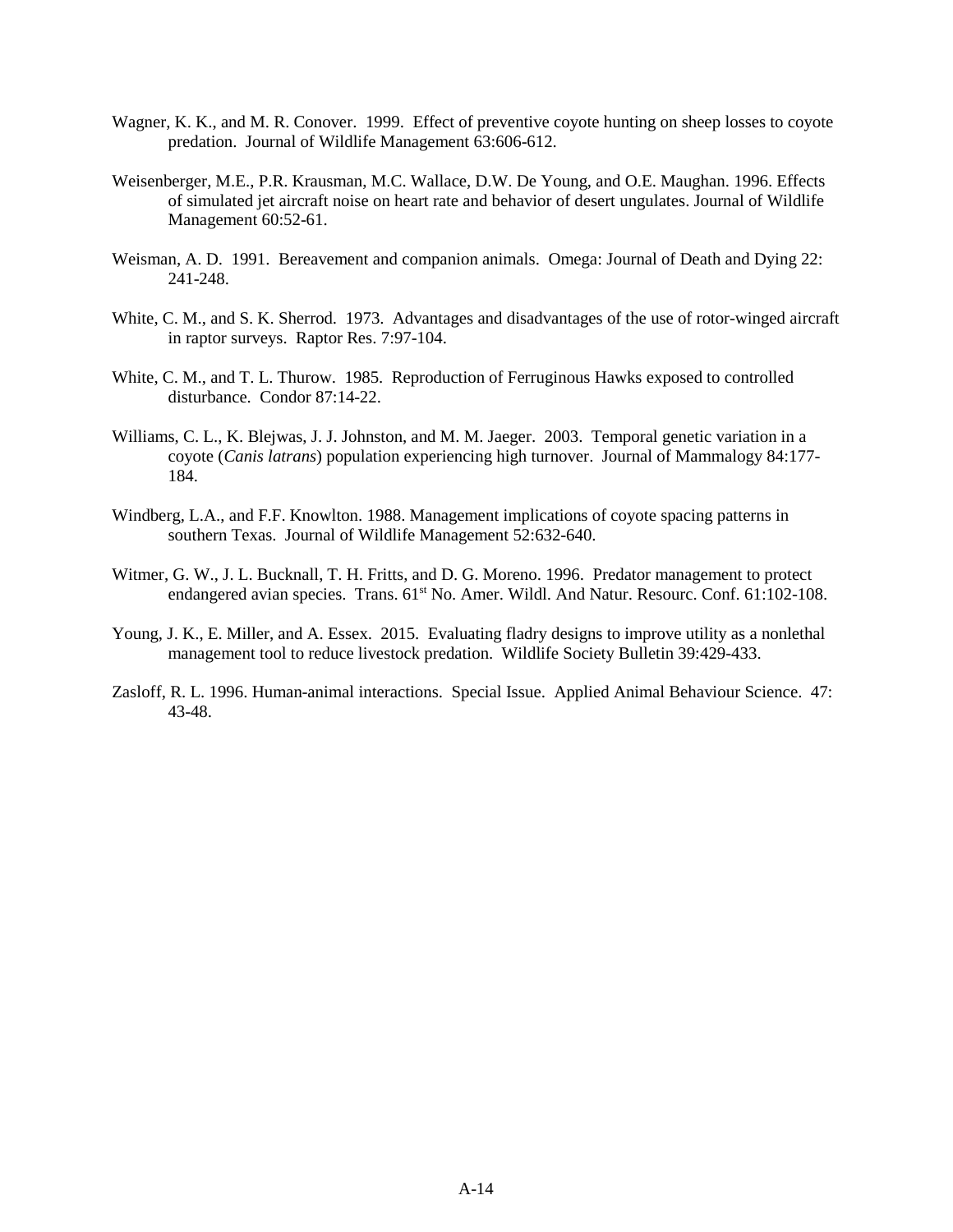#### **APPENDIX B METHODS AVAILABLE FOR RESOLVING OR PREVENTING COYOTE DAMAGE IN LOUISIANA**

The most effective approach to resolving wildlife damage problems would be to integrate the use of several methods, either simultaneously or sequentially. An adaptive plan would integrate and apply practical methods of prevention and reduce damage by wildlife while minimizing harmful effects of damage reduction measures on people, other species, and the environment. An adaptive plan may incorporate resource management, physical exclusion and deterrents, and population management, or any combination of these, depending on the characteristics of specific damage problems.

In selecting damage management techniques for specific damage situations, consideration would be given to the responsible species and the magnitude, geographic extent, duration and frequency, and likelihood of damage. Consideration would also be given to the status of coyotes and potential non-target species, local environmental conditions and impacts, social and legal aspects, and relative costs of damage reduction options. The cost of damage reduction may sometimes be a secondary concern because of the overriding environmental, legal, and animal welfare considerations. Those factors would be evaluated in formulating damage management strategies that incorporate the application of one or more techniques.

A variety of methods would potentially be available to the WS program in Louisiana relative to the management or reduction of damage from coyotes. Various federal, state, and local statutes and regulations and WS directives would govern WS' use of damage management methods. WS would develop and recommend or implement strategies based on resource management, physical exclusion, and wildlife management approaches. Within each approach there may be available a number of specific methods or techniques. The following methods could be recommended or used by the WS program in Louisiana. Many of the methods described would also be available to other entities in the absence of any involvement by WS.

### **Non-chemical Wildlife Damage Management Methods**

Non-chemical management methods consist primarily of tools or devices used to repel, capture, or kill a particular animal or local population of wildlife to alleviate damage and conflicts. Methods may be nonlethal (*e.g.*, fencing, frightening devices) or lethal (*e.g.*, firearms). If WS' personnel apply those methods, a MOU, work initiation document, or another similar document must be signed by the landowner or administrator authorizing the use of each damage management method. Non-chemical methods used or recommended by WS could include:

**Exclusion** pertains to preventing access to resources through fencing or other barriers. Fencing of small critical areas can sometimes prevent animals that cannot climb from entering areas of protected resources. Fencing installed with an underground skirt can prevent access to areas for many mammal species that dig, including coyotes, fox, feral cats, and striped skunks. Areas such as airports, yards, or gardens may be fenced. Hardware cloth or other metal barriers can sometimes be used to prevent the entry of mammals into buildings through existing holes or gaps.

Fences are widely used to prevent damage from predators. Exclusionary fences constructed of woven wire or multiple strands of electrified wire can be effective in keeping predators from some areas such as a sheep pasture or an airport. The size of the wire grid and height of the fence must be able to keep the predators out. In addition, an underground apron (*e*.*g*., fencing in the shape of an "*L*" going outward) about 2 feet down and 2 feet out helps make a fence more wildlife proof; the "*L*" keeps predators out that dig crawl holes under the fence. However, fencing has limitations. Even an electrified fence is not always wildlife-proof and the expense of the fencing can often exceed the benefit. In addition, if large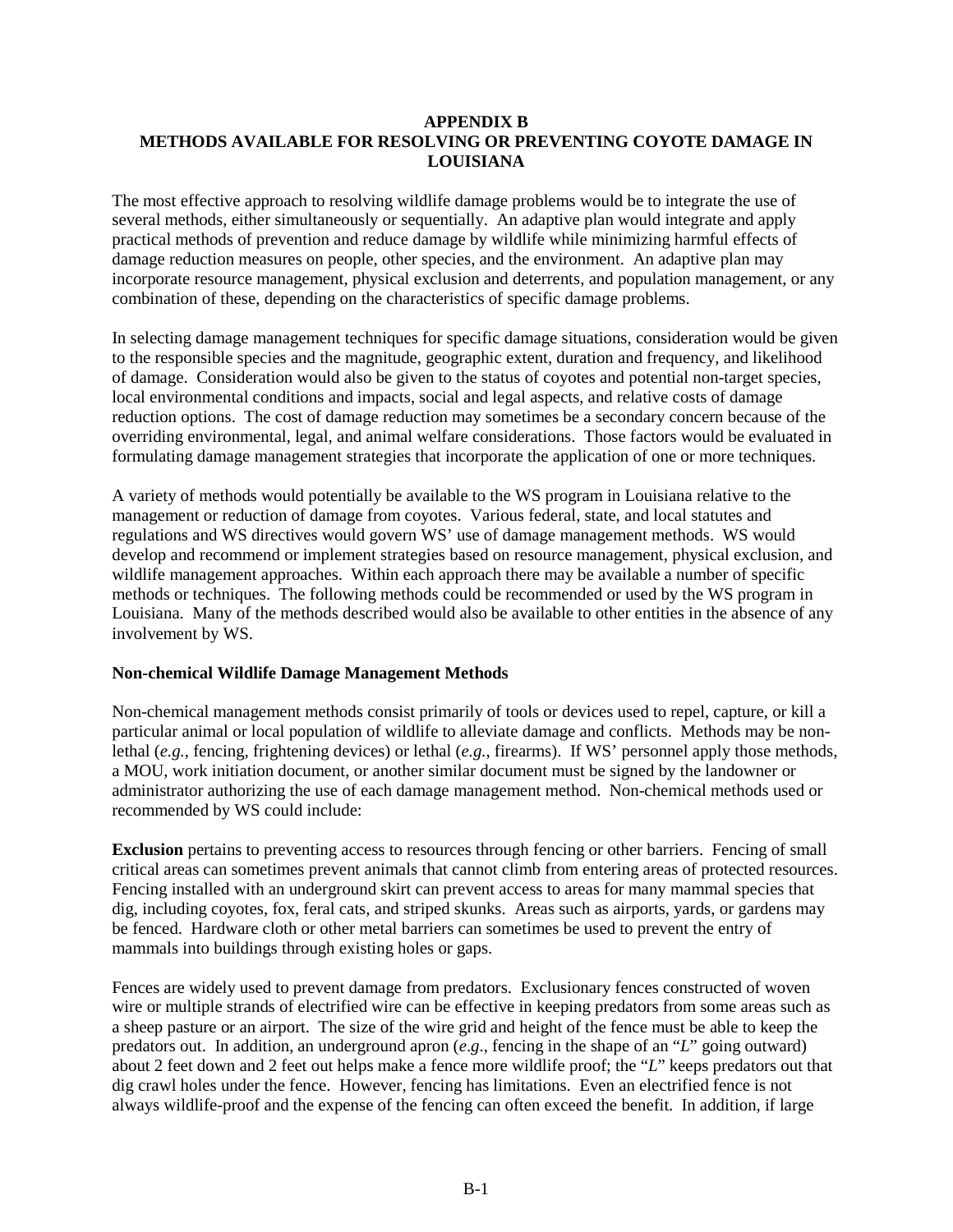areas are fenced, the wildlife being excluded has to be removed from the enclosed area to make it useful. Some fences inadvertently trap, catch or affect the movement of non-target wildlife and may not be practical or legal in some areas (*e*.*g*., restricting access to public land).

**Cultural Methods** includes the application of practices that seek to minimize exposure of the protected resource to damaging animals through processes other than exclusion. They may include animal husbandry practices such as employing guard dogs, herders, shed lambing, carcass removal, or pasture selection. Strategies may also include minimizing cover where damaging coyotes might hide, manipulating the surrounding environment through barriers or fences to deter animals from entering a protected area.

For example, WS may talk with residents of an area to eliminate the feeding of wildlife that occurs in parks, recreational sites, or residential areas to reduce damage by certain predators, such as coyotes. Some coyotes that cause damage in urban environments are attracted to homes by the presence of garbage or pet food left outside and unprotected. Removal or sealing of garbage in tight trash receptacles, and elimination of all pet foods from outside areas can reduce the presence of unwanted animals. However, many people who are not directly affected by problems caused by wildlife enjoy wild animals and engage in activities that encourage their presence.

Another example of human behavior modification consists of assisting people that have a fear of an animal. WS receives calls about species, such as coyotes, that are not causing damage. Their mere presence is perceived as a threat to the callers even though the animal is in its natural habitat. Personnel of WS provide educational information and reassurance about these species.

**Guard Animals** are used in damage management to protect a variety of resources, primarily livestock, and can provide adequate protection at times (Andelt 2004). Guard animals (*e*.*g*., dogs, burros, and llamas) have proven successful in many sheep and goat operations. The effectiveness of guarding animals may not be sufficient in areas where there is a high density of wildlife to be deterred, where the resource (*e*.*g*., sheep foraging on open range) is widely scattered, or where the guard animal to resource ratios are less than recommended. In addition, some guard animals intended for protection against small to medium size predators, like coyotes, may be prey to larger predators like mountain lions and black bears. The WS program often recommends the use of guard animals, but does not have an operational guard animal program.

**Animal Husbandry Techniques** includes modifications in the level of care and attention given to livestock, shifts in the timing of breeding and births, selection of less vulnerable livestock species to be produced, and the introduction of human custodians (herders) to protect livestock. The level of care or attention given to livestock may range from daily to seasonal. Generally, as the frequency and intensity of livestock handling increase, so does the degree of protection (Robel et al. 1981). In operations where livestock are left unattended for extended periods, the risk of depredation is greatest. The risk of depredation can be reduced when operations permit nightly gathering so livestock are unavailable during the hours when predators are most active. It is also possible to reduce predation of sheep by concentrating sheep in smaller areas (Sacks and Neale 2002). Additionally, the risk of depredation is usually greatest with immature livestock. This risk diminishes as age and size increase and can be minimized by holding expectant females in pens or sheds to protect births and by holding newborn livestock in pens for the first two weeks. Shifts in breeding schedules can also reduce the risk of depredation by altering the timing of births to coincide with the greatest availability of natural prey to predators or to avoid seasonal concentrations of predators. The use of herders can also provide some protection from predators, especially those herders accompanying bands of sheep on open range where they are highly susceptible to predation.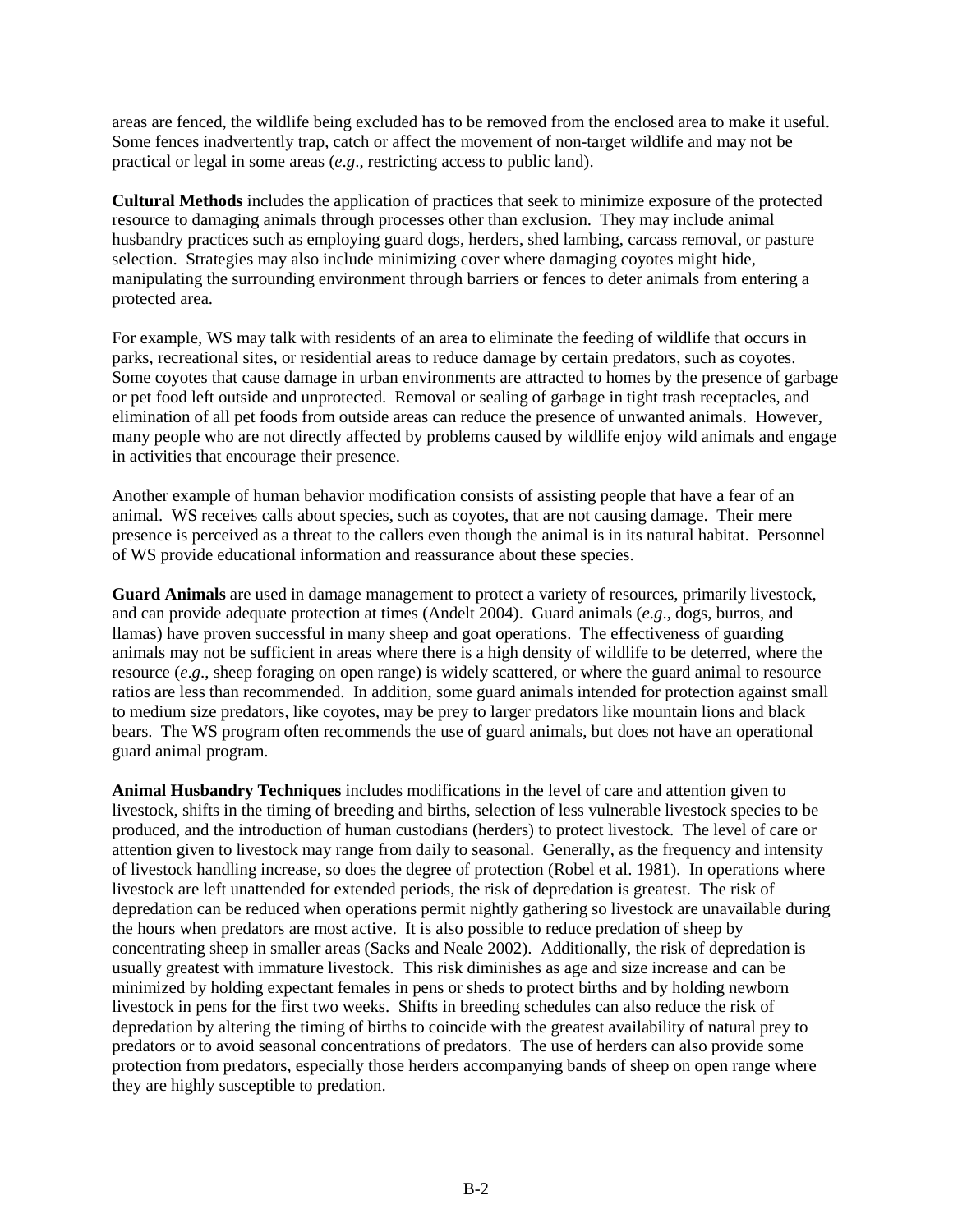**Animal behavior modification** refers to tactics that deter or repel damaging coyotes and thus, reduce damage to the protected resource. Those techniques are usually aimed at causing target animals to respond by fleeing from the site or remaining at a distance. They usually employ extreme noise or visual stimuli. Unfortunately, many of these techniques are only effective for a short time before wildlife habituate to them (Conover 1982, Mitchell et al. 2004). Devices used to modify behavior in coyotes include fladry (Mettler and Shivik 2007, Young et al. 2015), electronic guards (siren strobe-light devices) (Linhart et al. 1992), propane exploders, pyrotechnics, laser lights, human effigies, and the noise associated with the discharge of a firearm.

The success of frightening methods depends on an animal's fear of, and subsequent aversion to, offensive stimuli (Shivik and Martin 2001, Shivik et al. 2003, Mettler and Shivik 2007). A persistent effort is usually required to effectively apply frightening techniques and the techniques must be sufficiently varied to prolong their effectiveness. Over time, animals often habituate to commonly used scare tactics and ignore them (*e*.*g*., see Dolbeer et al. 1986, Bomford 1990, Shivik et al. 2003, Mitchell et al. 2004, Shivik 2006). In addition, in many cases, animals frightened from one location become a problem at another. Scaring devices, for the most part, are directed at specific target species and operated by private individuals or personnel of WS working in the field. However, several of these devices, such as scarecrows and propane exploders, are automated.

Harassment and other methods to frighten animals are probably the oldest methods of combating wildlife damage. These devices may be either auditory or visual and provide short-term relief from damage. A number of sophisticated techniques have been developed to scare or harass wildlife from an area. The use of noise-making devices (*e*.*g*., electronic distress sounds, propane cannons, and pyrotechnics) is the most popular. Other methods include harassment with visual stimuli (*e*.*g*., flashing or bright lights, scarecrows, human effigies), vehicles, or people. Some methods such as the electronic guard use a combination of stimuli (siren and strobe light). These are used to frighten predators from the immediate vicinity of the damage prone area. As with other damage management efforts, these techniques tend to be more effective when used collectively in a varied regime rather than individually. However, the continued success of these methods frequently requires reinforcement by limited shooting or other local population reduction methods.

Live Capture and Translocation can be accomplished using hand capture, hand nets, catch poles, cage traps, cable restraints, or with foothold traps to capture coyotes for the purpose of translocating them for release in other areas. WS could employ those methods in Louisiana when the target animal(s) can legally be translocated or can be captured and handled with relative safety by WS' personnel. Live capture and handling of coyotes poses an additional level of human health and safety threat if coyotes are aggressive or extremely sensitive to the close proximity of people. For that reason, WS may limit this method to specific situations. In addition, moving damage-causing individuals to other locations can typically result in damage at the new location, or the translocated individuals can move from the relocation site to areas where they are unwanted. Although translocation is not necessarily precluded in all cases, it would be logistically impractical, in most cases, and biologically unwise in Louisiana due to the risk of disease transmission. High population densities of some animals may make this a poor wildlife management strategy for those species. Translocation would be evaluated by WS on a case-bycase basis. Translocation would only occur with the prior authorization of the LDWF.

**Trapping** can utilize a number of devices, including foothold traps, cage-type traps, foot snares, and neck/body snares. Trapping methods would be available to all entities under the alternatives.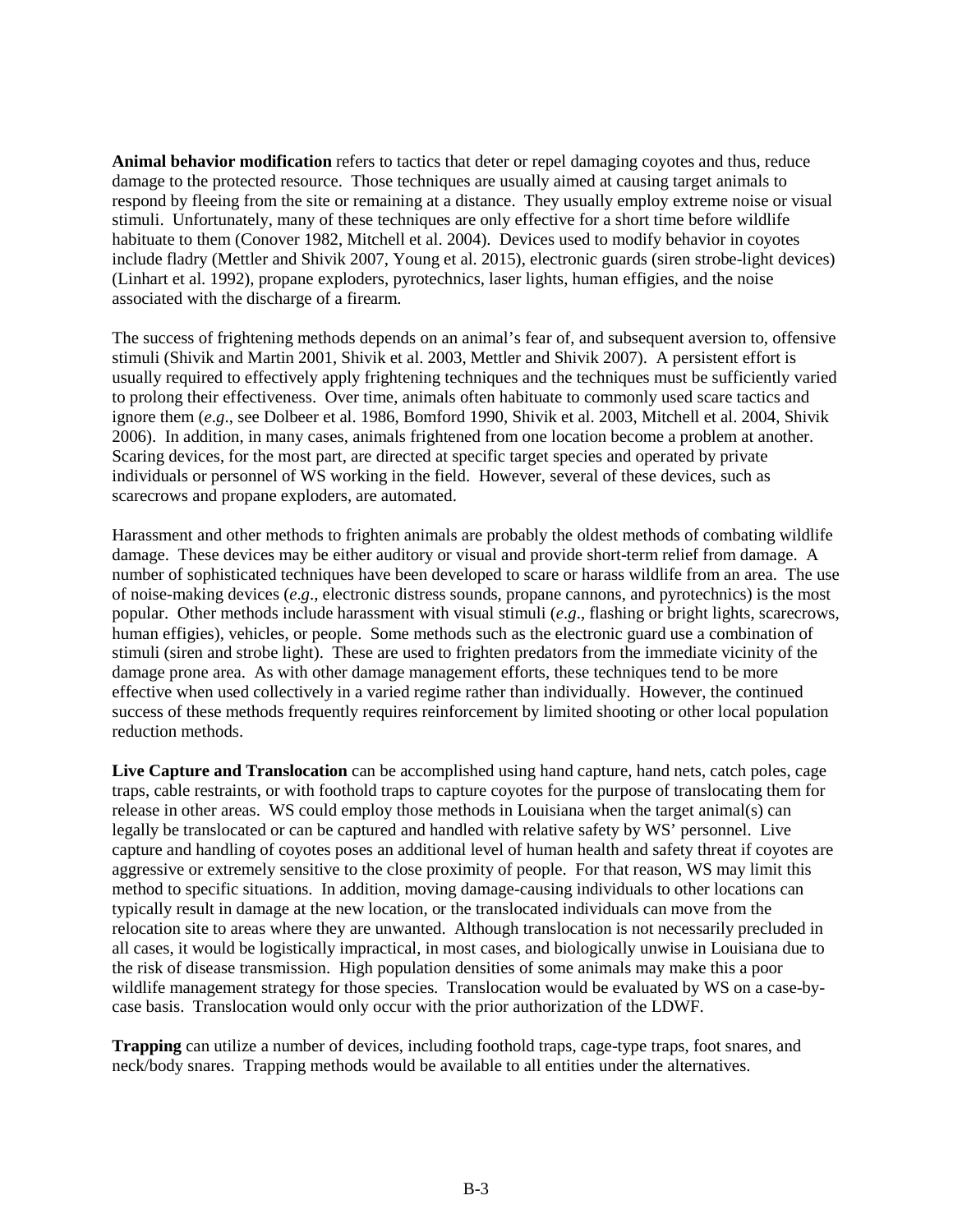**Foothold Traps** can be effectively used to capture coyotes. Foothold traps can be placed beside, or in some situations, in travel ways being actively used by the target species. Placement of traps is contingent upon the habits of the respective target species, habitat conditions, and presence of non-target animals. Effective trap placement and adjustment and the use and placement of appropriate baits and lures by trained WS' personnel also contribute to the selectivity of foothold traps. An additional advantage is that foothold traps can allow for the on-site release of nontarget animals since animals are captured alive. The use of foothold traps requires more skill than some methods. Foothold traps would generally be available for use by the public and other state or federal agencies.

**Cable Restraints** are typically made of wire or cable, and can be set to capture an animal by the neck, body, or foot. Cable restraints may be used as either lethal or live-capture devices depending on how or where they are set. Cable restraints set to capture an animal by the neck are usually lethal but stops can be attached to the cable to increase the probability of a live capture depending on the trap check interval. Snares positioned to capture the animal around the body can be a useful live-capture device, but are more often used as a lethal control technique. Snares can incorporate a breakaway feature to release non-target wildlife and livestock where the target animal is smaller than potential non-targets (Phillips et al. 1990, Phillips 1996). Snares can be effectively used wherever a target animal moves through a restricted travel lane (*e.g*., under fences or trails through vegetation). When an animal moves forward into the loop formed by the cable, the noose tightens and the animal is held. Snares must be set in locations where the likelihood of capturing non-target animals is minimized.

The foot or leg snare can be set as a spring-powered non-lethal device, activated when an animal places its foot on the trigger or pan. In some situations, using snares to capture wildlife is impractical due to the behavior or morphology of the animal, or the location of many wildlife conflicts. In general, cable restraints would be available to all entities to alleviate damage.

The WS program in Louisiana could conduct activities targeting coyotes in habitats that the Louisiana black bear could use and in areas where black bears occur. The use of cable restraints may result in the incidental capture of Louisiana black bears and may result in injury or death to adults and/or cubs. The death of a captured bear could occur due to stress, dehydration, strangulation (if captured around the neck), or from another animal attacking while the cable restraint held the bear. For this reason, WS' personnel would only use breakaway snares with no greater than 350 lbs tinsel strength when conducting coyote damage management activities in areas known to have black bears. Breakaway restraints would allow bears to break open the restraint and free themselves. Appendix E includes a map and written description of two distinct zones that summarizes snaring restrictions (breakaway snares), that WS will abide by (see further discussion in Section 4.1).

**Cage traps** come in a variety of styles to live-capture animals. The most commonly known cage traps are box traps. Box traps are usually rectangular and are made from various materials, including metal, wire mesh, plastic, and wood. These traps are used to capture animals alive and can often be used where many lethal tools were impractical. These traps are well suited for use in residential areas and work best when baited with foods attractive to the target animal. Box traps are generally portable and easy to set-up.

Cage traps of some disadvantages. Some individual target animals may avoid cage traps (*i*.*e*., become trap shy). Some non-target animals may associate the traps with available food and they purposely enter the traps to eat the bait, making the trap unavailable to catch target animals. Cage traps must be checked frequently to ensure that captured animals are not subjected to extreme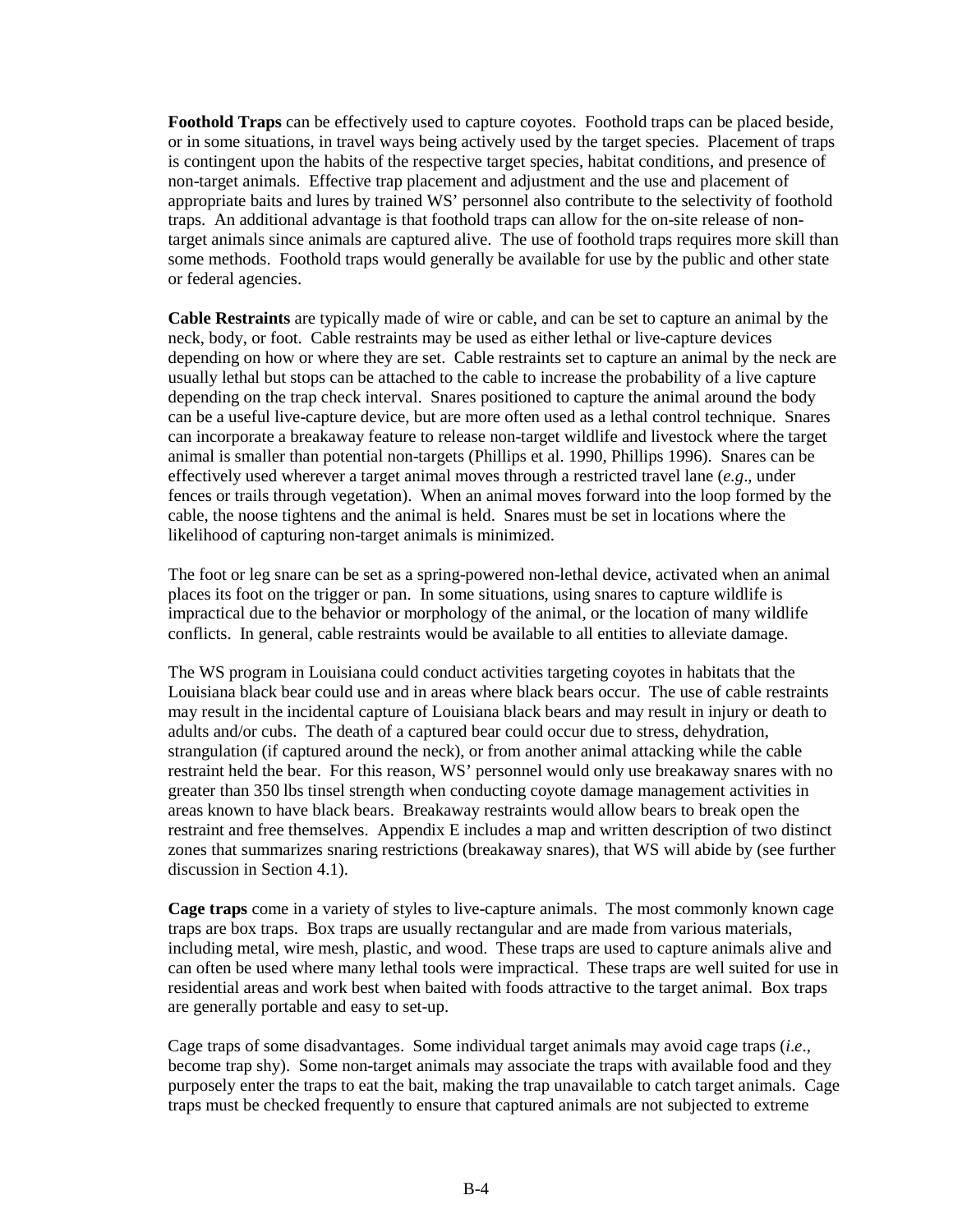environmental conditions. Some animals will fight to escape, which may cause injuries to the animal. Cage traps can be expense to purchase.

**Trap monitors** are devices that send a radio signal to a receiver if a set trap is disturbed and alerts field personnel that an animal may be captured. Trap monitors can be attached directly to the trap or attached to a string or wire and then placed away from the trap in a tree or shrub. When the monitor is hung above the ground, it can be detected from several miles away, depending on the terrain in the area. There are many benefits to using trap monitors, such as saving considerable time when checking traps, decreasing fuel usage, prioritizing trap checks, and decreasing the need for human presence in the area.

Trap monitoring devices would be employed, when applicable, that indicate when a trap has been activated. Trap monitoring devices would allow personnel to prioritize trap checks and decrease the amount of time required to check traps, which decreases the amount of time captured target or non-targets would be restrained. By reducing the amount of time targets and non-targets are restrained, pain and stress can be minimized and captured wildlife can be addressed in a timely manner, which could allow non-targets to be released unharmed. Trap monitoring devices could be employed where applicable to facilitate monitoring of the status of traps in remote locations to ensure any captured wildlife was removed promptly to minimize distress and to increase the likelihood non-targets could be released unharmed.

**Denning** is the practice of locating coyote and lethally removing the young, adults or both to stop an ongoing predation problem or prevent future depredation of livestock. Denning is used in coyote damage management, but is limited because dens are often difficult to locate and den use by coyotes is restricted to about 2 to 3 months during the spring. Coyote depredations on livestock and poultry often increase in the spring and early summer due to the increased food requirements associated with feeding and rearing litters of pups (Till and Knowlton 1983, Till 1992). Removal of pups will often stop depredations even if the adults are not taken (Till 1992). When the adults are taken at or near a known den location, it is customary to euthanize the pups to prevent their starvation because they would be unable to survive on their own. Pups are typically euthanized by digging out the den and euthanizing the pups with sodium pentobarbital (see discussion of sodium pentobarbital). Denning is labor intensive with no guarantee of finding the den of the target animal. Denning is very target-specific and is most often used in open terrain where dens are comparatively easy to find.

**Harvest during the Hunting/Trapping Season** is sometimes recommended by WS to resource owners. WS could recommend resource owners consider legal hunting/trapping as an option for reducing coyote damage. Although legal hunting/trapping is impractical and/or prohibited in many urban-suburban areas, it can be used to reduce some populations of coyotes.

**Shooting** with firearms is very selective for the target species and would be conducted with rifles, handguns, and shotguns. Methods and approaches used by WS may include use of vehicles or aircraft, illuminating devices, bait, firearm suppressors, night vision/thermal equipment, and elevated platforms. Shooting is an effective method in some circumstances, and can often provide immediate relief from the problem. Shooting may at times be one of the only methods available to effectively and efficiently resolve a wildlife problem.

Ground shooting is sometimes used as the primary method to alleviate damage or threats of damage. Shooting predators is frequently performed in conjunction with calling, particularly for coyotes. Vocal calls, handheld mouth-blown calls, and electronic calls could be used to mimic target species (*e*.*g*., coyote howls and raccoons fighting) or prey (*e*.*g*., injured jackrabbit and chicken) vocalizations. Shooting would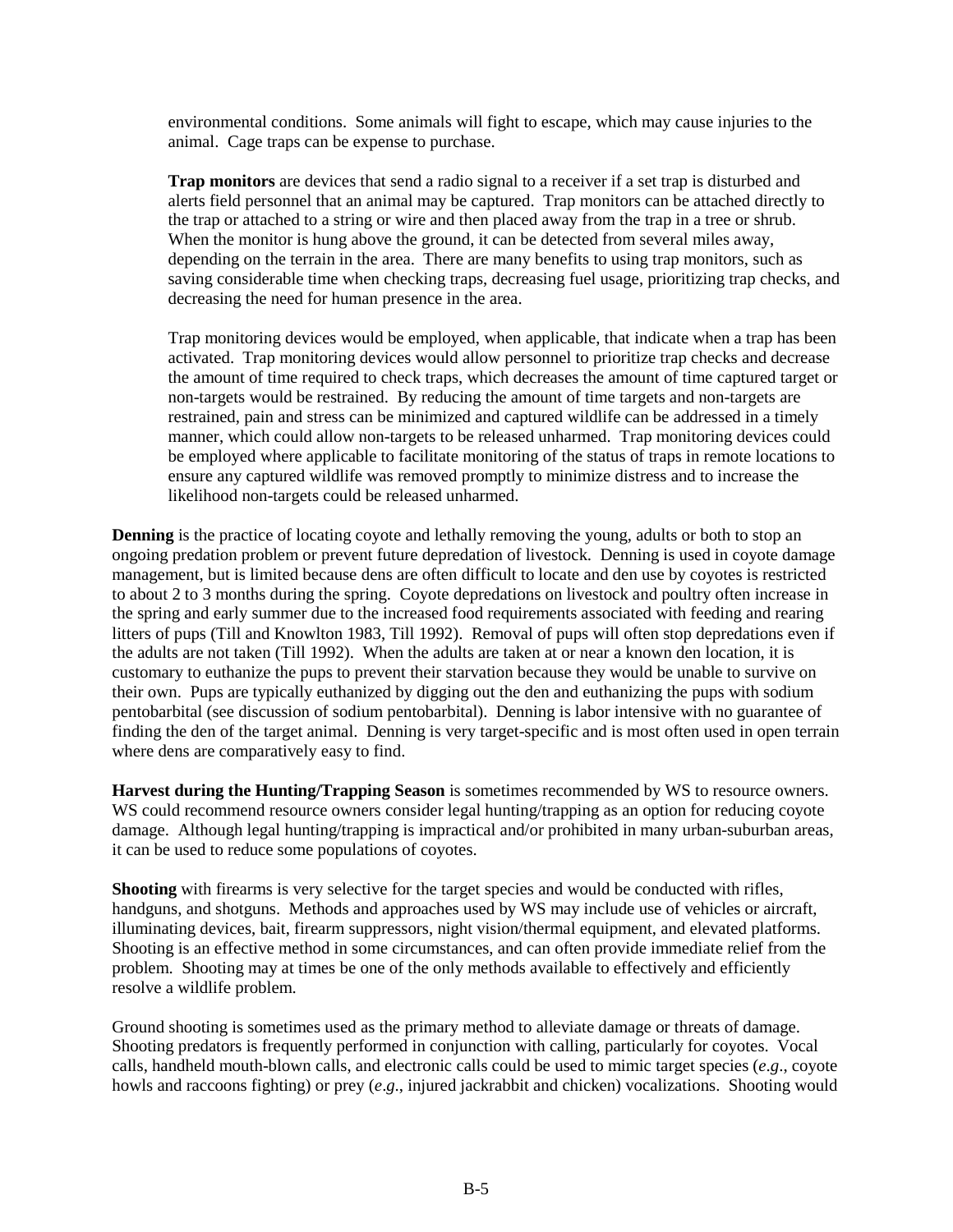be limited to locations where it is legal and safe to discharge a weapon. A shooting program, especially conducted alone, can be expensive because it often requires many staff hours to complete.

Shooting can also be used in conjunction with an illumination device at night, which is especially useful for nocturnal animals, such as coyotes. Spotlights may or may not be covered with a red lens, which nocturnal animals may not be able to see, making it easier to locate them undisturbed. Night shooting may be conducted in sensitive areas that have high public use or other activity during the day, which would make daytime shooting unsafe. The use of night vision and Forward Looking Infrared (FLIR) devices can also be used to detect and shoot coyotes at night, and is often the preferred equipment due to the ability to detect and identify animals in complete darkness. Night vision and FLIR equipment aid in locating wildlife at night when wildlife may be more active. Night vision and FLIR equipment could be used during surveys and in combination with shooting to remove target coyotes at night. WS' personnel most often use this technology to target coyotes in the act of causing damage or likely responsible for causing damage. Those methods aid in the use of other methods or allow other methods to be applied more selectively and efficiently. Night vision and FLIR equipment allow for the identification of target species during night activities, which reduces the risks to non-targets and reduces human safety risks. Night vision equipment and FLIR devices only aid in the identification of wildlife and are not actual methods of lethal removal. The use of FLIR and night vision equipment to remove target coyotes would increase the selectivity of direct management activities by targeting those coyotes most likely responsible for causing damage or posing threats.

**Aerial Shooting** (*i.e*., shooting from an aircraft) is a commonly used damage management method for coyotes. Aerial shooting can be especially effective in removing offending coyotes that have become "*bait-shy*" to trap sets or are not susceptible to calling and shooting. Aerial shooting consists of visually sighting target animals in the problem area and personnel shooting the coyote from the aircraft. Local depredation problems (*e*.*g*., calf predation by coyotes) can often be resolved quickly through aerial shooting. Aerial shooting is mostly species-selective (there is a slight potential for misidentification) and can be used for immediate control to reduce livestock and natural resource losses if weather, terrain, and cover conditions are favorable. Fixed-wing aircraft are most frequently used in flat and gently rolling terrain whereas helicopters with better maneuverability have greater utility and are safer over brush covered ground, timbered areas, steep terrain, or broken land where animals are more difficult to spot.

Cain et al. (1972) rated aerial shooting as "*very good*" in effectiveness for problem solving, safety, and lack of adverse environmental impacts. Connolly and O'Gara (1987) documented the efficacy of aerial shooting in taking confirmed sheep-killing coyotes. Wagner (1997) and Wagner and Conover (1999) found that aerial shooting might be an especially appropriate tool as it reduces risks to non-target animals and minimizes contact between damage management operations and recreationists. They also stated that aerial shooting was an effective method for reducing livestock predation and that aerial hunting 3 to 6 months before sheep are grazed on an area was cost-effective when compared with areas without aerial hunting.

Good visibility and relatively clear and stable weather conditions are required for effective and safe aerial shooting. Summer conditions limit the effectiveness of aerial shooting as heat reduces coyote activity and visibility is greatly hampered by vegetative ground cover. Air temperature (high temperatures), which influences air density affects low-level flight safety and may restrict aerial shooting activities. In broken timber or deciduous cover, aerial shooting is more effective in winter when the leaves have fallen or in early spring before the leaves emerge, which improves visibility. The WS program aircraft-use policy helps ensure that aerial shooting is conducted in a safe and environmentally sound manner, in accordance with federal and state laws. Pilots and aircraft must be certified under established WS program procedures and only properly trained WS' employees are approved as gunners. Ground crews are often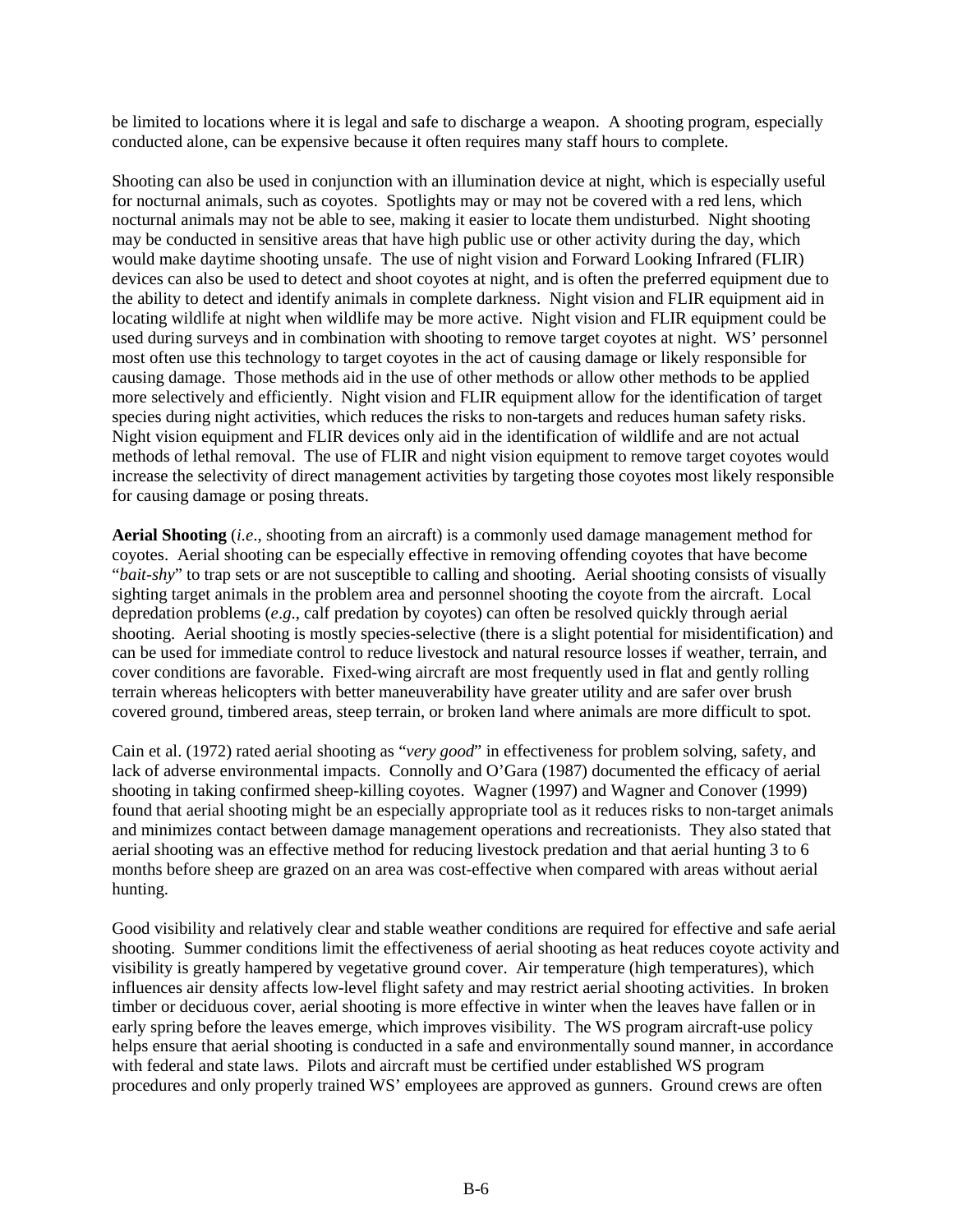used with aerial operations for safety reasons. Ground crews can also assist with locating and recovering target animals, as necessary.

Aircraft overflights have created concerns about disturbing wildlife. The National Park Service (1995) reviewed studies on the effects of aircraft overflights on wildlife. Their report revealed that a number of studies documented responses by certain wildlife species that could suggest adverse impacts may occur. Few, if any studies, have proven that aircraft overflights cause significant adverse impacts to wildlife populations, although the report stated it is possible to draw the conclusion that affects to populations could occur. It appears that some species will frequently, or at least occasionally, show adverse responses to even minor overflight occurrences. In general, it appears that the more serious potential impacts occur when overflights are frequent, such as hourly, and over long periods of time, which represents chronic exposure. Chronic exposure situations generally occur in areas near commercial airports and military flight training facilities. The use of firearms from aircraft would occur in remote areas where tree cover and vegetation allows for visibility of target animals from the air. WS spends relatively little time over any one area.

WS has used fixed-wing aircraft and helicopters for aerial shooting in areas inhabited by wildlife for years. WS conducts aerial activities on areas only under signed agreement and concentrates efforts during certain times of the year and to specific areas. WS' Predator Damage Management Environmental Assessments (*e.g*., see USDA 2005) that have looked at the issue of aerial hunting overflights on wildlife have found that WS has annually flown less than 10 minutes per mi<sup>2</sup> on properties under agreements. WS flies very little over any one property under agreement in any given year. As a result, no known problems to date have occurred with WS' aerial shooting overflights on wildlife, nor are they anticipated in the future.

**Aerial Surveying** is a commonly used tool for evaluating and monitoring damage and establishing population estimates and locations of various species of wildlife. WS uses aerial surveying throughout the United States to monitor damages and/or populations of coyotes, fox, wolves, feral swine, feral goats, feral dogs, bobcats, mountain lions, white-tailed deer, pronghorn antelope, elk, big-horn sheep, and wild horses but any wildlife species big enough to see from a moving aircraft could be surveyed using this method. As with aerial shooting, the WS program aircraft-use policy helps ensure that aerial surveys are conducted in a safe and environmentally sound manner, in accordance with Federal and State laws. Pilots and aircraft must also be certified under established WS program procedures and policies.

**Aerial Telemetry** is used in research projects studying the movements of various wildlife species. Biologists will frequently place radio-transmitting collars on selected individuals of a species and then monitor their movements over a specified period. Whenever possible, the biologist attempts to locate the research subject using a hand-held antennae and radio receiver, however, occasionally animals will make large movements that prevent biologists from locating the animal from the ground. In these situations, WS can utilize either fixed wing aircraft or helicopters and elevation to conduct aerial telemetry and locate the specific animal wherever it has moved to. As with any aerial operations, the WS program aircraft-use policy helps ensure that aerial surveys would be conducted in a safe and environmentally sound manner, in accordance with federal and state laws.

### **Chemical Wildlife Damage Management Methods**

The EPA through the FIFRA, the LDAF, the United States Drug Enforcement Administration, MOUs with land managing agencies, and WS' directives would regulate chemical methods that could be available for use by WS pursuant to the alternatives (see WS Directive 2.401, WS Directive 2.405, WS Directive 2.430, WS Directive 2.465). All pesticides used by WS would be registered under the FIFRA and administered by the EPA and the LDAF. All WS' personnel in Louisiana who apply restricted-use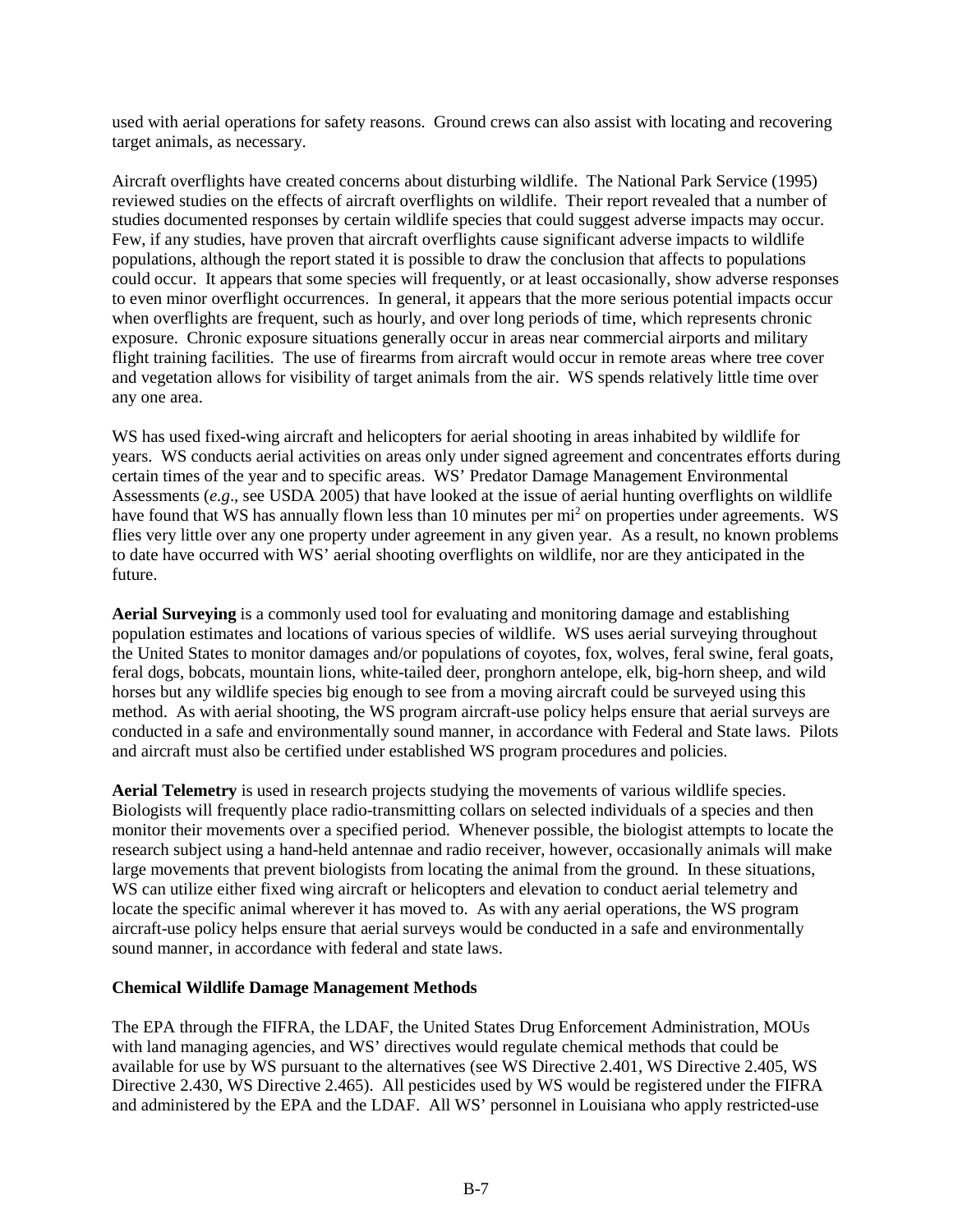pesticides would be certified pesticide applicators by LDAF and have specific training by WS for pesticide application. The EPA and the LDAF require pesticide applicators to adhere to all certification requirements set forth in the FIFRA. Pharmaceutical drugs, including those used in wildlife capture and handling, are administrated by the United States Food and Drug Administration and/or the United States Drug Enforcement Administration. Employees of WS that use immobilizing drugs and euthanasia chemicals would be certified for their use and follow the guidelines established in the WS Field Operational Manual for the Use of Immobilization and Euthanasia Drugs (Johnson et al. 2001).

Chemicals would not be used by WS on public or private lands without authorization from the land management agency or property owner or manager. Under certain circumstances, personnel of WS could be involved in the capture of animals where the safety of the animal, personnel, or the public could be compromised and chemical immobilization would provide a good solution to reduce those risks. For example, chemical immobilization could be used to capture coyotes where public safety was at risk. Immobilizing drugs are most often used by WS to remove animals from cage traps to be examined (*e*.*g*., for disease surveillance) or in areas such as urban, recreational, and residential areas where the safe removal of a problem animal is most easily accomplished with a drug delivery system (*e*.*g*., darts from rifle). Immobilization is usually followed by release (*e*.*g*., after radio collaring a coyote for a study), translocation, or euthanasia. Chemically euthanized animals would be disposed of by incineration or deep burial to avoid secondary hazards. Immobilizing drugs and euthanasia chemicals would be monitored closely and stored in locked boxes or cabinets according to WS' policies and United States Drug Enforcement Administration guidelines. Most drugs fall under restricted-use categories and must be used under the appropriate license from the United States Drug Enforcement Administration. The following chemical methods have been proven to be selective and effective in reducing damage by coyotes.

**Ketamine** (Ketamine HCl) is a fast acting dissociative anesthetic (*i*.*e*., loss of sensation with or without loss of consciousness) that is used to capture wildlife. Ketamine produces catatonia (*i*.*e*., lack of movement, activity, or expression) and profound analgesia (*i*.*e*., insensibility to pain without loss of consciousness), but not muscle relaxation. It is used to eliminate pain, calm fear, and allay anxiety. Ketamine is possibly the most versatile drug for chemical capture, and it has a wide safety margin (Johnson et al. 2001). When used alone, this drug may produce muscle tension, resulting in shaking, staring, increased body heat, and, on occasion, seizures. Usually, ketamine is combined with other drugs, such as xylazine. The combination of such drugs is used to control an animal, maximize the reduction of stress and pain, and increase human and animal safety.

**Telazol** is a more powerful anesthetic and usually used for larger animals. Telazol is a combination of equal parts of tiletamine hydrochloride and zolazepam hydrochloride (a tranquilizer). The product is generally supplied sterile in vials, each containing 500 mg of active drug, and when dissolved in sterile water has a pH of 2.2 to 2.8. Telazol produces a state of unconsciousness in which protective reflexes, such as coughing and swallowing, are maintained during anesthesia. Schobert (1987) listed the dosage rates for many wild and exotic animals. Before using Telazol, the size, age, temperament, and health of the animal are considered. Following a deep intramuscular injection of Telazol, onset of anesthetic effect usually occurs within 5 to 12 minutes. Muscle relaxation is optimum for about the first 20 to 25 minutes after the administration, and then diminishes. Recovery varies with the age and physical condition of the animal and the dose of Telazol administered, but usually requires several hours.

**Xylazine** is a sedative (analgesic) that calms nervousness, irritability, and excitement, usually by depressing the central nervous system. Xylazine is commonly used with ketamine to produce a relaxed anesthesia. It can also be used alone to facilitate physical restraint. Because xylazine is not an anesthetic, sedated animals are usually responsive to stimuli. Therefore, personnel should be even more attentive to minimizing sight, sound, and touch. When using ketamine/xylazine combinations, xylazine will usually overcome the tension produced by ketamine, resulting in a relaxed, anesthetized animal (Johnson et al.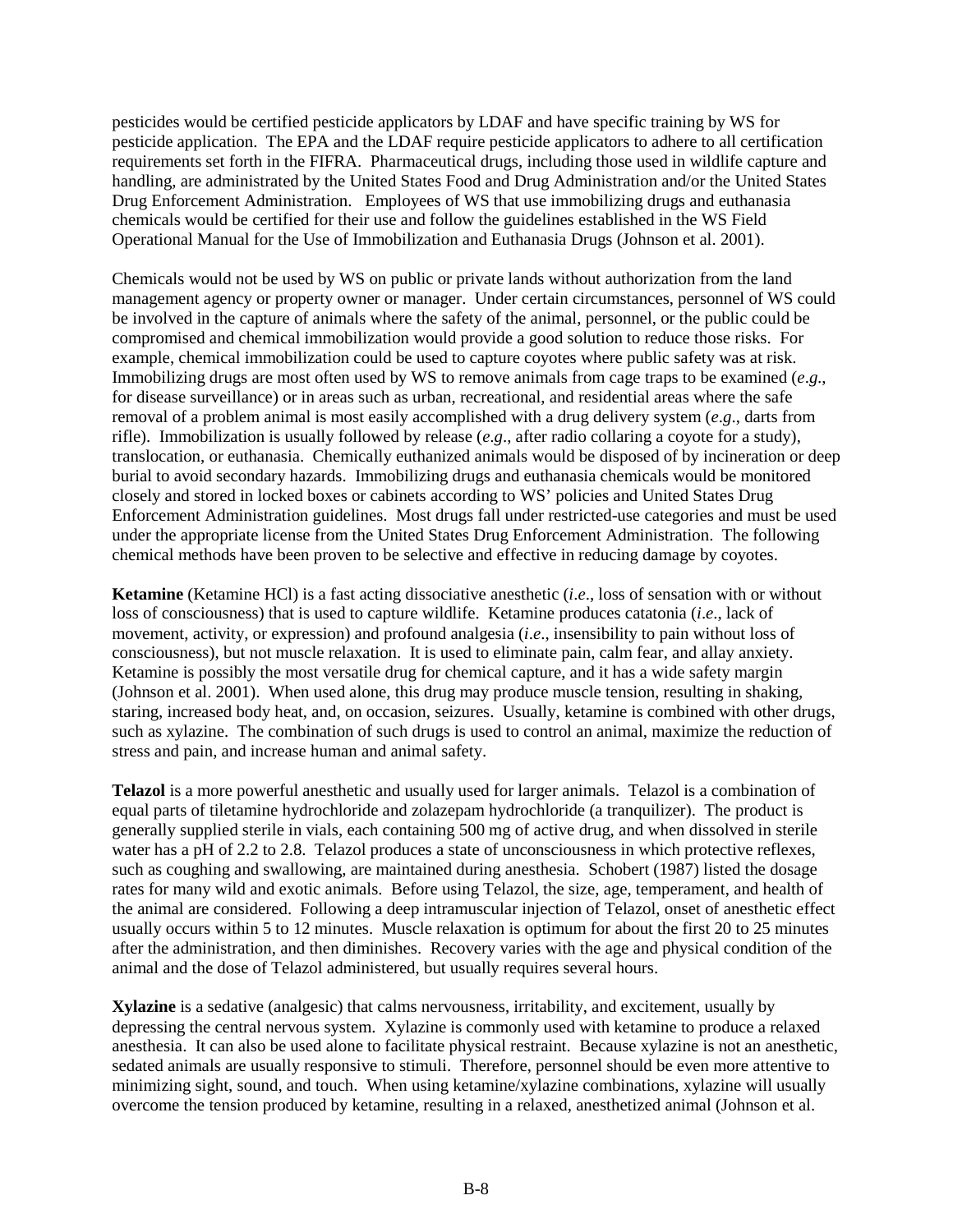2001). This reduces heat production from muscle tension, but can lead to lower body temperatures when working in cold conditions.

**Sodium Pentobarbital** is a barbiturate that rapidly depresses the central nervous system to the point of respiratory arrest. Barbiturates are a recommended euthanasia drug for free-ranging wildlife (AVMA 2013). Sodium pentobarbital would only be administered after target animals have been live-captured and properly immobilized to allow for direct injection. There are United Stated Drug Enforcement Administration restrictions on who can possess and administer this drug. Some states may have additional requirements for personnel training and particular sodium pentobarbital products available for use in wildlife. Certified WS' personnel are authorized to use sodium pentobarbital and dilutions for euthanasia in accordance with United States Drug Enforcement Administration and state regulations. All animals euthanized using sodium pentobarbital and all of its dilutions (*e.g.* Beuthanasia-D, Fatal-Plus) are disposed of immediately through incineration or deep burial to prevent secondary poisoning of scavenging animals and introduction of these chemicals to non-target animals.

**Potassium Chloride** used in conjunction with prior general anesthesia is used as a euthanasia agent for animals, and is considered acceptable and humane by the AVMA (2013). Animals that have been euthanized with this chemical experience cardiac arrest followed by death, and are not toxic to predators or scavengers.

**Beuthanasia®-D** combines pentobarbital with another substance to hasten cardiac arrest. Intravenous (IV) and intracardiac (IC) are the only acceptable routes of injection. As with pure sodium pentobarbital, IC injections with Beuthanasia®-D are only acceptable for animals that are unconscious or deeply anesthetized. With other injection routes, there are concerns that the cardiotoxic properties may cause cardiac arrest before the animal is fully unconscious. It is a Schedule III drug, which means it can be obtained directly from the manufacturer by anyone with a United States Drug Enforcement Administration registration. However, Schedule III drugs are subject to the same security and recordkeeping requirements as Schedule II drugs.

**Fatal-Plus**® combines pentobarbital other substances to hasten cardiac arrest. IV is the preferred route of injection; however, IC is acceptable as part of the two-step procedure used by WS. Animals are first anesthetized and sedated using a combination of ketamine/xylazine and once completely unresponsive to stimuli and thoroughly sedated, Fatal-Plus® is administered. Like Beuthanasia®-D, it is a Schedule III drug requiring a United States Drug Enforcement Administration registration for purchase and is subject to the security and record-keeping requirements of Schedule II drugs.

**Carbon dioxide** is sometimes used to euthanize coyotes that are captured in live traps and when relocation is not a feasible option. Live coyotes are placed in a sealed chamber.  $CO<sub>2</sub>$  gas is released into the chamber and the animal quickly dies after inhaling the gas. This method is approved as a euthanizing agent by the AVMA.  $CO<sub>2</sub>$  gas is a byproduct of animal respiration, is common in the atmosphere, and is required by plants for photosynthesis. It is used to carbonate beverages for human consumption and is the gas released by dry ice. The use of CO<sub>2</sub> by WS for euthanasia purposes is exceedingly minor and inconsequential to the amounts used for other purposes by society.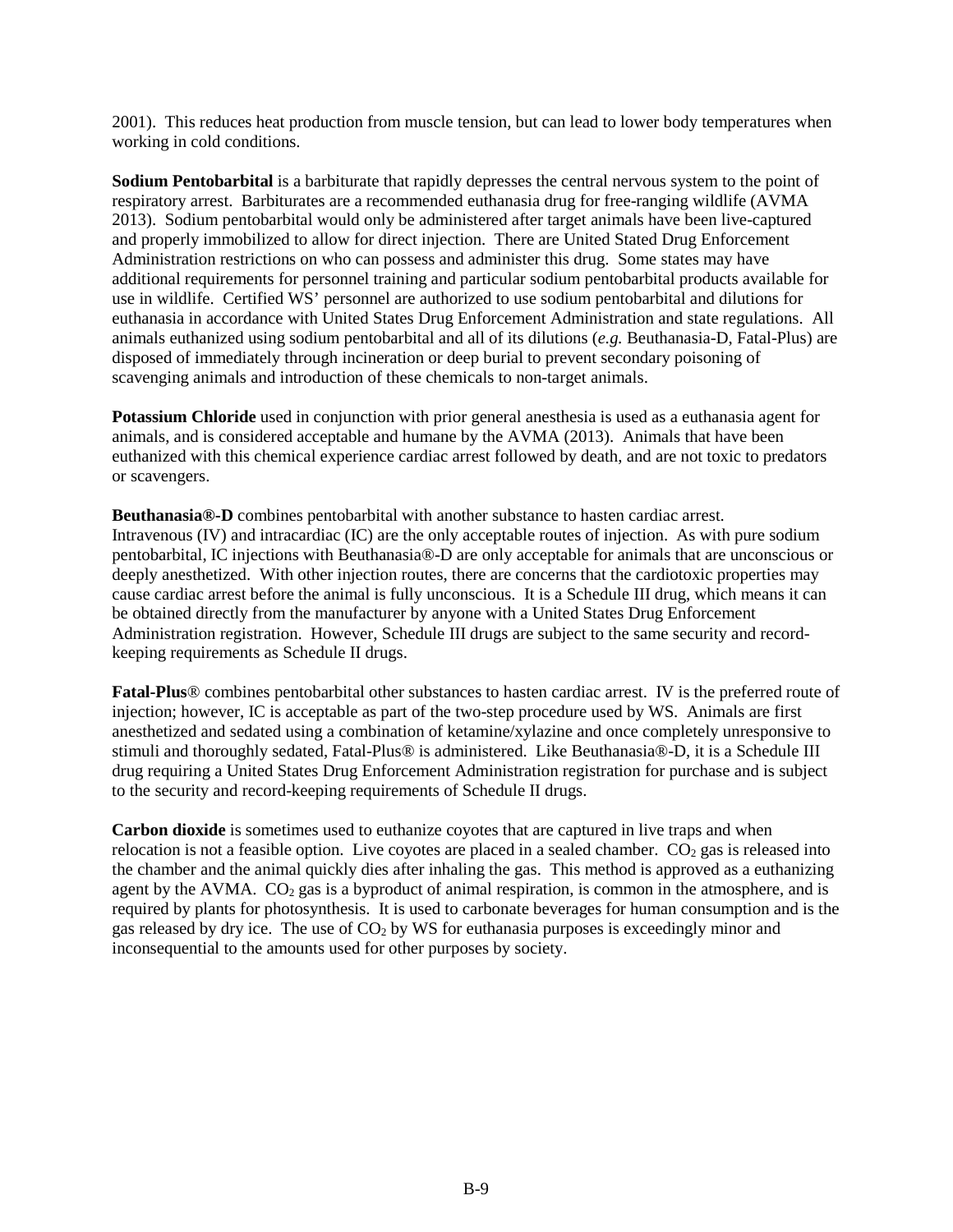| <b>Common Name</b>                    | <b>Scientific Name</b>           |                | Status <sup>†</sup> Determination <sup>‡</sup> |  |
|---------------------------------------|----------------------------------|----------------|------------------------------------------------|--|
| <b>Animals</b>                        |                                  |                |                                                |  |
|                                       | <b>Invertebrates</b>             |                |                                                |  |
| Alabama Heelsplitter                  | Potamilus inflatus               | T              | <b>MANLAA</b>                                  |  |
| <b>Pink Mucket</b>                    | Lampsilis abrupta                | E              | <b>MANLAA</b>                                  |  |
| Louisiana Pearlshell                  | Margaritifera hembeli            | T              | <b>MANLAA</b>                                  |  |
| <b>Fat Pocketbook</b>                 | Potamilus capax                  | E              | <b>MANLAA</b>                                  |  |
| Rabbitsfoot                           | Quadrula cylindrical cylindrical | T              | <b>MANLAA</b>                                  |  |
| <b>Reptiles &amp; Amphibians</b>      |                                  |                |                                                |  |
| Green Sea Turtle                      | Chelonia mydas                   | T              | <b>NE</b>                                      |  |
| Hawksbill Sea Turtle                  | Eretmochelys imbricata           | E              | <b>NE</b>                                      |  |
| Kemp's Ridley Sea Turtle              | Lepidochelys kempii              | E              | <b>MANLAA</b>                                  |  |
| Leatherback Sea Turtle                | Dermochelys coriacea             | E              | <b>MANLAA</b>                                  |  |
| Loggerhead Sea Turtle                 | Caretta caretta                  | T              | <b>MANLAA</b>                                  |  |
| Gopher Tortoise                       | Gopherus polyphemus              | T              | <b>MANLAA</b>                                  |  |
| <b>Ringed Map Turtle</b>              | Graptemys oculifera              | $\mathbf T$    | <b>MANLAA</b>                                  |  |
| Ducky Gopher Frog                     | Rana sevosa                      | $\overline{E}$ | <b>MANLAA</b>                                  |  |
| Dusky Gopher Frog Critical Habitat    | Rana sevosa                      | H              | <b>NE</b>                                      |  |
| Louisiana Pine Snake                  | Pituophis ruthveni               | $\overline{C}$ | <b>MANLAA</b>                                  |  |
|                                       | Fish                             |                |                                                |  |
| <b>Gulf Sturgeon</b>                  | Acipenser oxyrinchus desotoi     | T              | <b>NE</b>                                      |  |
| <b>Gulf Sturgeon Critical Habitat</b> | Acipenser oxyrinchus desotoi     | H              | <b>NE</b>                                      |  |
| Pallid Sturgeon                       | Scaphirhynchus albus             | E              | NE                                             |  |
| Pearl Darter                          | Percina aurora                   | $\overline{C}$ | <b>MANLAA</b>                                  |  |
| <b>Mammals</b>                        |                                  |                |                                                |  |
| Louisiana Black Bear                  | Ursus americanus luteolus        | $\mathbf T$    | <b>MALAA</b>                                   |  |
| Louisiana Black Bear Critical Habitat | Ursus americanus luteolus        | H              | <b>NE</b>                                      |  |
| <b>West Indian Manatee</b>            | Trichechus manatus               | E              | <b>NE</b>                                      |  |
| Northern Long-Eared Bat               | Myotis septentrionalis           | T              | <b>NE</b>                                      |  |
| <b>Birds</b>                          |                                  |                |                                                |  |
| Piping Plover                         | Charadrius melodus               | T              | <b>MANLAA</b>                                  |  |
| Piping Plover Critical Habitat        | Charadrius melodus               | H              | NE                                             |  |
| <b>Interior Least Tern</b>            | Sterna antillarum                | ${\bf E}$      | <b>MANLAA</b>                                  |  |
| Red-cockaded Woodpecker               | Picoides borealis                | E              | <b>NE</b>                                      |  |
| <b>Whooping Crane</b>                 | Grus Americana                   | T              | <b>MANLAA</b>                                  |  |
| Red Knot                              | Calidris canutus rufa            | T              | <b>MANLAA</b>                                  |  |
| Spraque's pipit                       | Anthus spragueii                 | $\overline{C}$ | <b>MANLAA</b>                                  |  |
| <b>Plants</b>                         |                                  |                |                                                |  |
| American Chaff-seed                   | Schwalbea americana              | E              | <b>MANLAA</b>                                  |  |
| Earth Fruit                           | Geocarpon minimum                | $\mathbf T$    | <b>MANLAA</b>                                  |  |
| Louisiana Quillwort                   | Isoetes louisianensis            | E              | <b>MANLAA</b>                                  |  |

### **APPENDIX C FEDERAL LIST OF THREATENED AND ENDANGERED SPECIES**

† T=Threatened; E=Endangered; C=Candidate; P=Proposed; H=Habitat

‡ NE=No effect; MANLAA=May affect, not likely to adversely affect; MALAA=May affect, likely to adversely affect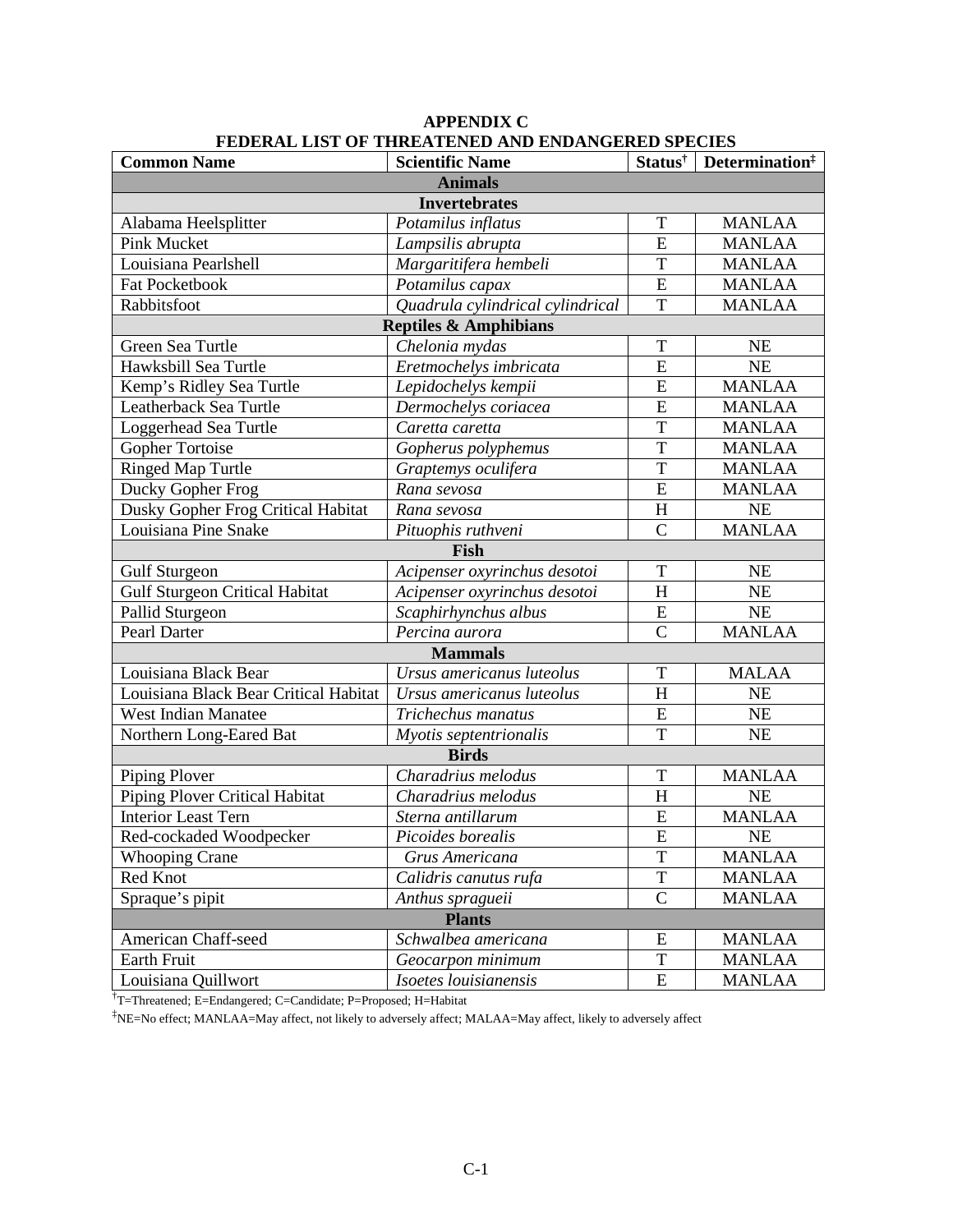## **APPENDIX D STATE LIST OF THREATENED AND ENDANGERED SPECIES**

| <b>Common Name</b>                 | <b>Scientific Name</b>        | <b>State Status</b> |
|------------------------------------|-------------------------------|---------------------|
| <b>Invertebrates</b>               |                               |                     |
| American burying beetle            | Nicrophorus americanus        | E                   |
| inflated heelsplitter              | Potamilus inflatus            | T                   |
| Louisiana pearlshell               | Margritifera hembeli          | т                   |
| Fish                               |                               |                     |
| pallid sturgeon                    | Scaphirhynchus albus          | E                   |
| gulf sturgeon                      | Acipenser oxyrhinchus desotoi | T                   |
| <b>Reptiles</b>                    |                               |                     |
| green sea turtle                   | Chelonia mydas                | T                   |
| hawksbill sea turtle               | Eretmochelys imbricata        | E                   |
| Kemp's Ridley sea turtle           | Lepidochelys kempii           | E                   |
| leatherback sea turtle             | Dermochelys coriacea          | E                   |
| loggerhead sea turtle              | Caretta caretta               | T                   |
| gopher tortoise                    | Gopherus polyphemus           | T                   |
| ringed map turtle                  | Graptemys oculifera           | T                   |
| <b>Birds</b>                       |                               |                     |
| brown pelican                      | Pelecanus occidentalis        | E                   |
| bald eagle                         | Haliaeetus leucocephalus      | E                   |
| peregrine falcon                   | Falco peregrinus              | T/E                 |
| Attwater's greater prairie chicken | Tympanuchus cupido attwateri  | E                   |
| whooping crane                     | Grus americana                | ${\bf E}$           |
| Eskimo curlew                      | Numenius borealis             | E                   |
| piping plover                      | Charadrius melodus            | T/E                 |
| interior least tern                | Sterna antillarum athalassos  | ${\bf E}$           |
| ivory-billed woodpecker            | Campephilus principalis       | E                   |
| red-cockaded woodpecker            | Picoides borealis             | E                   |
| Bachman's warbler                  | Vermivora bachmanii           | E                   |
| <b>Mammals</b>                     |                               |                     |
| manatee                            | Trichechus manatus            | E                   |
| blue whale                         | Balaenoptera musculus         | E                   |
| finback whale                      | Balaenoptera physalus         | E                   |
| Sei whale                          | Balaenoptera borealis         | ${\bf E}$           |
| sperm whale                        | Physeter macrocephalus        | E                   |
| red wolf                           | Canis rufus                   | E                   |
| Louisiana black bear               | Ursus americanus luteolus     | T                   |
| Florida panther                    | Felis concolor coryi          | E                   |
|                                    |                               |                     |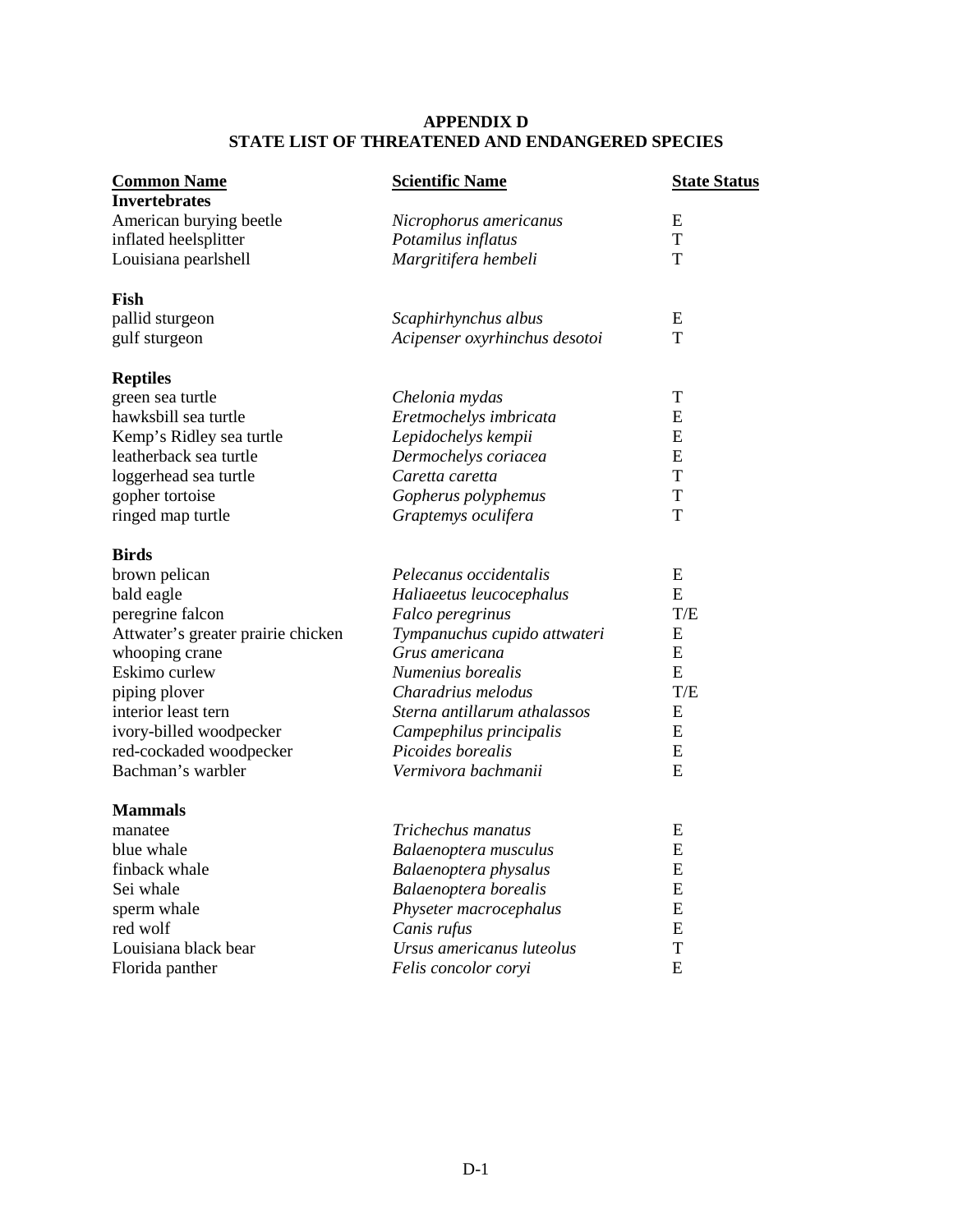### **APPENDIX E SNARING ZONES AND RESTRICTIONS**

**Map and description of two zones for the use of snares in coyote damage management in Louisiana. Red zone depicts areas where breakaway snares are required. Green zone depicts areas with no restrictions to the use of snares.**

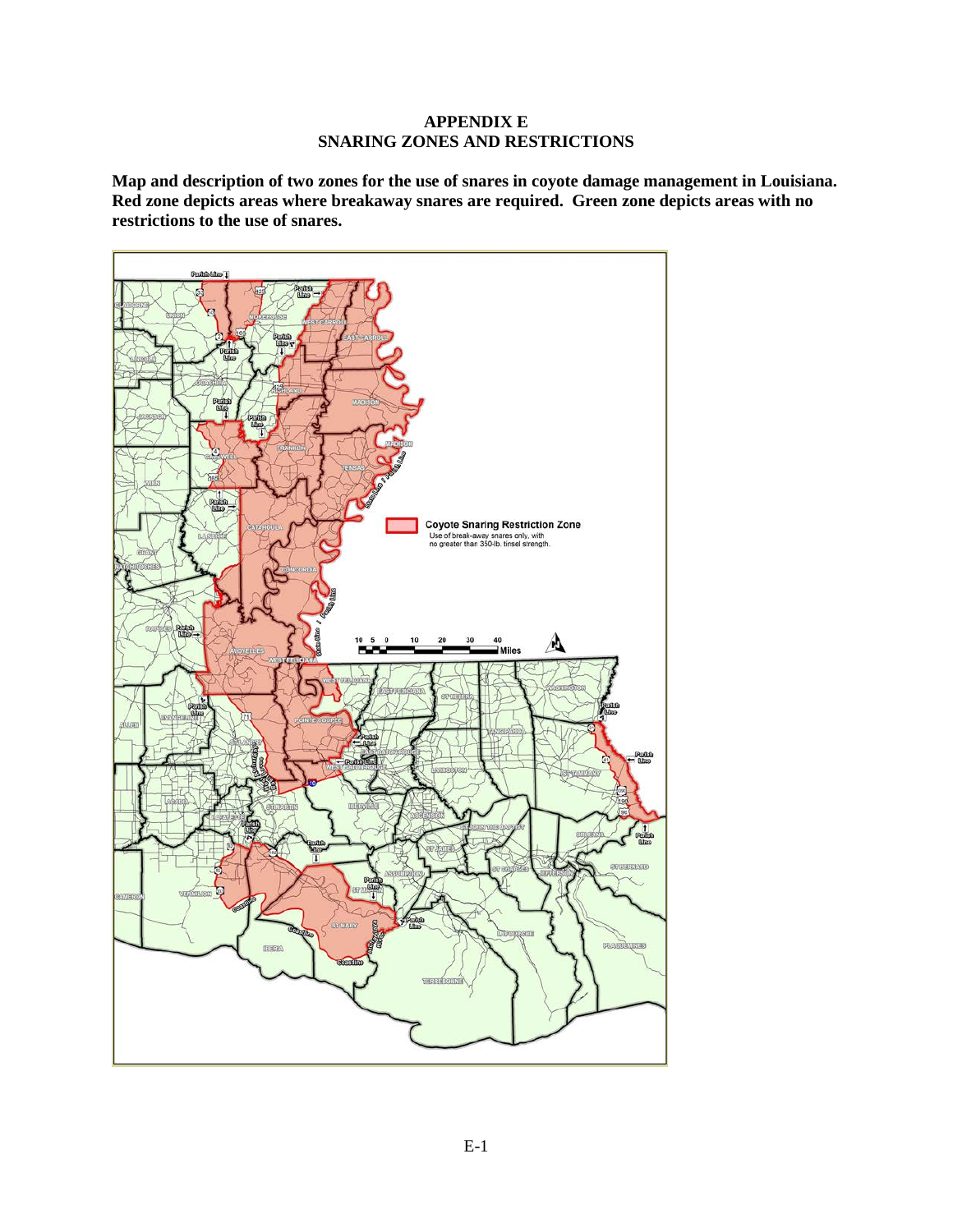#### Zone 1: S**naring allowed, but must be executed with breakaway snares with no greater than 350 lbs. tensil strength.**

The following portions of these parishes must follow the above guidelines for coyote snaring:

Avoyelles: East of La. 107, La. 1, and the Red River Catahoula: South of U.S. 84 and La. 28 Concordia: ALL East Carroll: South of La. 580 and west of U.S. 65 Franklin: East of Bayou Macon Iberia: South of U.S. 90 North of the Vermilion Bay coastline Iberville: North of I-10 LaSalle: South of La. 28 Madison: ALL Avoyelles: West of La. 107, La. 1, and the Red River Caldwell: East of La. 846, La. 4, and U.S. 165 Catahoula: North of U.S. 84 and La. 28 East Carroll: North of La. 580 and west of U.S. 65 Franklin: West of Bayou Macon Iberia: North of U.S. 90 and La. 14 South of La. 182 Morehouse: West of U.S. 425 and U.S. 165 Richland: Between U.S. 425 and La. 17 St. Landry:

Pointe Coupee: ALL Richland: East of La. 17 St. Mary: South of U.S. 90 West of the Atchafalaya River North of the coastline Tensas: ALL Vermilion: South of La. 14 East of La. 82, La. 333, and Freshwater Bayou North of the Vermilion Bay coastline West Carroll: South of La. 134 and east of La. 17. West Feliciana: West of La. 15 East of U.S. 71 and

the West Atchafalaya Basin Levee St. Martin: East of the West Atchafalaya Basin Levee and north of Interstate 10 St. Mary: North of U.S. 90 West of the Atchafalaya River St. Tammany East of La. 21, La. 41, La. 1090, U.S. 190, and U.S. 90 Union: East of La. 33, La. 143, La. 2 Vermilion: North of La. 14 and east of La. 82 West Carroll: All, except portions occurring south of La. 134 and east of La. 17 (i.e., Zone 1 portions)

## Zone 2: Completely open for snaring - no restrictions.

| The following portions of these parishes are completely open for coyote snaring: |  |
|----------------------------------------------------------------------------------|--|
| the West Atchafalaya Basin Levee                                                 |  |
| <b>St. Martin:</b>                                                               |  |
| West of the West Atchafalaya Basin Levee and                                     |  |
| south of Interstate 10                                                           |  |
| <b>St. Tammany:</b>                                                              |  |
| West of La. 21, La. 41, La. 1090, U.S. 190, and                                  |  |
| U.S.90                                                                           |  |
| Union:                                                                           |  |
| West of La. 33, La. 143, La. 2                                                   |  |
| <b>Vermilion:</b>                                                                |  |
| West of La. 82, La. 333, and Freshwater Bayou                                    |  |
| <b>West Feliciana:</b>                                                           |  |
| East of La. 15                                                                   |  |
|                                                                                  |  |
|                                                                                  |  |